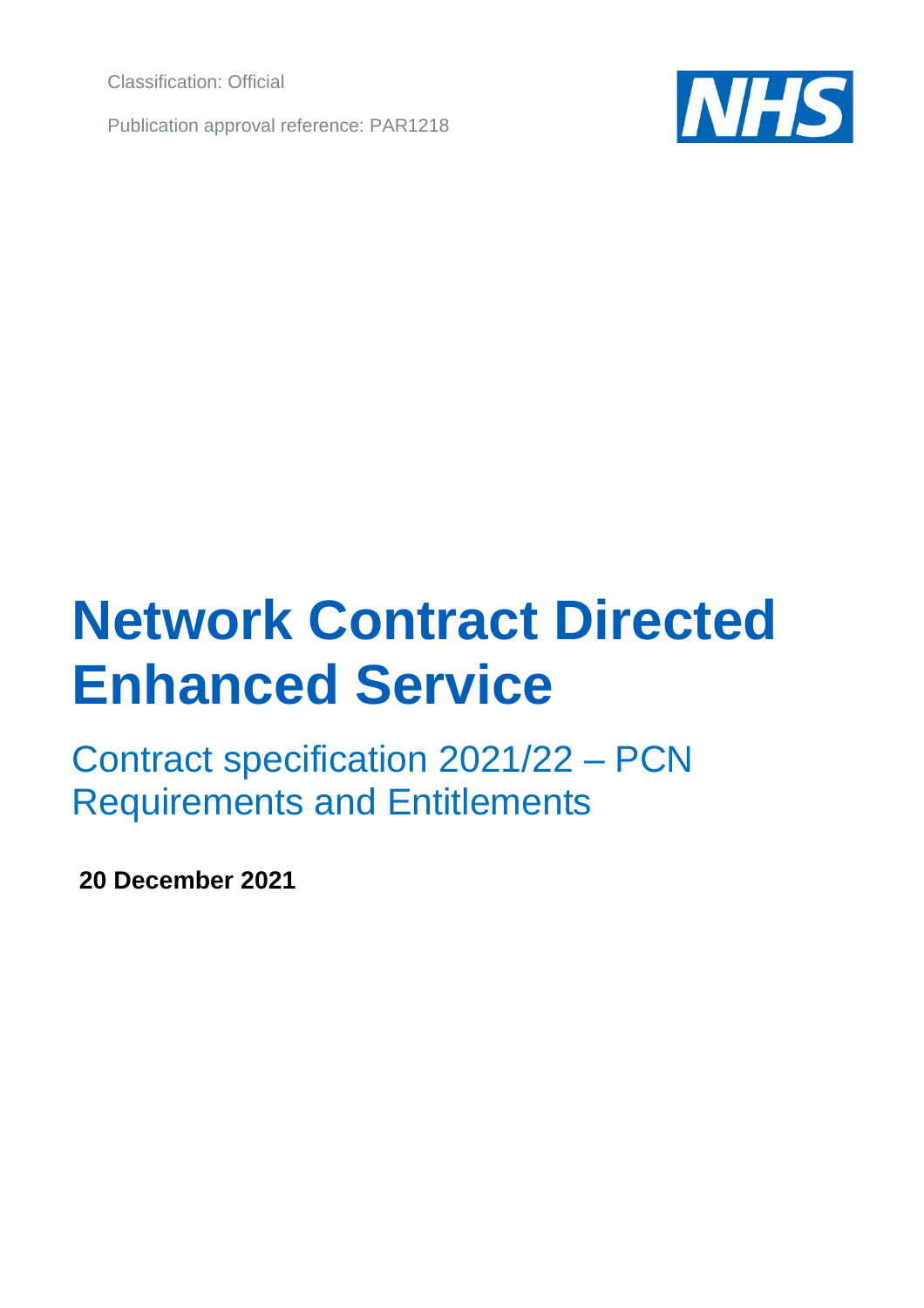# **Contents**

| 1.  |                                                                                |
|-----|--------------------------------------------------------------------------------|
| 2.  |                                                                                |
| 3.  | Relationship between the Network Contract DES and the primary medical          |
| 4.  |                                                                                |
| 5.  |                                                                                |
| 6.  |                                                                                |
| 7.  |                                                                                |
| 8.  |                                                                                |
| 9.  |                                                                                |
| 10. |                                                                                |
|     | Annex A - Network Contract DES Participation and Notification of Change Form79 |
|     | Annex B - Additional Roles Reimbursement Scheme - Minimum Role Requirements80  |
|     |                                                                                |
|     |                                                                                |
|     |                                                                                |
|     |                                                                                |
|     |                                                                                |
|     |                                                                                |
|     |                                                                                |
|     |                                                                                |
|     |                                                                                |
|     |                                                                                |
|     |                                                                                |
|     |                                                                                |
|     |                                                                                |
|     |                                                                                |
|     |                                                                                |
|     | Annex C - Investment and Impact Fund Calculation of Achievement 106            |
|     |                                                                                |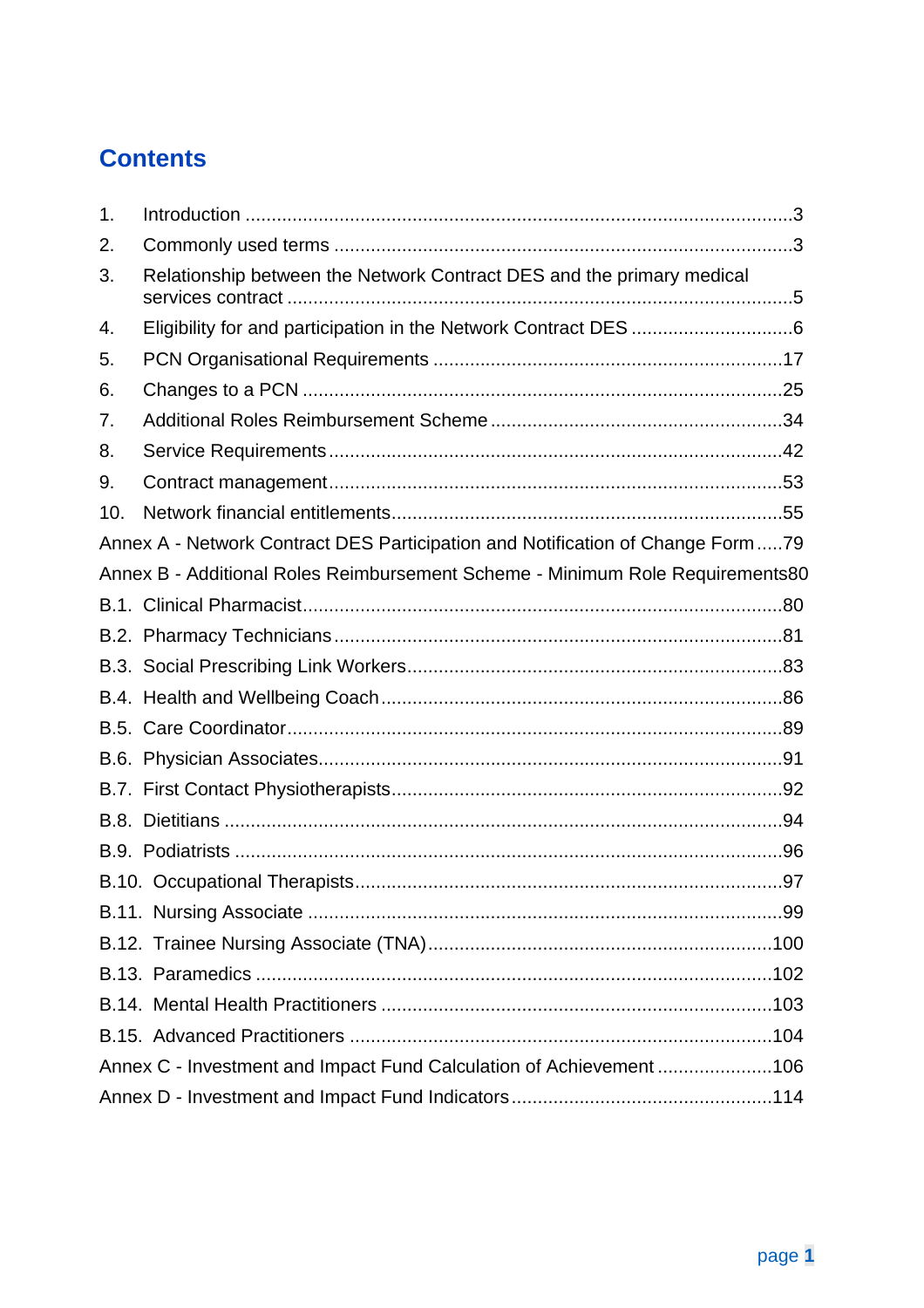**Please be aware that all aspects of this service specification outline the requirements for this programme. As such, commissioners and practices should ensure they have read and understood all sections of this document as part of the implementation of this programme.**

**Practices are advised that to ensure they receive payment, particular attention should be paid to the payment and validation terms. Practices will need to ensure they understand and use the designated clinical codes as required to ensure payment.**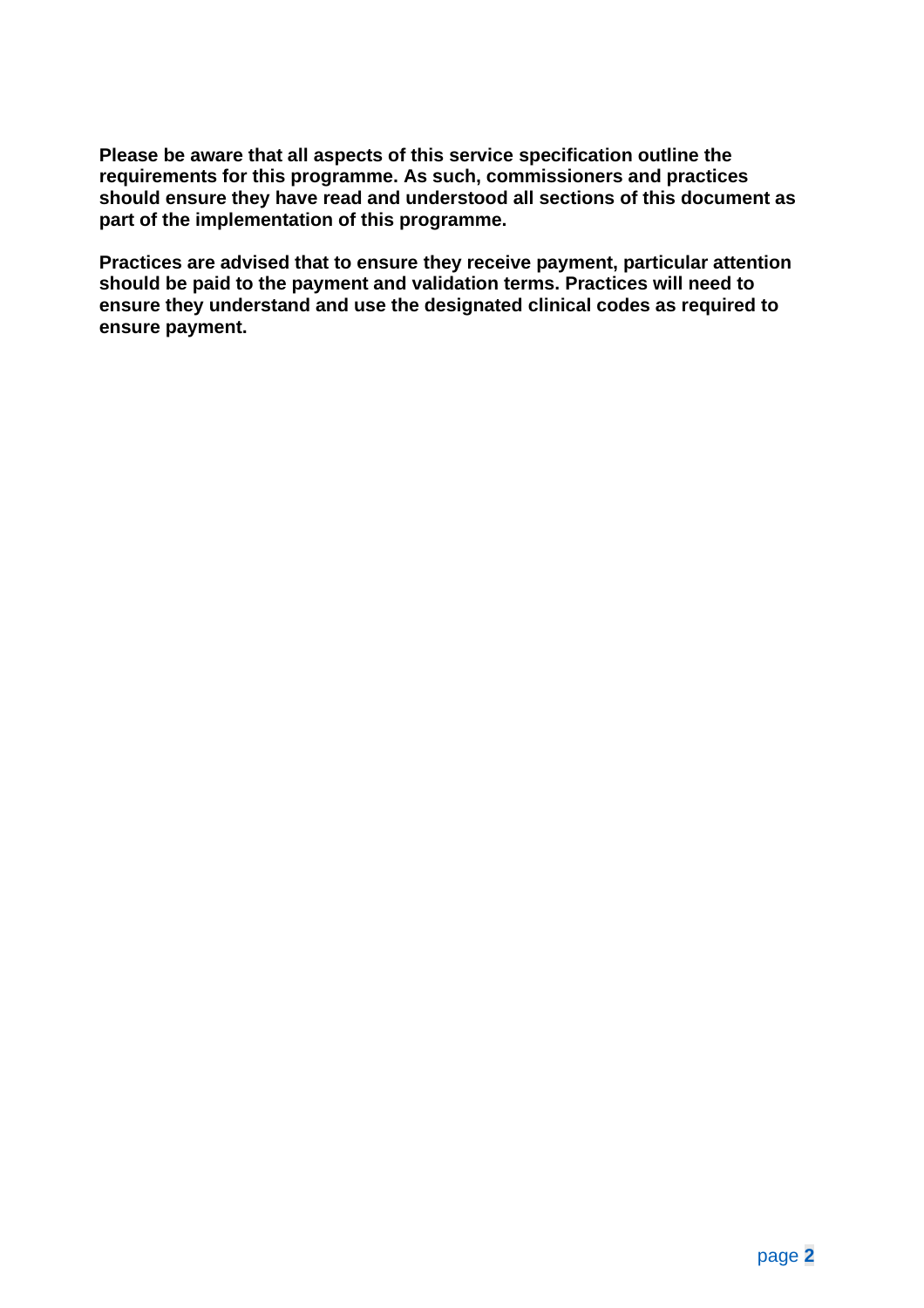# <span id="page-3-0"></span>**1. Introduction**

- 1.1. The Network Contract Directed Enhanced Service (the "**Network Contract DES**") was first introduced in the Directed Enhanced Services Directions 2019<sup>1</sup> .
- 1.2. The Network Contract DES placed obligations on practices and commissioners and granted various entitlements to practices with effect from 1 July 2019.
- 1.3. An objective of the Network Contract DES in 2019 was for primary medical services contractors to establish and develop Primary Care Networks ("**PCNs**").
- 1.4. The Network Contract DES forms part of a long-term, larger package of general practice contract reform originally set out in *[Investment and Evolution: A five](https://www.england.nhs.uk/wp-content/uploads/2019/01/gp-contract-2019.pdf)[year framework for GP contract reform to implement the NHS Long Term Plan](https://www.england.nhs.uk/wp-content/uploads/2019/01/gp-contract-2019.pdf)* and subsequent updates.
- 1.5. It is intended that there will be a Network Contract DES each financial year until at least 31 March 2024 with the requirements of the Network Contract DES evolving over time.
- 1.6. This document sets out:
	- 1.6.1. how commissioners must offer to primary medical services contractors the opportunity to participate in the Network Contract DES;
	- 1.6.2. the eligibility requirements and process for primary medical services contractors to participate in the Network Contract DES; and
	- 1.6.3. in relation to the Network Contract DES, the rights and obligations of:
		- a. primary medical services contractors that participate;
		- b. the PCNs of which they are members; and
		- c. commissioners,

for the financial year from 1 April 2021 to 31 March 2022.

1.7. This document has been updated since version 1 was agreed by NHS England and the British Medical Association's (BMA) General Practitioners Committee England (GPCE).

## <span id="page-3-1"></span>**2. Commonly used terms**

- 2.1. This document is referred to as the "**Network Contract DES Specification**".
- 2.2. In this Network Contract DES Specification:

<sup>&</sup>lt;sup>1</sup> The Network Contract DES Directions can be found at <https://www.gov.uk/government/publications/nhs-primary-medical-services-directions-2013>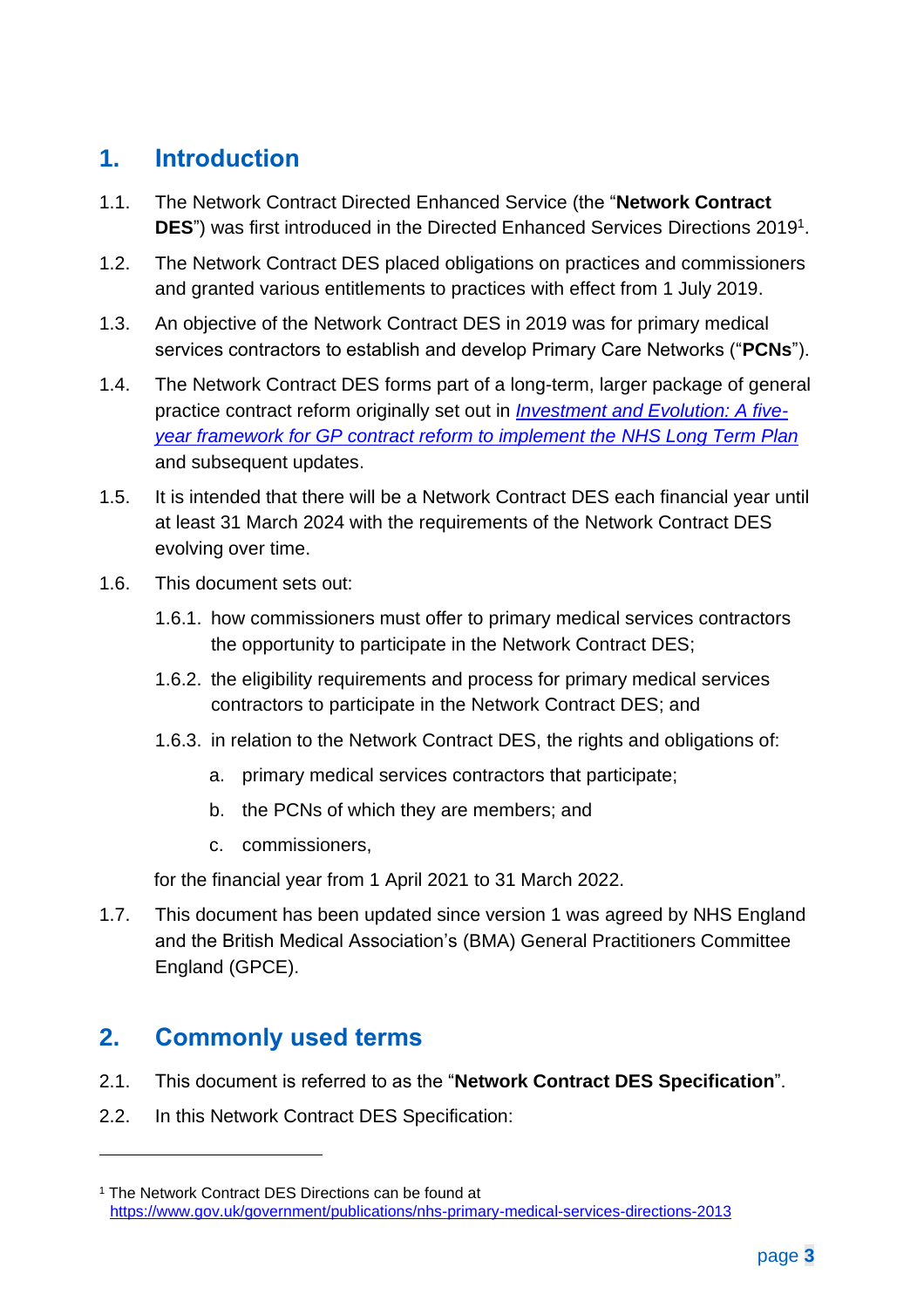- 2.2.1. the "**Network Contract DES**" refers to the Network Contract DES for the financial year commencing 1 April 2021 and ending on 31 March 2022 unless expressly stated otherwise;
- 2.2.2. the "**Network Contract DES Variation**" refers to an in-year variation to the Network Contract DES during the period 1 April 2021 to 31 March 2022 issued on a national basis by NHS England and NHS Improvement;
- 2.2.3. the "**subsequent year's Network Contract DES**" refers to the Network Contract DES commencing on the 1 April 2022;
- 2.2.4. a "**practice**" refers to a primary medical services contractor;
- 2.2.5. a "**New Practice**" refers to a practice that is newly formed following the taking effect of a new primary medical services contract;
- 2.2.6. the "**commissioner**" refers to the organisation with responsibility for contract managing a practice and this will be either NHS England or a clinical commissioning group ("**CCG**") where the latter carries out contract management of primary medical services contracts under delegated arrangements with NHS England;
- 2.2.7. the "**Network Agreement**" refers to the agreement entered into by practices (and potentially other organisations) that are members of a PCN and which incorporates the provisions that are required to be included in a network agreement<sup>2</sup> in accordance with section [5.1.2.d;](#page-18-0)
- 2.2.8. a "**Core Network Practice**" of a PCN has the same meaning as in a PCN's Network Agreement and refers to the practices that are members of a PCN who are responsible for delivering the requirements of the Network Contract DES in relation to that PCN;
- 2.2.9. an "**Previously Approved PCN**" refers to a PCN that was approved in the period commencing 1 July 2019 and ending on 31 March 2021;
- 2.2.10. the "**Nominated Payee**" refers to a practice or organisation (which must hold a primary medical services contract) that receives payment of the applicable financial entitlement set out in this Network Contract DES Specification;
- 2.2.11. the "**Network Area**" refers to the area of a PCN as described in section [5.1.3;](#page-18-1)
- 2.2.12. a "**list of patients**" refers to the registered list of patients in respect of a practice that is maintained by NHS England and NHS Improvement in accordance with that practice's primary medical services contract;

<sup>2</sup> The Network Agreement and Schedule can be found at [https://www.england.nhs.uk/publication/network-contract-directed-enhanced-service-network](https://www.england.nhs.uk/publication/network-contract-directed-enhanced-service-network-agreement/)[agreement/](https://www.england.nhs.uk/publication/network-contract-directed-enhanced-service-network-agreement/)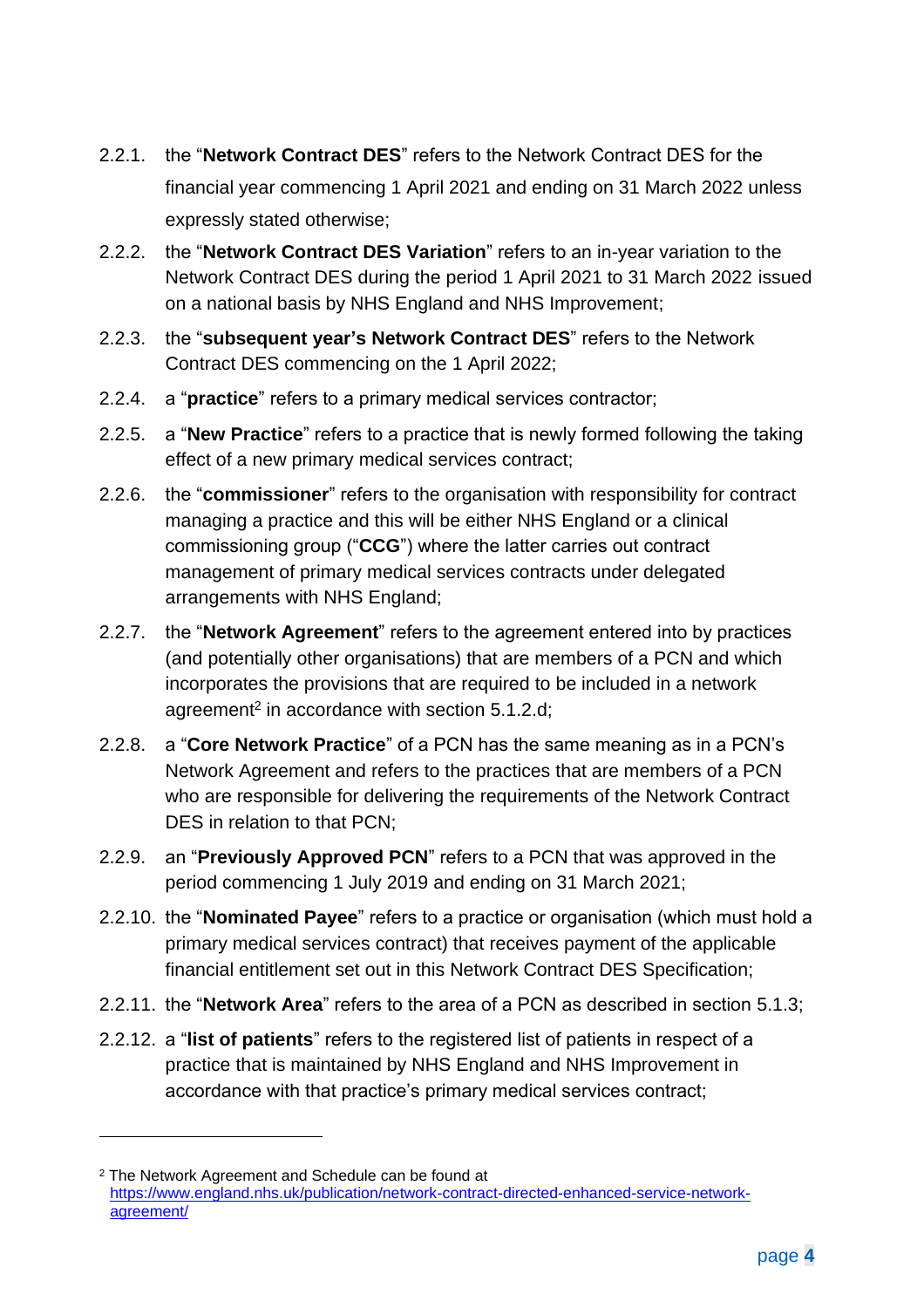- 2.2.13. the "**PCN's Patients**" refers collectively to the persons on a PCN's Core Network Practices' lists of patients;
- 2.2.14. the "**practice list size**" refers to the number of persons on the list of patients of the practice;
- 2.2.15. the "**PCN list size**" refers to the number of PCN Patients, which is the sum of all practice list sizes of the Core Network Practices of the PCN;
- 2.2.16. the **"Contractor Weighted Population"** refers to a practice's Contractor Registered Population (as calculated in accordance with the SFE regardless of whether the SFE applies to that practice and as calculated at the relevant date set out in the relevant section of this Network Contract DES Specification) adjusted by the Global Sum Allocation Formula set out in Part 1 of Annex B of the SFE;
- 2.2.17. the **"PCN Contractor Weighted Population"** refers to the PCN's Core Network Practices' collective Contractor Weighted Population;
- 2.2.18. the **"CCG Extended Access Service"** refers to the CCG commissioned extended access services in 2021/22
- 2.2.19. the **"PCN Adjusted Population"** is a weighted population figure that is different to the PCN Contractor Weighted Population figure as it is derived from the CCG primary medical care allocation formula. Such a figure is periodically calculated and indicated to a PCN by NHS England and NHS Improvement; and
- 2.2.20. the **"SFE"** is the General Medical Services Statement of Financial Entitlements Directions 2021, as amended from time to time.

## <span id="page-5-0"></span>**3. Relationship between the Network Contract DES and the primary medical services contract**

- 3.1.1. Where this Network Contract DES Specification sets out a requirement or obligation of a PCN, each Core Network Practice of a PCN is responsible for ensuring the requirement or obligation is carried out on behalf of that PCN.
- 3.1.2. A practice participating in the Network Contract DES must enter into a variation of its primary medical services contract to incorporate the provisions of this Network Contract DES Specification.
- 3.1.3. The provisions of this Network Contract DES Specification therefore become part of the practice's primary medical services contract.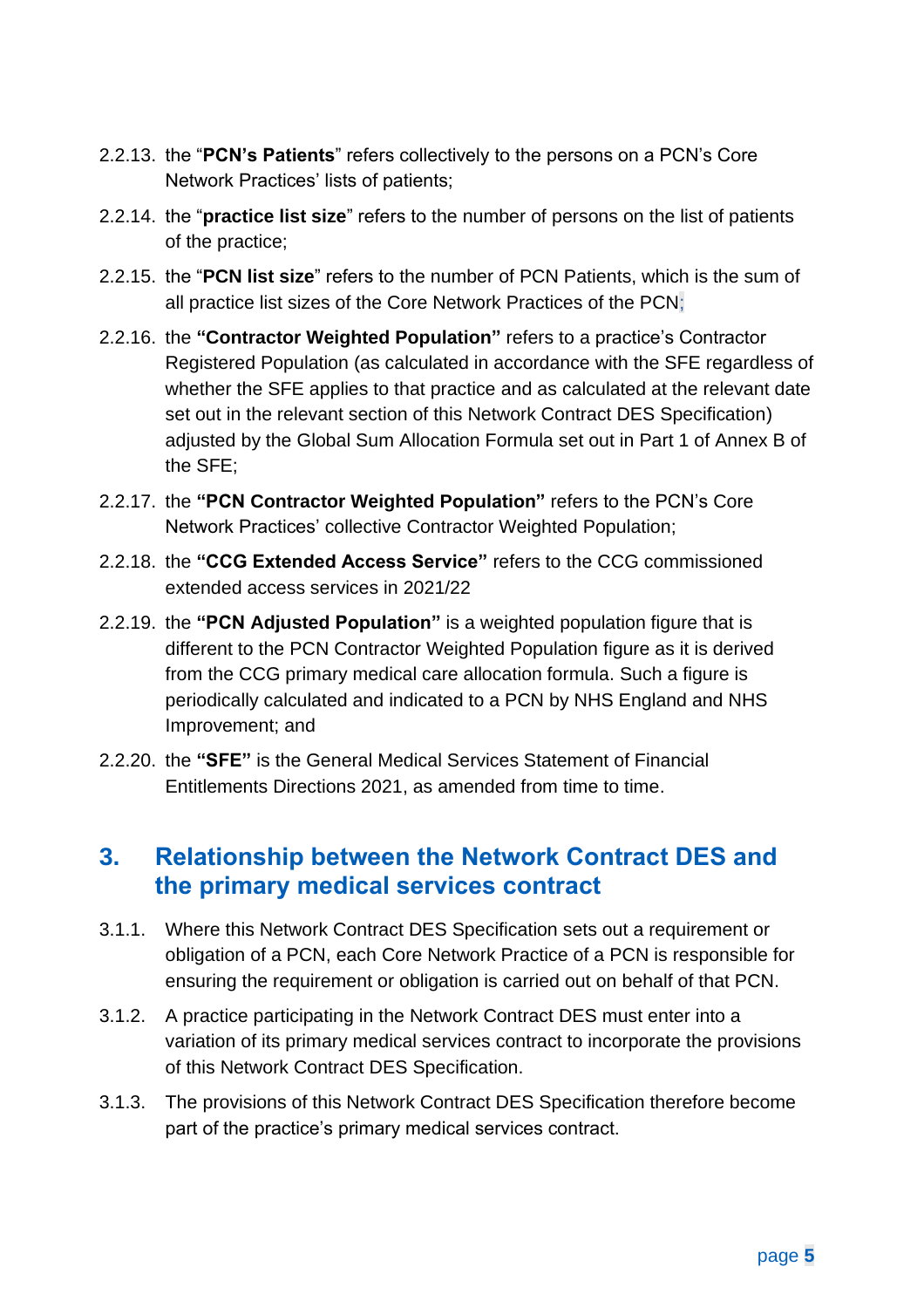3.1.4. Where a practice chooses not to participate in the Network Contract DES, this will not impact on the continuation of primary medical services under its primary medical services contract.

## <span id="page-6-0"></span>**4. Eligibility for and participation in the Network Contract DES**

#### 4.1. Eligibility

- 4.1.1. A practice must satisfy each eligibility criteria below to be eligible to participate in the Network Contract DES:
	- a. the practice must hold a primary medical services contract;
	- b. the practice has a registered list of patients which means that persons are recorded in the registration system approved by NHS England as being registered with the practice; and
	- c. the practice's primary medical services contract must require the practice to offer in-hours (essential services) primary medical services.

#### 4.2. Participation requirements

- 4.2.1. A Core Network Practice and the commissioner acknowledge that the Network Contract DES Specification 2020/21 contained a provision pursuant to which the Core Network Practices will automatically participate in the following year's Network Contract DES (which means the Network Contract DES commencing on 1 April 2021), unless the Core Network Practice chose to opt-out. A Core Network Practice that participates in this Network Contract DES (which means the Network Contract DES commencing on 1 April 2021) will automatically participate in the subsequent year's Network Contract DES, unless and until the Core Network Practice opts out. For the avoidance of doubt, this means that a Core Network Practice will be required to deliver the services in accordance with the subsequent Network Contract DES until the opt-out date.
- 4.2.2. Where a practice wishes to participate in the Network Contract DES or any Network Contract DES Variations, one of the situations below will apply. The practice, and where applicable the PCN, must identify the relevant situation and act in accordance with the appropriate sections:
	- a. If the practice is automatically participating in a Previously Approved PCN and there have been no changes to the PCN's Core Network Practices, the practices in the PCN must act in accordance with section [4.3;](#page-8-0)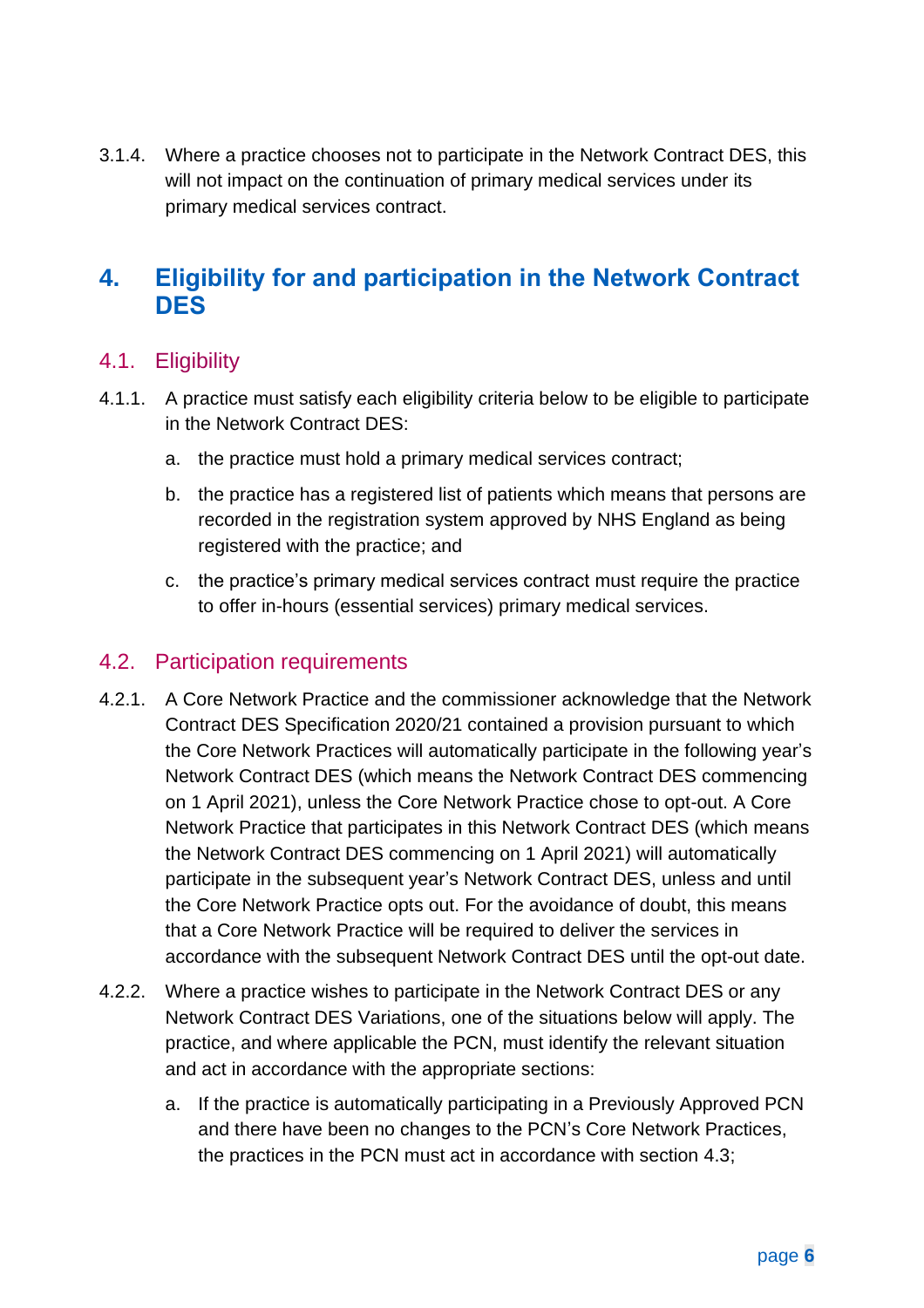- b. If the practice is automatically participating, or wishes to participate, in a Previously Approved PCN and there will be changes to the identity of the PCN's Core Network Practices due to:
	- i. a Core Network Practice from another PCN joining; and/or
	- ii. a non-participating practice joining; and/or
	- iii. a New Practice joining; and/or
	- iv. a Core Network Practice opting out of participating;

then the PCN's Core Network Practices, joining practices and leaving practices must collectively act in accordance with section [4.4;](#page-8-1)

- c. If the practice is either a New Practice or an existing practice and wishes to be a Core Network Practice of a newly proposed PCN, the practice must act in accordance with section [4.5;](#page-10-0) or
- d. If the practice cannot identify a Previously Approved PCN or a newly proposed PCN that is willing to allow the practice to be a Core Network Practice under its Network Agreement, the practice must act in accordance with section [4.6.](#page-12-0)
- 4.2.3. A commissioner must ensure that any patients of a practice that is not participating in the Network Contract DES are covered by a PCN or alternative provider (for example through commissioning a local contractual arrangement). For the avoidance of doubt, subject to procurement rules, commissioners may not commission such a local contractual arrangement with any practice choosing not to participate in the Network Contract DES. Further information on commissioning PCN services for patients of non-participating practices is available in the [Network Contract DES Guidance.](https://www.england.nhs.uk/publication/network-contract-des-guidance-2021-22/)
- <span id="page-7-1"></span>4.2.4. Subject to sections [4.2.5](#page-7-0) and [4.2.6,](#page-8-2) this Network Contract DES Specification will cease to have effect on:
	- a. 31 March 2022; or
	- b. where a Core Network Practice ceases to participate in the Network Contract pursuant to any provision of this Network Contract DES Specification, the date it is determined that the Core Network Practice ceases to participate in the Network Contract DES,

and the practice agrees that from the relevant date the practice's primary medical services contract will be deemed to have been varied to remove this incorporation of the Network Contract DES Specification.

<span id="page-7-0"></span>4.2.5. Where NHS England and NHS Improvement issues a Network Contract DES Variation, a Core Network Practice will automatically participate in that variation unless the Core Network Practice follows the opt-out process which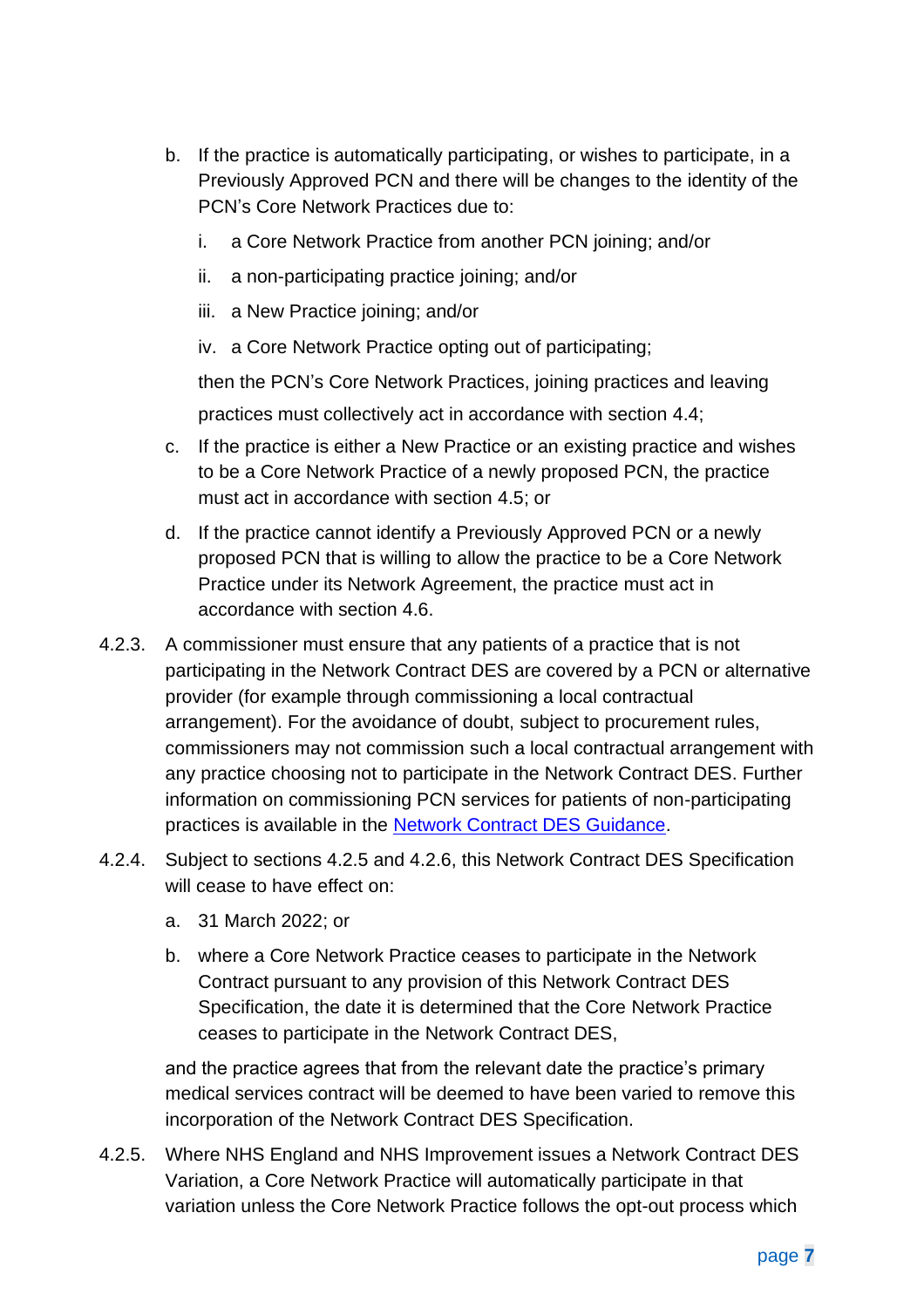starts with notifying the commissioner of its intention to opt out of the Network Contract DES in accordance with section [4.9.5.](#page-16-0) Each practice that automatically participates must, as soon as practicable, enter into a written variation of its primary medical services contract with the commissioner to incorporate the Network Contract DES Variation and ensure the PCN's Network Agreement reflects the arrangements for delivery of the Network Contract DES Variation.

<span id="page-8-2"></span>4.2.6. Unless expressly stated otherwise or by necessary implication, no term of this Network Contract DES Specification shall survive beyond 31 March 2022 or, if earlier, the date it is determined that a Core Network Practice ceases to participate in the Network Contract DES (as relevant).

#### <span id="page-8-0"></span>4.3. Automatic participation in a Previously Approved PCN with no change in Core Network Practice membership

- 4.3.1. The Previously Approved PCN's Core Network Practices will automatically participate in the Network Contract DES and each practice must as soon as practicable:
	- a. enter into a written variation of its primary medical services contract with the commissioner that incorporates the provisions of this Network Contract DES Specification;
	- b. if the practice has been provided with access to the Calculating Quality Reporting Service ("**CQRS**"), indicate via CQRS that it is participating in the Network Contract DES; and
	- c. ensure the PCN's Network Agreement reflects the arrangements for delivery of the Network Contract DES.

### <span id="page-8-1"></span>4.4. Participation in a Previously Approved PCN with changes in Core Network Practices

- <span id="page-8-3"></span>4.4.1. This section applies to Previously Approved PCNs with changes in their Core Network Practices due to any one or more of the following situations:
	- a. a Core Network Practice from another PCN joining; and/or
	- b. a non-participating practice joining; and/or
	- c. a New Practice joining; and/or
	- d. a Core Network Practice opting out of participating.

and all practices acknowledge that as a result of any change to the Core Network Practices the participation in the Network Contract DES will be in accordance with this section [4.4.](#page-8-1)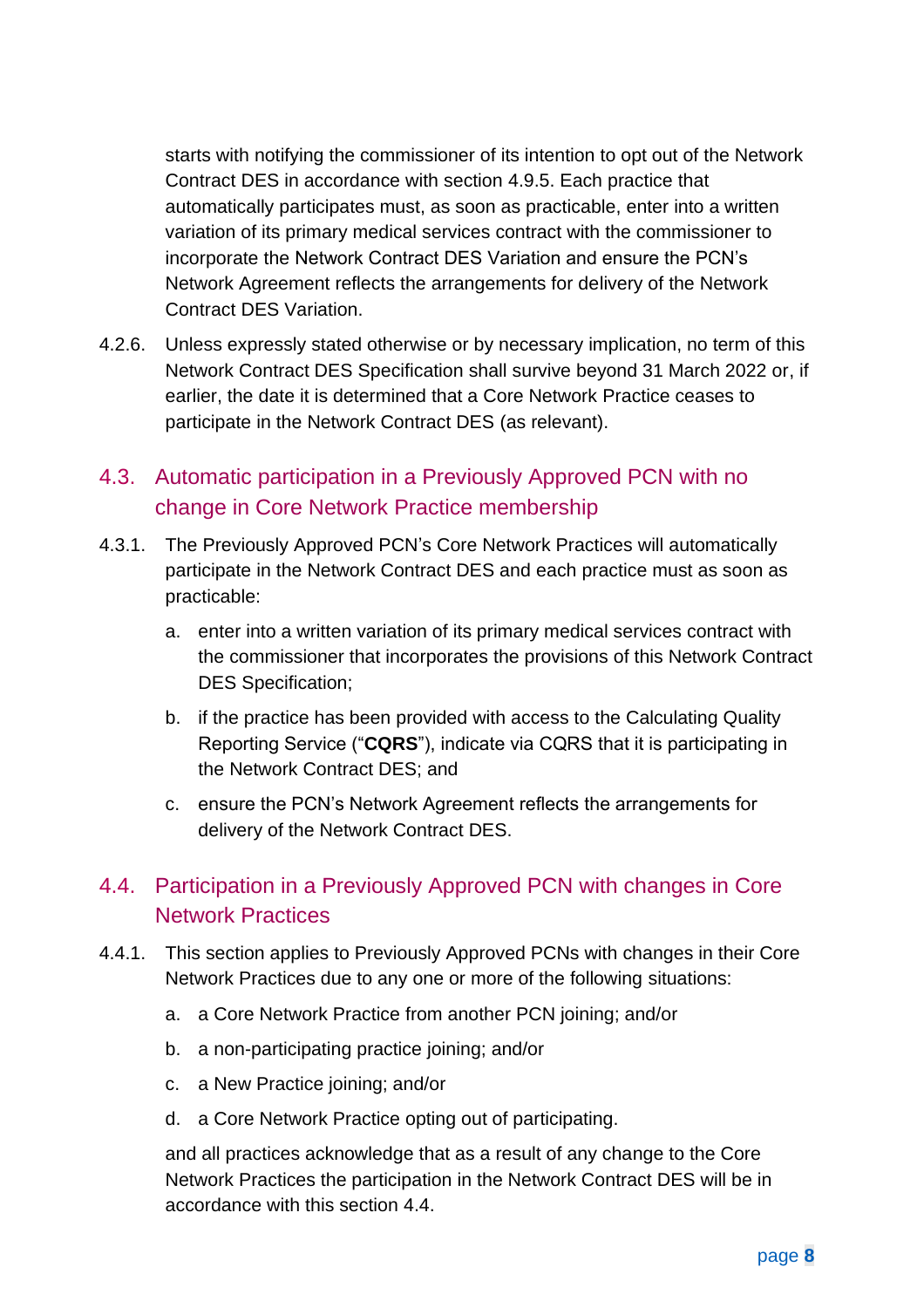- 4.4.2. The Previously Approved PCN's Core Network Practices will automatically participate in the Network Contract DES subject to sections [4.4.6,](#page-9-0) [4.4.8](#page-9-1) and [4.4.9.](#page-10-1)
- 4.4.3. A Core Network Practice joining from another PCN will automatically participate in the Network Contract DES subject to sections [4.4.6,](#page-9-0) [4.4.8](#page-9-1) and [4.4.9.](#page-10-1)
- 4.4.4. A New Practice may participate in the Network Contract DES at any time during the financial year and join a Previously Approved PCN subject to sections [4.4.6,](#page-9-0) [4.4.7,](#page-9-2) [4.4.8](#page-9-1) and [4.4.9.](#page-10-1)
- 4.4.5. Where a Core Network Practice leaves a PCN during the opt-out period, the opting out practice must act in accordance with section [4.4.6](#page-9-0) and [4.9.](#page-14-0) Sections [4.4.8](#page-9-1) and [4.4.9](#page-10-1) will apply to the remaining Core Network Practices in the PCN to enable the commissioner to determine the extent to which the PCN with its amended membership meets the criteria for a PCN and therefore whether the participation in the Network Contract DES of the remaining Core Network is confirmed.
- <span id="page-9-0"></span>4.4.6. All practices whether remaining, joining or leaving the PCN must complete a single form at Annex A and promptly submit it to the commissioner on or before 30 April 2021 and on or before the  $30<sup>th</sup>$  calendar day following the date the Network Contract DES Variation is published. The form must be submitted by the method the commissioner has indicated and should be used to provide the information and include notification of:
	- a. the membership change that has occurred;
	- b. the reasons for the change pursuant to [4.4.1.](#page-8-3)
- <span id="page-9-2"></span>4.4.7. Where a New Practice wants to join a Previously Approved PCN outside of the periods pursuant to section [4.4.6,](#page-9-0) the PCN's Core Network Practices and the New Practice must complete a single form at Annex A and promptly submit it to the commissioner, by the method the commissioner had indicated and include notification of:
	- a. the membership change that has occurred;
	- b. the reasons for the change pursuant to [4.4.1.](#page-8-3)
- <span id="page-9-1"></span>4.4.8. Where the commissioner is satisfied that it has all required and necessary information, the commissioner will consider all information received including the extent to which the Previously Approved PCN meets the criteria for a PCN set out in section [5.1.2](#page-17-1) and, as soon as practicable and in any event within one month of receipt of the notification, notify the practice(s) whether its participation in the Network Contract DES is confirmed.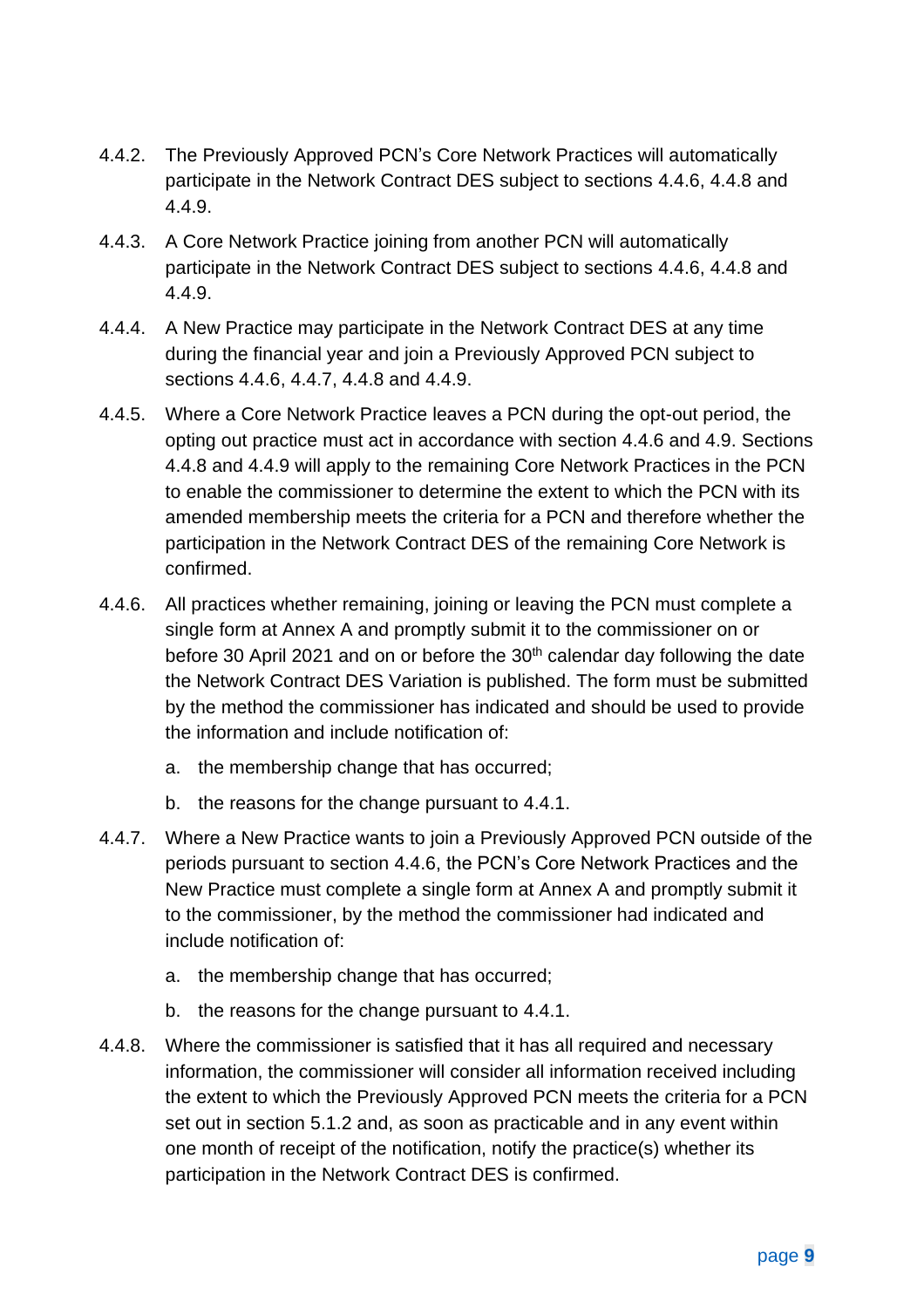- <span id="page-10-1"></span>4.4.9. Where the commissioner notifies the practice(s) that its participation, or continued participation, in the Network Contract DES:
	- a. is not confirmed, section [4.7](#page-14-1) applies;
	- b. is confirmed, section [4.8](#page-14-2) applies.
- 4.4.10. Where the commissioner consents to a change in the details of the Previously Approved PCN, the commissioner must:
	- a. complete the PCN ODS Change Instruction Notice<sup>3</sup>, to indicate any changes to a PCN's membership and/or Nominated Payee and submit the notice by the last working day on or before the 14<sup>th</sup> day of the month for the change to take effect by the end of that month; and
	- b. consider the list of care homes for which the PCN will have responsibility pursuant to section [8.3.1.a](#page-48-0) and any required adjustment to care home allocations across PCNs within the area.
- 4.4.11. The practices in the PCN must:
	- a. update the PCN's Network Agreement accordingly to reflect the list of Core Network Practices;
	- b. confirm that all practices agree that payments under the Network Contract DES are made to the PCN's Nominated Payee; and
	- c. confirm that the PCN's Core Network Practices will have in place patient record sharing arrangements (as clinically required) and data sharing arrangements of the PCN, in line with data protection legislation and patient opt-out preferences, prior to the start of any service delivery under the Network Contract DES.

#### <span id="page-10-0"></span>4.5. New Practice or existing practice forming a new PCN

- 4.5.1. Where this section applies, the practice(s) must promptly provide the following information to the commissioner on or before 30 April 2021 and on or before the 30<sup>th</sup> day following the date the Network Contract DES Variation is published, using the form at Annex A:
	- a. the names and ODS codes<sup>4</sup> of the proposed PCN's Core Network Practices<sup>5</sup>;

<sup>&</sup>lt;sup>3</sup> The PCN ODS Change Instruction Notice is available [here](https://digital.nhs.uk/services/organisation-data-service/services-provided-by-the-organisation-data-service/organisation-data-service-forms#primary-care-networks).

<sup>4</sup> <https://digital.nhs.uk/services/organisation-data-service>

<sup>&</sup>lt;sup>5</sup> This may be a single super practice.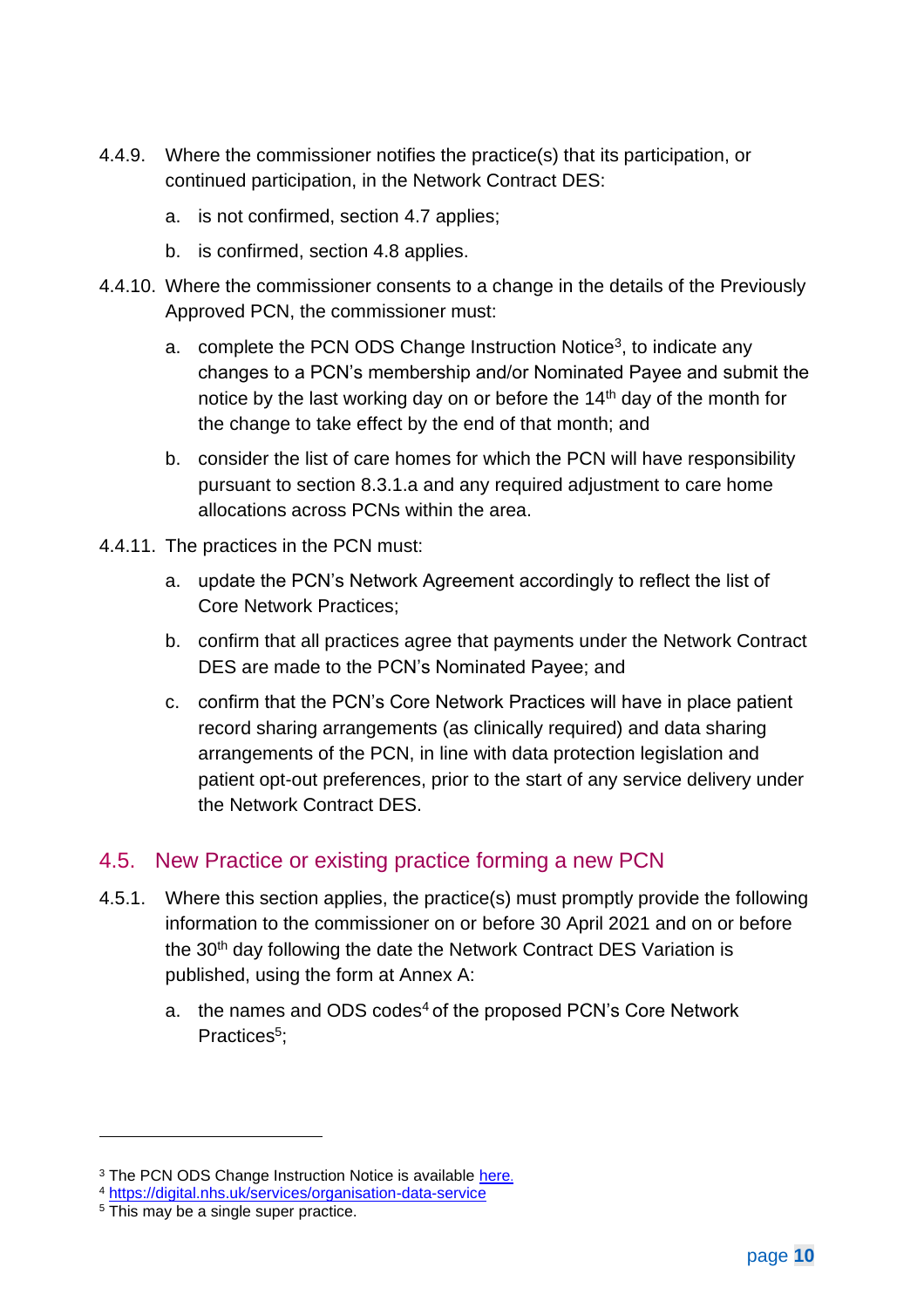- b. the number of the PCN's Patients as at 1 January 2021<sup>6</sup>;
- c. a map clearly marking the geographical area covered by the Network Area of the proposed PCN;
- d. an initial Network Agreement this requires completion of the proposed Core Network Practices' details in the front end of the Network Agreement and in Schedule 1, details of the Network Area, the Clinical Director and Nominated Payee (additional information in Schedule 1 relating to PCN meetings and decision-making may also be submitted but it is recognised that this may not have been fully agreed at the point of submission to the commissioner);
- e. the Nominated Payee<sup>7</sup> and details of the relevant bank account that will receive funding on behalf of the PCN; and
- f. the identity of the accountable Clinical Director,

the form must be submitted by the method the commissioner had indicated should be used to provide the information.

- 4.5.2. The practice must promptly provide to the commissioner any further information the commissioner requests in relation to the proposed PCN.
- 4.5.3. Where the commissioner is satisfied that it has all required and necessary information, the commissioner will consider all information received including the extent to which the proposed PCN meets the criteria for a PCN set out in section [5.1.2](#page-17-1) and, as soon as practicable and in any event within one month of receipt of the notification, notify the practice whether its participation in the Network Contract DES is confirmed and whether the proposed PCN is approved.
- 4.5.4. Where the commissioner approves the PCN, the commissioner must:
	- a. complete the PCN ODS Change Instruction Notice $8$  to indicate the details of the PCN and submit the notice by the last working day on or before the 14th day of the month for the change to take effect by the end of that month;
	- b. indicate to the PCN and its Core Network Practices when they are required to commence delivery of the Network Contract DES and the date

<sup>&</sup>lt;sup>6</sup> This can be obtained by aggregating the number of persons on the lists of patients for all Core Network Practices as recorded in the registration system approved by NHS England.

<sup>7</sup> Payment nomination would only apply where there is more than one primary medical care contractor in the PCN.

<sup>&</sup>lt;sup>8</sup> The PCN ODS Change Instruction Notice is available [here.](https://digital.nhs.uk/services/organisation-data-service/services-provided-by-the-organisation-data-service/organisation-data-service-forms#primary-care-networks)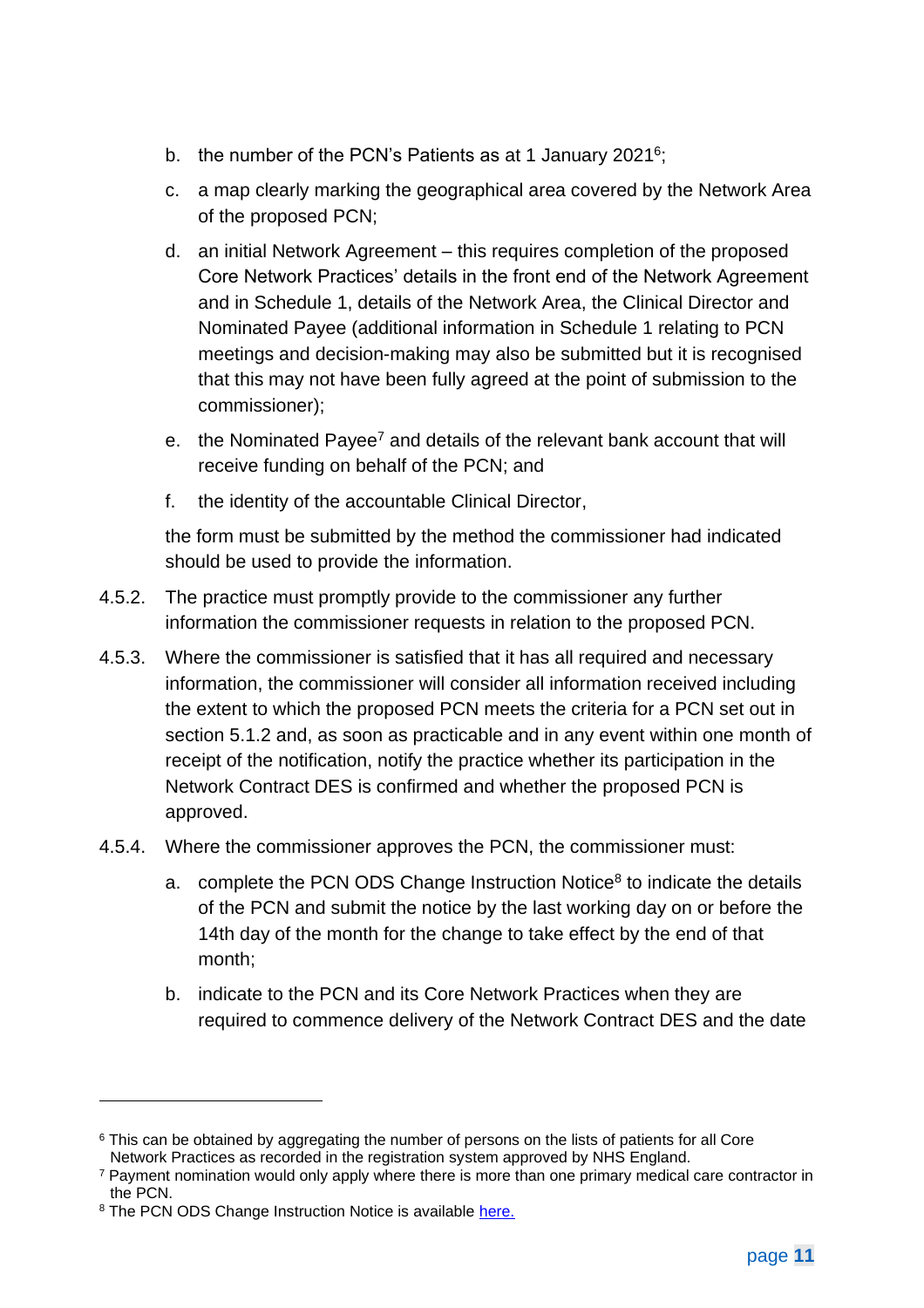payments will be made, taking into account local payment arrangements; and

- c. consider the list of care homes for which the PCN will have responsibility pursuant to section [8.3.1.a](#page-48-0) and any required adjustment to care home allocations across PCNs within the area.
- 4.5.5. Where the commissioner notifies a practice that its participation in the Network Contract DES:
	- a. is not confirmed, section [4.7](#page-14-1) applies;
	- b. is confirmed, section [4.8](#page-14-2) applies.

## <span id="page-12-0"></span>4.6. Previously Approved PCNs or proposed PCN unwilling to accept a practice

- 4.6.1. Where this section applies to an existing practice, the practice must notify the commissioner by 30 April 2021 and on or before the 30<sup>th</sup> calendar day following the date the Network Contract DES Variation is published, that no Previously Approved PCN or proposed PCN is willing to enable the practice to be a Core Network Practice of the PCN. As a New Practice may be formed at any point between 1 April 2021 and 31 March 2022, the situation above may arise outside these periods in which case the New Practice can notify the commissioner of this situation at any point during the year.
- <span id="page-12-2"></span>4.6.2. The commissioner may require a PCN to include the practice as a Core Network Practice of that PCN. Where the commissioner is minded to require a PCN to do so, the commissioner must engage with the relevant LMC and, when making its determination, have regards to the views of the LMC. The commissioner acknowledges that the Core Network Practices of the PCN may already have submitted information and had their participation in the Network Contract DES confirmed at the point the commissioner is minded to require the PCN to include the practice as a Core Network Practice. If the commissioner requires a PCN to include the practice, the commissioner will consider this a change to the details of the PCN and consider any consequences of inclusion on the PCN and its Core Network Practices.
- <span id="page-12-1"></span>4.6.3. Where the commissioner requires a PCN to include the practice as a Core Network Practice of that PCN:
	- a. the commissioner must inform that PCN on or before the 30<sup>th</sup> day following its determination that the PCN is required to include the practice as a Core Network Practice; and
	- b. each practice in the PCN to which the practice has been allocated will, as soon as practicable, and in any event within 30 days, after the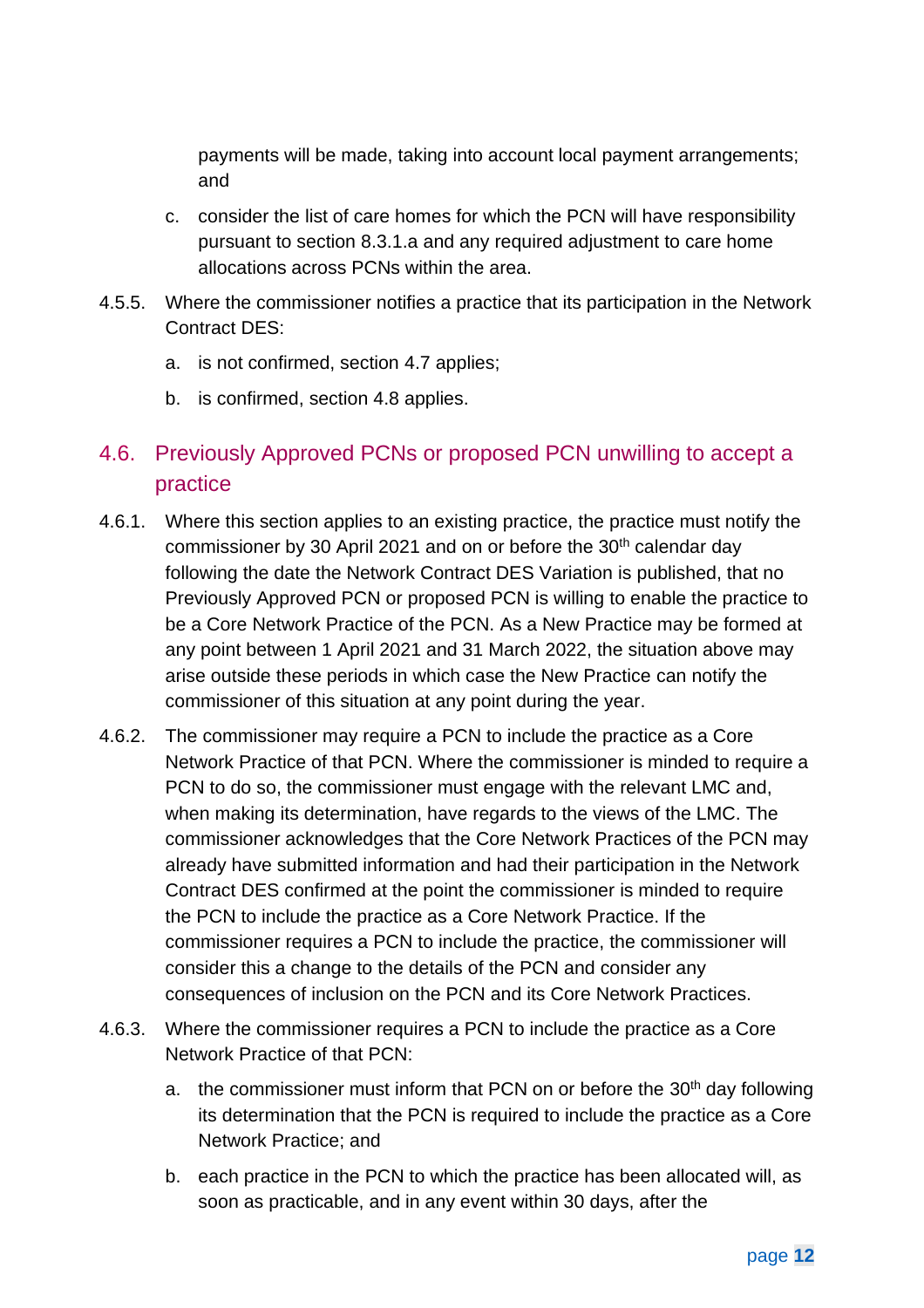commissioner informs them of its decision, take the necessary steps to enable the practice to become a Core Network Practice of the PCN including, but not limited, to varying the Network Agreement to include the practice.

- 4.6.4. As soon as practicable after the PCN has taken the necessary steps pursuant to section [4.6.3.b,](#page-12-1) the practice joining the PCN must provide the following information to the commissioner:
	- a. confirmation that the practice has signed an updated version of the PCN's Network Agreement;
	- b. confirmation that the practice is listed as a Core Network Practice in the PCN's Network Agreement;
	- c. confirmation that the practice agrees that payments under the Network Contract DES are made to the PCN's Nominated Payee;
	- d. confirmation that the practice will have in place patient record sharing arrangements (as clinically required) and data sharing arrangements of the PCN, in line with data protection legislation and patient opt-out preferences<sup>9</sup>, prior to the start of any service delivery under the Network Contract DES.
- 4.6.5. Where the commissioner is satisfied that it has all relevant and necessary information, the commissioner will as soon as practicable but in any event within five working days, taking into account the information that has been provided and the fact that the commissioner has required the PCN to include the practice in the PCN, notify the practice whether its participation in the Network Contract DES is confirmed.
- 4.6.6. Where, as a result of the commissioner's decision, there is a change in the details of the PCN, the commissioner must complete the PCN ODS Change Instruction Notice<sup>10</sup>. The commissioner must submit the notice by the last working day on or before the 14<sup>th</sup> day of the month for the change to take effect by the end of that month.
- <span id="page-13-0"></span>4.6.7. Where the commissioner notifies a practice that its participation in the Network Contract DES:
	- a. is not confirmed, section [4.7](#page-14-1) applies;
	- b. is confirmed, section [4.8](#page-14-2) applies.

<sup>9</sup> [https://digital.nhs.uk/about-nhs-digital/our-work/keeping-patient-data-safe/how-we-look-after-your](https://digital.nhs.uk/about-nhs-digital/our-work/keeping-patient-data-safe/how-we-look-after-your-health-and-care-information/your-information-choices/opting-out-of-sharing-your-confidential-patient-information)[health-and-care-information/your-information-choices/opting-out-of-sharing-your-confidential-patient](https://digital.nhs.uk/about-nhs-digital/our-work/keeping-patient-data-safe/how-we-look-after-your-health-and-care-information/your-information-choices/opting-out-of-sharing-your-confidential-patient-information)[information](https://digital.nhs.uk/about-nhs-digital/our-work/keeping-patient-data-safe/how-we-look-after-your-health-and-care-information/your-information-choices/opting-out-of-sharing-your-confidential-patient-information) 

<sup>&</sup>lt;sup>10</sup> The PCN ODS Change Instruction Notice is available [here.](https://digital.nhs.uk/services/organisation-data-service/services-provided-by-the-organisation-data-service/organisation-data-service-forms#primary-care-networks)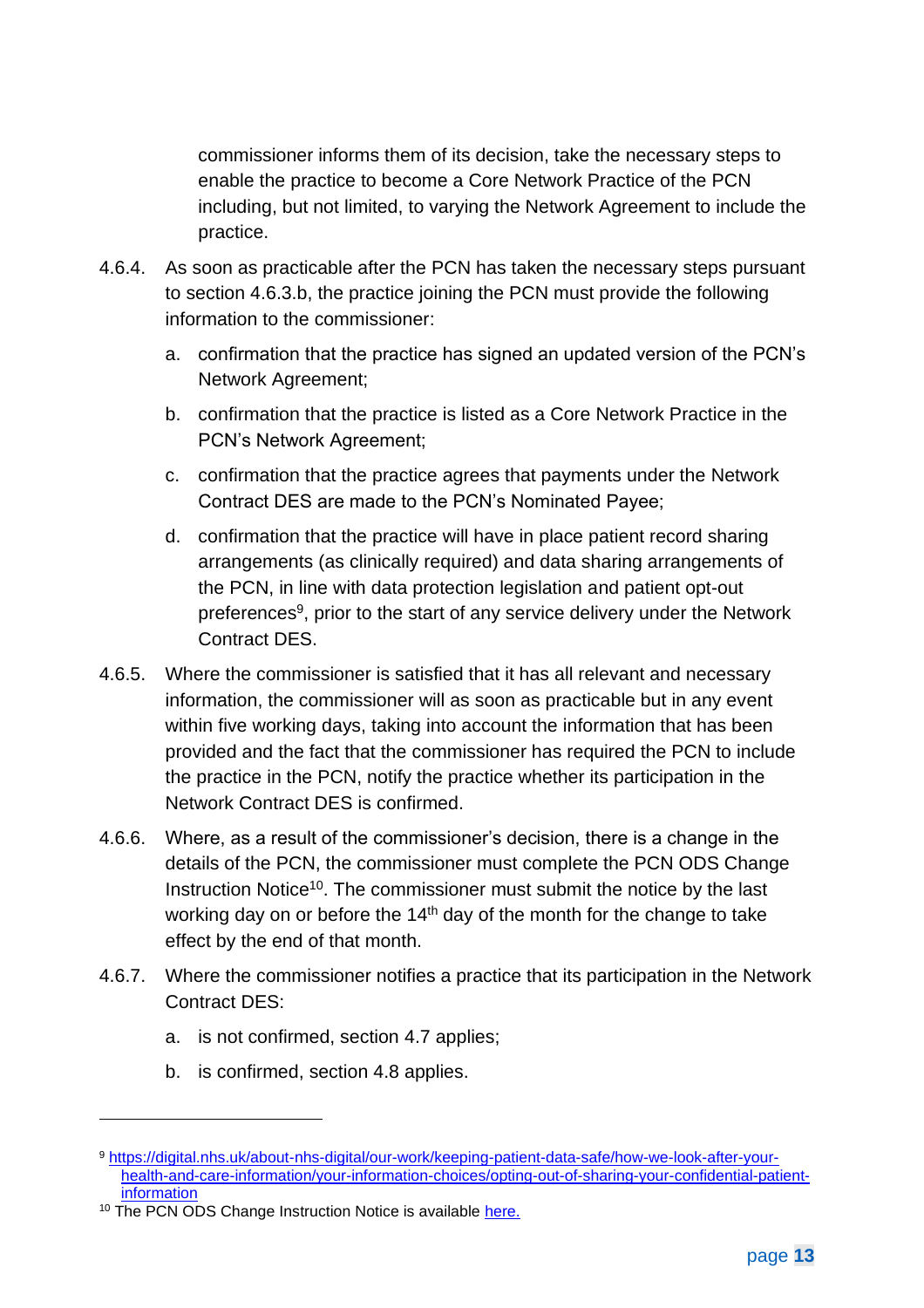#### <span id="page-14-1"></span>4.7. Participation not confirmed

- <span id="page-14-6"></span>4.7.1. Where the commissioner notifies a practice that its participation in the Network Contract DES is not confirmed:
	- a. the commissioner will explain to the practice the reasons for its decision;
	- b. the commissioner, the practice, and the relevant PCN if applicable must make every reasonable effort to communicate and co-operate with each other, and with the local LMC if relevant, with a view to enabling the commissioner to confirm the practice's participation in the Network Contract DES as soon as practicable;
	- c. if no agreement is reached after a reasonable timescale, the commissioner or the practice may refer the matter to the local NHS England team.
- 4.7.2. Where a local LMC is involved in the matter, the commissioner must work with the local LMC to support PCN development, addressing where appropriate issues that arise and seeking to maintain 100 per cent geographical coverage of PCNs.
- 4.7.3. If the commissioner notifies the practice that its participation in the Network Contract DES is confirmed, section [4.8](#page-14-2) applies.

#### <span id="page-14-2"></span>4.8. Confirmation of participation

- 4.8.1. Where a commissioner has confirmed a practice's participation in the Network Contract DES, the practice must, as soon as practicable:
	- a. enter into a written variation of its primary medical services contract with the commissioner that incorporates the provisions of this Network Contract DES Specification;
	- b. if the practice has been provided with access to CQRS, indicate via CQRS that it is participating in the Network Contract DES; and
	- c. ensure the PCN's Network Agreement reflects the arrangements for delivery of the Network Contract DES.

#### <span id="page-14-0"></span>4.9. Opting out of participation or ending participation in year

- <span id="page-14-5"></span><span id="page-14-4"></span><span id="page-14-3"></span>4.9.1. There are three types of opt outs:
	- a. opt out of this Network Contract DES in accordance with section [4.9.4;](#page-15-0)
	- b. opt out of the Network Contract DES in-year following the issue of a Network Contract DES Variation by NHS England and NHS Improvement in which case section [4.9.5](#page-16-0) applies; and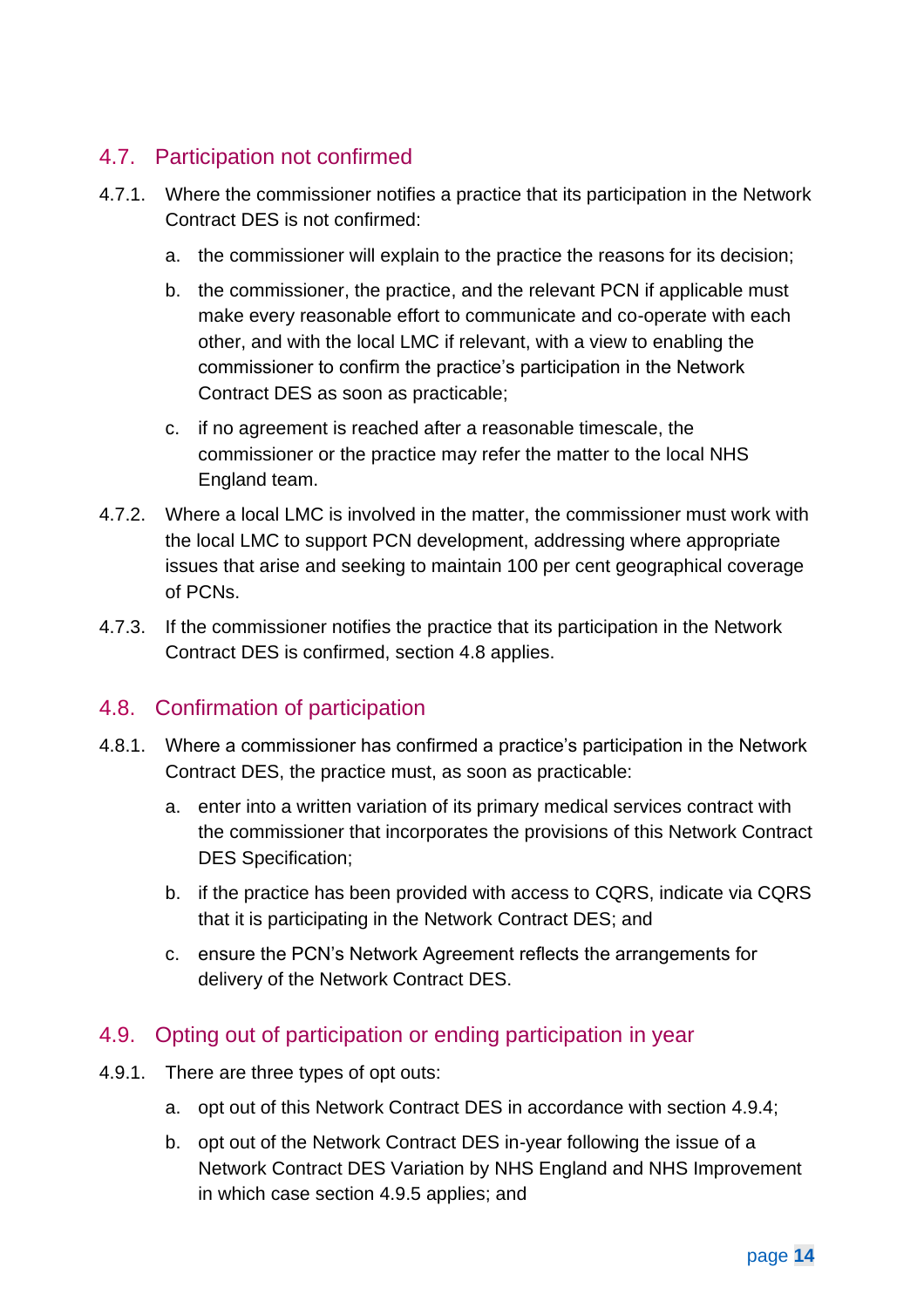<span id="page-15-1"></span>c. opt out of the subsequent Network Contract DES (which means the Network Contract DES commencing on 1 April 2022) in accordance with section [4.9.6.](#page-16-1)

The circumstances in which each of the above can take place and the associated process are set out in sections [4.9.4,](#page-15-0) [4.9.5](#page-16-0) and [4.9.6.](#page-16-1)

- <span id="page-15-2"></span>4.9.2. Where sections [4.9.1.a,](#page-14-3) [4.9.1.b](#page-14-4) or [4.9.1.c](#page-15-1) apply, the remaining Core Network Practices in the PCN will promptly discuss with the Commissioner (and including the LMC, if relevant), the proposed date of opt out and the consequences of the opt out including:
	- a. whether the PCN with its amended membership meets the criteria for a PCN;
	- b. the likely consequences for the registered patients of the practice when that practice is no longer a Core Network Practice of the PCN;
	- c. changes to the Network Area;
	- d. any impact on the list of care homes for which the PCN will have responsibility pursuant to section [8.3.1.a](#page-48-0) and any required adjustment to care home allocations across PCNs;
	- e. the effect on the financial entitlements of the PCN,

and the commissioner will determine the outcome of such matters.

- <span id="page-15-3"></span>4.9.3. With effect from the date agreed or, if not agreed, determined by the commissioner:
	- a. the opting out practice will no longer participate in the Network Contract DES;
	- b. in accordance with section [4.2.4.b](#page-7-1) the opting out practice's primary medical services contract will be deemed to have been varied to remove the incorporation of this Network Contract DES Specification;
	- c. the opting out practice will no longer be a Core Network Practice of the PCN; and
	- d. where the PCN remains approved, it must remove the opting out practice from the Network Agreement before any changes to the PCN, such as the Network Area, financial entitlements, etc will take effect.

#### <span id="page-15-0"></span>4.9.4. **Opting out of this Network Contract DES**

a. A Core Network Practice participating in the Network Contract DES may end its participation in this Network Contract DES by first notifying the commissioner prior to 30 April 2021 of its intention to opt out in accordance with section [4.4.](#page-8-1) Sections [4.4.8](#page-9-1) and [4.4.9](#page-10-1) will apply to the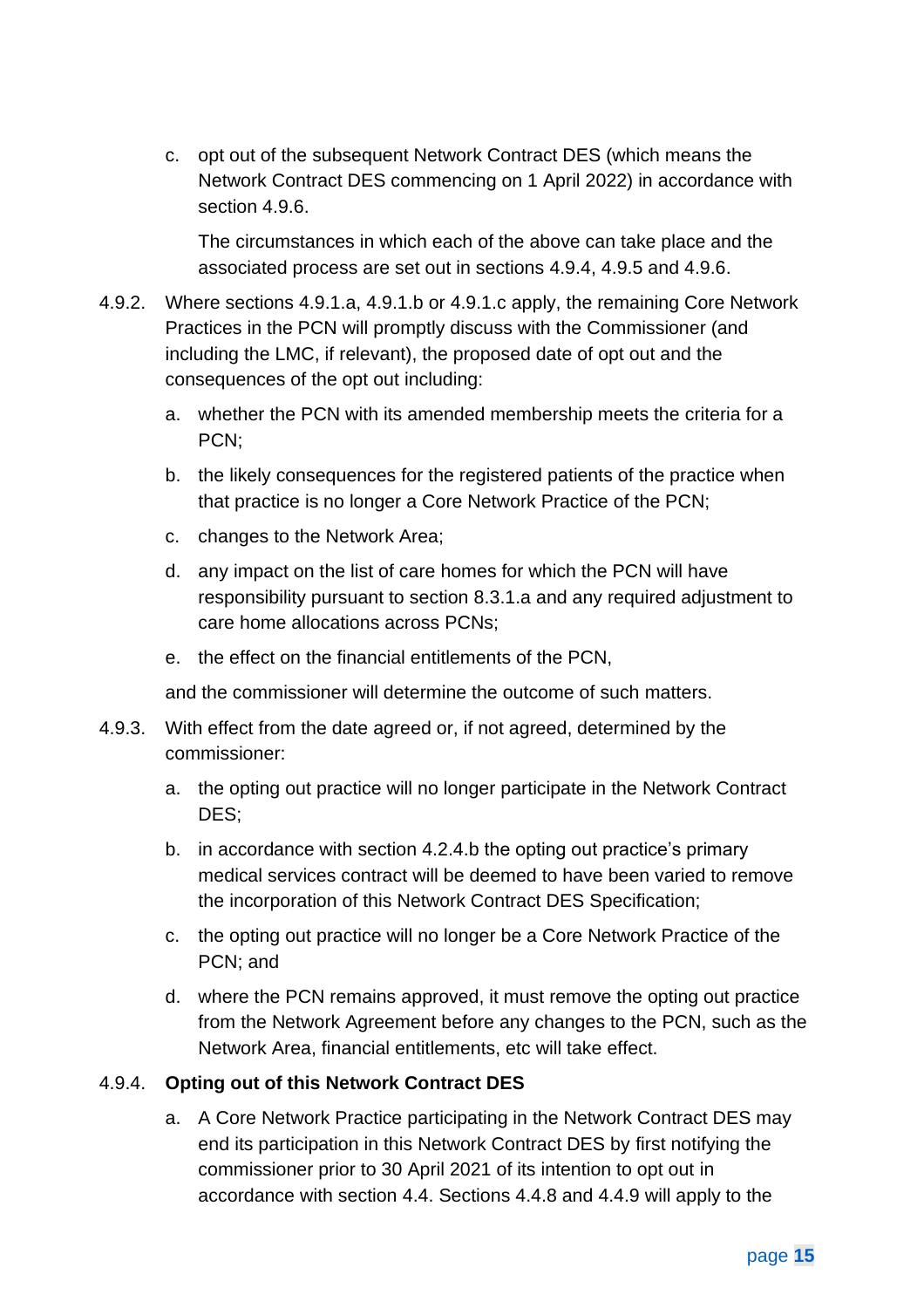remaining Core Network Practices in the PCN to enable the commissioner to determine the extent to which the PCN with its amended membership meets the criteria for a PCN and therefore whether the participation in the Network Contract DES of the remaining Core Network is confirmed. As part of its consideration of the PCN, the commissioner will include the matters set out in section [4.9.2.](#page-15-2) Once the matters set out in section [4.9.2](#page-15-2) are determined, section [4.9.3](#page-15-3) will apply.

b. If a Core Network Practice does not notify the commissioner as set out in section [4.9.4,](#page-15-0) the Core Network Practice will continue to participate in this Network Contract DES. There is no option for the Core Network Practice to continue with a previous year's Network Contract DES Specification.

#### <span id="page-16-2"></span><span id="page-16-0"></span>4.9.5. **Opting out of an in-year Network Contract DES Variation**

- a. Where NHS England and NHS Improvement issues a Network Contract DES Variation, a Core Network Practice will automatically participate in that variation unless the Core Network Practice first notifies the commissioner of its intention to opt out of the Network Contract DES within 30 calendar days of the date of publication by NHS England and NHS Improvement of the Network Contract DES Variation.
- b. If a Core Network Practice does not notify the commissioner in accordance with section [4.9.5.a,](#page-16-2) the Core Network Practice will automatically participate in the Network Contract DES Variation and the second sentence of section [4.2.5](#page-7-0) will apply.
- c. Where a Core Network Practice notifies the commissioner of its intention to opt out in accordance with section [4.9.5.a,](#page-16-2) section [4.9.2](#page-15-2) will apply. Once the matters set out in section [4.9.2](#page-15-2) are determined, section [4.9.3](#page-15-3) will apply.

#### <span id="page-16-1"></span>4.9.6. **Opting out of the subsequent Network Contract DES**

a. A Core Network Practice of a PCN may choose not to participate in the subsequent Network Contract DES (which means the Network Contract DES commencing on 1 April 2022) in which case that Core Network Practice must notify the commissioner of its intention to opt out and follow the process set out in the subsequent Network Contract DES Specification.

#### 4.9.7. **Ending participation in-year**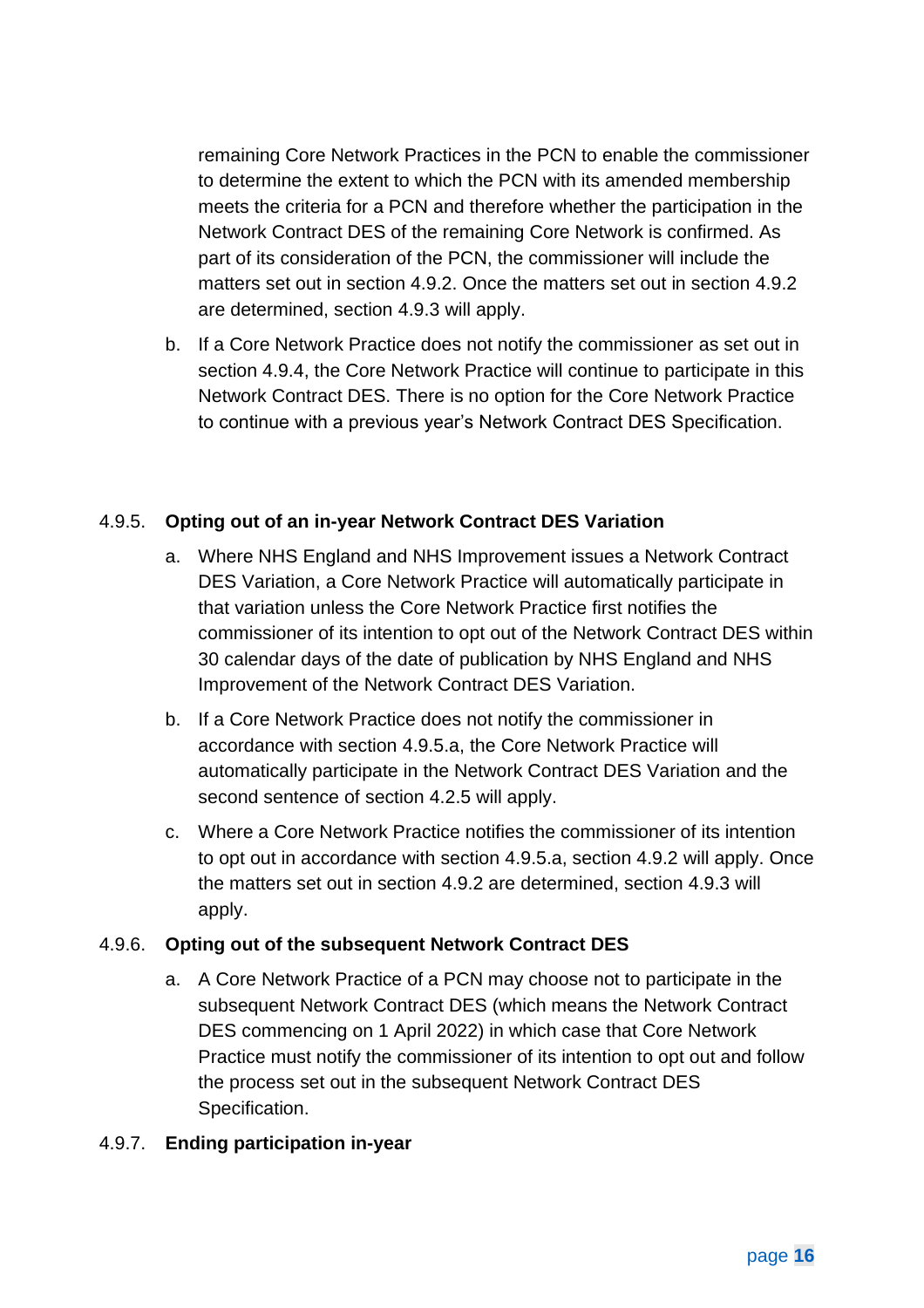- a. There may be other situations, other than the opt out situations set out in section [4.9.1](#page-14-5) in which a Core Network Practice's participation in the Network Contract DES, or its involvement in a PCN, may end:
	- i. expiry or termination of the Core Network Practice's primary medical services contract, in which case section [6.6](#page-28-0) applies;
	- ii. there has been an irreparable breakdown in relationship or an expulsion, in which case section [6.7](#page-29-0) applies;
	- iii. the commissioner consents to a merger or split of the Core Network Practice, in which case section [6.8](#page-30-0) applies;
	- iv. the commissioner determines that the Core Network Practice's participation in the Network Contract DES should cease in accordance with section [9.](#page-53-0)
- b. Where a practice's participation in the Network Contract DES ends prior to 31 March 2022 as a result of any of the provisions of this Network Contract DES, then section [4.2.4.b](#page-7-1) applies.

# <span id="page-17-0"></span>**5. PCN Organisational Requirements**

#### <span id="page-17-2"></span>5.1. Definition and criteria for a PCN

- 5.1.1. A PCN can be broadly defined as a practice or practices (and possibly other providers<sup>11</sup>) serving an identified Network Area with a minimum population of 30,000 people.
- <span id="page-17-1"></span>5.1.2. The criteria for a PCN is:
	- a. that the PCN has an identified Network Area that complies with the requirements set out in section [5.1.3;](#page-18-1)
	- b. that the PCN list size as at 1 January 2021 is between 30,000 and 50,000 except that:
		- i. in exceptional circumstances, a commissioner may waive the 30,000 minimum PCN list size requirement where a PCN serves a natural community which has a low population density across a large rural and remote area; and
		- ii. a commissioner may waive the 50,000 maximum PCN list size requirement where it is satisfied that it is appropriate to do so. In such

<sup>&</sup>lt;sup>11</sup> Examples of other providers - community (including community pharmacy, dentistry, optometry), voluntary, secondary care providers, social care - and GP providers who are not participating in the Network Contract DES.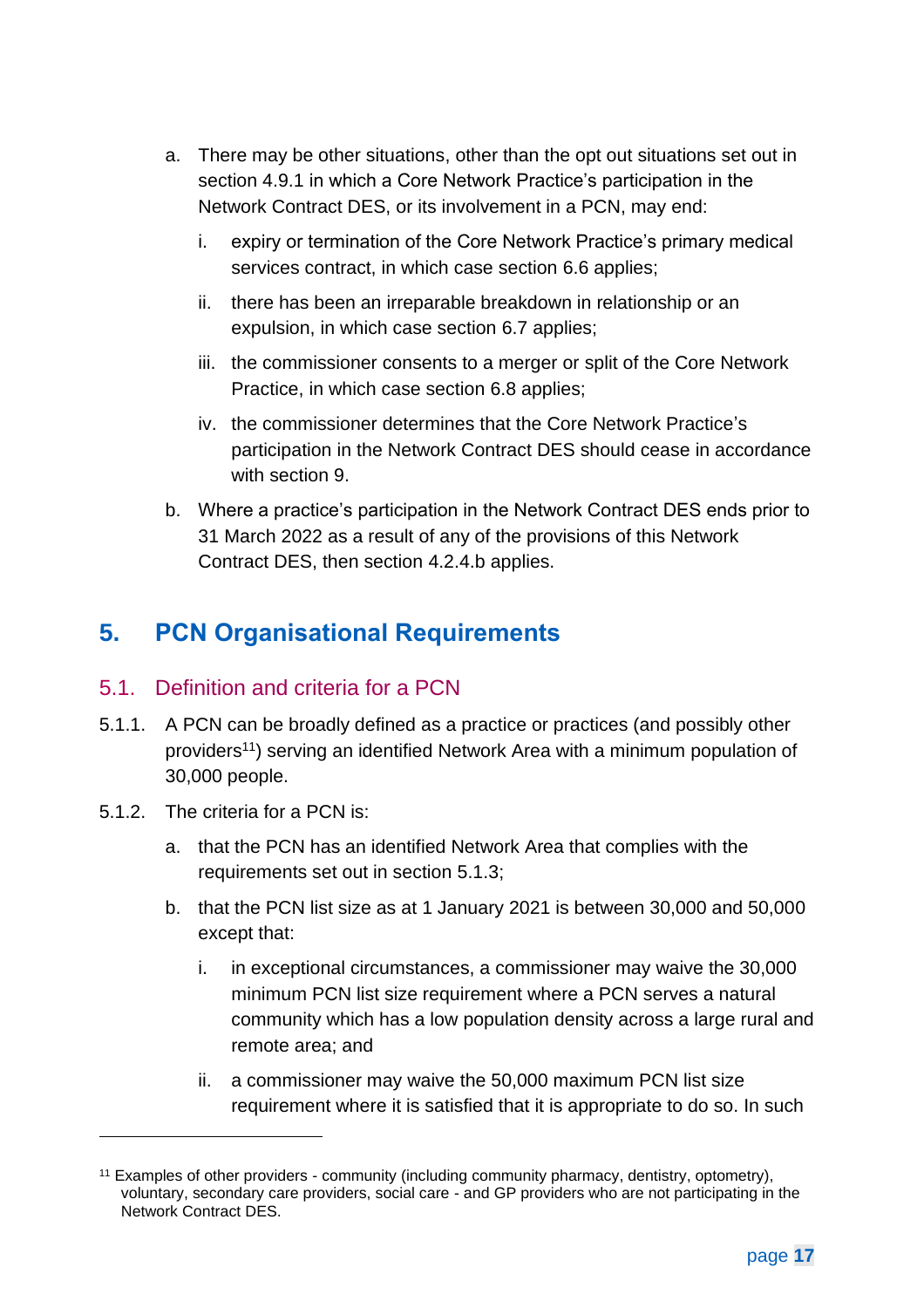circumstances, the commissioner may require the Core Network Practices of the PCN to organise the PCN operationally into smaller neighbourhood teams that cover population sizes between 30,000 to 50,000 and the Core Network Practices will comply with such requirement. For the avoidance of doubt, the PCN will still be required to have one Nominated Payee.

- iii. that there is more than one Core Network Practice in the PCN except that there may only be one Core Network Practice if the commissioner is satisfied that this is appropriate having regard to all relevant factors. Where a PCN has only one Core Network Practice, the PCN must work with other providers as set out in section [5.7.1](#page-25-1) to achieve the optimal benefits of PCN working.
- <span id="page-18-2"></span>c. that the PCN has a Nominated Payee which must hold a primary medical services contract;
- <span id="page-18-0"></span>d. that the PCN has in place a Network Agreement signed by all PCNs members, that incorporates the mandatory provisions set out in the national template network agreement<sup>1213</sup>.
- e. that the PCN has at all times an accountable Clinical Director;
- f. that the PCN has in place appropriate arrangements for patient record sharing in line with data protection legislation honouring patient opt-out preferences<sup>1415</sup>.
- <span id="page-18-1"></span>5.1.3. The Network Area must:
	- a. satisfy the commissioner that the Network Area is sustainable for the future, taking account of how services are delivered by wider members of the PCN beyond the practices and with a view to the evolution of PCNs;
	- b. align with a footprint which would best support delivery of services to patients in the context of the relevant Integrated Care System (ICS) or Sustainability and Transformation Partnership (STP) strategy;

<sup>&</sup>lt;sup>12</sup> Where PCNs decide to seek advice related to the Network Agreement, these costs will not be covered under the Network Contract DES nor by commissioners at a local level.

<sup>&</sup>lt;sup>13</sup> The Network Agreement template has been agreed between NHS England and GPC. The Network Agreement template can be found at [https://www.england.nhs.uk/publication/network-contract](https://www.england.nhs.uk/publication/network-contract-directed-enhanced-service-network-agreement/)[directed-enhanced-service-network-agreement/](https://www.england.nhs.uk/publication/network-contract-directed-enhanced-service-network-agreement/)

<sup>14</sup> [https://digital.nhs.uk/about-nhs-digital/our-work/keeping-patient-data-safe/how-we-look-after-your](https://digital.nhs.uk/about-nhs-digital/our-work/keeping-patient-data-safe/how-we-look-after-your-health-and-care-information/your-information-choices/opting-out-of-sharing-your-confidential-patient-information)[health-and-care-information/your-information-choices/opting-out-of-sharing-your-confidential-patient](https://digital.nhs.uk/about-nhs-digital/our-work/keeping-patient-data-safe/how-we-look-after-your-health-and-care-information/your-information-choices/opting-out-of-sharing-your-confidential-patient-information)[information](https://digital.nhs.uk/about-nhs-digital/our-work/keeping-patient-data-safe/how-we-look-after-your-health-and-care-information/your-information-choices/opting-out-of-sharing-your-confidential-patient-information)

<sup>15</sup> A template data controller/data processer agreement and a template data controller/data controller agreement can be found at [https://www.england.nhs.uk/publication/network-contract-directed](https://www.england.nhs.uk/publication/network-contract-directed-enhanced-service-data-templates/)[enhanced-service-data-templates/](https://www.england.nhs.uk/publication/network-contract-directed-enhanced-service-data-templates/)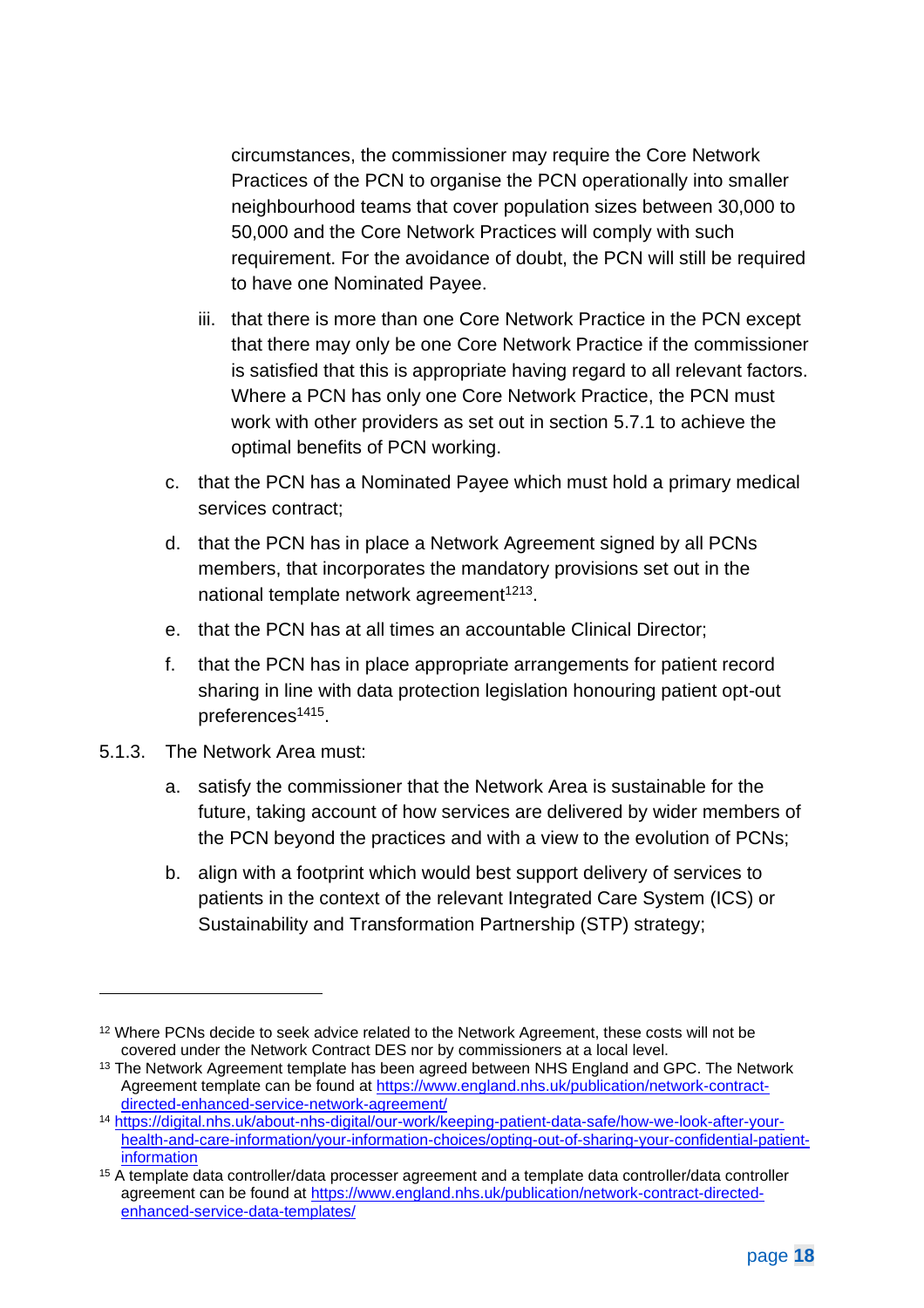- c. cover a boundary that makes sense to:
	- i. the Core Network Practices of the PCN;
	- ii. other community-based providers which configure their teams accordingly; and
	- iii. the local community;
- d. cover a geographically contiguous area;
- e. not cross CCG, STP or ICS boundaries except where:
	- i. a Core Network Practice's boundary or branch surgery crosses the relevant boundaries; or
	- ii. the Core Network Practices are situated in different CCGs.
- 5.1.4. Where a practice has one or more branch surgeries in different PCNs, the practice must ensure that it will be a Core Network Practice of only one PCN and a non-core member of the other PCN(s) within which the relevant branch surgeries are situated. The practice acknowledges that its list of patients will be associated with the PCN of which the practice is a Core Network Practice.
- 5.1.5. Where a PCN's Core Network Practices are situated within different CCG areas, the relevant commissioners must agree which commissioner will be the 'lead' for the PCN and identified as such within the PCN ODS reference data and subsequently within the relevant GP IT systems for payment processing. The identified lead commissioner will make payments to the relevant Nominated Payee in relation to the Network Contract DES. The lead commissioner and any other relevant commissioner must reconcile any funding allocation discrepancies between themselves and not via national GP payment systems.

#### 5.2. General PCN organisational requirements

- 5.2.1. A PCN must ensure it remains compliant with the criteria of a PCN set out in section [5.1.2](#page-17-1) at all times. A PCN must ensure its Network Agreement reflects the requirements of this Network Contract DES Specification.
- <span id="page-19-0"></span>5.2.2. Where a PCN is not compliant with the criteria of a PCN then, subject to any relevant processes set out in the Network Contract DES Specification, the commissioner may revoke the relevant Core Network Practice's participation in the Network Contact DES and section [4.2.4.b](#page-7-1) will apply.
- 5.2.3. Where required by data protection legislation, a PCN must ensure each member of the PCN has in place appropriate data sharing arrangements and,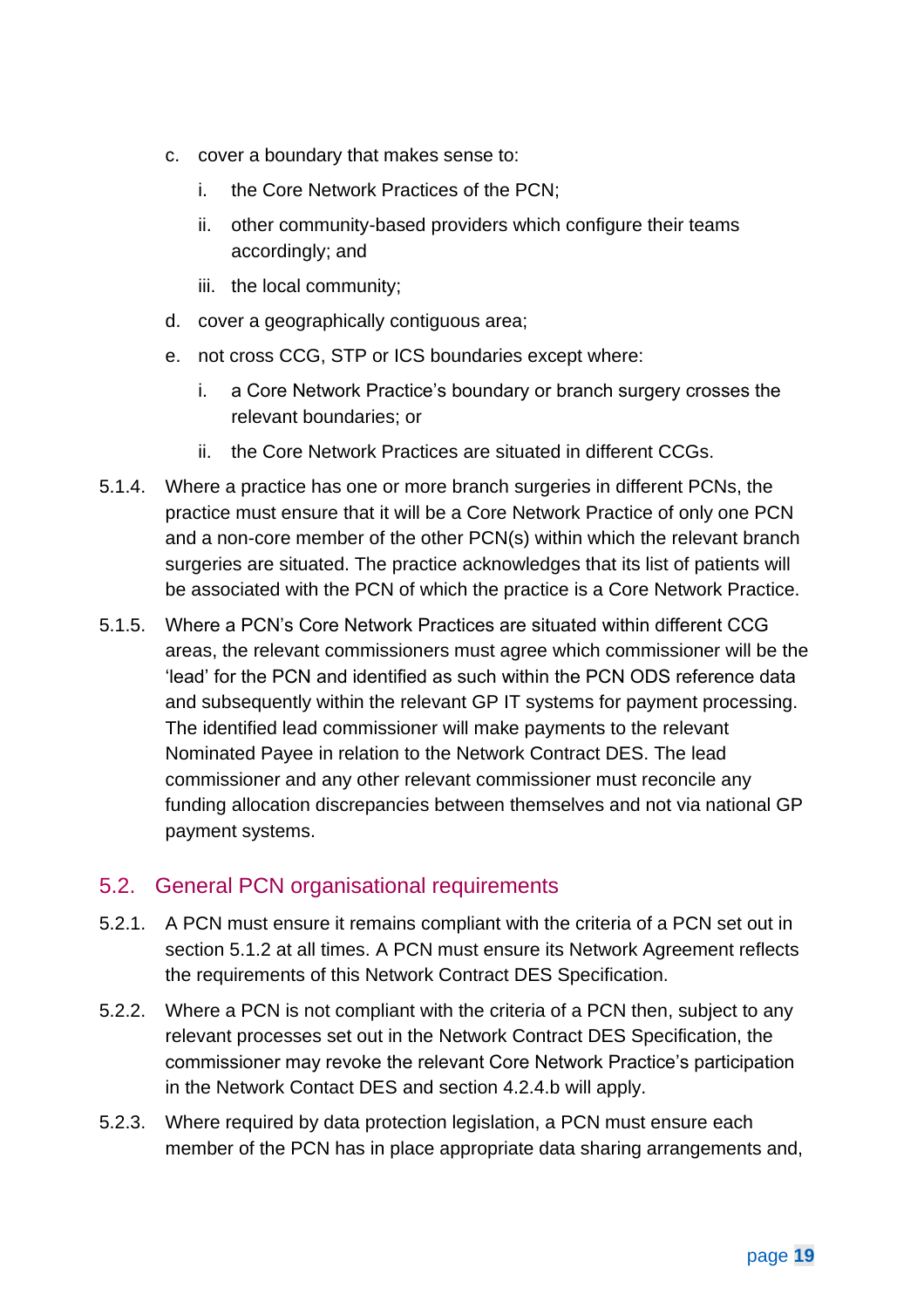if required, data processor arrangements<sup>16</sup>, that are compliant with data protection legislation to support the delivery of all service requirements set out in this Network Contract DES prior to the provision of these services to patients.

- <span id="page-20-0"></span>5.2.4. A Previously Approved PCN must ensure that there is no interruption in provision of services in the transition from the previous year's Network Contract DES to this Network Contract DES. For the avoidance of doubt, this requires a Previously Approved PCN to provide all services under this Network Contract DES Specification from 1 April 2021.
- 5.2.5. The PCN acknowledges that where there are changes to the PCN's membership, confirmation of the Core Network Practices' participation in this Network Contract DES may not be received until after 1 April 2021. The PCN acknowledges that it must act in accordance with section [5.2.4](#page-20-0) but the PCN acknowledges that section [10](#page-55-0) sets out backdating of certain elements of the financial entitlements.
- 5.2.6. Except for a Network Contract DES Variation, a commissioner and a PCN must not vary this Network Contract DES Specification. For the avoidance of doubt, except as may be set out in a Network Contract DES Variation, a commissioner must not increase or reduce the requirements of the financial entitlements set out in this Network Contract DES Specification.
- 5.2.7. Where a commissioner commissions local services from the PCN that are supplemental to the Network Contract DES (referred to in this Network Contract DES Specification as "**Supplementary Network Services**")<sup>17</sup>, the arrangements for such local Supplementary Network Services must not be included in a varied version of this Network Contract DES Specification and should instead be contained in a separate contractual arrangement.

#### 5.3. PCN Clinical Director

- 5.3.1. A PCN must have in place a Clinical Director who:
	- a. is accountable to the PCN members;

<sup>&</sup>lt;sup>16</sup> Optional data sharing agreement and data processing agreement can be found at <https://www.england.nhs.uk/publication/network-contract-directed-enhanced-service-data-templates/>

<sup>&</sup>lt;sup>17</sup> Supplementary Network Services would be services commissioned locally, under separate arrangements and with additional resource, building on the foundation of the Network Contract DES. Further information regarding commissioning local services can be found in the Network Contract [DES Guidance.](https://www.england.nhs.uk/publication/network-contract-des-guidance-2021-22/)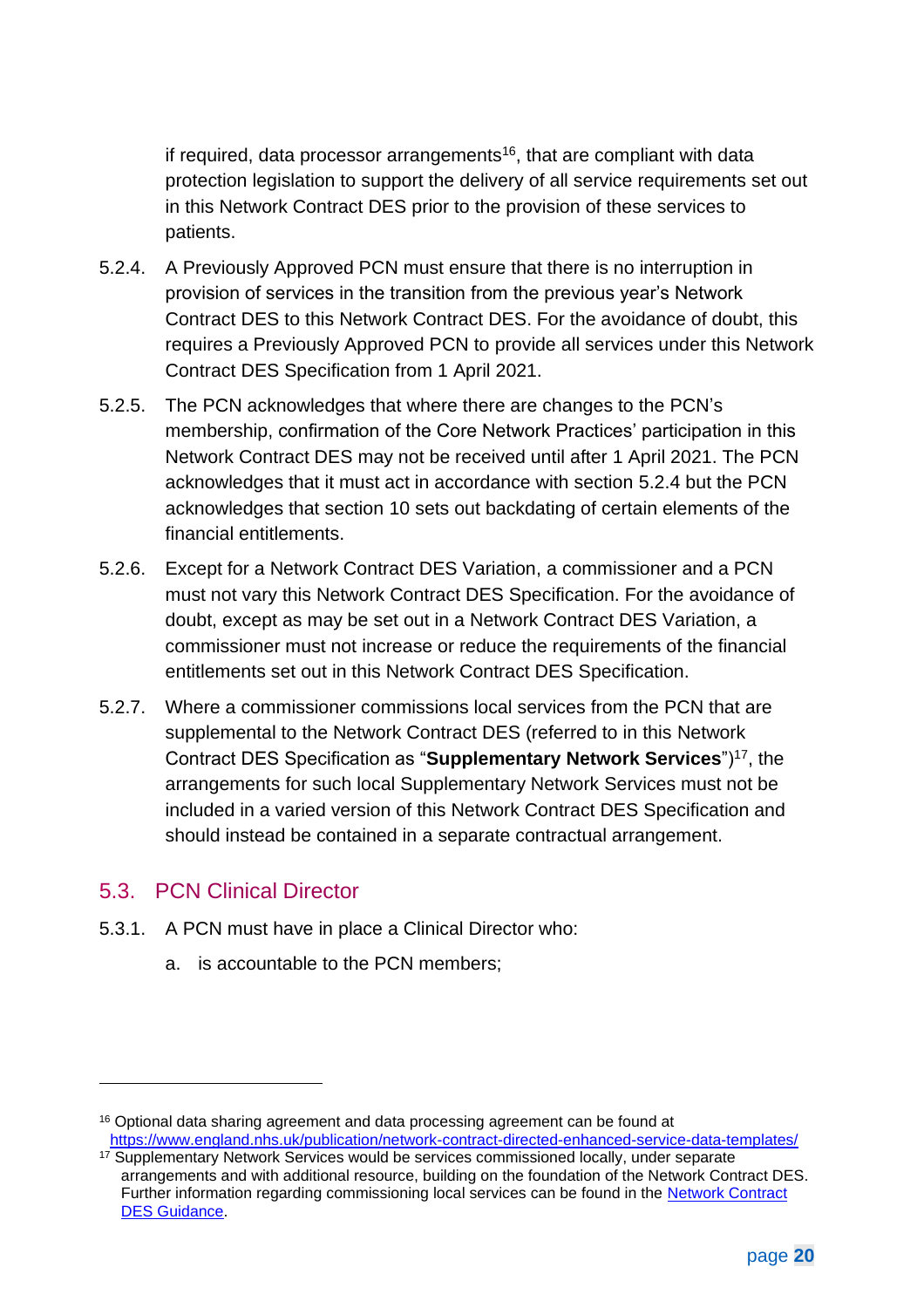- b. provides leadership for the PCN's strategic plans, working with PCN members to improve the quality and effectiveness of its delivery of the Network Contract DES;
- c. is a direct and integral component of the overall Network Contract DES;
- d. is a practicing clinician from within the PCN's Core Network Practices;
- e. is able to undertake the responsibilities of the role and represent the PCN's collective interests;
- f. works collaboratively with Clinical Directors from other PCNs within the ICS/STP area, playing a critical role in shaping and supporting their ICS/STP, helping to ensure full engagement of primary care in developing and implementing local system plans;
- 5.3.2. A PCN must ensure its Clinical Director has overall responsibility for the following key requirements<sup>18</sup>:
	- a. strategic and clinical leadership for the PCN, developing and implementing strategic plans, leading and supporting quality improvement and performance across Core Network Practices (including professional leadership of the Quality and Outcomes Framework Quality Improvement activity across the PCN). The Clinical Director is not solely responsible for the operational delivery of services - this is a collective responsibility of the PCN;
	- b. strategic leadership for workforce development, through assessment of clinical skill-mix and development of a PCN workforce strategy;
	- c. completing the workforce planning template and agree, on behalf of the PCN, the estimate as referred to in section [7.5;](#page-40-0)
	- d. supporting PCN implementation of agreed service changes and pathways and work closely with Core Network Practices and the commissioner and other PCNs to develop, support and deliver local improvement programmes aligned to national priorities;
	- e. developing local initiatives that enable delivery of the PCN's agenda, working with commissioners and other networks to reflect local needs and ensuring initiatives are coordinated;

<sup>&</sup>lt;sup>18</sup> This section sets out the high-level minimum responsibilities of the Clinical Director. The detailed requirements will vary according to the characteristics of the PCN, including its maturity and local context and should be set out in the PCN's Network Agreement.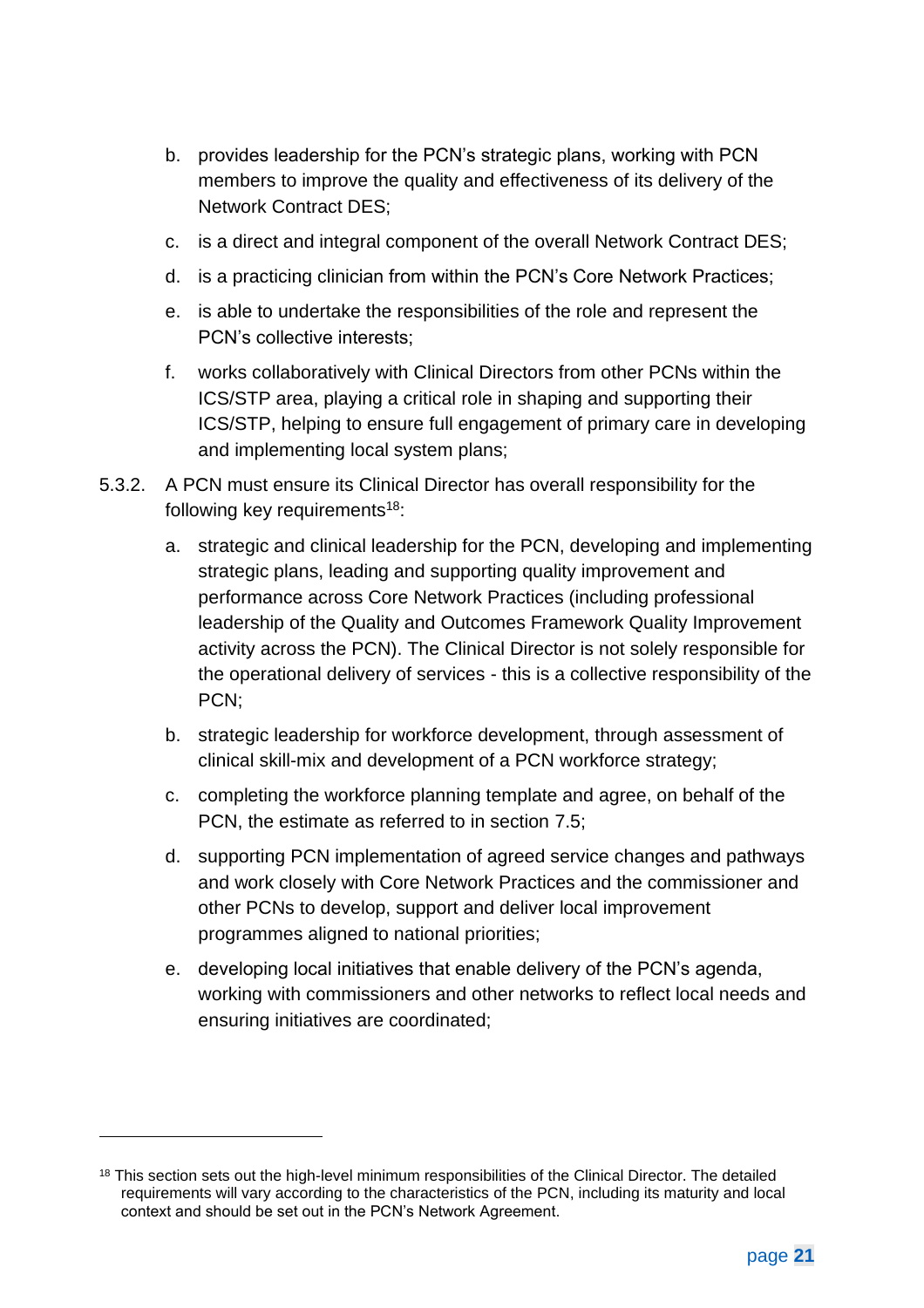- f. developing relationships and work closely with other Clinical Directors, clinical leaders of other primary care, health and social care providers, local commissioners and LMCs;
- g. facilitating participation by practices that are members of the PCN in research studies and act as a link between the PCN and local primary care research networks and research institutions; and
- h. representing the PCN at CCG-level clinical meetings and the ICS, contributing to the strategy and wider work of the ICS.
- 5.3.3. A PCN must manage any conflicts of interest. A PCN must ensure that its Clinical Director takes a lead role in developing the PCN's conflict of interest arrangements, taking account of what is in the best interests of the PCN and its patients.
- 5.3.4. A PCN's appointment of a Clinical Director must follow a selection process either via appointment, election or both, details of which must be included in Schedule 1 of the Network Agreement.

#### 5.4. Data, analytics and monitoring

- 5.4.1. A PCN must share non-clinical data between its members in certain circumstances. The data to be shared is the data required to:
	- a. support understanding and analysis of the population's needs;
	- b. support service delivery in line with local commissioner objectives; and
	- c. support compliance with the requirements of this Network Contract DES specification.
- 5.4.2. A PCN must determine appropriate timeframes for sharing of this data.
- 5.4.3. Where the functionality is available, a PCN should ensure that clinical data sharing for service delivery uses read/write access, so that relevant workforce from any practice can refer, order tests and prescribe electronically, and maintain a contemporaneous record for every patient.
- 5.4.4. A PCN must:
	- a. benchmark and identify opportunities for improvement;
	- b. identify variation in access, service delivery or gaps in population groups with highest needs; and
	- c. review capacity and demand management across the PCN, including sharing appointment data for the PCN to action (this could be achieved through using the GP workload tool or other similar tools), and the PCN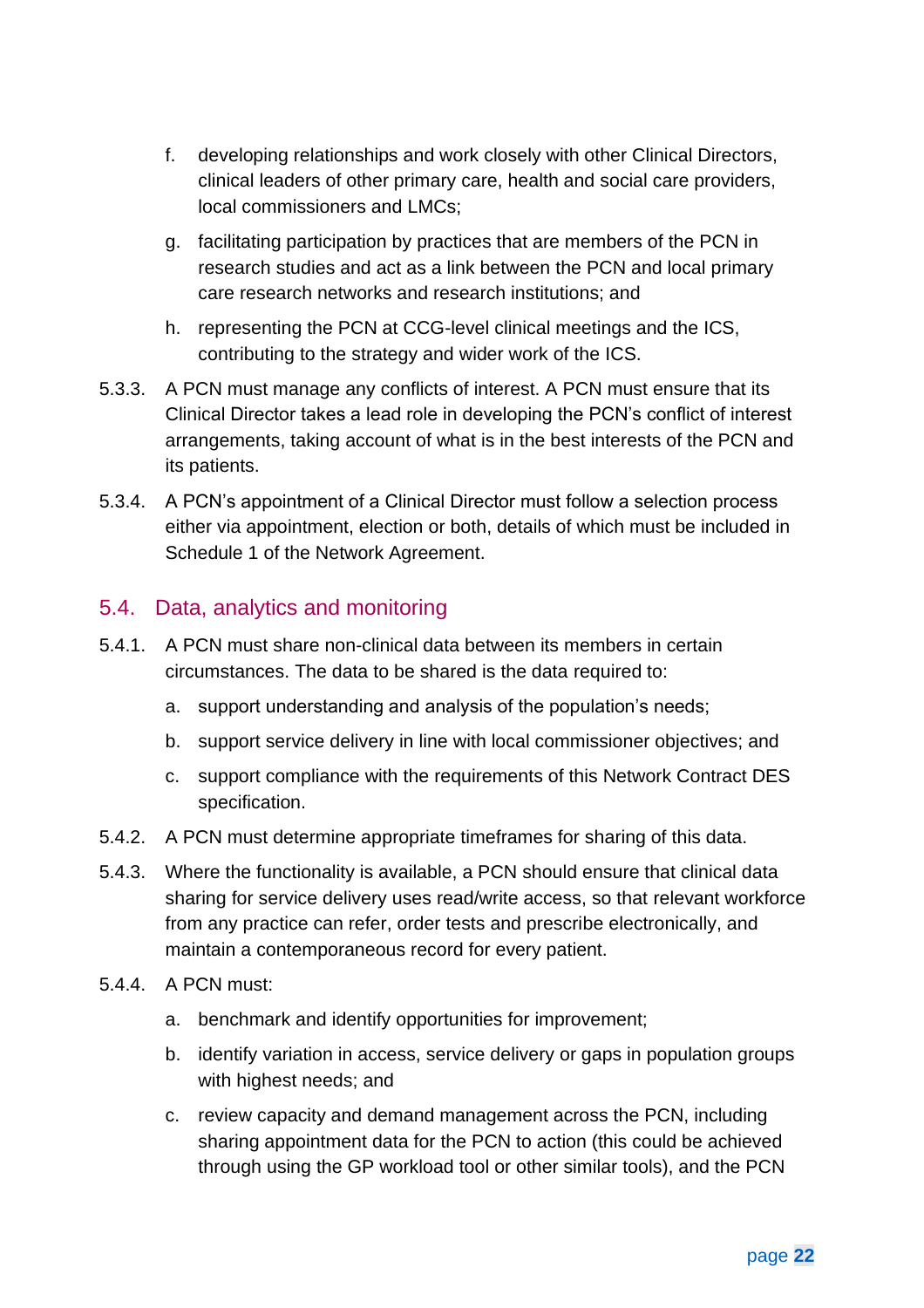must monitor, share and aggregate relevant data<sup>19</sup> across the Core Network Practices to enable it to carry out these requirements.

- 5.4.5. A commissioner and the wider system may support PCNs in the analysis of data.
- 5.4.6. Core Network Practices of a PCN must use the relevant SNOMED codes and other agreed approaches of capturing activity to support data collections for the indicators related to the Network Contract DES and other PCN activity, some of which will be included in the Network Dashboard<sup>20</sup>.
- 5.4.7. The relevant SNOMED codes, as published in the supporting Business Rules<sup>21</sup> on the [NHS Digital website,](https://digital.nhs.uk/data-and-information/data-collections-and-data-sets/data-collections/quality-and-outcomes-framework-qof/quality-and-outcome-framework-qof-business-rules/enhanced-services-es-vaccination-and-immunisation-vi-and-core-contract-components-2020-2021) should be used within Core Network Practices' clinical systems to record activity as required under the Network Contract DES. Only those codes included in the supporting Business Rules will be acceptable to allow CQRS calculations. A PCN's Core Network Practices will therefore need to ensure that they use the relevant codes and if necessary, re-code patients. Further information is available in the Network [Contract DES Guidance.](https://www.england.nhs.uk/publication/network-contract-des-guidance-2021-22/)
- 5.4.8. To support contract monitoring and PCN quality improvement efforts, a PCN's Core Network Practices agree to collection of data related to the Network Contract DES via the General Practice Extraction Service ("GPES") (or any subsequent replacement system), and to manually input data into CQRS where required. The commissioner will monitor services and calculate payments under the Network Contract DES using CQRS and/or PCSE Online.

#### 5.5. Patient engagement

- 5.5.1. A PCN must act in accordance with the requirements relating to patient engagement under the PCN's Core Network Practice's primary medical services contracts by:
	- a. engaging, liaising and communicating with the PCN's Patients in the most appropriate way;

<sup>19</sup> Data sources include workload data, population data, appointment data, cost data, outcome data and patient experience data (e.g. friends and family test, GP patient survey).

<sup>&</sup>lt;sup>20</sup> The Network Dashboard was introduced during 2020/21. It will include key PCN metrics to support population health management, including prevention, urgent and anticipatory care, prescribing and hospital use. To access the Dashboard, please either [register](https://apps.model.nhs.uk/register?app=3028bc6c-4b07-4e1a-8d6e-84aa20ea42e1) on the Insights Platform, or login in using your existing *Insights Platform account*, and then select the NHS ViewPoint product. A user [guide](https://future.nhs.uk/P_C_N/view?objectId=95080741) is available to help navigate the dashboard.

 $21$  The applicable SNOMED codes are available in the relevant business rules published by NHS Digital under the relevant years ['Enhanced Services, Vaccinations and Immunisations and Core Contract](https://digital.nhs.uk/data-and-information/data-collections-and-data-sets/data-collections/quality-and-outcomes-framework-qof)  [components'](https://digital.nhs.uk/data-and-information/data-collections-and-data-sets/data-collections/quality-and-outcomes-framework-qof) page.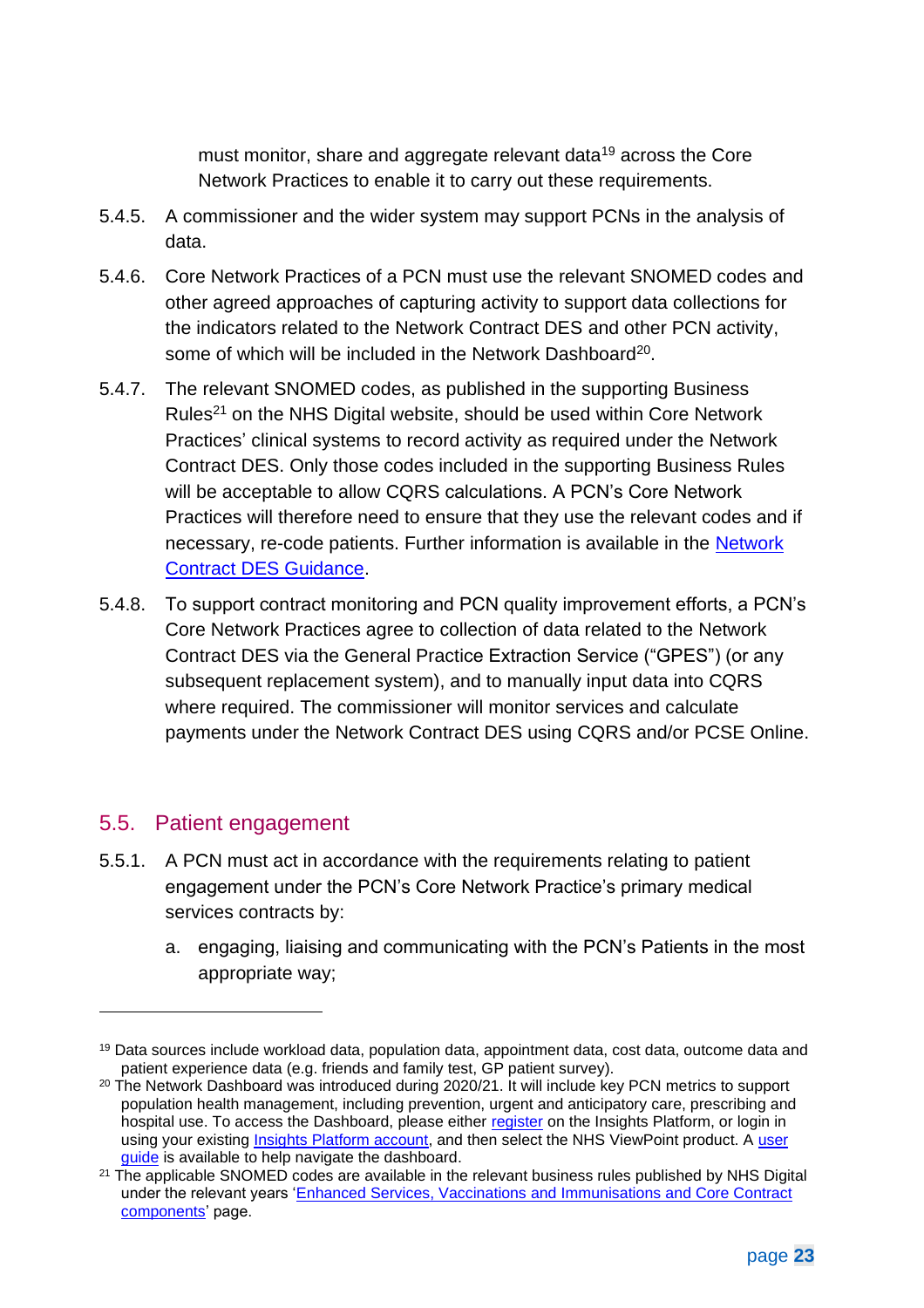- b. informing and/or involving them in developing new services and changes related to service delivery; and
- c. engaging with a range of communities, including 'seldom heard' groups.
- 5.5.2. A PCN must provide reasonable support and assistance to the commissioner in the performance of its duties<sup>22</sup> to engage patients in the provision of and/or reconfiguration of services where applicable to the PCN's Patients.

#### 5.6. Sub-contracting arrangements

- 5.6.1. Where a PCN (or any one or more of its members which are practices) is considering sub-contracting arrangements related to the provision of services under the Network Contract DES, the PCN must have due regard to the requirements set out in the statutory regulations or directions that underpin each Core Network Practices' primary medical services contracts in relation to sub-contracting, which will also apply to any arrangements to sub-contract services under the Network Contract DES.
- 5.6.2. A PCN acknowledges that its members that are practices may be required under their primary medical services contract to notify the commissioner, in writing, of their intention to sub-contract as soon as reasonably practicable and before the date on which the sub-contracting arrangement is intended to begin.
- 5.6.3. A PCN (and its members that are practices) must make available on request from the commissioner any information relating to sub-contracting arrangements and reporting information relating to either the delivery of network services or the engagement of PCN staff, for which reimbursement is being claimed under the Network Contract DES.
- 5.6.4. Notwithstanding any provision to the contrary of a PCN Core Network Practices' primary medical services contract, a Core Network Practice may sub-contract any of its rights or duties under the Network Contract DES in relation to non-clinical matters provided that the Core Network Practice obtains prior written approval from the commissioner (such approval to not be unreasonably withheld or delayed).
- 5.6.5. Where a Core Network Practice of a PCN has sub-contracted a non-clinical matter that relates to the Network Contract DES, the sub-contract may allow the sub-contractor to sub-contract the non-clinical matter provided that the Core Network Practice obtains prior written approval from the commissioner (and such approval will not be unreasonably withheld or delayed).

<sup>22</sup> Section 14Z2 of the 2006 NHS Act.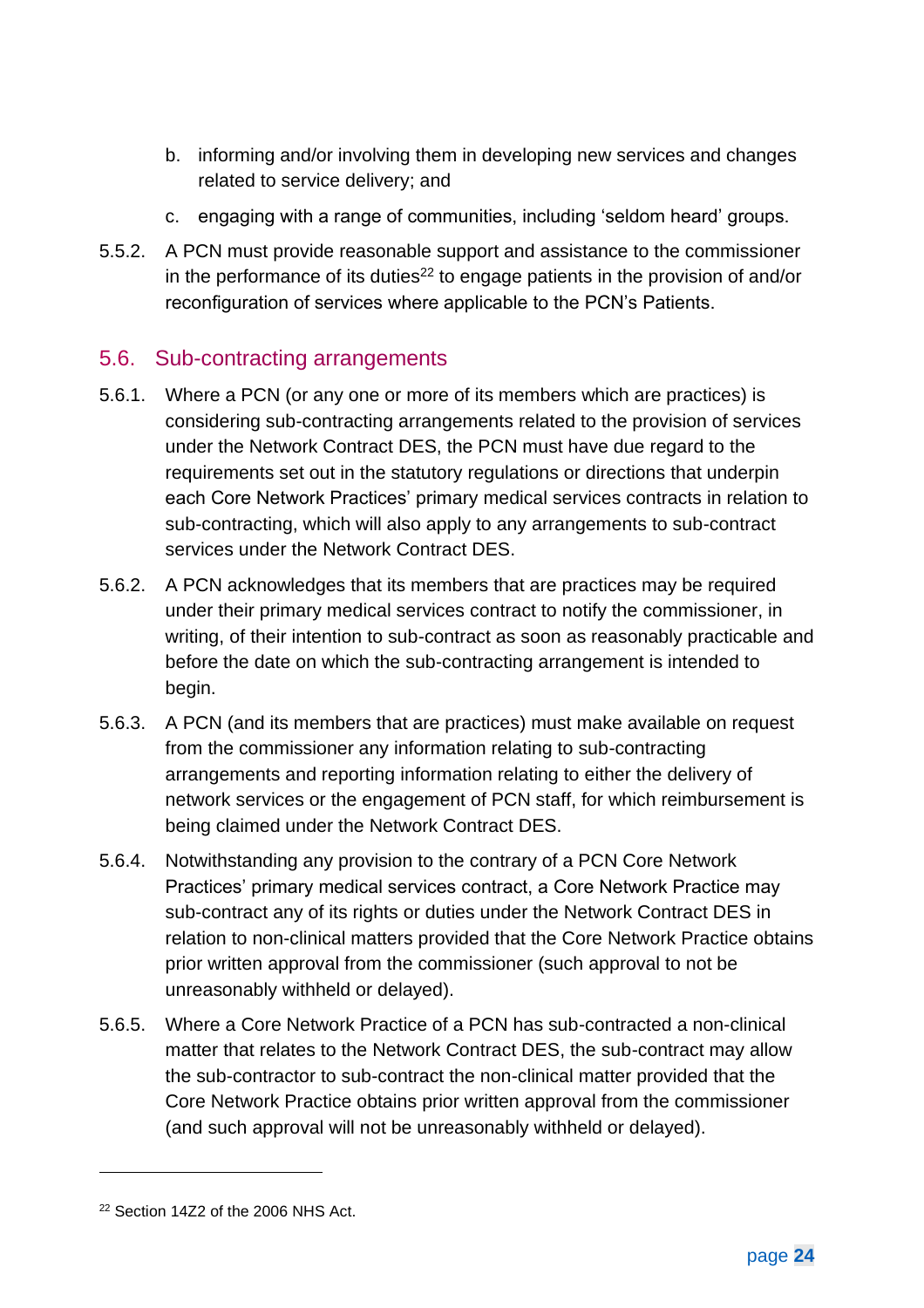### 5.7. Collaboration with non-GP providers

- <span id="page-25-1"></span>5.7.1. A PCN must agree with local community services providers, mental health providers and community pharmacy providers how they will work together.
- 5.7.2. A PCN must ensure that compliance with this requirement is evidenced through setting out in Schedule 7 of the Network Agreement:
	- a. the specifics of how, where required by this Network Contract DES Specification or otherwise deemed appropriate, the service requirements will be delivered through integrated working arrangements between the PCN and other providers; and
	- b. how providers will work together, including agreed communication channels, agreed representatives, and how any joint decisions will be taken.
- 5.7.3. A PCN must detail the arrangements with its local community services provider(s) in Schedule 7 of the Network Agreement. The commissioner will use reasonable endeavours to facilitate the agreement of arrangements between the local community services provider(s) and the PCN.
- 5.7.4. A PCN must detail its arrangements with community mental health providers, and community pharmacy (via the community pharmacy nominated Pharmacy PCN Lead) in Schedule 7 of the Network Agreement.

## <span id="page-25-0"></span>**6. Changes to a PCN**

#### 6.1. Circumstances in which PCN changes can take place

- 6.1.1. A PCN acknowledges that:
	- a. it was approved; and
	- b. its Core Network Practices' participation in the Network Contract DES was confirmed,

on the basis of the information provided to the commissioner.

- 6.1.2. A PCN must ensure the information held by the commissioner in relation to its Previously Approved PCN is at all times accurate and up to date.
- 6.1.3. Where a PCN is minded to change that information, it must act in accordance with the appropriate section of this Network Contract DES Specification.

### 6.2. Clinical Director change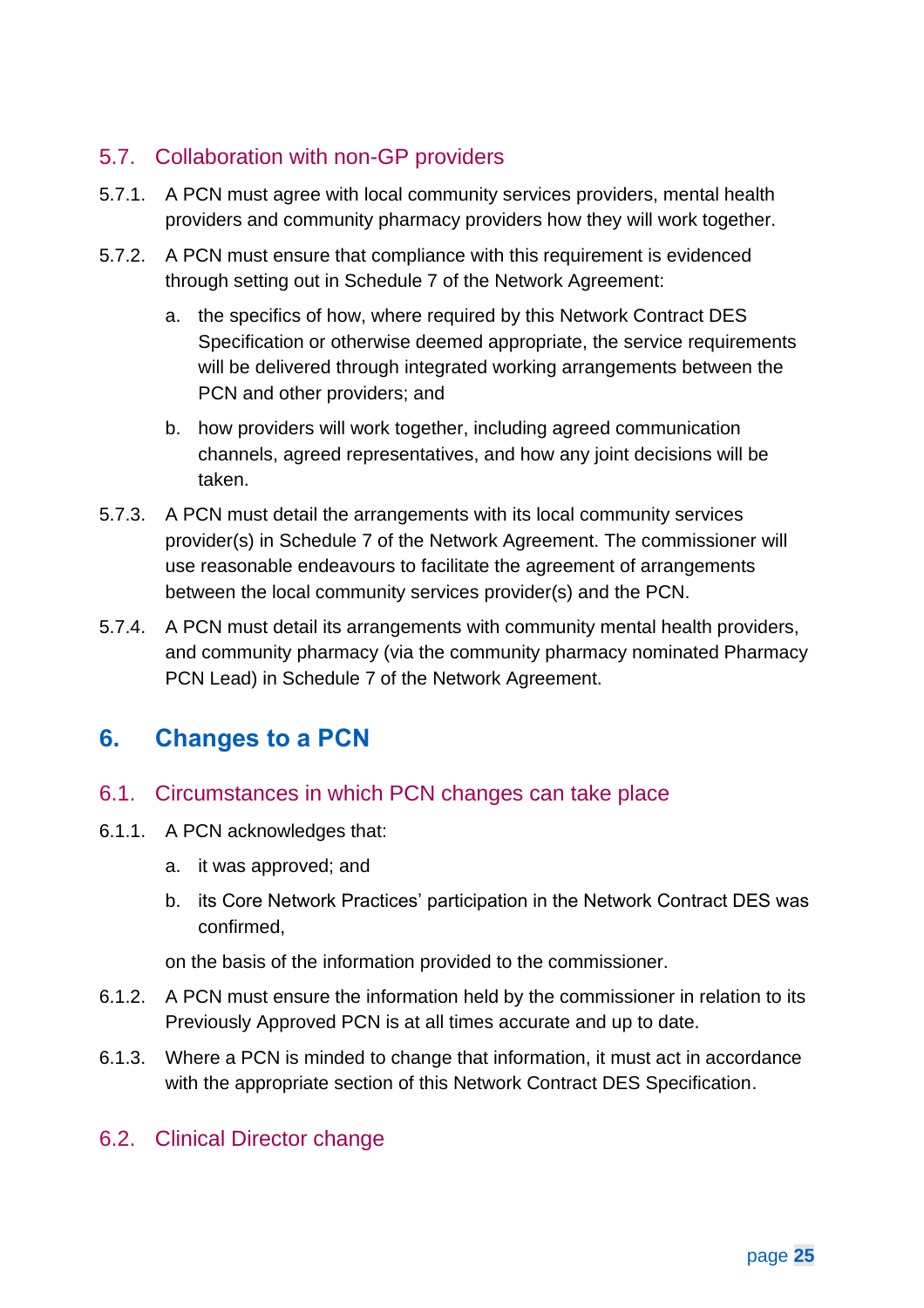6.2.1. Where a PCN wishes to change the identity of its clinical director, it is required to notify the commissioner of the identity of the new clinical director as soon as reasonably practicable following the change.

#### 6.3. Nominated Payee change

- 6.3.1. A PCN must obtain the prior written consent of the commissioner to any change in the identity of its Nominated Payee.
- 6.3.2. The PCN must provide to the commissioner the identity of the organisation of the proposed Nominated Payee and provide such information as required by the commissioner to enable the commissioner to determine whether the proposed Nominated Payee meets the requirement of section [5.1.2.c.](#page-18-2)
- 6.3.3. Where the commissioner is satisfied that the proposed Nominated Payee meets the requirement of section [5.1.2.c:](#page-18-2)
	- a. it shall provide its written consent to the PCN; and
	- b. complete the PCN ODS Change Instruction Notice<sup>23</sup>.
- 6.3.4. The commissioner must also ensure this information aligns to the information contained within the relevant GP payment systems.
- 6.3.5. The change will take effect on the first day of the month following the month in which the commissioner gave consent and completed the PCN ODS Change Instruction Notice provided that the commissioner submitted the notice by the last working day on or before the 14<sup>th</sup> day of that month. If submission was later in the month, the change will take effect on the first day of the month following the subsequent month.

#### 6.4. Change in non-Core Network Practice members

6.4.1. Where a PCN changes its non-Core Network Practices members it is not required to notify the commissioner or obtain the commissioner's prior written consent, but it is required to ensure that its Network Agreement reflects the change of members.

#### 6.5. Change in Core Network Practice members

6.5.1. A PCN acknowledges that a practice participating in the Network Contract DES cannot end its participation in the Network Contract DES except as set out in section [4.9.](#page-14-0) The process for changing Core Network Practice members

<sup>&</sup>lt;sup>23</sup> The PCN ODS Change Instruction Notice is available [here.](https://digital.nhs.uk/services/organisation-data-service/services-provided-by-the-organisation-data-service/organisation-data-service-forms#primary-care-networks) The commissioner must submit the notice by the end of the last working day on or before the  $14<sup>th</sup>$  day the month for the change to take effect by the end of that month.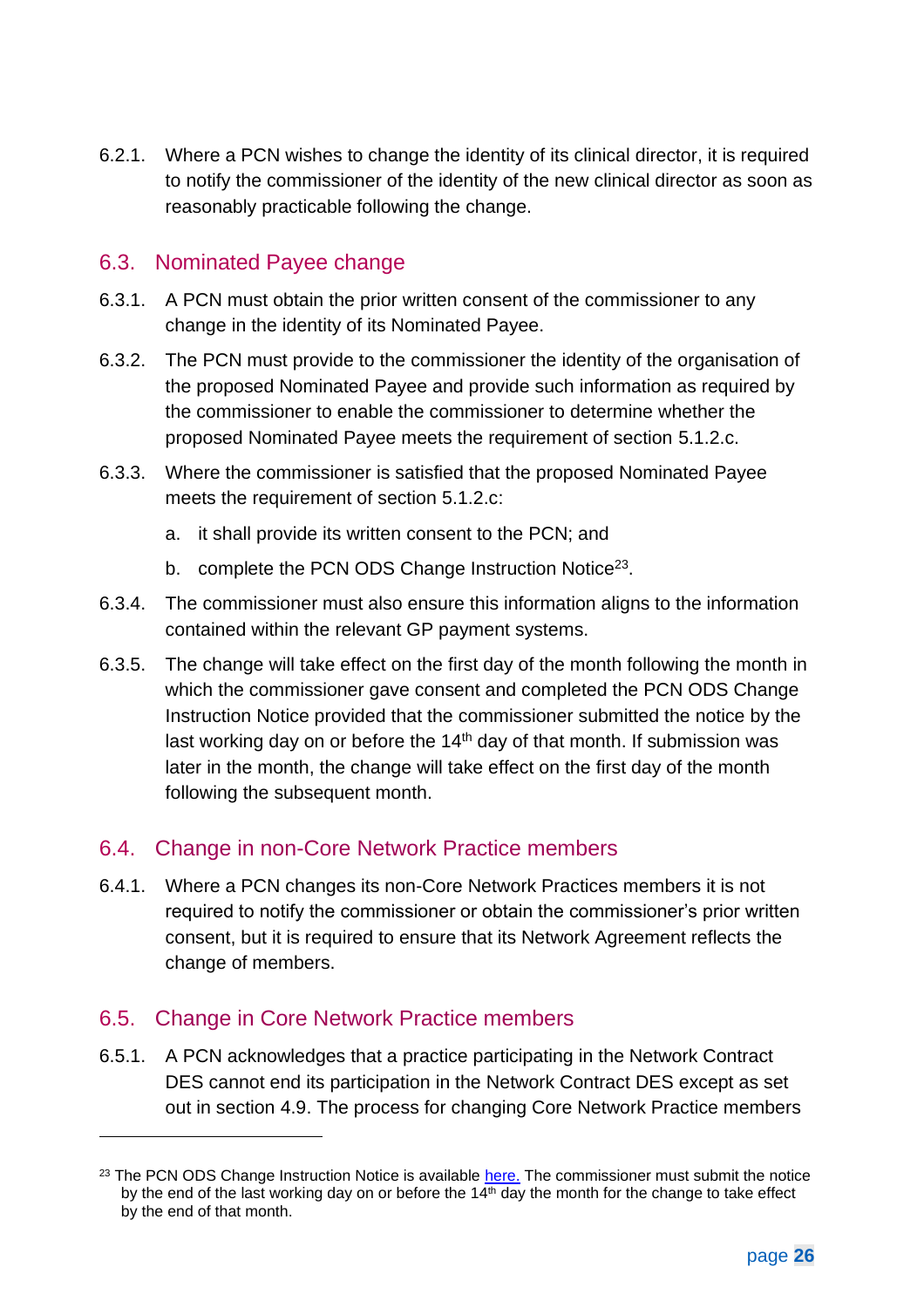is separate from the process of a practice ending its participation in the Network Contract DES but there may be situations in which a change is a result of a practice ending its participation.

- 6.5.2. Once a PCN has been approved in line with the process set out section [4.4](#page-8-1) or section [4.9](#page-14-0) if relevant, changes to Core Network Practices of the PCN will only be allowed in the exceptional circumstances set out in sections [6.6](#page-28-0) to [6.9.](#page-32-0)
- 6.5.3. Where a PCN requests consent for a change to its Core Network Practices members due to one of the exceptional circumstances set out in sections [6.6](#page-28-0) to [6.9,](#page-32-0) the PCN will act in accordance with the process set out in the relevant section. A PCN must obtain the prior written consent of the commissioner to any changes of its Core Network Practice members.
- 6.5.4. A commissioner must, as part of its consideration of the proposed change, ensure that the PCN will at all times satisfy the criteria of a PCN set out in section [5.1.](#page-17-2) If, the commissioner determines that a PCN does not satisfy the criteria, then the commissioner will allow a Core Network Practice of that PCN to join another Previously Approved PCN (subject to that PCN continuing to satisfy the criteria). If, as a result of any of the circumstances listed in this section [6,](#page-25-0) a practice that was a Core Network Practice seeks to join a Previously Approved PCN but the Previously Approved PCN is unwilling to enable the practice to be a Core Network Practice of the PCN, then sections [4.6.2](#page-12-2) to [4.6.7](#page-13-0) apply. If a Core Network Practice cannot join a Previously Approved PCN then section [5.2.2](#page-19-0) applies.
- 6.5.5. A PCN seeking to change its Core Network Practices members must provide to the commissioner details of its view of the impact (if any) of the change on the PCN's baseline for the Additional Roles Reimbursement Sum<sup>24</sup>. As part of its consideration of the proposed change, the commissioner will seek to agree with the PCN the change (if any) to the PCN's baseline for the Additional Roles Reimbursement Sum.
- 6.5.6. A PCN must promptly provide any information required by the commissioner in relation to the change in Core Network Practice membership.
- 6.5.7. The commissioner will record a PCN's Core Network Practice members via [NHS Digital's Organisation Data Service \(ODS\)](https://digital.nhs.uk/services/organisation-data-service/primary-care-networks---publication-of-organisational-data-service-ods-codes). Where the commissioner consents to a change, the commissioner must, before the end of the month in which it gives consent, complete the PCN ODS Change Instruction Notice<sup>25</sup>. The commissioner must submit the notice by the last working day on or before the 14<sup>th</sup> day of the month for the change to take effect by the end of that

<sup>24</sup> Refer to section [7.2](#page-35-0) for details of baselines.

<sup>&</sup>lt;sup>25</sup> The PCN ODS Change Instruction Notice is available [here.](https://digital.nhs.uk/services/organisation-data-service/services-provided-by-the-organisation-data-service/organisation-data-service-forms#primary-care-networks)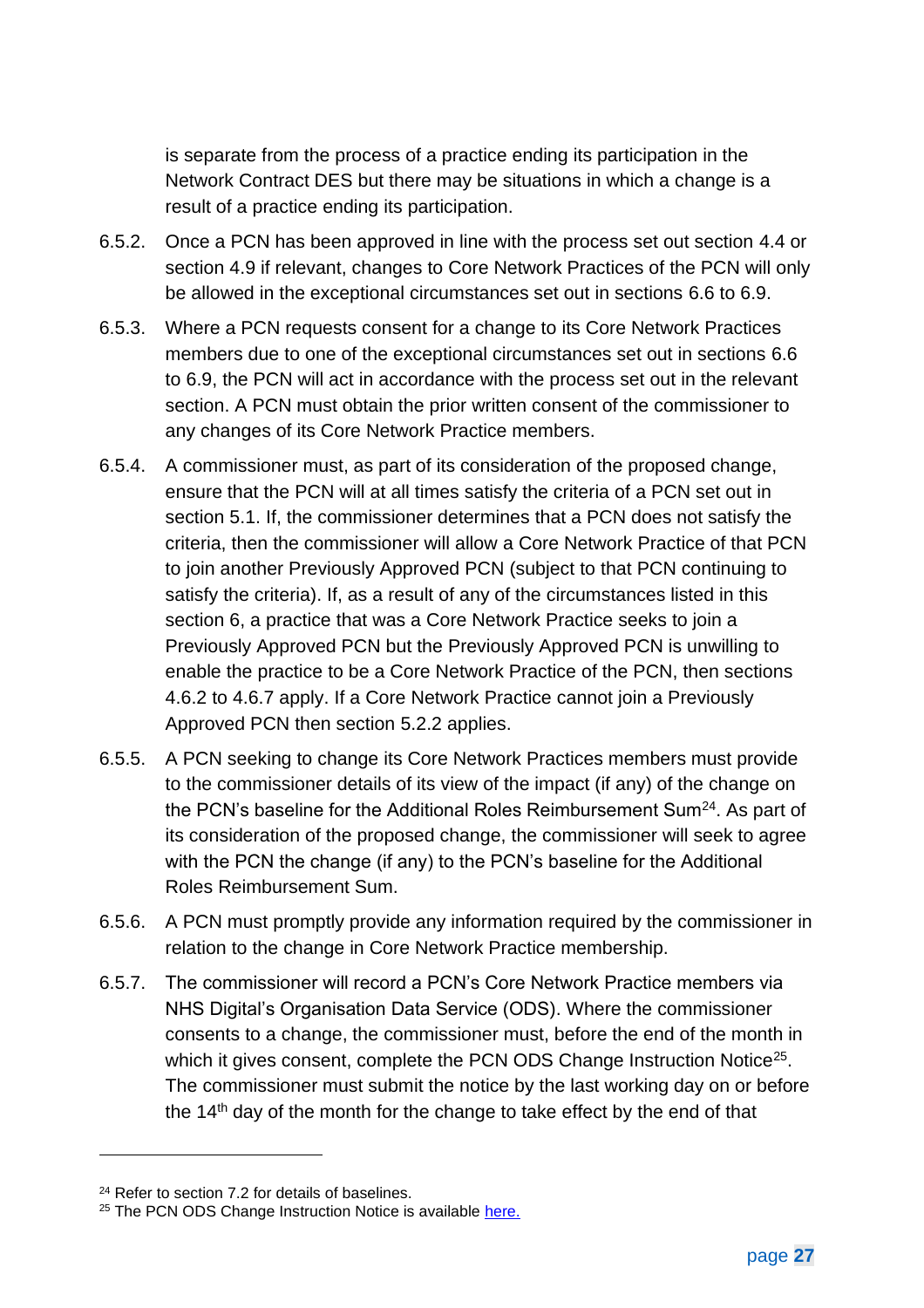month. The commissioner must also ensure this information aligns to the information contained within the relevant GP payment systems.

- 6.5.8. The change will take effect on the first day of the month following the month in which the commissioner gives consent and completes the PCN ODS Change Instruction Notice<sup>26</sup> provided that the commissioner submits the notice by the last working day on or before the 14<sup>th</sup> day of that month. If submission was later in the month, the change will take effect on the first day of the month following the subsequent month.
- 6.5.9. The PCN must ensure the Network Agreement is updated as soon as reasonably practicable following the change taking effect.

### <span id="page-28-0"></span>6.6. Change in Core Network Practice membership due to contract expiry/termination

- 6.6.1. Where the primary medical services contract of a Core Network Practice of a PCN expires or terminates for any reason prior to 31 March 2022, then that Core Network Practice's participation in the Network Contract DES will cease from the date of expiry/termination. In such circumstances:
	- a. the Core Network Practices of a PCN must, as soon as they are aware of the possibility of a practice no longer being a Core Network Practice of the PCN, notify the commissioner.
	- b. The commissioner will consider the matter, including holding discussions with all practices within the PCN.
	- c. The commissioner will consider the consequences of the practice no longer being a Core Network Practice of the PCN. This will include:
		- the likely consequences for the registered patients of the practice i. I when that GP practice is no longer a Core Network Practice of the PCN;
		- ii. the viability of the PCN including reference to the criteria of a PCN set out in section [5.1.2;](#page-17-1) and
		- iii. the impact of any consequences on the financial entitlements set out in this Network Contract DES Specification.
		- iv. The commissioner will, depending on the likely consequences and following any discussion with the LMC, determine the outcome of such matters including, if relevant, any changes to the information of the

<sup>&</sup>lt;sup>26</sup> The PCN ODS Change Instruction Notice is available [here.](https://digital.nhs.uk/services/organisation-data-service/services-provided-by-the-organisation-data-service/organisation-data-service-forms#primary-care-networks)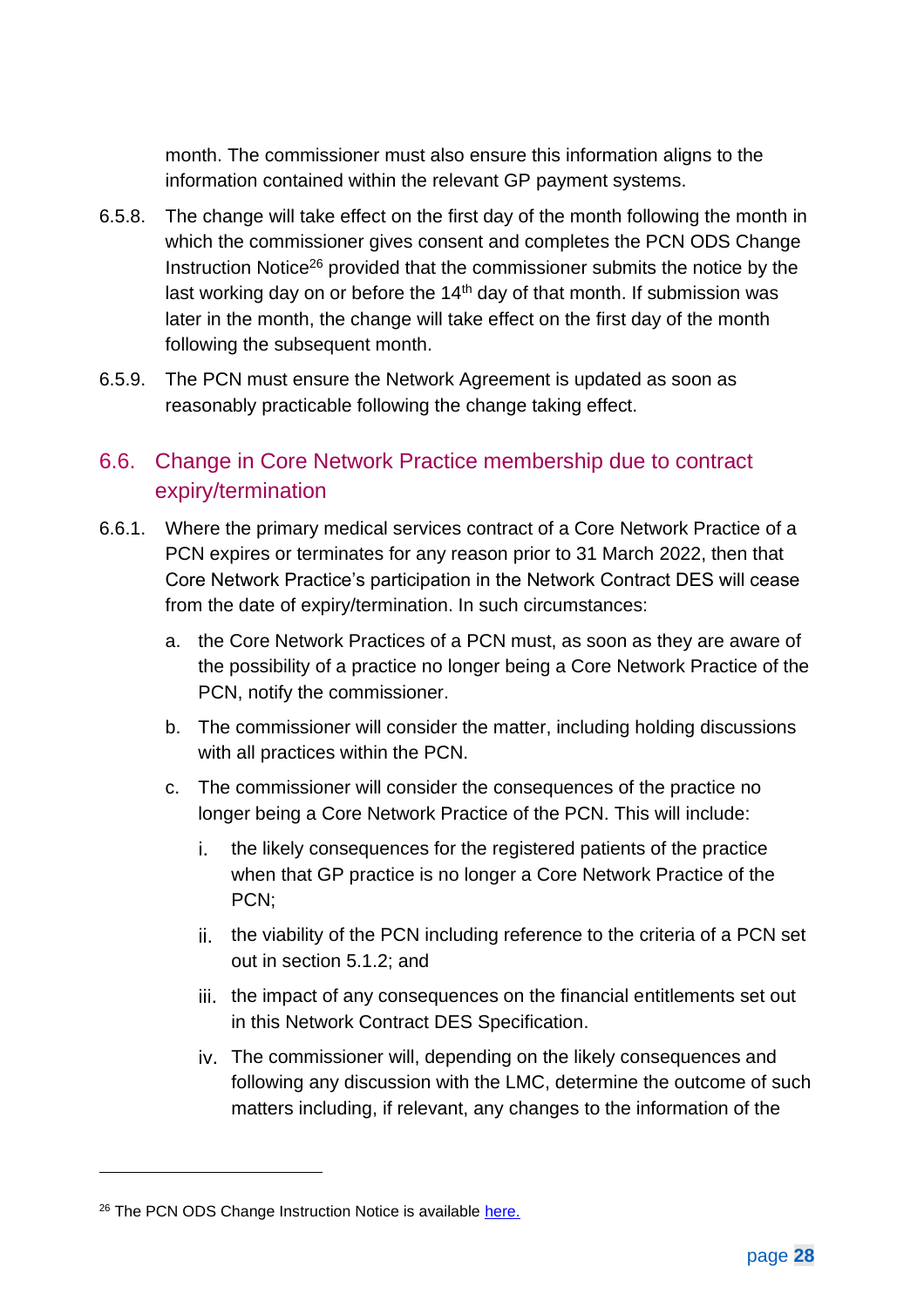PCN such as changes to the Network Area and/or level of payments due to the PCN under this Network Contract DES specification.

- 6.6.2. The commissioner may, depending on the likely consequences and at its discretion, determine that where there is a significant influx of new patients registering with a Core Network Practice of a PCN, it is appropriate for payments that are based on practice list size or PCN list size to be based on practice list size or PCN list size as at a date that is more recent than 1 January 2021.
- 6.6.3. From the date of the expiry or termination of the relevant practice's primary medical services contract:
	- a. the practice will no longer participate in the Network Contract DES;
	- b. the practice will no longer be considered a Core Network Practice of the PCN;
	- c. the PCN must remove that practice from the Network Agreement with effect from that date; and
	- d. the commissioner must complete and submit the PCN ODS Change Instruction Notice<sup>27</sup>.

### <span id="page-29-0"></span>6.7. Change in Core Network Practice membership due to an irreparable breakdown in relationships or expulsion

- 6.7.1. Where there is an irreparable breakdown in relationships in respect of a Core Network Practice within a PCN such that the other members of the PCN are minded to expel the Core Network Practice from the PCN, the PCN must first notify the commissioner.
- 6.7.2. The commissioner will consider the matter, including holding discussions with all practices within the PCN.
- 6.7.3. The commissioner will consider the consequences of the practice being expelled from the PCN. This will include:
	- a. the likely consequences for the registered patients of the practice of that practice being expelled the PCN, i.e. whether that practice can join another PCN;
	- b. the impact of any consequences on the financial entitlements of the Network Contract DES of the PCN which the practice would be expelled from and that of any PCN the practice may seek to join. It is acknowledged that for payments based on practice list size or PCN list size, the

<sup>&</sup>lt;sup>27</sup> The PCN ODS Change Instruction Notice is available [here.](https://digital.nhs.uk/services/organisation-data-service/services-provided-by-the-organisation-data-service/organisation-data-service-forms#primary-care-networks)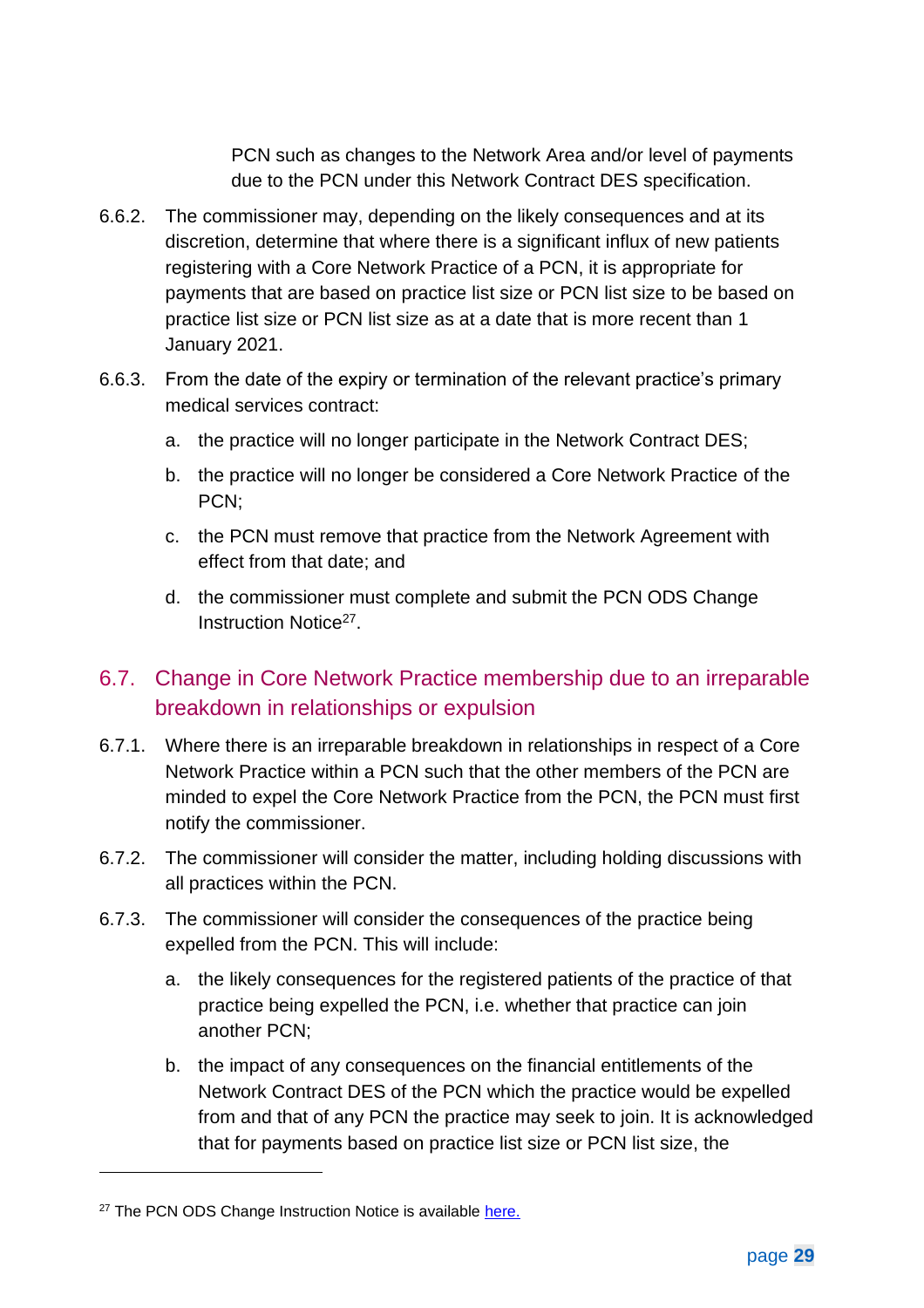consequence of a practice being expelled from a PCN is likely to be a reduction in the level of payments made to a PCN;

- c. the viability of the PCN including reference to the criteria of a PCN set out in section [5.1.2;](#page-17-1) and
- d. any other relevant matters.
- 6.7.4. The commissioner will, having regard to the likely consequences and any discussion with the LMC, determine the outcome of such matters including whether it consents to any changes to the information of any affected PCN including but not limited to changes to the Core Network Practices, Network Area, Nominated Payee and/or level of payments.
- 6.7.5. Where, following the process set out in this Network Contract DES Specification, a Core Network Practice is expelled from a PCN, then, from the date the practice leaves the PCN:
	- a. the practice will no longer be considered a Core Network Practice of the PCN;
	- b. the PCN must remove that practice from the Network Agreement with effect from that date; and
	- c. the commissioner must complete and submit the PCN ODS Change Instruction Notice<sup>28</sup>.

## <span id="page-30-0"></span>6.8. Change in Core Network Practice membership due to practice merger/split

- <span id="page-30-1"></span>6.8.1. Where:
	- a. two or more Core Network Practices intend to merge and the resulting single practice intends to be a Core Network Practice of the same PCN; or
	- b. two or more practices intend to be formed from the split of a single Core Network Practice and the resulting practices intend to be Core Network Practices of the same PCN,

the PCN acknowledges that the prior written consent of the commissioner is required for both the merger/split and any resulting changes to the information of the PCN.

6.8.2. The commissioner will consider the application for merger or split and, as part of that consideration, will consider the consequences (if any) on the practice's or practices' membership of the PCN.

<sup>&</sup>lt;sup>28</sup> The PCN ODS Change Instruction Notice is available [here.](https://digital.nhs.uk/services/organisation-data-service/services-provided-by-the-organisation-data-service/organisation-data-service-forms#primary-care-networks)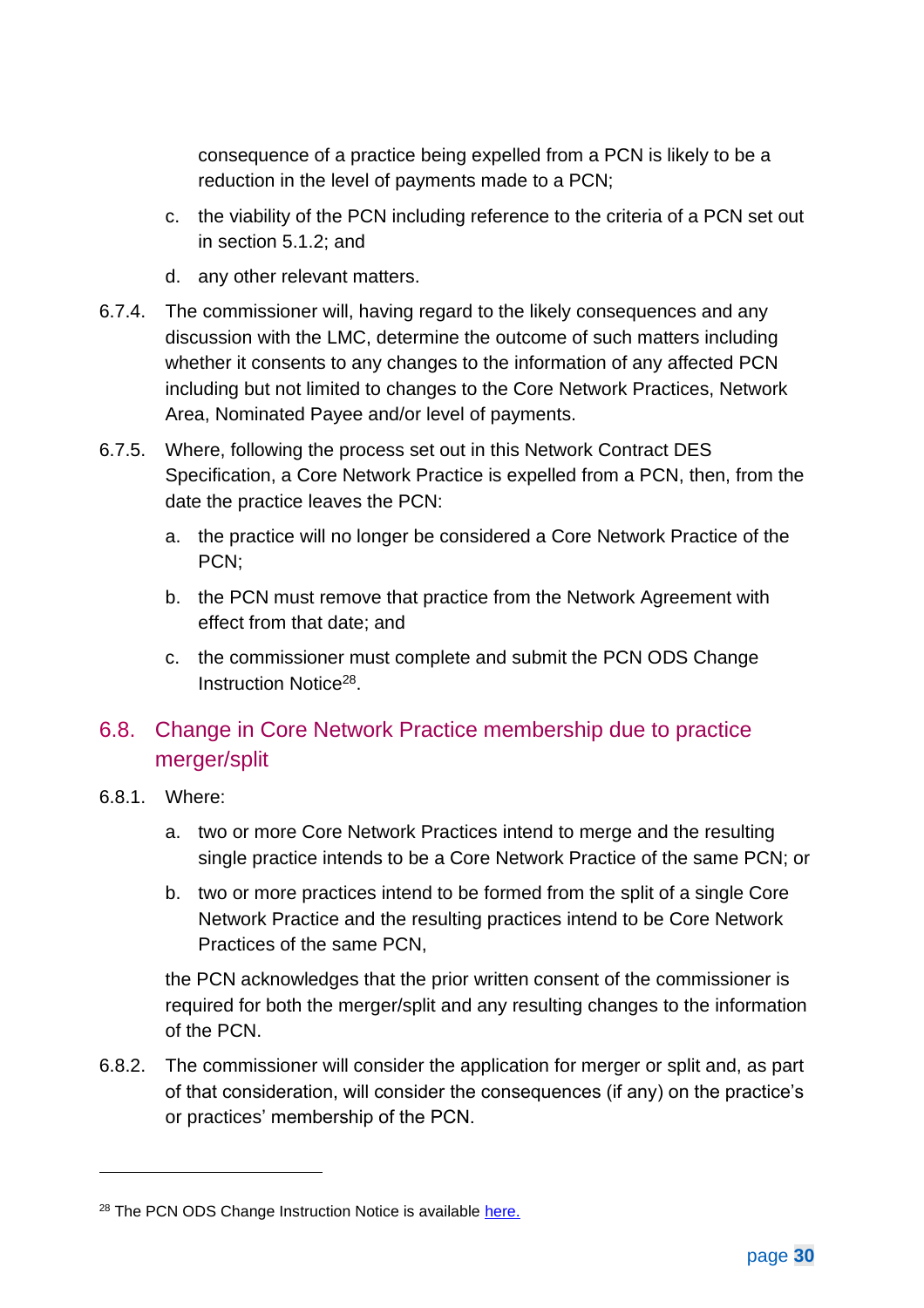- 6.8.3. The commissioner may require any information from the New Practice formed from a merger/split as a result of the practice remaining with the PCN. The New practice formed from the merger/split will promptly provide such information to the commissioner, including where required with the other members of the PCN. The commissioner will consider this information before indicating to the New Practice whether its participation in the Network Contract DES is confirmed.
- 6.8.4. Where the commissioner consents to the type of change set out in section [6.8.1](#page-30-1) the commissioner acknowledges that, for the purposes of this Network Contract DES, payments due under the Network Contract DES will continue to be made in accordance with this Network Contract DES Specification.
- 6.8.5. Where the commissioner consents to the type of change set out in section [6.8.1,](#page-30-1) the commissioner must, before the end of the month in which it gives consent, complete the PCN ODS Change Instruction Notice<sup>29</sup>. The commissioner must submit the notice by the last working day on or before the  $14<sup>th</sup>$  day of the month for the change to take effect by the end of that month. The commissioner must also ensure this information aligns to the information contained within the relevant GP payment systems.
- 6.8.6. Where:
	- a. two or more Core Network Practices of a PCN intend to merge and the resulting single practice does not intend to be a Core Network Practice of the same PCN; or
	- b. two or more practices intend to be formed from the split of a single Core Network Practice and either one or both of the resulting practices do not intend to be Core Network Practices of the same PCN,

the PCN and the practices acknowledge that the prior written consent of the commissioner is required for both the merger/split and any resulting changes to the information of the PCN and any other related PCN.

- 6.8.7. The commissioner will consider the application for merger or split and, as part of that consideration, will consider the consequences on the practice's or practices' membership of the PCN or other PCNs.
- <span id="page-31-0"></span>6.8.8. The commissioner's consideration of the consequences of any merger/split on PCN membership will include:
	- a. the likely consequences for the registered patients of the practice(s);

<sup>&</sup>lt;sup>29</sup> The PCN ODS Change Instruction Notice is available [here.](https://digital.nhs.uk/services/organisation-data-service/services-provided-by-the-organisation-data-service/organisation-data-service-forms#primary-care-networks)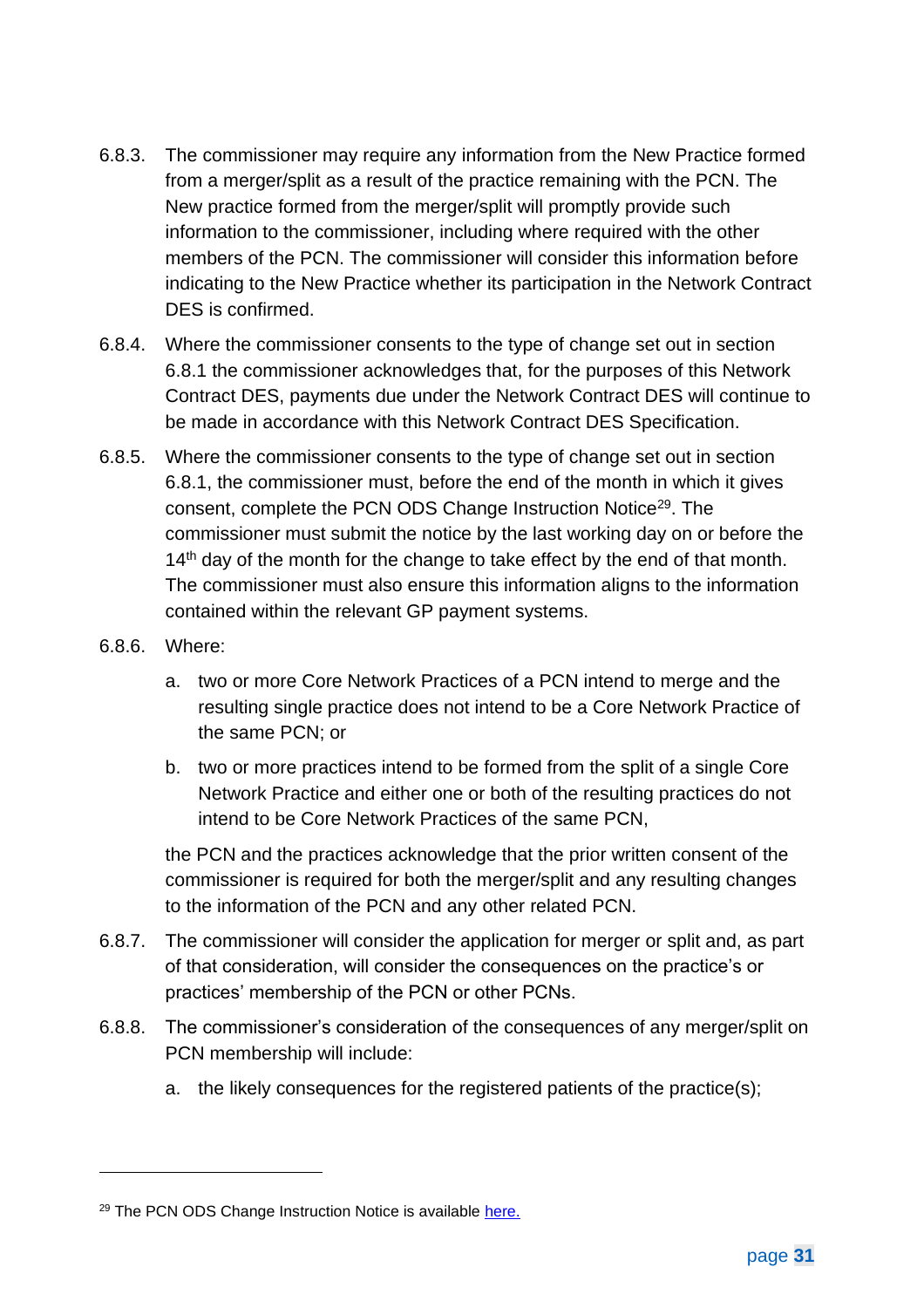- b. the impact of any consequences on a PCN's financial entitlements due under this Network Contract DES Specification;
- c. whether, if consent for the change was provided, any relevant PCN would satisfy the criteria for a PCN set out in section [5.1.2.](#page-17-1)
- <span id="page-32-1"></span>6.8.9. Where a Core Network Practice is subject to a split or a merger and:
	- a. the application of sections [6.8.1](#page-30-1) to [6.8.8](#page-31-0) in respect of splits or mergers would, in the reasonable opinion of the commissioner, lead to an inequitable result; or
	- b. the circumstances of the split or merger are such that sections [6.8.1](#page-30-1) to [6.8.8](#page-31-0) cannot be applied,

the commissioner will consider the resulting effect on the PCN as part of its consideration of the application for merger/split and make a determination on both matters.

6.8.10. Where the commissioner consents to any changes to the details of a PCN as a result of sections [6.8.8](#page-31-0) or [6.8.9,](#page-32-1) the commissioner must complete the PCN ODS Change Instruction Notice<sup>30</sup>. The commissioner must submit the notice by the last working day on or before the  $14<sup>th</sup>$  day of the month for the change to take effect by the end of that month. The commissioner must also ensure this information aligns to the information contained within the relevant GP payment systems.

## <span id="page-32-0"></span>6.9. Change in Core Network Practice membership due to a PCN merger

- <span id="page-32-2"></span>6.9.1. Where:
	- a. all Core Network Practices of two or more Previously Approved PCNs intend to merge to form a new PCN; or
	- b. all the Core Network Practices of two or more Previously Approved PCNs intend to merge via all the Core Network Practices of one Previously Approved PCN joining the other Previously Approved PCN,

the PCN acknowledges that the prior written consent of the commissioner is required for the merger and any resulting changes to the information of the new or surviving PCN.

6.9.2. A PCN seeking to change its Core Network Practices via a PCN merger must provide to the commissioner:

<sup>&</sup>lt;sup>30</sup> The PCN ODS Change Instruction Notice is available [here.](https://digital.nhs.uk/services/organisation-data-service/services-provided-by-the-organisation-data-service/organisation-data-service-forms#primary-care-networks)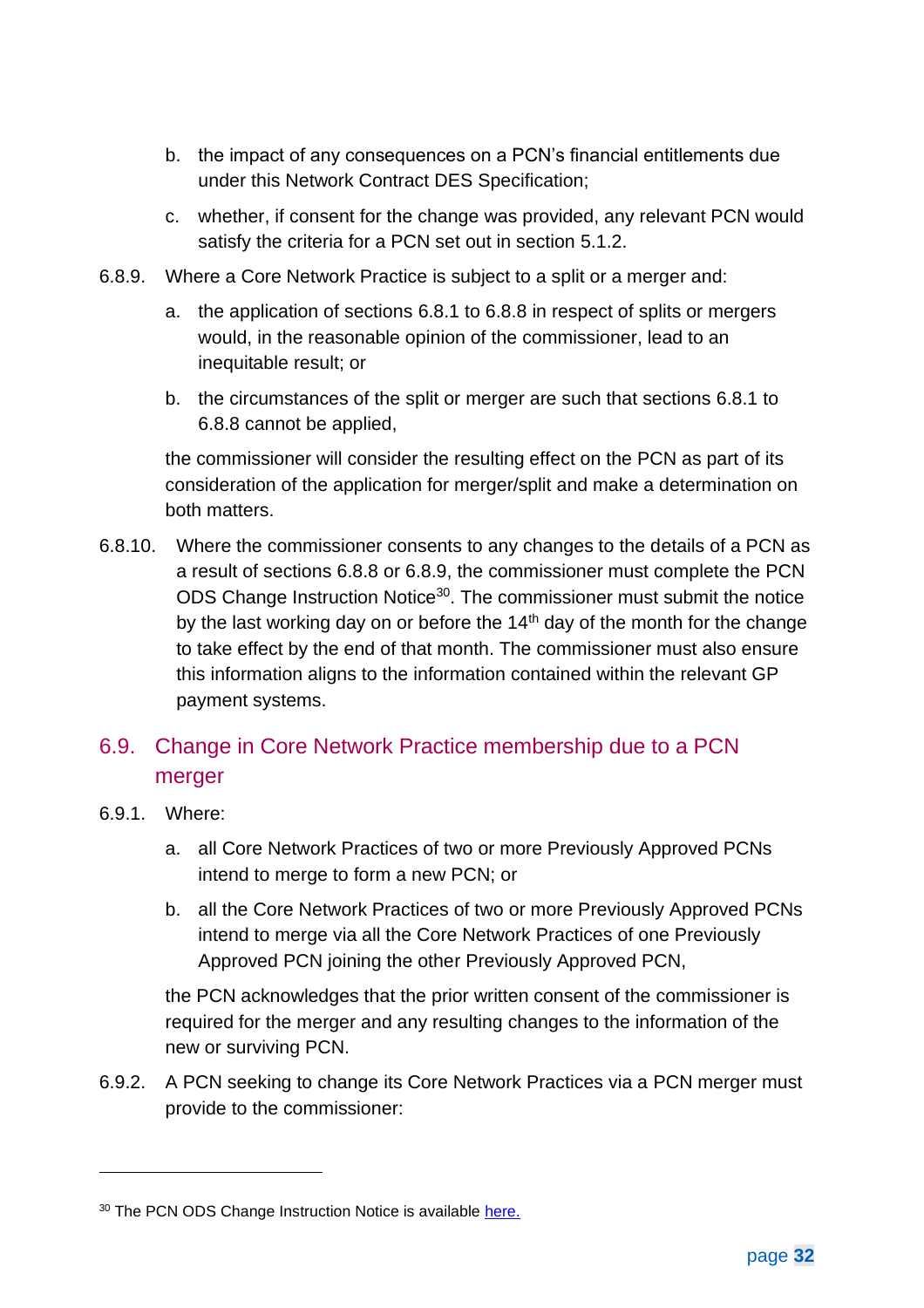- a. the names and ODS codes<sup>31</sup> of the proposed PCN's Core Network Practices<sup>32</sup>:
- b. the number of the PCN's Patients as at 1 January 2021 $33$ ;
- c. a map clearly marking the geographical area covered by the Network Area of the proposed PCN;
- d. the Nominated Payee<sup>34</sup> and details of the relevant bank account that will receive funding on behalf of the PCN;
- e. the identity of the accountable Clinical Director;
- f. the list of care homes for which each PCN has responsibility pursuant to section [8.3.1.a;](#page-48-0) and
- g. details of its view of the impact (if any) of the change on the PCN's baseline for the Additional Roles Reimbursement Sum<sup>35</sup>. As part of its consideration of the proposed change, the commissioner will seek to agree with the PCN the change (if any) to the PCN's baseline for the Additional Roles Reimbursement Sum.
- 6.9.3. The commissioner will consider the application for PCN merger and, as part of that consideration, will consider the consequences (if any) on the practice's or practices' membership of the PCN and the aligned care homes. A commissioner must, as part of its consideration of the proposed change, ensure that the PCN will at all times satisfy the criteria set out in section [5.1.](#page-17-2)
- 6.9.4. Where the commissioner consents to the type of change set out in section [6.9.1](#page-32-2) the commissioner acknowledges that, for the purposes of this Network Contract DES, payments due under the Network Contract DES will continue to be made in accordance with this Network Contract DES Specification.
- 6.9.5. Where the commissioner consents to the type of change set out in section [6.9.1,](#page-32-2) the commissioner must, before the end of the month in which it gives consent, complete the PCN ODS Change Instruction Notice<sup>36</sup>. The commissioner must submit the notice by the last working day on or before the  $14<sup>th</sup>$  day of the month for the change to take effect by the end of that month.

<sup>31</sup> <https://digital.nhs.uk/services/organisation-data-service>

<sup>32</sup> This may be a single super practice.

<sup>33</sup> This can be obtained by aggregating the number of persons on the lists of patients for all Core Network Practices as recorded in the registration system approved by NHS England.

<sup>&</sup>lt;sup>34</sup> Payment nomination would only apply where there is more than one primary medical care contractor in the PCN.

<sup>35</sup> Refer to section [7.2](#page-35-0) for details of baselines.

<sup>&</sup>lt;sup>36</sup> The PCN ODS Change Instruction Notice is available [here.](https://digital.nhs.uk/services/organisation-data-service/services-provided-by-the-organisation-data-service/organisation-data-service-forms#primary-care-networks)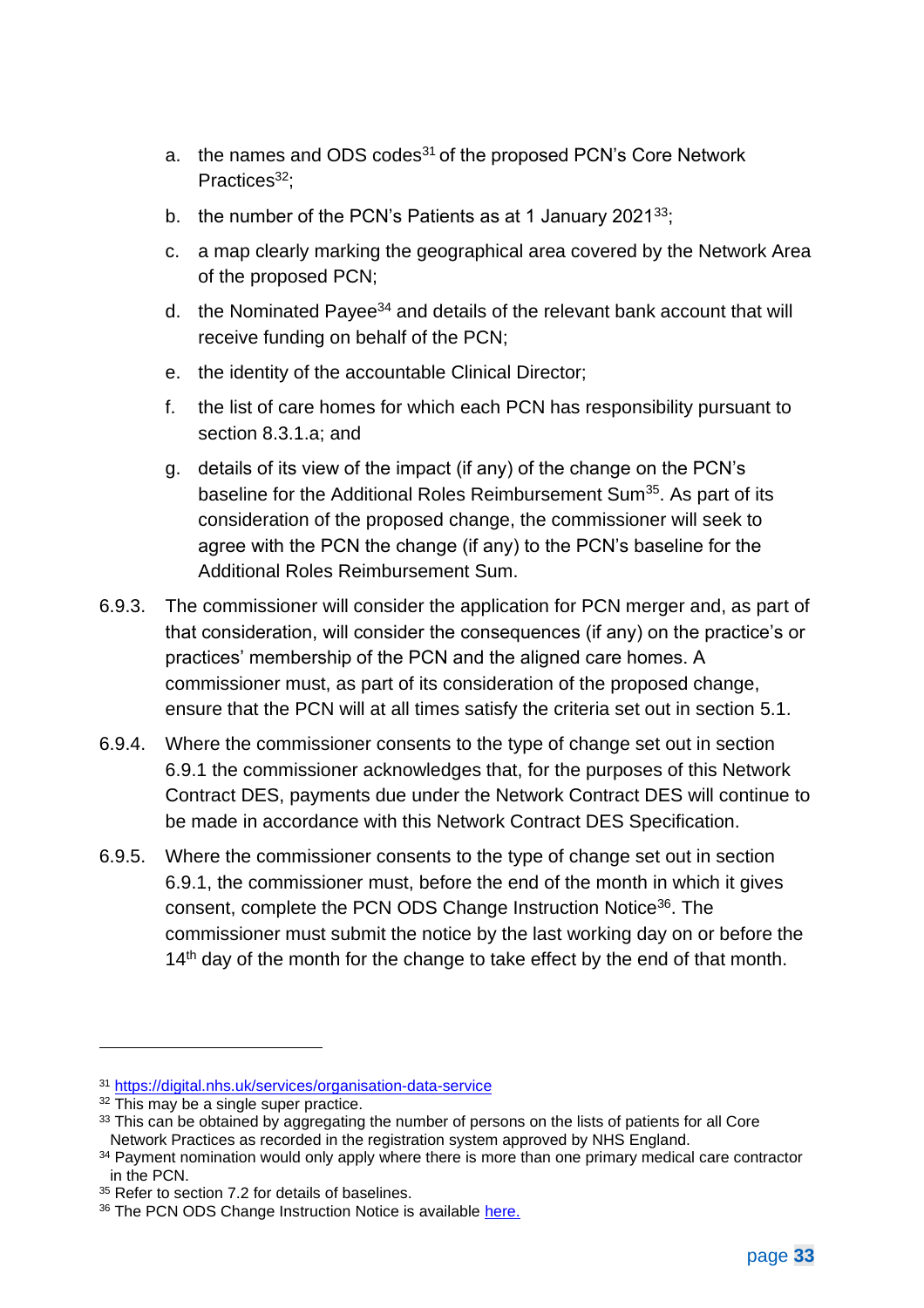The commissioner must also ensure this information aligns to the information contained within the relevant GP payment systems.

- 6.9.6. The change will take effect on the first day of the month following the month in which the commissioner gives consent and completes the PCN ODS Change Instruction Notice<sup>37</sup> provided that the commissioner submits the notice by the last working day on or before the 14<sup>th</sup> day of that month. If submission was later in the month, the change will take effect on the first day of the month following the subsequent month.
- 6.9.7. The PCN must ensure and confirm prior to service delivery that the practices:
	- a. have signed a new or updated Network Agreement as soon as reasonably practicable following the change taking effect;
	- b. agree that payments under the Network Contract DES are made to the PCN's Nominated Payee;
	- c. will have in place patient record sharing arrangements (as clinically required) and data sharing arrangements of the PCN, in line with data protection legislation and patient opt-out preferences, prior to the start of any service delivery under the Network Contract DES;
	- d. have notified and engaged with any non-core members of the PCN accordingly,

and have updated any sub-contracting arrangements accordingly.

## <span id="page-34-0"></span>**7. Additional Roles Reimbursement Scheme**

#### 7.1. General

- 7.1.1. A PCN is entitled to funding as part of the Network Contract DES to support the recruitment of new additional staff to deliver health services.
- 7.1.2. The new additional staff recruited by a PCN or provided under contract as a service from a third-party organisation are referred to in this Network Contract DES Specification as "**Additional Roles**" and this element of the Network Contract DES is referred to as the "**Additional Roles Reimbursement Scheme**".
- 7.1.3. Where the Additional Role is provided by a third-party organisation under a contract of service:

<sup>&</sup>lt;sup>37</sup> The PCN ODS Change Instruction Notice is available [here.](https://digital.nhs.uk/services/organisation-data-service/services-provided-by-the-organisation-data-service/organisation-data-service-forms#primary-care-networks)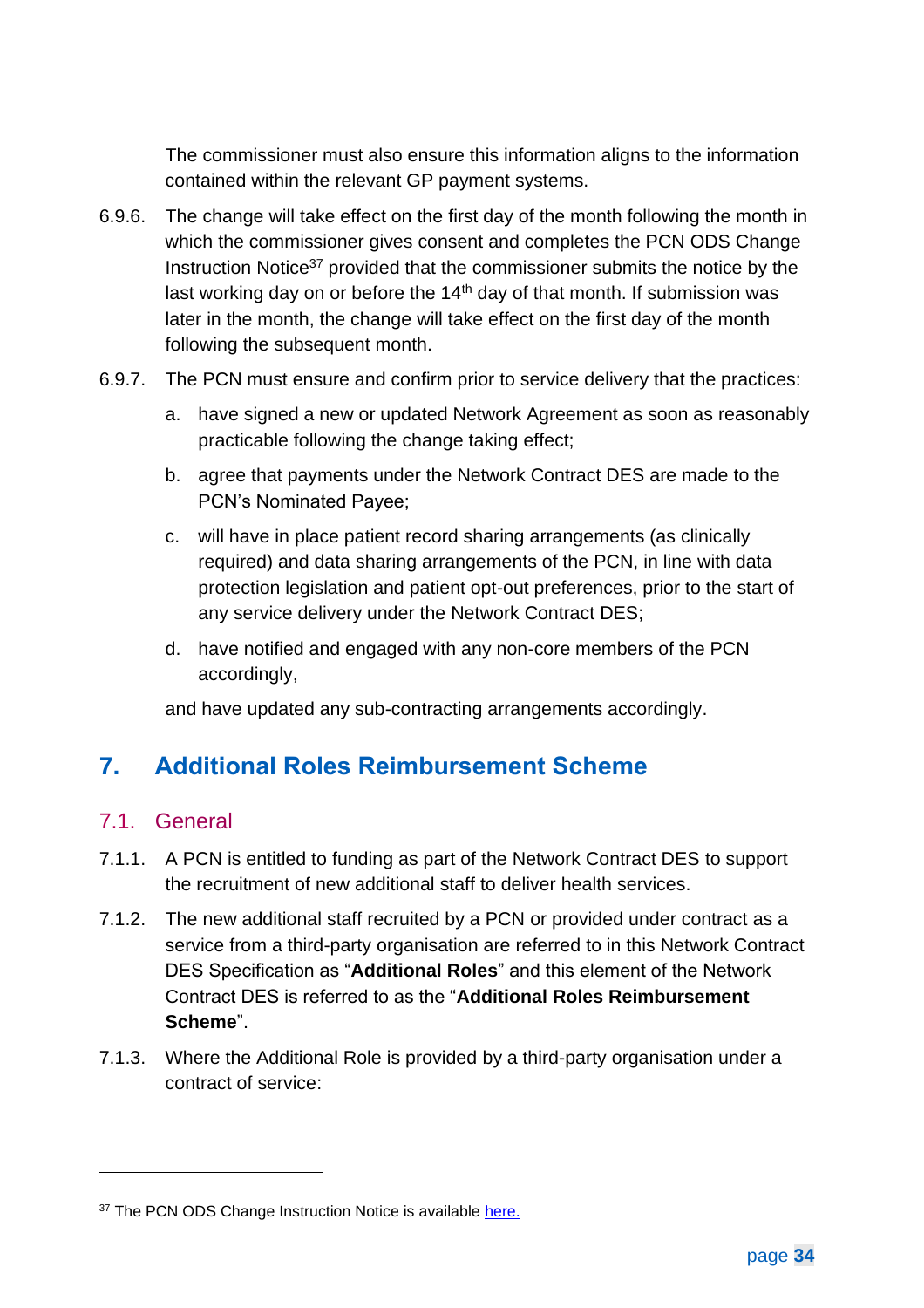- a. the PCN must ensure that the specification of the service incorporates the requirements set out in Annex B;
- b. any obligation in section [4.7.1](#page-14-6) and Annex B of the PCN should be read as an obligation that the PCN must procure that the third-party organisation carries out that obligation.

#### <span id="page-35-0"></span>7.2. Principle of additionality

- 7.2.1. To receive the associated funding, a PCN must show that the staff delivering health services for whom funding is requested, i.e. the Additional Roles, comply with the principle of "additionality". Sections [7.2.2](#page-35-1) to [7.2.11](#page-37-0) below set out how additionality is measured.
- <span id="page-35-1"></span>7.2.2. Additionality will be measured on a baseline of staff supporting a GP practice as taken at 31 March 2019 against six of the reimbursable staff roles – clinical pharmacists, social prescribing link workers, first contact physiotherapists, physician associates, pharmacy technicians and paramedics. Two baselines were established<sup>38</sup> during 2019 as follows:
	- a. A PCN baseline declared by the Core Network Practices of the PCN and agreed with the commissioner. It is comprised of the actual whole time equivalent (WTE) staff across these six reimbursable roles and funded by general practice as at 31 March 2019. The PCN baseline will be fixed until 31 March 2024.
	- b. A Clinical Commissioning Group (CCG) baseline declared by the CCG. It is comprised of the whole time equivalent (WTE) patient facing or first contact time of staff across the six reimbursable roles deployed to support general practice or primary medical care services - either in a specific practice or in the wider community - funded<sup>39</sup> by the CCG as at 31 March 2019 (regardless of whether funded due to direct CCG employment or through a contract). Any administration, travel, triage or other time directly related to patient care is included in the WTE. The commissioner is required to maintain funding for these baseline posts and will be subject to audit to ensure the funding is maintained.
- 7.2.3. Subject to section [7.2.4](#page-36-0) below, a PCN's Core Network Practices are required to maintain the declared PCN baseline in order to meet the additionality rules under the Network Contract DES Additional Roles Reimbursement Scheme. In

<sup>38</sup> See [Network Contract DES: Additional Roles Reimbursement Scheme Guidance](https://www.england.nhs.uk/wp-content/uploads/2019/12/network-contract-des-additional-roles-reimbursement-scheme-guidance-december2019.pdf) 2019/20 for further information.

<sup>&</sup>lt;sup>39</sup> The six reimbursable roles funded include those directly employed by the CCG.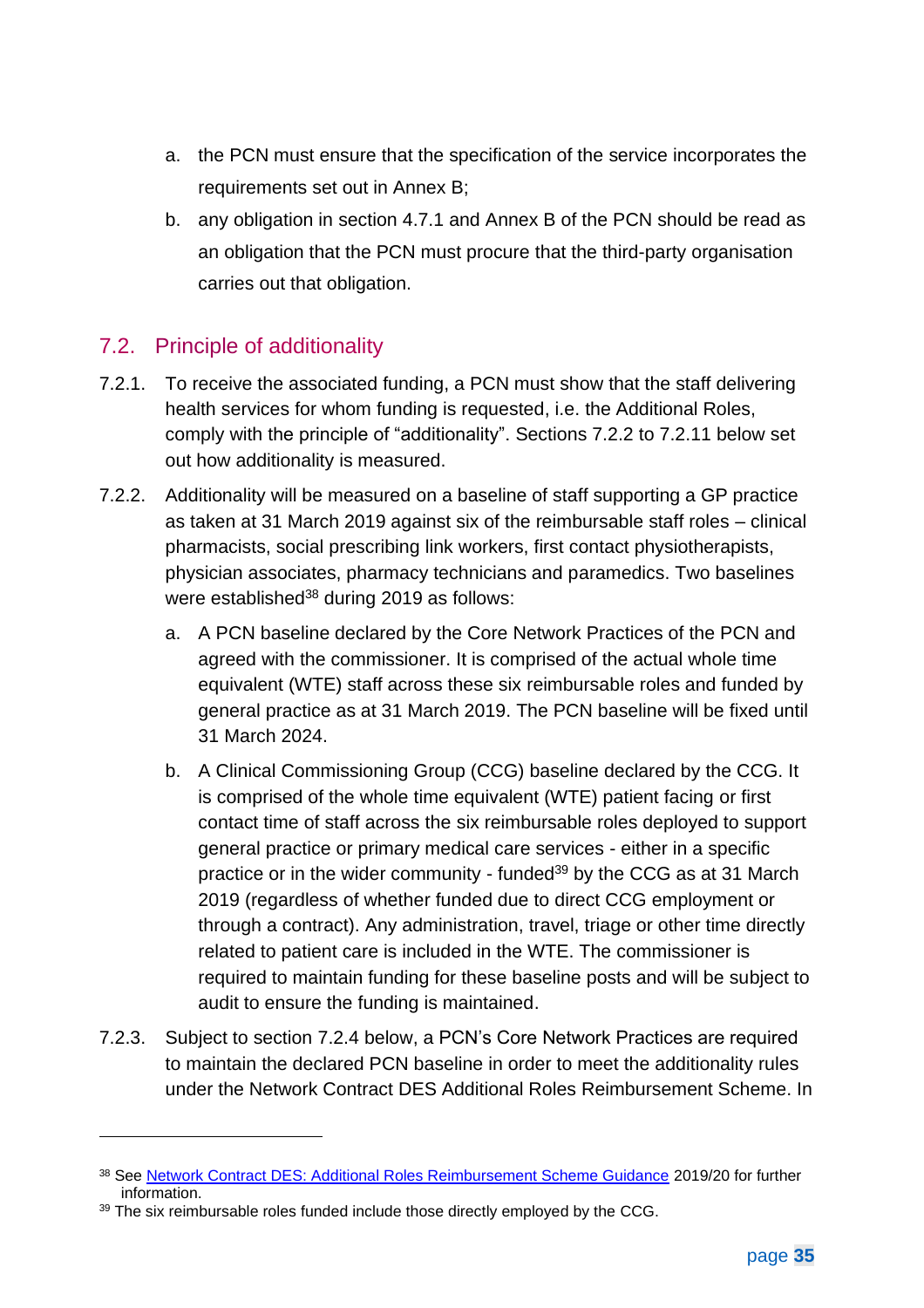the event the PCN baseline reduces (meaning a vacancy arises in a Core Network Practice's baseline WTE) during the period 1 April 2020 to 31 March 2024, then the PCN will be subject to an equivalent WTE reduction in workforce funding under the Network Contract DES Additional Roles Reimbursement Scheme. The equivalent WTE reduction will be applicable from three months after the date at which the vacancy arose, resulting in a PCN baseline reduction, subject to the post not having been filled within this period and in accordance with section [10.](#page-55-0)

- 7.2.4. With the agreement of the commissioner, which will not be unreasonably withheld, a PCN will be able to substitute between clinical pharmacists, first contact physiotherapists, physician associates and paramedics within the PCN baseline. Where agreement to a substitution has taken place, the PCN will not be subject to an equivalent WTE reduction in workforce funding under the Network Contract DES Additional Roles Reimbursement Scheme.
- 7.2.5. A PCN is required to demonstrate that claims being made are for new additional staff roles beyond this baseline (including in future years, replacement as a result of staff turnover). The commissioner must be assured that claims meet the additionality principles above.
- 7.2.6. A PCN baseline will not be established for health and wellbeing coaches, care coordinators, dietitians, podiatrists, occupational therapists, nursing associates, training nursing associates, advanced practitioners or mental health practitioners. While the PCN baseline will not include these nine roles, the additionality principles will still apply as per the additionality principles above. For the avoidance of doubt, this means that a PCN acknowledges that where it claims reimbursement in respect of these nine roles, the PCN is confirming that:
	- a. the reimbursement is for additional staff engaged or employed since 31 March 2019; and
	- b. the reimbursement is not being used to subsidise practice-funded roles that existed as at 31 March 2019.
- 7.2.7. A failure to submit information or the provision of inaccurate workforce information is a breach of the Network Contract DES Specification and may result in commissioners withholding reimbursement pending further enquires in accordance with section [10.2.](#page-57-0) Reimbursement claims will be subject to validation and any suspicion that deliberate attempts have been made to subvert the additionality principles will result in a referral for investigation as potential fraud.
- 7.2.8. A PCN that engages new Additional Roles within the reimbursable roles after 31 March 2019 (i.e. above the baseline set and to meet additionality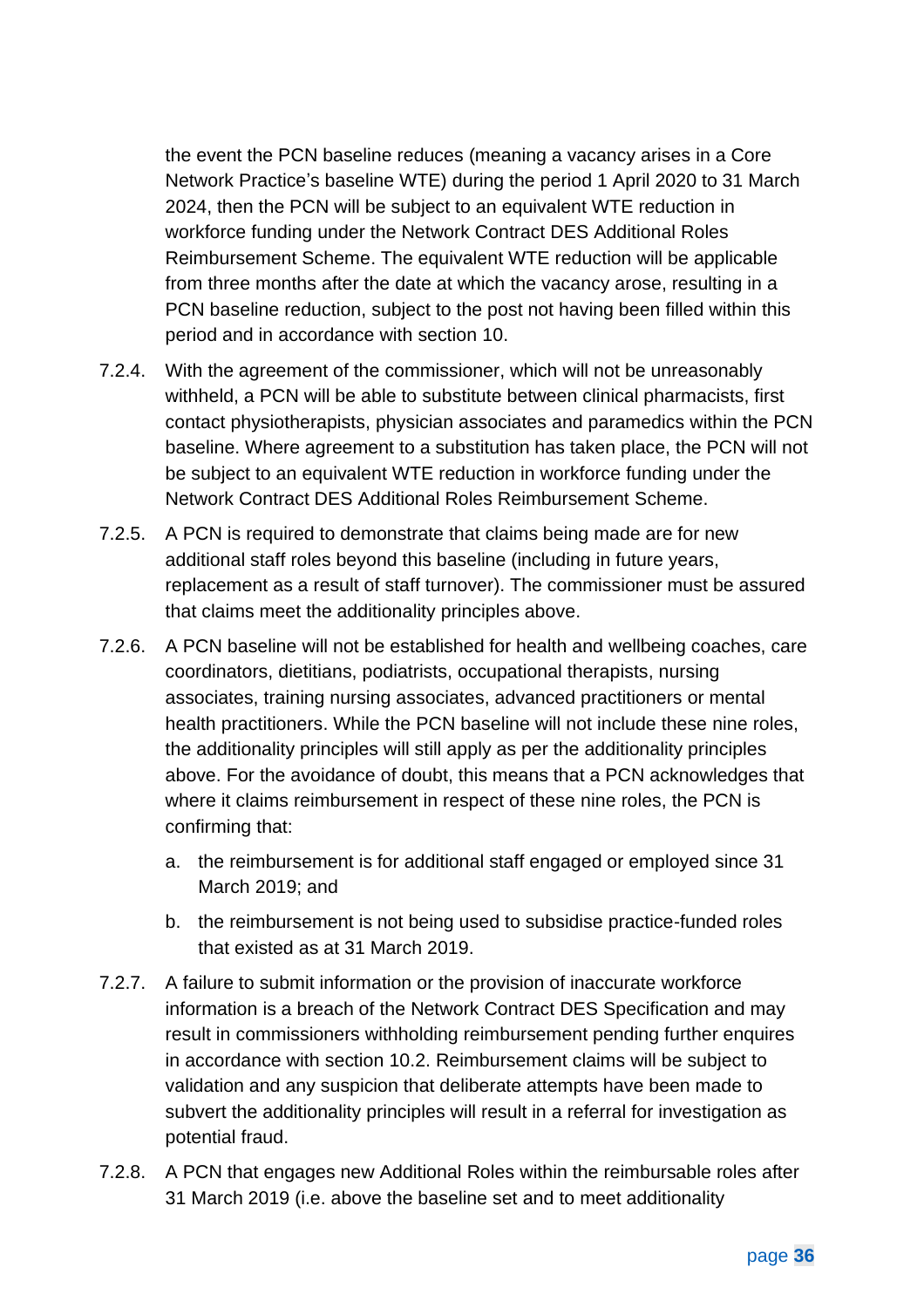principles) will be eligible for reimbursement under the Network Contract DES, if those new Additional Roles are delivering the services across the PCN and if the PCN meets the requirements set out in this Network Contract DES specification.

- 7.2.9. Clinical pharmacists previously employed via the national *[Clinical Pharmacist](https://www.england.nhs.uk/gp/gpfv/workforce/building-the-general-practice-workforce/cp-gp/)  [in General Practice Scheme](https://www.england.nhs.uk/gp/gpfv/workforce/building-the-general-practice-workforce/cp-gp/)* or those clinical pharmacists or pharmacy technicians employed via the *[Medicines Optimisation in Care Homes Scheme](https://www.england.nhs.uk/primary-care/pharmacy/medicines-optimisation-in-care-homes/)* ("MOCH")<sup>40</sup> transferred to become PCN staff will be exempt from the additionality principles. For this exemption to apply:
	- a. clinical pharmacists previously employed via the national *Clinical Pharmacist in General Practice Scheme* must have either:
		- been in post on 31 March 2019 and been transferred to become PCN i. staff by 31 March 2020 in line with the requirements set out in this Network Contract DES Specification<sup>41</sup>; or
		- ii. been in post on the scheme on 31 March 2021, become PCN staff by 30 September 2021 in line with the requirements set out in this Network Contract DES Specification, and the post be included in the PCN baseline established as at 31 March 2019, and
	- b. clinical pharmacists and pharmacy technicians previously employed under the MOCH Scheme, must have either:
		- transferred no later than 31 March 2021 under the relevant i. I requirements for clinical pharmacists or pharmacy technicians within the Network Contract DES Specification that applied to the period 1 April 2020 to 31 March 2021; or
		- been in post on the scheme on 31 March 2021, become PCN staff by 30 September 2021 in line with the requirements set out in this Network Contract DES Specification, and the post be included in the PCN baseline established as at 31 March 2019.
- 7.2.10. Where MOCH pharmacists do not transfer before 30 September 2021, the commissioner is required to align the work objectives of the CCG commissioned MOCH team to that of the Enhanced Health in Care Homes service requirements outlined in this Network Contract DES Specification.
- 7.2.11. The Additional Roles may be employed by a member of the PCN, or another body (e.g. GP Federation, voluntary sector provider, Local Authority or Trust).

<sup>&</sup>lt;sup>40</sup> This will include some pharmacy technicians currently funded by CCGs.

<sup>&</sup>lt;sup>41</sup> Full details on the transfer arrangements for clinical pharmacists is available in the 2019/20 Network [Contract DES Guidance.](https://www.england.nhs.uk/wp-content/uploads/2019/12/network-contract-des-guidance-v3-updated.pdf)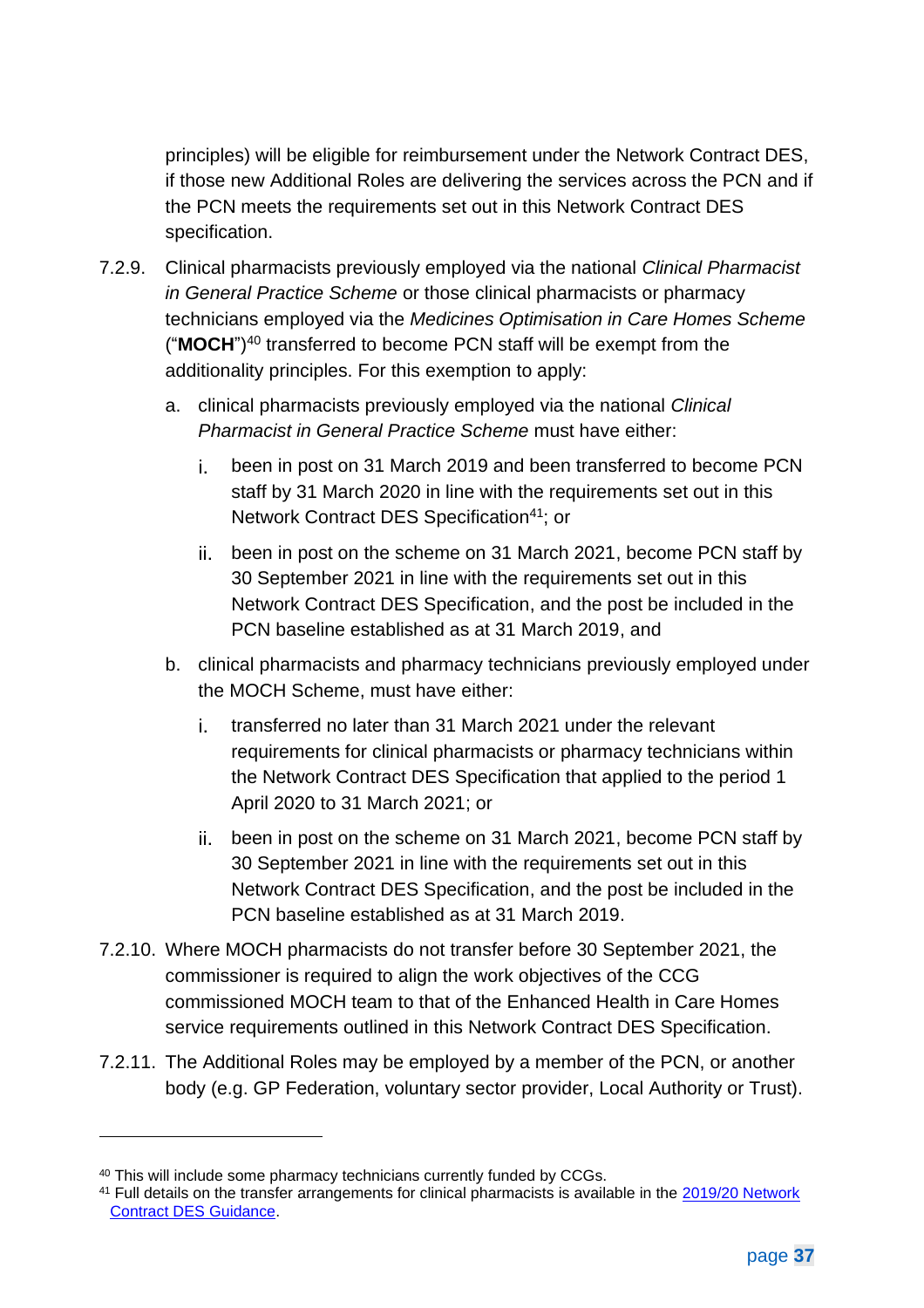If the PCN chooses to commission the health services provided by the Additional Roles from another body, outside of the PCN, which therefore employs the staff, this does not change the general position that the PCN and its Core Network Practices are responsible for ensuring that the requirements of the Network Contract DES are delivered. The PCN is responsible for ensuring that all costs (including any applicable taxes which may include VAT) are met by one or other of the parties to any arrangements the PCN has for obtaining a health service from another body.

### <span id="page-38-0"></span>7.3. Additional Roles Reimbursement Sum

- 7.3.1. A PCN must act in accordance with the requirements set out in this section [7](#page-34-0) in respect of the Additional Roles and the arrangements in section [10](#page-55-0) to receive reimbursement from within a maximum allocated sum. This sum is referred to in this Network Contract DES Specification as the "**Additional Roles Reimbursement Sum**".
- 7.3.2. From within the allocated Additional Roles Reimbursement Sum, a PCN may claim reimbursement for Additional Roles in accordance with the terms set out in this section [7.3,](#page-38-0) section [10](#page-55-0) and Table 2.
- 7.3.3. A PCN may claim 50 per cent reimbursement for an adult mental health practitioner (MHP) service from within the allocated Additional Roles Reimbursement Sum and in accordance with the terms set out in this section [7.3,](#page-38-0) section [10](#page-55-0) and Table 2. The adult MHP will be employed by the PCN's local Community Mental Health Provider which will provide the adult MHP service to the PCN in accordance with the local agreement to deliver the relevant service requirements set out in Annex B. A limit of one WTE adult MHP will apply where the PCN's patients number 99,999 or fewer, and a limit of two will apply where the PCN's patients number 100,000 or over.
- 7.3.4. The PCN and Mental Health Community Provider may additionally agree to the provision of a service to support child and young people's (CYP) mental health. Where this is agreed locally, the PCN will be entitled to claim 50 per cent reimbursement for the provision of a CYP MHP service from within the allocated Additional Roles Reimbursement Scheme Sum and in accordance with the terms set out in this section [7.3,](#page-38-0) section [10](#page-55-0) and Table 2. The CYP MHP will be employed by the PCN's local Community Mental Health Provider which will provide the CYP MHP service to the PCN in accordance with the local agreement. A limit of one WTE CYP MHP will apply where the PCN's patients number 99,999 or fewer, and a limit of two will apply where the PCN's patients number 100,000 or over.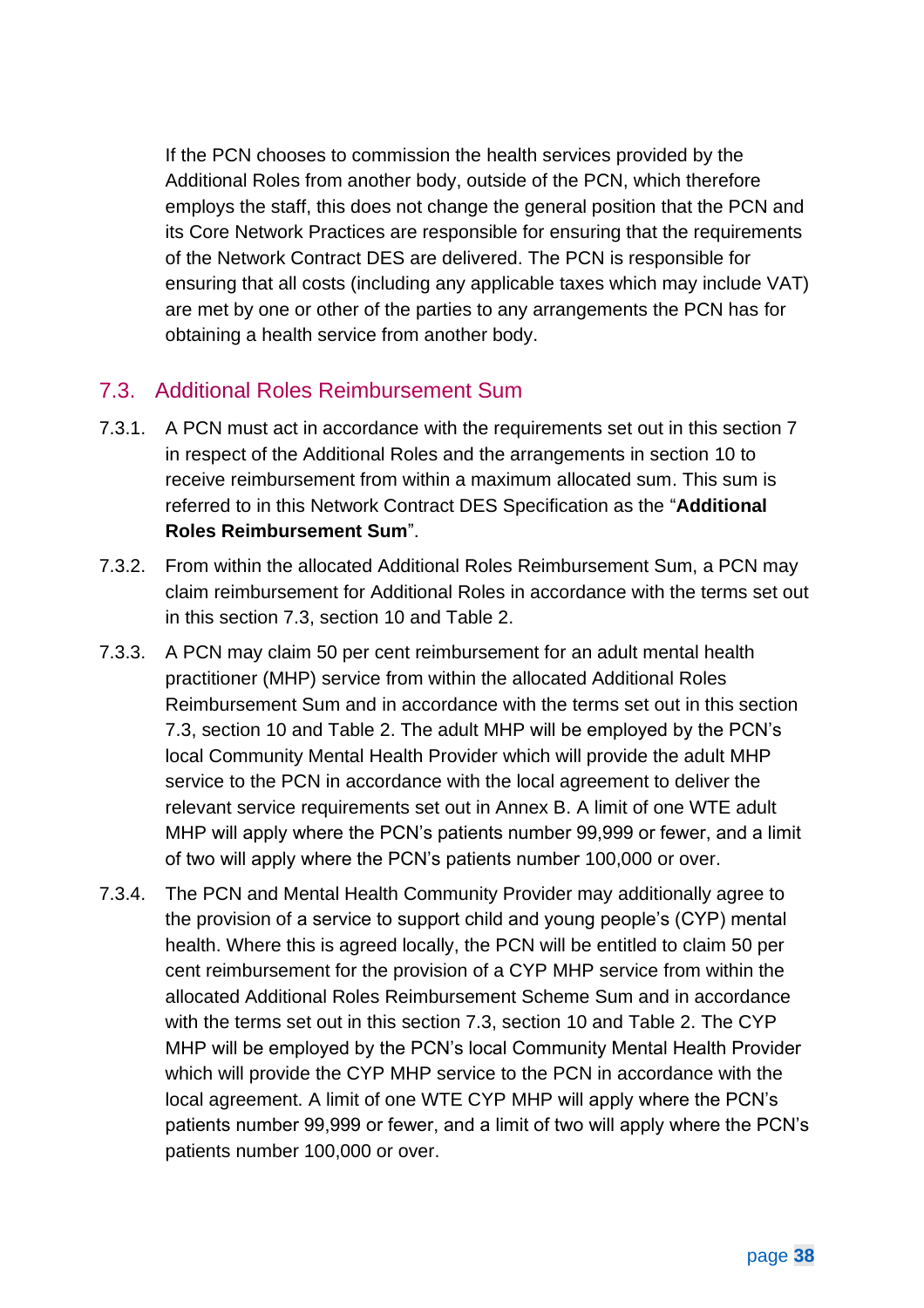7.3.5. A PCN may claim reimbursement for Advanced Practitioners from within the allocated Additional Roles Reimbursement Sum and in accordance with the terms set out in this section [7.3,](#page-38-0) section [10](#page-55-0) and Table 2. A limit of one WTE Advanced Practitioner will apply where the PCN's patients number 99,999 or fewer, and a limit of two will apply where the PCN's patients number 100,000 or over. The Advanced Practitioner reimbursement is only applicable to the designated roles of Clinical Pharmacists, First Contact Physiotherapists, Dietitians, Podiatrists, Occupational Therapists and Paramedics, and the additional role requirements are outlined in Annex B.

### 7.4. Additional Role requirements

- 7.4.1. To ensure satisfactory provision of health services, a PCN must comply with the following requirements in relation to any Additional Roles:
	- a. Additional Roles must:
		- i. I be embedded within the PCN's Core Network Practices and be fully integrated within the multi-disciplinary team delivering healthcare services to patients;
		- ii. have access to other healthcare professionals, electronic 'live' and paper-based record systems of the PCN's Core Network Practices, as well as access to admin/office support and training and development as appropriate; and
		- iii. have access to appropriate clinical supervision and administrative support,
		- and whether the arrangements are through direct employment or engaged via a service contract from a third party, they must be intended for a minimum of six months, unless the purpose is to provide temporary cover (e.g. sickness or parental leave) for an individual employed through the Additional Roles Reimbursement Scheme.
	- b. The PCN must consider the appropriateness of, and if considered appropriate, the PCN must (whichever is relevant) either carry out or input to, a review and appraisal process for Additional Roles.
	- c. The PCN must ensure that any Additional Roles comply with the minimum role requirements set out in [Annex B](#page-80-0) of this Network Contract DES Specification to be eligible for the Additional Roles Reimbursement Sum. A PCN may build upon the requirements set out in Annex B of this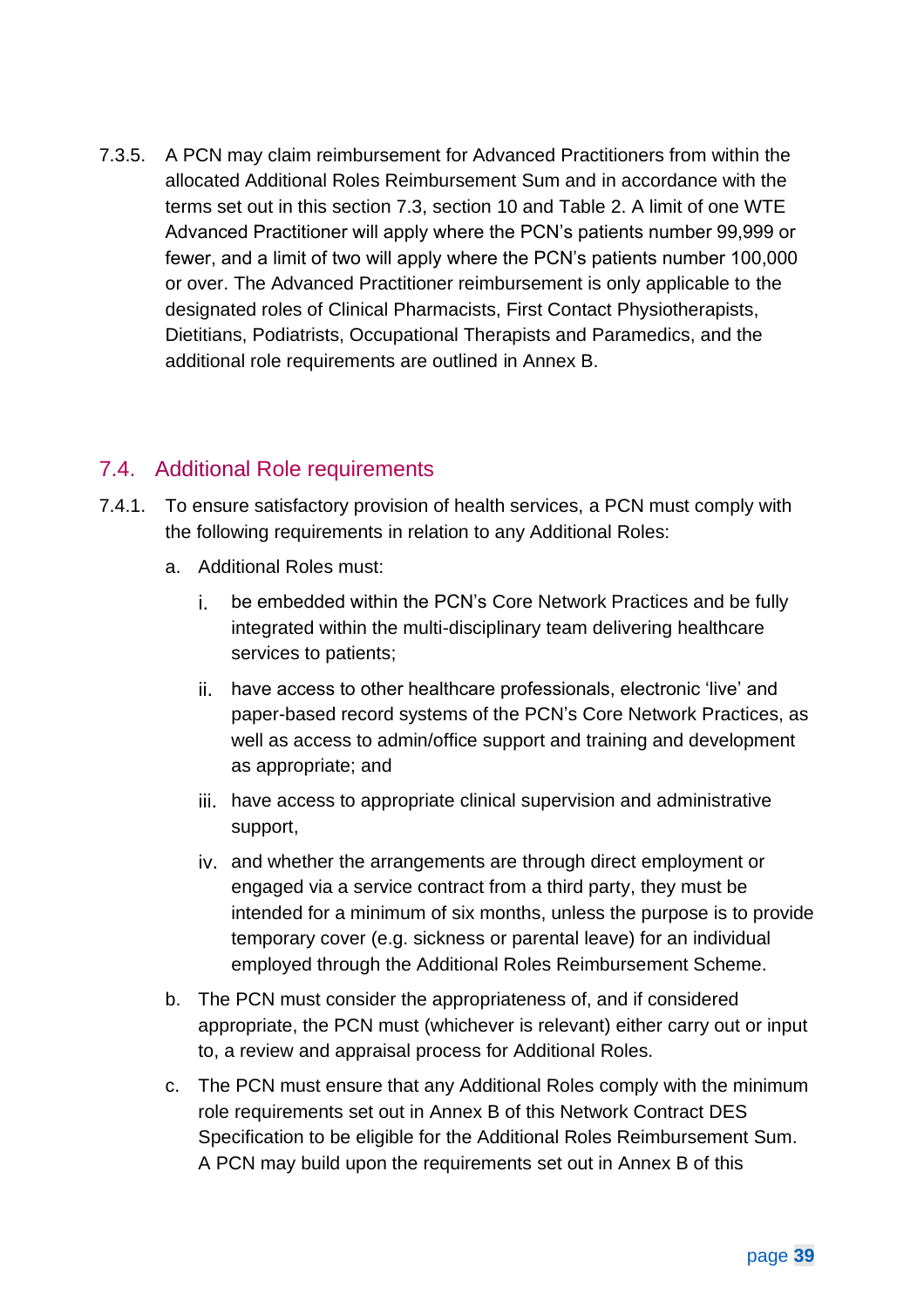Network Contract DES Specification in relation to any Additional Role job/service description.

- d. The PCN must ensure the PCN's approach to deploying the Additional Roles is set out in the Network Agreement.
- 7.4.2. A PCN must inform the commissioner as soon as reasonably practicable where any change to its Additional Roles arrangements will have an impact on the payments being claimed (for example changes in WTE or new starters).
- 7.4.3. A PCN must record information on its Additional Roles, whether those Additional Roles are employed by the PCN itself or by another body, in the National Workforce Reporting Service ("NWRS") in line with the existing or updated requirements for general practice staff.
- 7.4.4. The commissioner must complete and return the six-monthly workforce report to <u>england.primarycareworkforce@nhs.net</u><sup>42</sup>.

# 7.5. PCN Additional Roles planning and redistribution of Additional Roles Reimbursement Scheme funding

- 7.5.1. A PCN must complete and return to the commissioner a workforce plan, using the agreed national workforce planning template<sup>43</sup>, providing details of its updated plans for 2021/22 by 31 August 2021 and indicative intentions through to 2023/24 by 31 October 2021.
- 7.5.2. The commissioner must explore, and must endeavour to procure that the local ICS explores, different ways of supporting the PCN to implement the workforce plan through:
	- a. offering CCG or ICS staff support to the PCN to help with coordinating and undertaking recruitment and/or engagement exercises;
	- b. offering collective or batch recruitment across PCNs;
	- c. brokering arrangements to support full-time direct employment of staff by community partners, or to support rotational working across acute and community providers; and
	- d. ensuring the NHS workforce plans for the local system are helpful in supporting PCN's workforce plan.
- 7.5.3. The commissioner must:

<sup>&</sup>lt;sup>42</sup> Further information is available in the **Network Contract DES Guidance**.

<sup>43</sup> The workforce planning template will be available at [https://www.england.nhs.uk/gp/investment/gp](https://www.england.nhs.uk/gp/investment/gp-contract/)[contract/](https://www.england.nhs.uk/gp/investment/gp-contract/)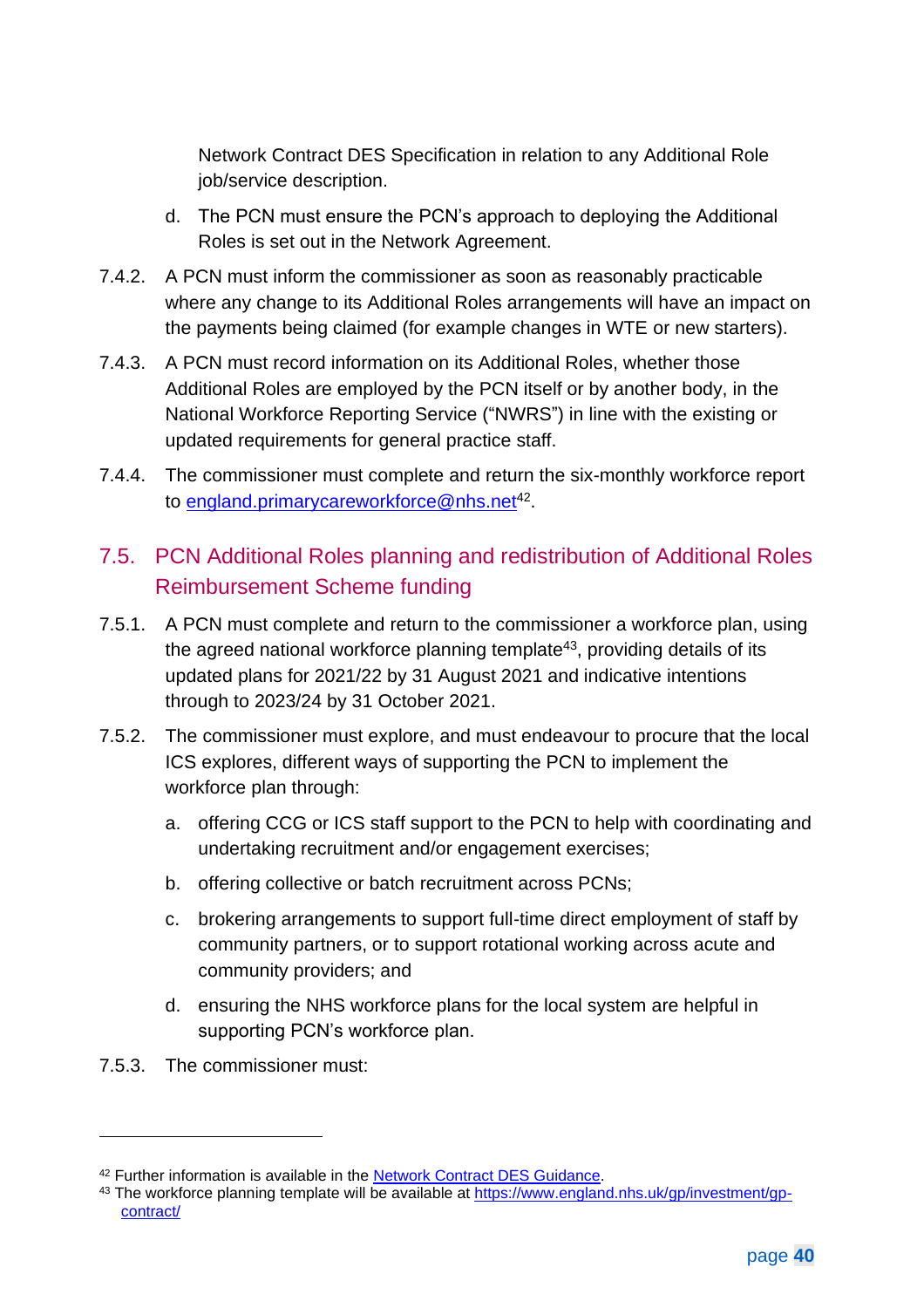- a. have shared with the PCN and relevant LMCs; and
- b. have agreed with the PCN,

by 30 September 2021 an estimation of the amount of financial entitlements in relation to the PCN under the Additional Roles Reimbursement Scheme that the PCN is unlikely to claim by 31 March 2022. This amount is referred to in this Network Contract DES Specification as the "**Unclaimed Funding**".

- 7.5.4. The commissioner must base its estimate of the Unclaimed Funding on the PCN's workforce planning information that is returned to the commissioner by the 31 August 2021.
- 7.5.5. Where the PCN agrees the estimate, the PCN acknowledges that the PCN will no longer have the right to claim the Unclaimed Funding and the commissioner may give other PCNs within the commissioner's boundary the opportunity to bid for the Unclaimed Funding.
- 7.5.6. Where a commissioner provides the opportunity to PCNs within the commissioner's boundary to bid for any PCN's Unclaimed Funding, the commissioner will indicate when and how PCNs may bid.
- 7.5.7. A PCN acknowledges that if it bids for Unclaimed Funding and is successful, the Unclaimed Funding allocated to the PCN must be used for the purpose of recruiting or engaging further Additional Roles in accordance with this Network Contract DES Specification. The PCN and the commissioner acknowledge that any payment of the Unclaimed Funding to the PCN is in addition to the PCN's allocated Additional Roles Reimbursement Sum.
- <span id="page-41-3"></span><span id="page-41-2"></span><span id="page-41-1"></span><span id="page-41-0"></span>7.5.8. Where there are one or more bids for the Unclaimed Funding, the commissioner will assess the bids in accordance with the following criteria:
	- a. evidence that a bidding PCN has a process in place ready to begin the recruitment or engagement of new Additional Roles to which the Unclaimed Funding relates;
	- b. evidence that a bidding PCN has the resources and capability to undertake further recruitment or engagement; and
	- c. whether a bidding PCN is a PCN which:
		- had previously indicated in the workforce planning information that it i. I was unlikely to claim its full financial entitlement but considers it is now in a position to recruit or engage; and
		- evidences that it is able to meet sections [7.5.8](#page-41-0)[.a](#page-41-1) and [7.5.8](#page-41-0)[.b](#page-41-2)
	- d. whether a bidding PCN currently has staff on paid leave e.g. parental leave or sickness leave;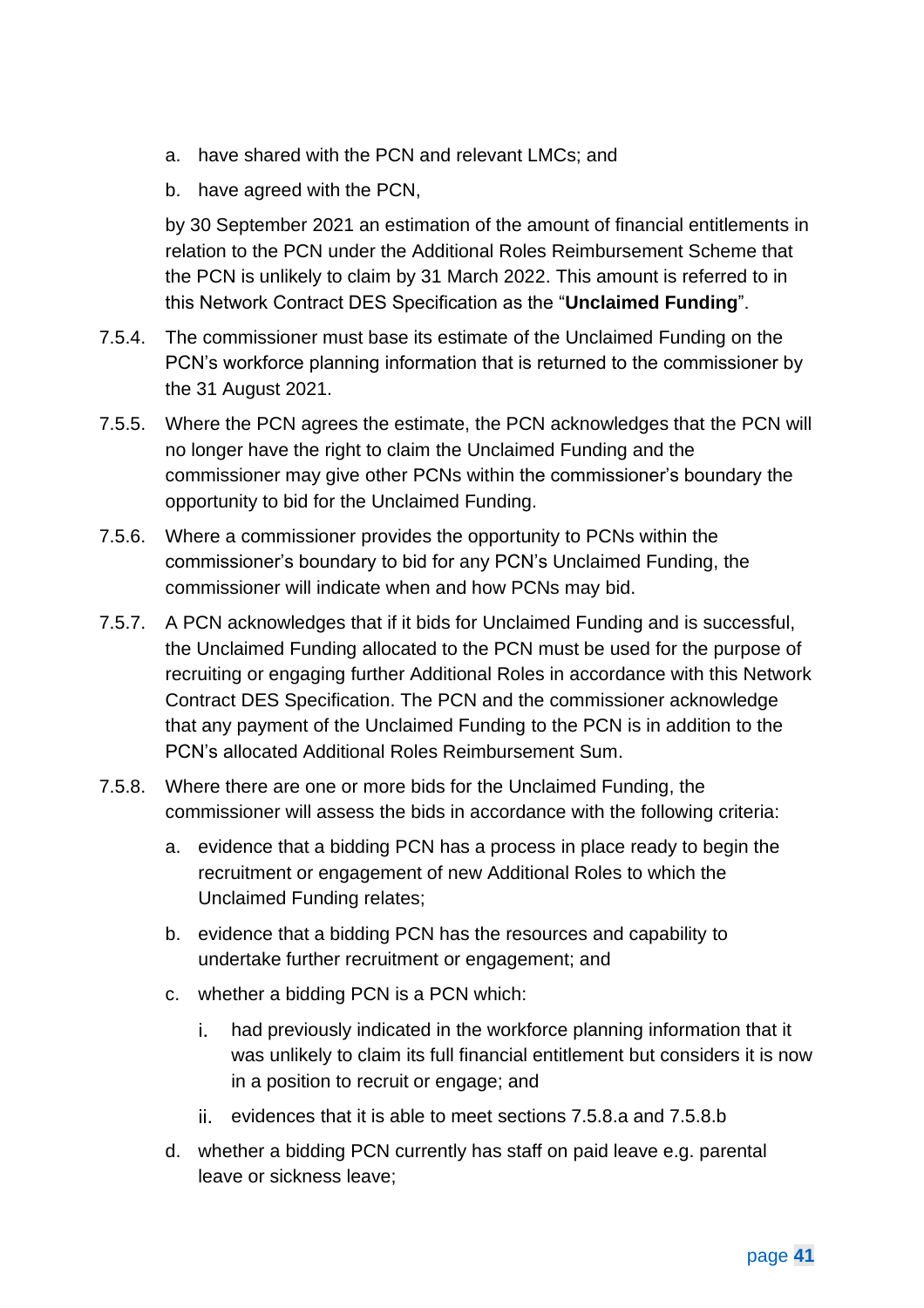- e. evidence that a PCN is in an area of higher deprivation<sup>44</sup>; and
- f. any other factor that the commissioner, acting reasonably, considers is relevant to its decision.
- 7.5.9. A bidding PCN acknowledges that:
	- a. the above criteria are in descending order of preference. For the avoidance of doubt, this means that bids satisfying criteria at the top of the list will be preferred over bids that only satisfy criteria further down the list; and
	- b. the commissioner will give preference to a bid which satisfies the criteria in section [7.5.8.c.](#page-41-3) over all other bids.
- 7.5.10. The commissioner will notify each PCN of the outcome of its consideration and indicate to any successful bidding PCN the level of funding allocated to the successful bidding PCN.
- 7.5.11. Notwithstanding that any payments of Unclaimed Funding are not part of the PCN's allocated Additional Roles Reimbursement Sum and is in addition to the PCN's allocated Additional Roles Reimbursement Sum, payment of the Unclaimed Funding will be made on the same basis as payments of the PCN's Additional Roles Reimbursement Sum.
- 7.5.12. A successful bidding PCN acknowledges that any additional funding allocated to the PCN only relates to the period from the date the PCN was notified that it was successful to 31 March 2022 and that there is no right for the PCN to require a commissioner to continue paying the additional funding after 31 March 2022.
- 7.5.13. The commissioner will be responsible for monitoring any Additional Roles Reimbursement Scheme funding redistribution. Where there are repeated occurrences of redistribution from and/or to particular PCNs, the commissioner will be responsible for reviewing this in conjunction with the relevant PCNs and, where appropriate, the LMC and ICS, and take appropriate supportive actions.

# **8. Service Requirements**

<sup>44</sup> Defined by the Indices of Deprivation (IoD), based on seven different domains or facets of deprivation – (1) income deprivation, (2) employment deprivation, (3) education, skills and training deprivation, (4) health deprivation and disability, (5) crime, (6) barriers to housing and services and (7) living environment deprivation. See [https://www.gov.uk/government/collections/english-indices-of](https://www.gov.uk/government/collections/english-indices-of-deprivation)[deprivation](https://www.gov.uk/government/collections/english-indices-of-deprivation) and<https://www.gov.uk/government/statistics/english-indices-of-deprivation-2019>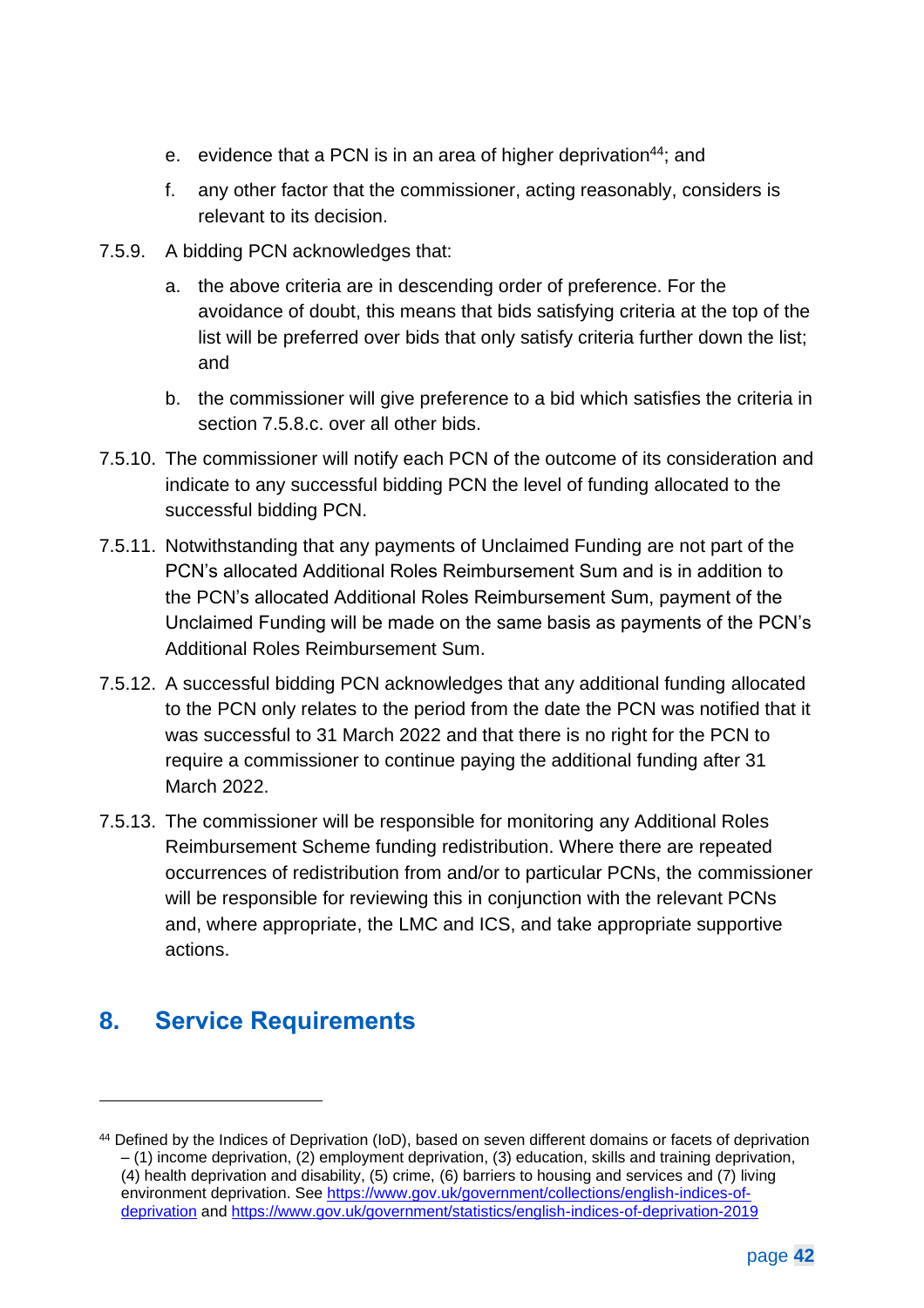### 8.1. Extended Hours Access

- 8.1.1. A PCN must provide extended hours access in the form of additional clinical appointments in accordance with this Network Contract DES Specification regardless of whether any practices within the PCN are providing any CCG commissioned extended access services in 2021/22 (which are referred to in this Network Contract DES Specification as "**CCG Extended Access Services**").
- 8.1.2. Where a commissioner is not satisfied that a PCN is delivering extended hours access in accordance with the requirements of this Network Contract DES specification then the commissioner may take action as set out in section [9.](#page-53-0) If a commissioner determines to withhold payment<sup>45</sup>, the amount withheld will be an appropriate proportion of the extended hours access payment and the Core PCN funding payment.
- 8.1.3. To provide extended hours access, a PCN must provide additional clinical appointments that satisfy all the requirements set out below:
	- a. are available to all registered patients within the PCN:
	- b. may be for emergency, same day or pre-booked appointments;
	- c. are with a healthcare professional or another person employed or engaged by the PCN to assist that healthcare professional in the provision of health services;
	- d. are held at times outside of the hours that the PCN Core Network Practices' primary medical services contracts<sup>46</sup> require appointments to be provided otherwise than under the Network Contract DES. For the avoidance of doubt, if a Core Network Practice was required under a General Medical Services ("**GMS**") contract to provide core services at its premises until 6:30pm, the additional clinical appointments under this Extended Hours Access requirement could be provided after 6:30pm. If, however, another Core Network Practice in the PCN provided core services at its premises until 8pm, then:
		- i. any additional clinical appointments provided after 6:30pm but before 8pm must not be provided at the later closing practice's premises (as

<sup>45</sup> Payment withheld in this context would be an appropriate proportion of the payments in relation to both extended hours access and Core PCN funding payments.

<sup>46</sup> For practices with PMS and APMS arrangements, the additional clinical appointments provided in accordance with this Extended Hours Access requirement do not apply to any hours covered by core hours set out in the practice's primary medical services contracts. A PCN will be required to take consideration of this when agreeing the Extended Hours Access offer to the PCN Contractor Registered Population. For practices with GMS arrangements, core hours are from 08:00 to 18:30.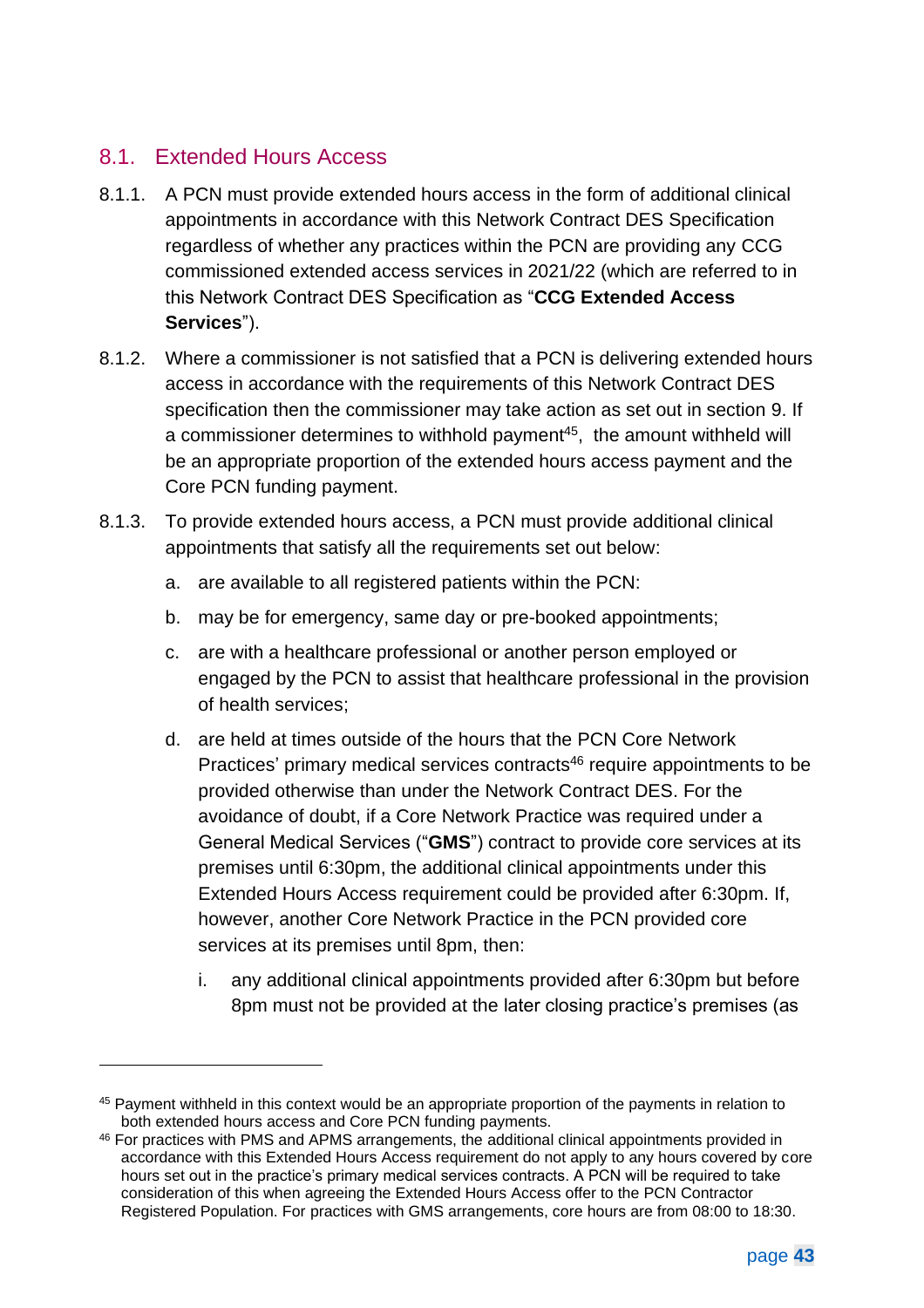these would not be additional hours appointments) but could be provided at the other practice's premises; and

- ii. a proportion of the additional clinical appointments must be provided after 8pm;
- e. are demonstrably in addition to any appointments provided by the PCN's practices under the CCG Extended Access Services;
- f. are held at times having taken into account the PCN's patients' expressed preferences, based on available data at practice or PCN level and evidenced by patient engagement;
- <span id="page-44-0"></span>g. equate to a minimum of 30 minutes per 1,000 registered patients per week, calculated using the following formula:

additional minutes\* = the PCN list size\*\*  $\div$  1000  $\times$  30

\*convert to hours and minutes and round, either up or down, to the nearest quarter hour

\*\*this is the total number of persons on the lists of patients of all Core Network Practices of the PCN as at 1 January 2021

- h. are provided in continuous periods of at least 30 minutes;
- i. are provided on the same days and times each week with sickness and leave of those who usually provide such appointments covered by the PCN; and
- j. may be provided face to face, by telephone, by video or by online consultation provided that the PCN ensures a reasonable number of appointments are available for face-to-face consultations where appropriate.
- 8.1.4. A PCN must set out how the extended hours access appointments will be delivered in the Network Agreement.
- 8.1.5. A PCN must ensure that all practices in the PCN's membership actively engage in planning of the provision of the extended hours access requirements and acknowledges that nothing in this Network Contract DES Specification requires an individual clinician or practice within the PCN to deliver a particular share of the appointments. The exact number of extended hours access appointments delivered from each member practice premises will be for the PCN to determine subject to complying with the minimum additional minutes set out in section [8.1.3.g.](#page-44-0)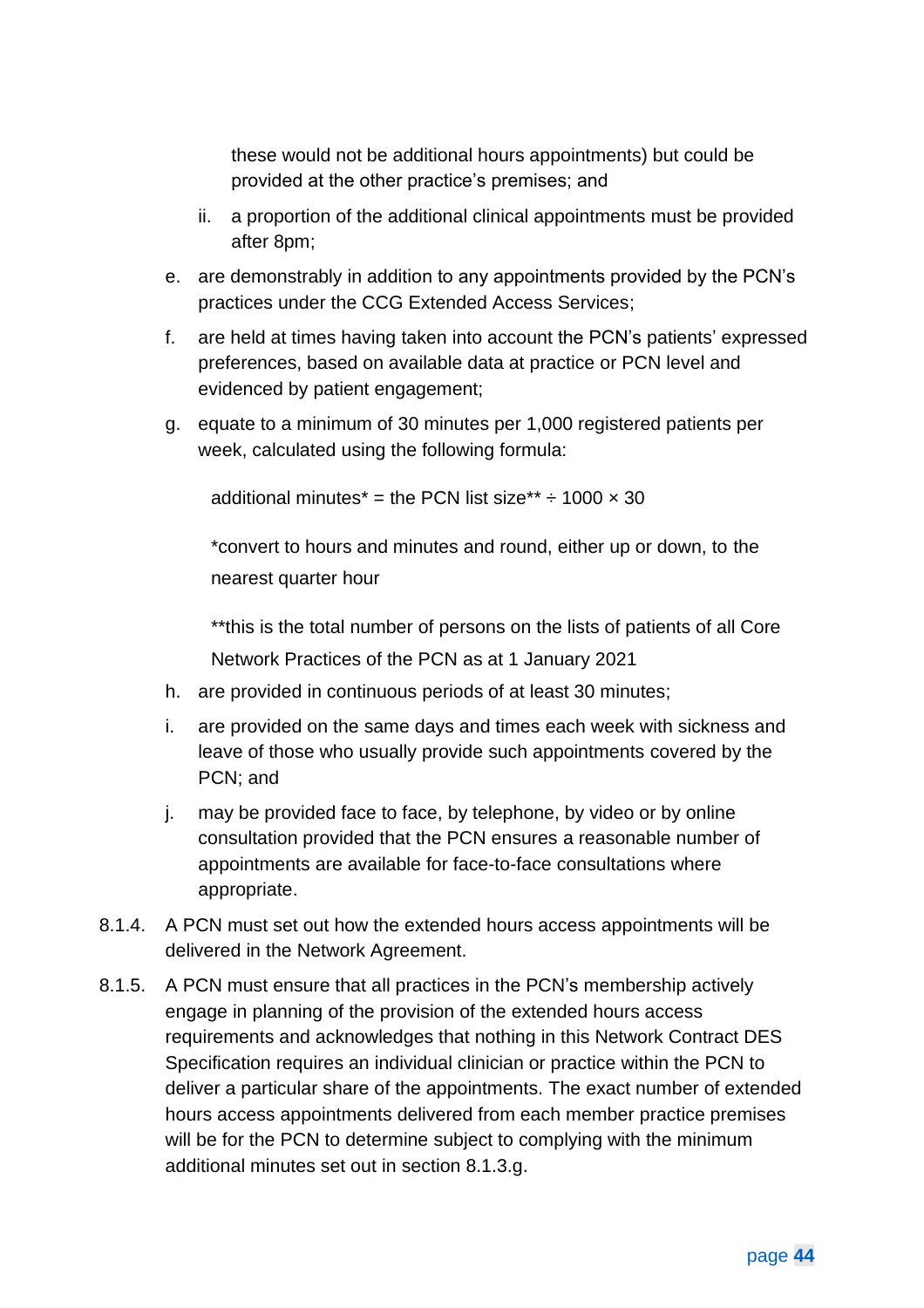- 8.1.6. A PCN's Core Network Practices must ensure that their registered patients are aware of the availability of extended hours access appointments, including any change to published availability, through promotion and publication of the days and times of these appointment through multiple routes. This may include the NHS website<sup>47</sup>, the practice leaflet, the practice website, on a waiting room poster, by writing to patients and active offers by staff booking appointments.
- 8.1.7. Where a PCN cancels any extended hours access appointments or where appointments cannot be offered on the usual days and times (for example, but not limited to, due to a bank holiday falling on the usual day), the PCN must make up the cancelled time by offering additional appointments within a twoweek period, unless otherwise agreed with the commissioner. For the avoidance of doubt, any rescheduled appointments offered in a subsequent week are in addition to the minimum minutes that must be offered for that week as set out in section [8.1.3.g.](#page-44-0) The PCN must ensure that all patients within the PCN are notified of the cancelled and rescheduled appointments.
- 8.1.8. A commissioner must publicise information to help patients to identify which practices are offering appointments at given times.
- 8.1.9. Core Network Practices of a PCN must inform patients of any changes to the days and time at which extended hours access appointments are offered, providing reasonable notice to patients.
- 8.1.10. If any Core Network Practice of a PCN is providing out of hours services to its own list of patients, the PCN must, as part of the Extended Hours Access service provision offer routine extended hours access appointments in addition to the out of hours service.
- <span id="page-45-0"></span>8.1.11. A PCN must ensure that:
	- a. no Core Network Practice of the PCN will be closed for half a day on a weekly basis, except where a Core Network Practice has prior written approval from the commissioner; and
	- b. the PCN's Patients are able to access essential services, which meet the reasonable needs of patients during core hours, from their own practice or from any sub-contractor.
- 8.1.12. For the avoidance of doubt, unless a practice has prior written approval from the commissioner, all PCN Core Network Practices will not close for half a day on a weekly basis.
- 8.1.13. The term "prior written approval" in section [8.1.11.a](#page-45-0) means an explicit agreement between the practice and the commissioner that specifically

<sup>47</sup> <https://www.nhs.uk/>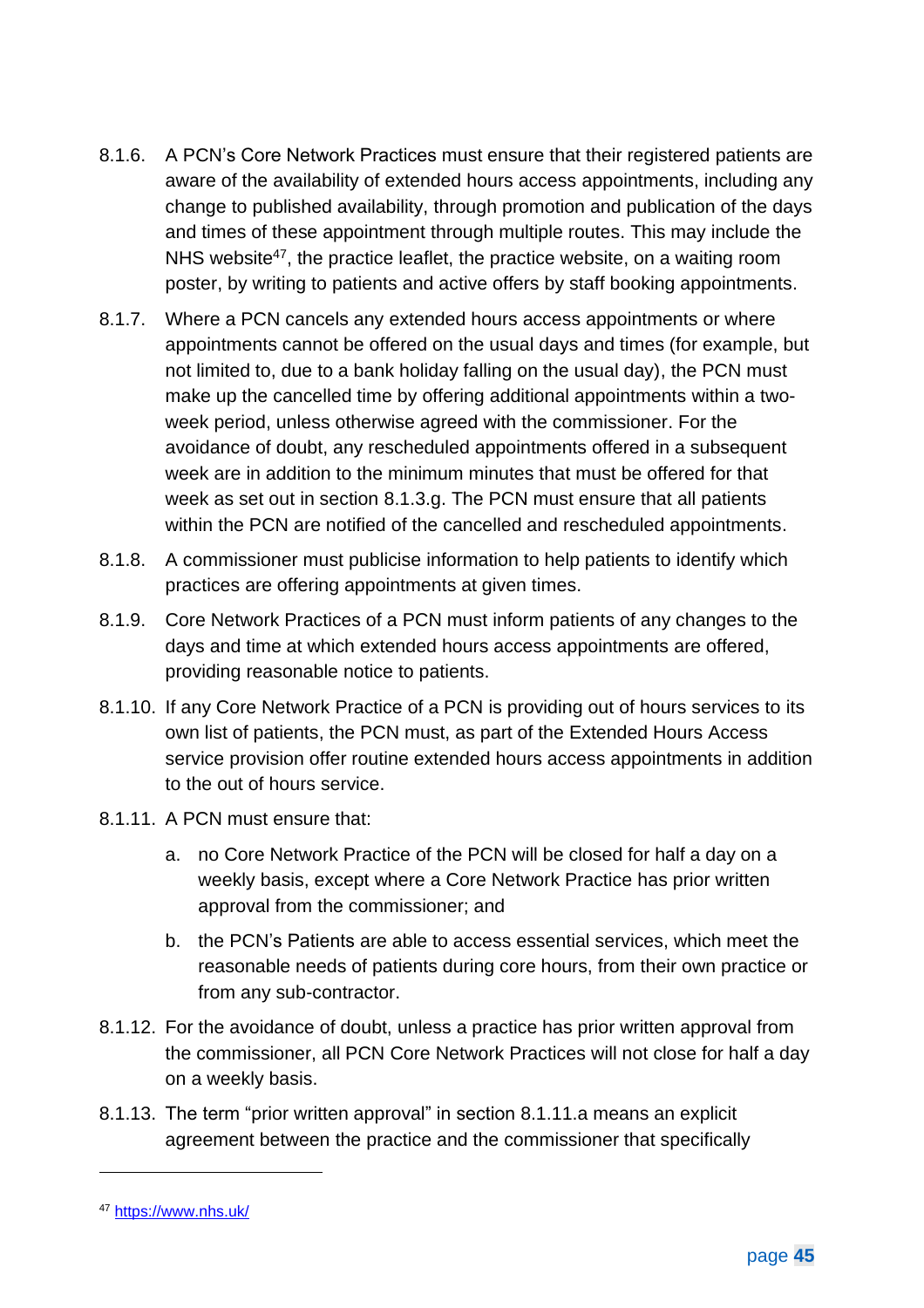includes written approval to close for half a day on a weekly basis for the purposes of the Network Contract DES Specification. The agreement must expressly state that

- a. it is pursuant to the Network Contract DES Specification; and
- b. it will expire no later than 31 March 2022
- 8.1.14. Where a Core Network Practice does not have prior written approval to close for half a day on a weekly basis, a Core Network Practice that previously closed for half a day on a weekly basis will need to either:
	- a. be open for that half a day in the same way that it is open on other days of the week, or
	- b. have in place appropriate sub-contracting arrangements for the time the practice is closed - in line with Schedule 3, Part 5 para 44 of the GMS Regulations<sup>48</sup> or Schedule 2, Part 5 para 43 of the PMS Regulations<sup>49</sup>, as applicable – so that patients continue to have access to essential services which meet their reasonable<sup>50</sup> needs during core hours.

#### <span id="page-46-0"></span>8.2. Structured Medication Review and Medicines Optimisation

- 8.2.1. A PCN is required to:
	- a. use appropriate tools to identify and prioritise the PCN's Patients who would benefit from a structured medication review (referred to in this Network Contract DES Specification as a "**SMR**"), which must include patients:
		- i. in care homes $51$ :
		- ii. with complex and problematic polypharmacy, specifically those on 10 or more medications;
		- iii. on medicines commonly associated with medication errors<sup>52</sup>;

<sup>48</sup> National Health Service (General Medical Services Contracts) Regulations 2015

<sup>49</sup> National Health Service (Personal Medical Services Agreements) Regulations 2015

<sup>50</sup> NHS England's guidance is that it includes for example: the ability to book and cancel appointments, collect prescriptions, access urgent appointments/advice as clinically necessary, the ability to attend a pre-bookable appointment.

<sup>&</sup>lt;sup>51</sup> Patients in a 'care home' are those resident in services registered by CQC as care home services with nursing (CHN) and care home services without nursing (CHS).

<sup>52</sup> See NHS Business Services Authority (2019) Medication Safety Indicators Specification: [https://www.nhsbsa.nhs.uk/sites/default/files/2019-](https://www.nhsbsa.nhs.uk/sites/default/files/2019-08/Medication%20Safety%20-%20Indicators%20Specification%20%28Aug19%29.pdf) [08/Medication%20Safety%20-%20Indicators%20Specification%20%28Aug19%29.pdf](https://www.nhsbsa.nhs.uk/sites/default/files/2019-08/Medication%20Safety%20-%20Indicators%20Specification%20%28Aug19%29.pdf) This document sets out 20 indicators that have been developed to help reduce medications errors and promote safer use of medicines. The 'denominator' section for each of the indicators lists medicines commonly associated with prescribing errors, which PCNs should use to help identify individuals to invite for a SMR.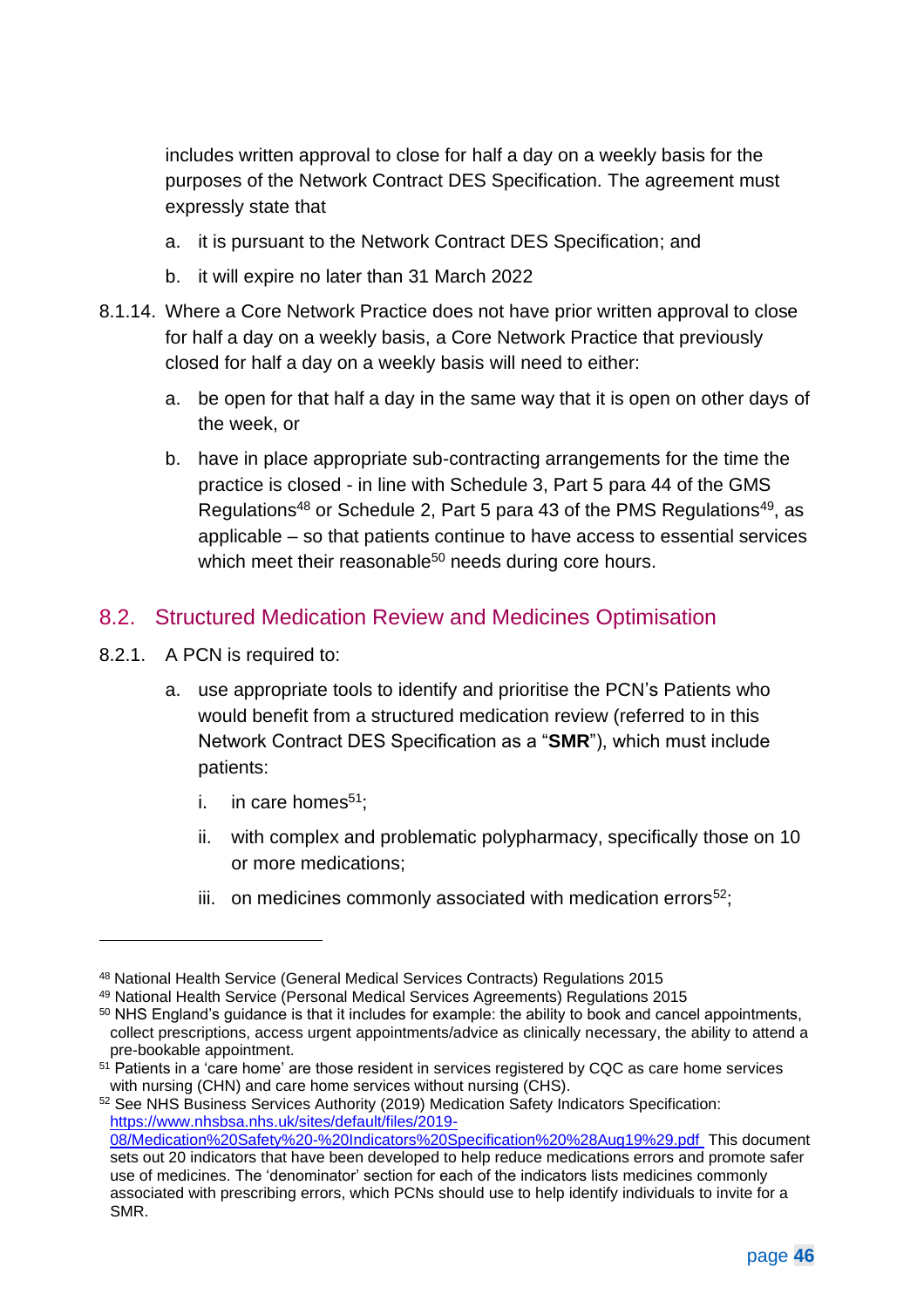- iv. with severe frailty<sup>53</sup>, who are particularly isolated or housebound patients, or who have had recent hospital admissions and/or falls; and
- v. using one or more potentially addictive medications from the following groups: opioids, gabapentinoids, benzodiazepines and z-drugs;
- b. offer and deliver a volume of SMRs determined and limited by the PCN's clinical pharmacist capacity, and the PCN must demonstrate reasonable ongoing efforts to maximise that capacity;
- c. ensure invitations for SMRs provided to patients explain the benefits of, and what to expect from SMRs;
- d. ensure that only appropriately trained clinicians working within their sphere of competence undertake SMRs. The PCN must also ensure that these professionals undertaking SMRs have a prescribing qualification and advanced assessment and history taking skills, or be enrolled in a current training pathway to develop this qualification and skills;
- e. clearly record all SMRs within GP IT systems;
- f. actively work with its CCG in order to optimise the quality of local prescribing of:
	- i. antimicrobial medicines;
	- ii. medicines which can cause dependency;
	- iii. metered dose inhalers, where a lower carbon device may be appropriate; and
	- iv. nationally identified medicines of low priority;<sup>54</sup>
- g. work with community pharmacies to connect patients appropriately to the New Medicines Service which supports adherence to newly prescribed medicines; and
- h. in complying with this section [8.1.14.b,](#page-46-0) have due regard to NHS England and NHS Improvement guidance on Structured Medication Reviews and Medicines Optimisation<sup>55</sup>.

<sup>53</sup> Severe frailty is defined as a person having an eFI score of >0.36. <https://www.england.nhs.uk/ourwork/clinical-policy/older-people/frailty/efi/>

<sup>&</sup>lt;sup>54</sup> See the Recommendation (section 5, pp.14-39) of 'Items which should not routinely be prescribed in primary care' [https://www.england.nhs.uk/wp-content/uploads/2019/08/items-which-should-not](https://www.england.nhs.uk/wp-content/uploads/2019/08/items-which-should-not-routinely-be-prescribed-in-primary-care-v2.1.pdf)[routinely-be-prescribed-in-primary-care-v2.1.pdf](https://www.england.nhs.uk/wp-content/uploads/2019/08/items-which-should-not-routinely-be-prescribed-in-primary-care-v2.1.pdf)

<sup>55</sup> [NHS England and NHS Improvement guidance on Structured Medication Reviews and Medicines](https://www.england.nhs.uk/publication/structured-medication-reviews-and-medicines-optimisation-2021-22/)  **[Optimisation](https://www.england.nhs.uk/publication/structured-medication-reviews-and-medicines-optimisation-2021-22/)**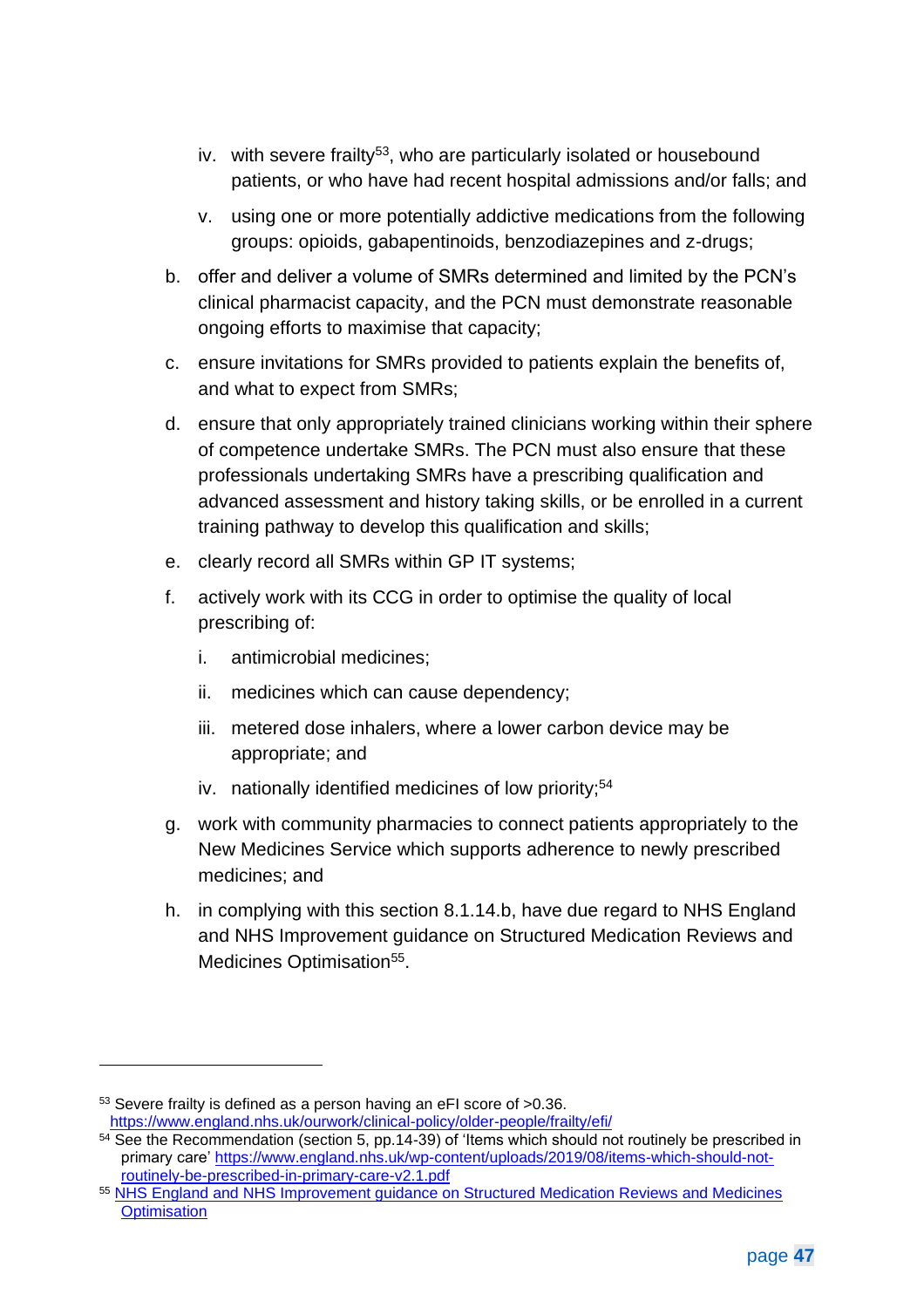# <span id="page-48-1"></span>8.3. Enhanced Health in Care Homes

- 8.3.1. A PCN is required to:
	- a. have agreed with the commissioner the care homes for which the PCN will have responsibility (referred to as the "**PCN's Aligned Care Homes**" in this Network Contract DES Specification). The commissioner will hold ongoing responsibility for ensuring that care homes within their geographical area are aligned to a single PCN and may, acting reasonably, allocate a care home to a PCN if agreement cannot be reached. Where the commissioner allocates a care home to a PCN, that PCN must deliver the Enhanced Health in Care Homes service requirements in respect of that care home in accordance with this Network Contract DES Specification;
	- b. have in place with local partners (including community services providers) a simple plan about how the Enhanced Health in Care Homes service requirements set out in this Network Contract DES Specification will operate;
	- c. support people entering, or already resident in the PCN's Aligned Care Home, to register with a practice in the aligned PCN if this is not already the case; and
	- d. ensure a lead GP (or GPs) with responsibility for these Enhanced Health in Care Homes service requirements is agreed for each of the PCN's Aligned Care Homes.
- 8.3.2. By exception, the clinical lead may be a non-GP clinician with appropriate experience of working with care homes, provided this is agreed by the practices in the PCN, the commissioner and the relevant community provider.
- <span id="page-48-0"></span>8.3.3. A PCN must:
	- a. work with community service providers (whose contracts will describe their responsibility in this respect) and other relevant partners to establish and coordinate a multidisciplinary team ("**MDT**") to deliver these Enhanced Health in Care Homes service requirements; and
	- b. have established arrangements for the MDT to enable the development of personalised care and support plans with people living in the PCN's Aligned Care Homes.
- 8.3.4. A PCN must have in place established protocols between the care home and with system partners for information sharing, shared care planning, use of shared care records, and clear clinical governance.
- 8.3.5. A PCN must: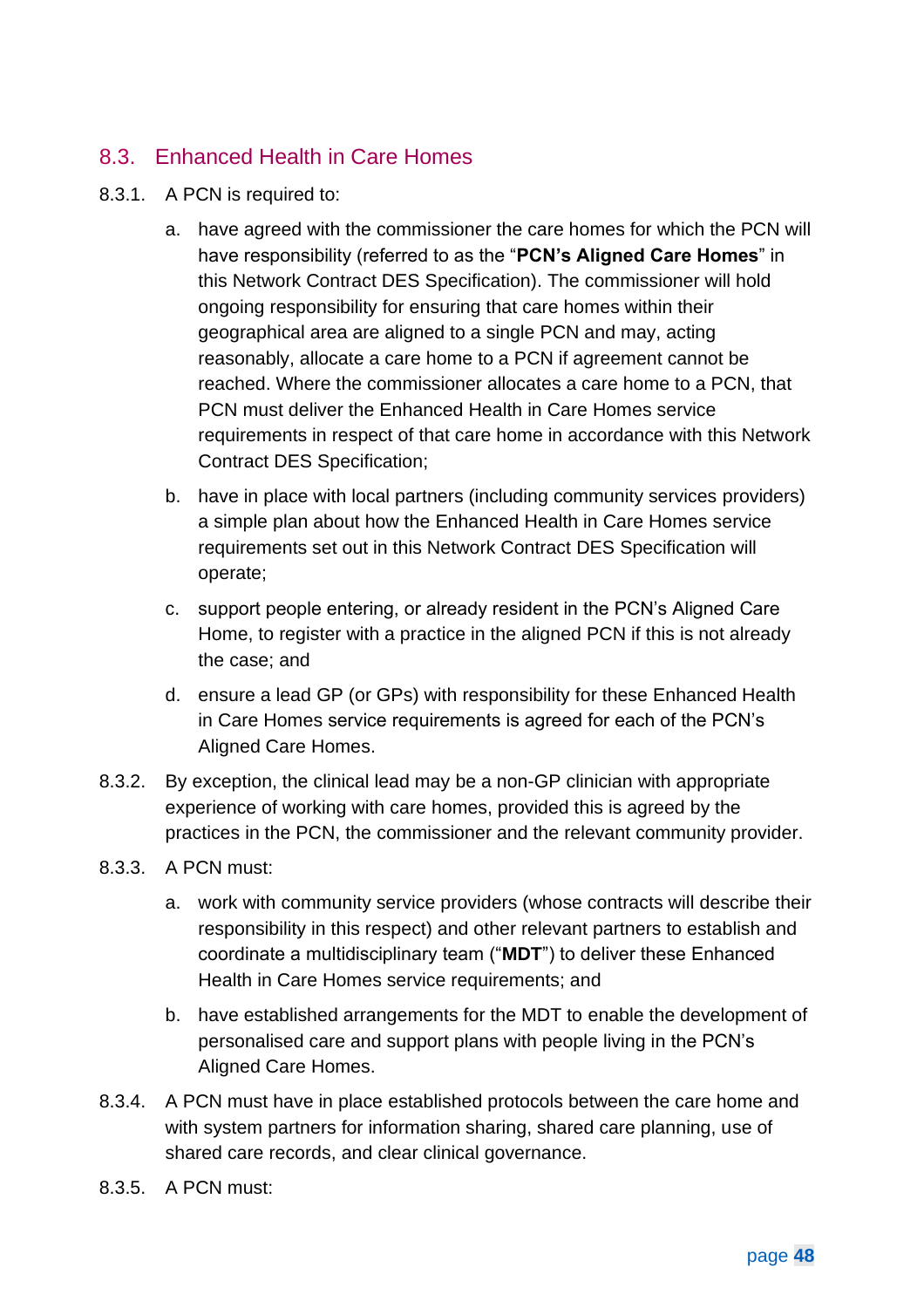- a. deliver a weekly 'home round' for the PCN's Patients who are living in the PCN's Aligned Care Home(s). In providing the weekly home round a PCN:
	- i. must prioritise residents for review according to need based on MDT clinical judgement and care home advice (a PCN is not required to deliver a weekly review for all residents);
	- ii. must have consistency of staff in the MDT, save in exceptional circumstances;
	- iii. must include appropriate and consistent medical input from a GP or geriatrician, with the frequency and form of this input determined on the basis of clinical judgement; and
	- iv. may use digital technology to support the weekly home round and facilitate the medical input;
- b. using the MDT arrangements referred to in section [8.3.3](#page-48-0) develop and refresh as required a personalised care and support plan with the PCN's Patients who are resident in the PCN's Aligned Care Home(s). A PCN must:
	- i. aim for the plan to be developed and agreed with each new patient within seven working days of admission to the home and within seven working days of readmission following a hospital episode (unless there is good reason for a different timescale);
	- ii. develop plans with the patient and/or their carer;
	- iii. base plans on the principles and domains of a Comprehensive Geriatric Assessment<sup>56</sup> including assessment of the physical, psychological, functional, social and environmental needs of the patient including end of life care needs where appropriate;
	- iv. draw, where practicable, on existing assessments that have taken place outside of the home and reflecting their goals; and
	- v. make all reasonable efforts to support delivery of the plan;
- c. identify and/or engage in locally organised shared learning opportunities as appropriate and as capacity allows; and
- d. support with a patient's discharge from hospital and transfers of care between settings, including giving due regard to NICE Guideline 2757.

<sup>56</sup> [https://www.bgs.org.uk/sites/default/files/content/resources/files/2019-03-](https://www.bgs.org.uk/sites/default/files/content/resources/files/2019-03-12/CGA%20Toolkit%20for%20Primary%20Care%20Practitioners_0.pdf) [12/CGA%20Toolkit%20for%20Primary%20Care%20Practitioners\\_0.pdf](https://www.bgs.org.uk/sites/default/files/content/resources/files/2019-03-12/CGA%20Toolkit%20for%20Primary%20Care%20Practitioners_0.pdf)

<sup>57</sup> <https://www.nice.org.uk/guidance/ng27>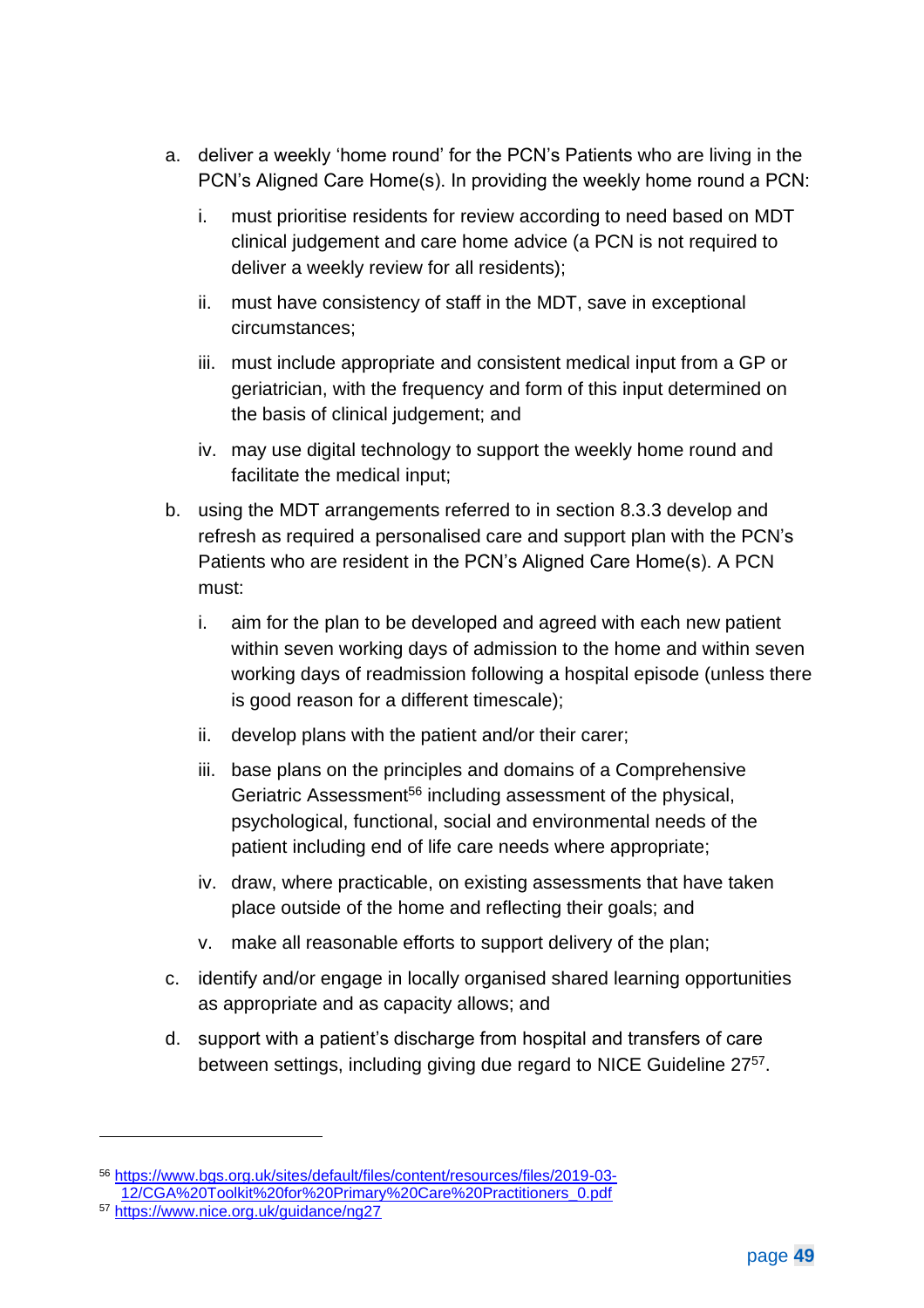- 8.3.6. For the purposes of this section [8.3,](#page-48-1) a 'care home' is defined as a CQCregistered care home service, with or without nursing<sup>58</sup>.
- 8.3.7. A PCN's Core Network Practices must ensure the coding of care home residence is accurately recorded on a continuous basis, using the relevant SNOMED codes as published in the supporting Business Rules<sup>59</sup>.

### 8.4. Early Cancer Diagnosis

- <span id="page-50-3"></span><span id="page-50-2"></span><span id="page-50-0"></span>8.4.1. A PCN is required to:
	- a. review referral practice for suspected cancers, including recurrent cancers. To fulfil this requirement, a PCN must:
		- i. review the quality of the PCN's Core Network Practices' referrals for suspected cancer, against the recommendations of NICE Guideline 12<sup>60</sup> and make use of:
		- ii. clinical decision support tools;
		- iii. practice-level data to explore local patterns in presentation and diagnosis of cancer; and
		- iv. where available the Rapid Diagnostic Centre pathway for people with serious but non-specific symptoms<sup>61</sup>;
		- v. build on current practice to ensure a consistent approach to monitoring patients who have been referred urgently with suspected cancer or for further investigations to exclude the possibility of cancer ('safety netting'), in line with NICE Guideline 12; and
		- vi. ensure that all patients are signposted to or receive information on their referral including why they are being referred, the importance of attending appointments and where they can access further support; and

<span id="page-50-1"></span><sup>58</sup> See<https://www.cqc.org.uk/guidance-providers/regulations-enforcement/service-types> for further information on the definition of care home services for this purpose. A monthly directory of registered care home services that meet these categories is available at [https://www.cqc.org.uk/about](https://www.cqc.org.uk/about-us/transparency/using-cqc-data)[us/transparency/using-cqc-data](https://www.cqc.org.uk/about-us/transparency/using-cqc-data)

<sup>&</sup>lt;sup>59</sup> The applicable SNOMED codes are available in the relevant business rules published by NHS Digital under the relevant years ['Enhanced Services, Vaccinations and Immunisations and Core Contract](https://digital.nhs.uk/data-and-information/data-collections-and-data-sets/data-collections/quality-and-outcomes-framework-qof)  [components'](https://digital.nhs.uk/data-and-information/data-collections-and-data-sets/data-collections/quality-and-outcomes-framework-qof) page.

<sup>60</sup> <https://www.nice.org.uk/guidance/ng12>

<sup>61</sup> Further detail on the RDC vision and strategy is available here: [https://www.england.nhs.uk/wp](https://www.england.nhs.uk/wp-content/uploads/2019/07/rdc-vision-and-1920-implementation-specification.pdf)[content/uploads/2019/07/rdc-vision-and-1920-implementation-specification.pdf.](https://www.england.nhs.uk/wp-content/uploads/2019/07/rdc-vision-and-1920-implementation-specification.pdf) Assessment pathways for specific cancers are published here: <https://www.england.nhs.uk/publication/rapid-cancer-diagnostic-and-assessment-pathways/>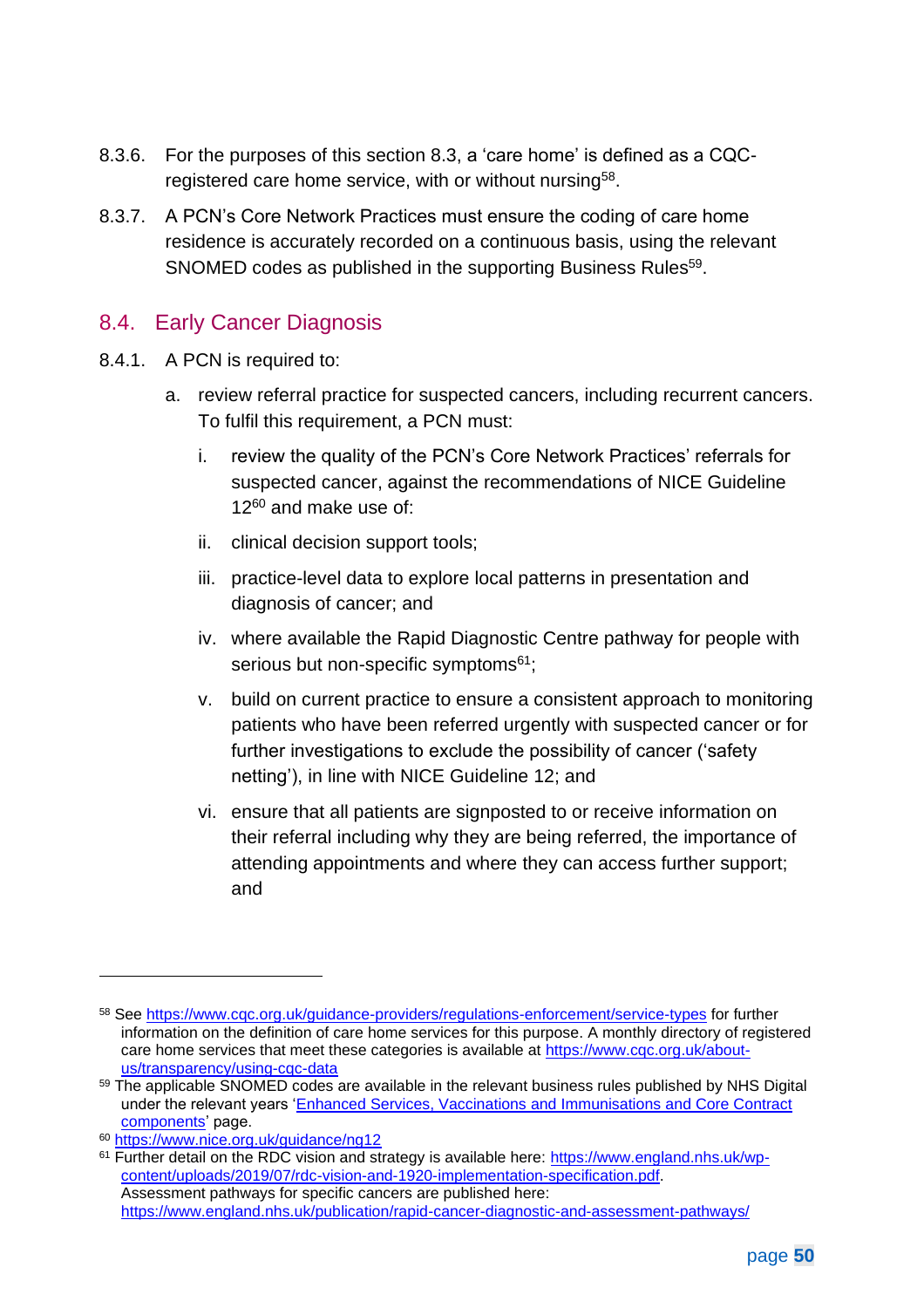- <span id="page-51-0"></span>vii. in undertaking section [1.1.1.a.i](#page-50-0) to [1.1.1.a.vi](#page-50-1) identify and implement specific actions to address unwarranted variation and inequality in cancer outcomes, including access to relevant services;
- b. contribute to improving local uptake of National Cancer Screening Programmes. To fulfil this requirement, a PCN must:
	- i. work with local system partners including the NHS England and NHS Improvement Regional Public Health Commissioning team and Cancer Alliance – to agree the PCN's contribution to local improvement plans which should build on any existing actions across the PCN's Core Network Practices. This must include at least one specific action to engage with a group with low participation locally, with agreed timescales; and
	- ii. support the restoration of the NHS Cervical Screening Programme by identifying opportunities across a network to provide sufficient cervical screening sample-taking capacity; and
- c. establish a community of practice between practice-level clinical staff to support delivery of the requirements set out in sections [8.4.1.](#page-50-2)[a](#page-50-3) to [8.4.1](#page-50-2)[.vii.](#page-51-0) A PCN must, through the community of practice:
	- i. conduct peer to peer learning events that look at data and trends in diagnosis across the PCN, including cases where patients presented repeatedly before referral and late diagnoses;
	- ii. engage with local system partners, including Patient Participation Groups, secondary care, the relevant Cancer Alliance, and Public Health Commissioning teams; and
	- iii. identify successful improvement activity undertaken by constituent practices in support of the Quality and Outcomes Framework requirements on early cancer diagnosis. Ensure that successful practice is implemented and developed across the PCN.

#### 8.5. Social Prescribing Service

- 8.5.1. A PCN must provide the PCN's Patients with access to a social prescribing service.
- 8.5.2. To comply with this, a PCN may:
	- a. directly employ Social Prescribing Link Workers; or
	- b. sub-contract provision of the service to another provider,

in accordance with this Network Contract DES Specification.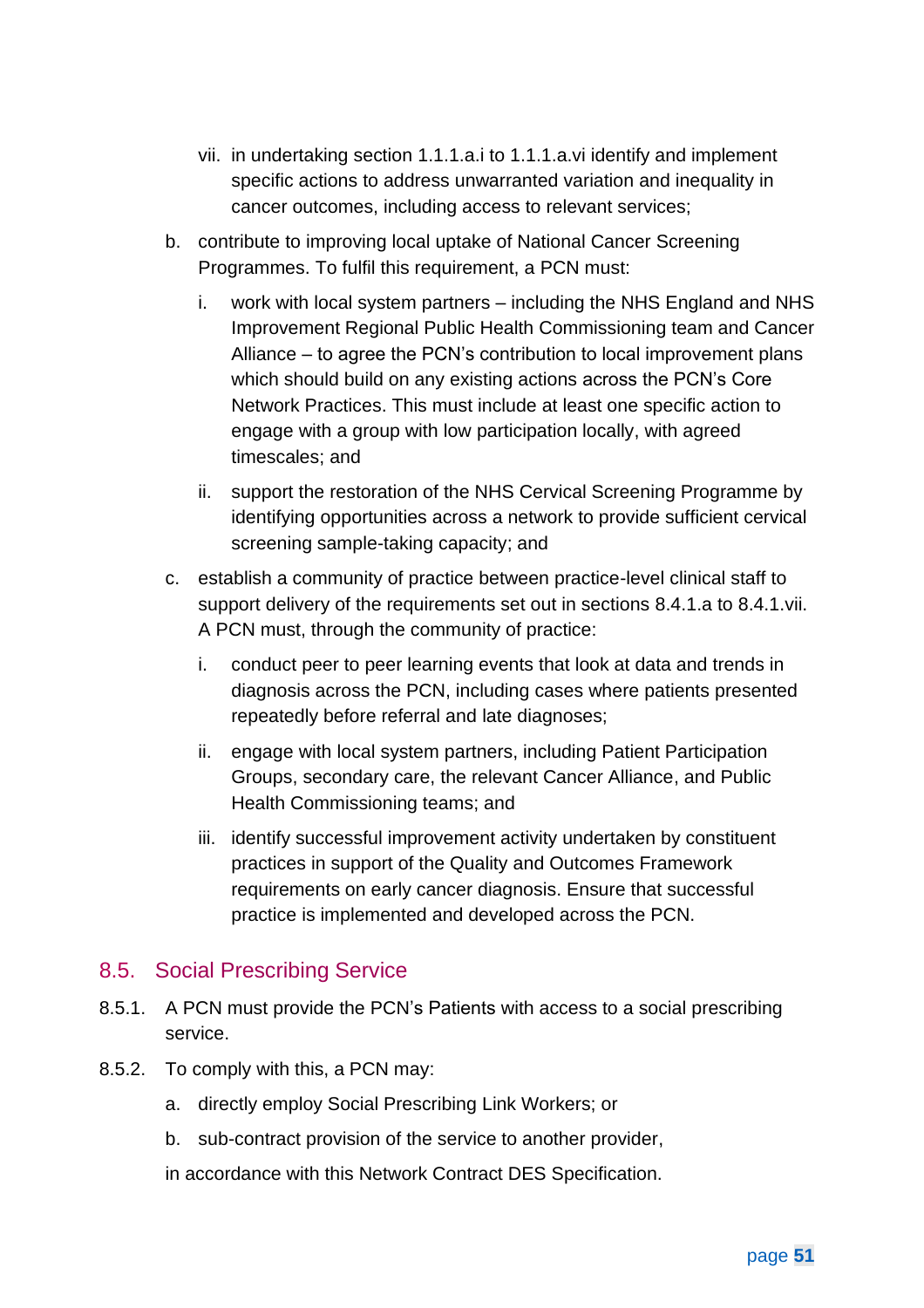# 8.6. Cardiovascular Disease (CVD) Prevention and Diagnosis

- 8.6.1. From 1 October 2021, a PCN must:
	- a. improve diagnosis of patients with hypertension, in line with NICE guideline NG136<sup>62</sup>, by ensuring appropriate follow-up activity is undertaken to confirm or exclude a hypertension diagnosis where a blood pressure of ≥140/90mmHg in a GP practice, or ≥135/85 in a community setting, is recorded. This will include proactive review of historic patient records, to identify patients who have had a previous elevated blood pressure reading but have not had an appropriate diagnostic follow up; and
	- b. undertake activity to improve coverage of blood pressure checks, by:
		- increasing opportunistic blood pressure testing where patients do not have a recently recorded reading;
		- ii. undertaking blood pressure testing at suitable outreach venues, agreeing the approach with local partners and targeting need as informed by local data on health inequalities and potentially at-risk groups; and
		- iii. working pro-actively with community pharmacies to improve access to blood pressure checks, in line with the NHS community pharmacy hypertension case finding service.

### 8.7. Tackling Neighbourhood Health Inequalities

- 8.7.1. From 1 October 2021, a PCN must $63$ :
	- a. identify and include all patients with a learning disability on the learning disability register, and make all reasonable efforts to deliver an annual learning disability health check and health action plan for at least 75% of these patients who are aged over 14;
	- b. identify and include all patients with a severe mental illness on the severe mental illness register, and make all reasonable efforts to deliver comprehensive physical health checks for at least 60% of these patients;
	- c. record the ethnicity of all patients registered with the PCN (or record that the patient has chosen not to provide their ethnicity); and

<sup>62</sup> NICE guideline: https://www.nice.org.uk/guidance/ng136

 $63$  As a part of its health and care system, to support delivery of the five key priorities to address health inequalities outlined in [NHS England's 2021/22 operational planning guidance,](https://www.england.nhs.uk/publication/implementation-guidance/) p.11.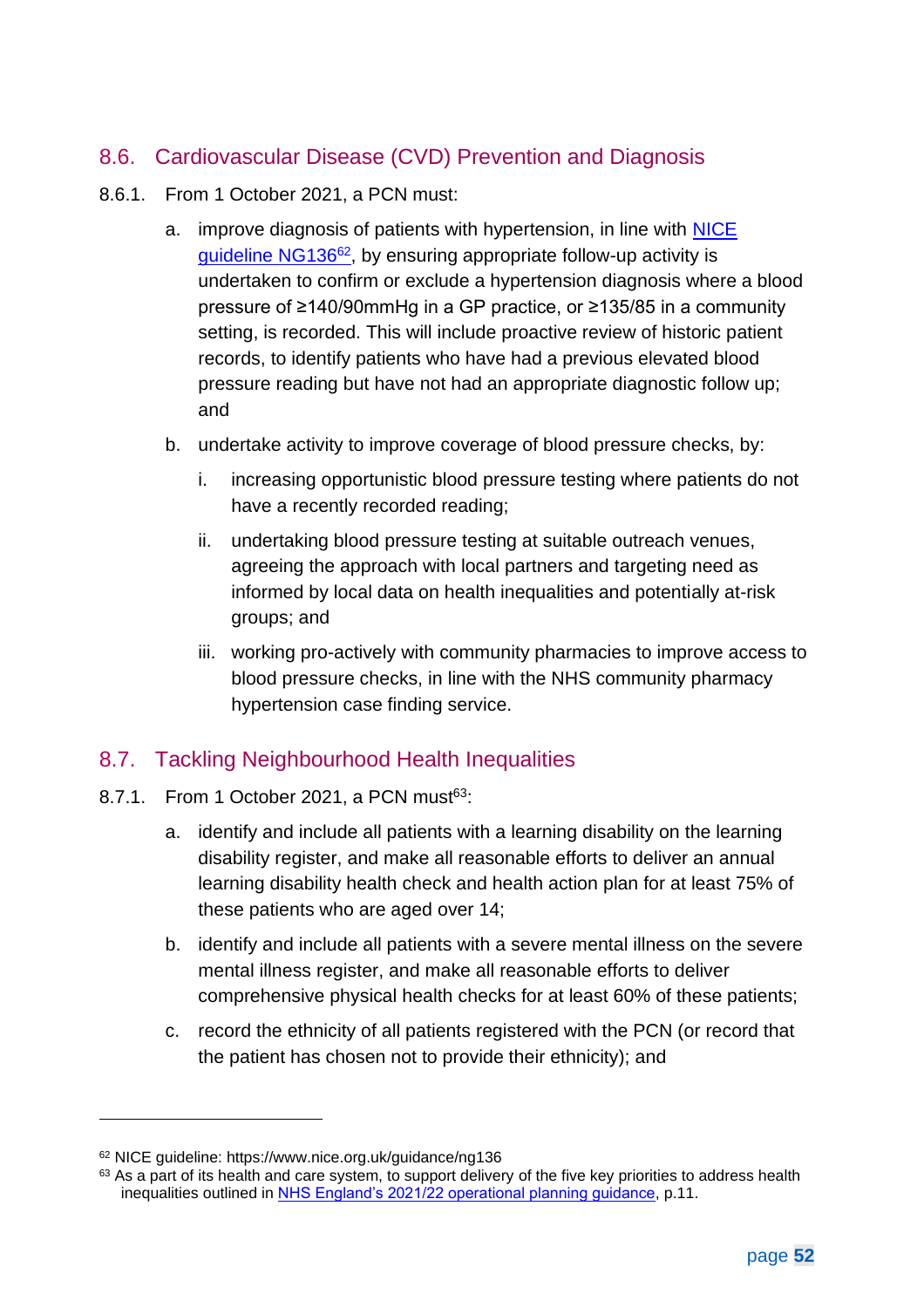- d. appoint a lead for tackling health inequalities within the PCN.
- 8.7.2. By 28 February 2022, a PCN must identify a population within the PCN experiencing inequality in health provision and/or outcomes, and develop a plan to tackle the unmet needs of that population.
- 8.7.3. To develop that plan, a PCN and commissioner must jointly:
	- a. utilise available data on health inequalities to identify that selected population, working in partnership with their ICS, including local medical or pharmaceutical committees, and local authority commissioners;
	- b. hold discussions with local system partner organisations who have existing relationships with the selected population to agree an approach to engagement;
	- c. begin engagement with the selected population to understand the gaps in, and barriers to their care; and
	- d. define an approach for identifying and addressing the unmet needs of this population.
- 8.7.4. The PCN's finalised plan to tackle the unmet needs of the selected population should include:
	- a. locally defined measures agreed with local commissioners in line with, and co-ordinated between, wider system strategies to tackle drivers of inequalities;
	- b. delivery of relevant interventions or referrals to services that provide these interventions for the selected population; and
	- c. ongoing engagement with the selected population.
- 8.7.5. By 1 March 2022, the PCN must proceed to deliver the plan referred to in section 8.7.4.

# <span id="page-53-0"></span>**9. Contract management**

#### 9.1. General

- 9.1.1. Section [3](#page-5-0) of this Network Contract DES Specification states that each Core Network Practice of a PCN is responsible for ensuring that a requirement or obligation of a PCN as set out in this Network Contract DES Specification is carried out on behalf of that PCN.
- 9.1.2. A PCN acknowledges that, where a requirement or obligation of a PCN is not carried out, each Core Network Practice will be in breach of this Network Contract DES Specification.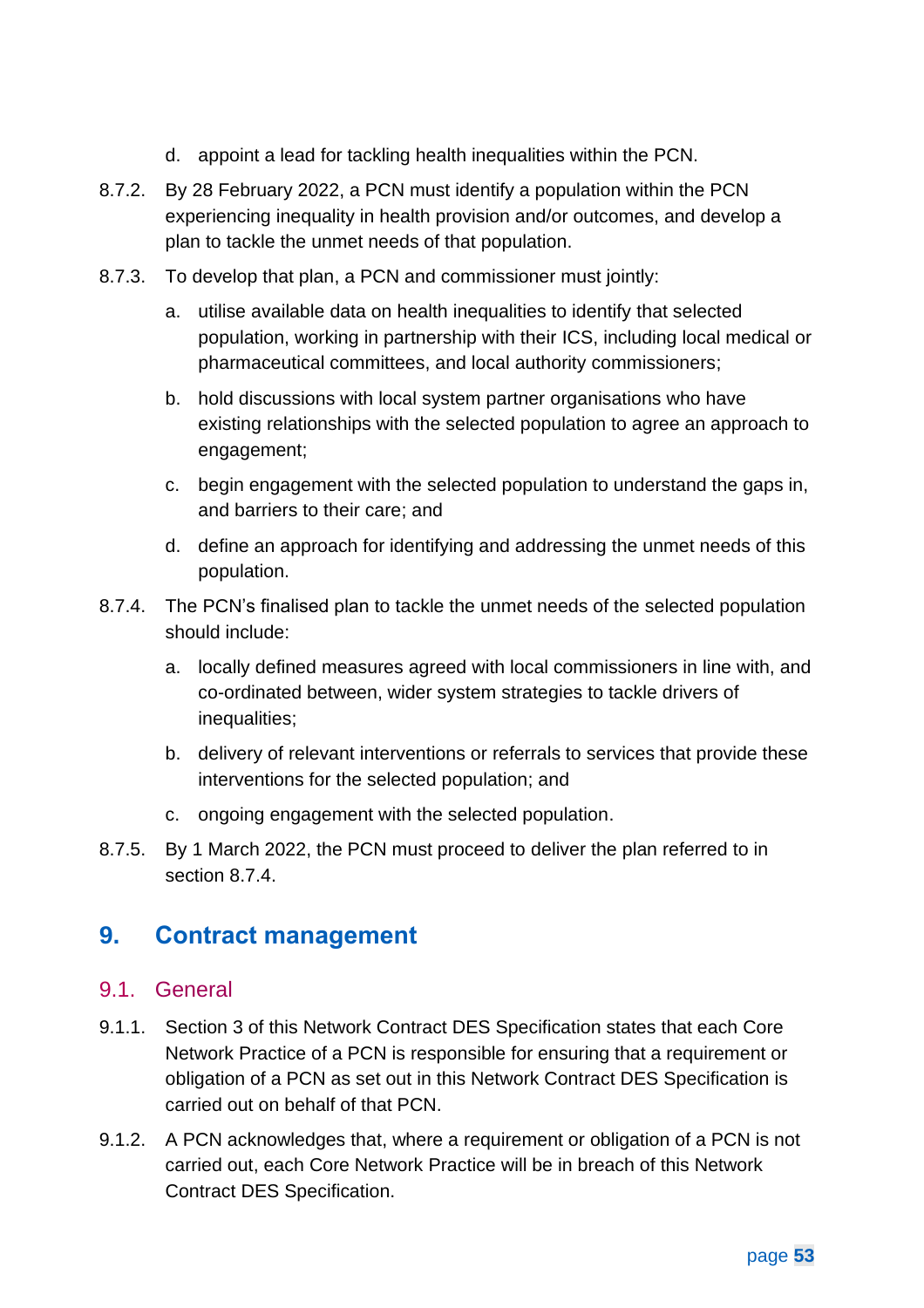- 9.1.3. A PCN further acknowledges that as the provisions of this Network Contract DES Specification are part of a Core Network Practice's primary medical services contract, the commissioner is able to take any action set out in the relevant primary medical services contracts in relation to a breach of this Network Contract DES Specification.
- <span id="page-54-0"></span>9.1.4. Where a breach of this Network Contract DES Specification occurs, a commissioner may require a PCN to work with the commissioner to compile and agree a collaborative action plan setting out actions to address nondelivery and timescales for those actions. The commissioner and the PCN will make all reasonable efforts to agree the action plan.
- 9.1.5. It is not expected that commissioners will need to resort to contract management processes such as issuing of breach or remedial notices due to the support options available across the system and the action plan development process as described in section [9.1.4.](#page-54-0)
- 9.1.6. The commissioner acknowledges that the action plan is intended to be a first step towards remedying the breach. If:
	- a. the commissioner, acting reasonably, determines that an action plan is not appropriate;
	- b. an action plan cannot be agreed within a reasonable timescale; or
	- c. a breach is not remedied by an action plan,

the commissioner may take any appropriate action set out in the Core Network Practice's primary medical services contracts in relation to the breach. This may include issue of a breach or remedial notice, withholding of payments or termination.

- 9.1.7. A PCN (and each Core Network Practice in the PCN) acknowledge that:
	- a. the legislation underpinning GMS and PMS arrangements include references to "**Contract Sanctions**" and "**Agreement Sanctions**" respectively which enable the commissioner, in certain circumstances, to terminate certain obligations under the primary medical services contracts; and
	- b. in the unlikely event that a breach cannot be resolved by the application of the provisions of this Network Contract DES Specification and the contract management provisions of the primary medical services contract, the commissioner is able to rely on the Contract Sanctions or Agreement Sanctions, as relevant, to terminate a Core Network Practice's participation in the Network Contract DES while the rest of the obligations in the primary medical services contract are not terminated;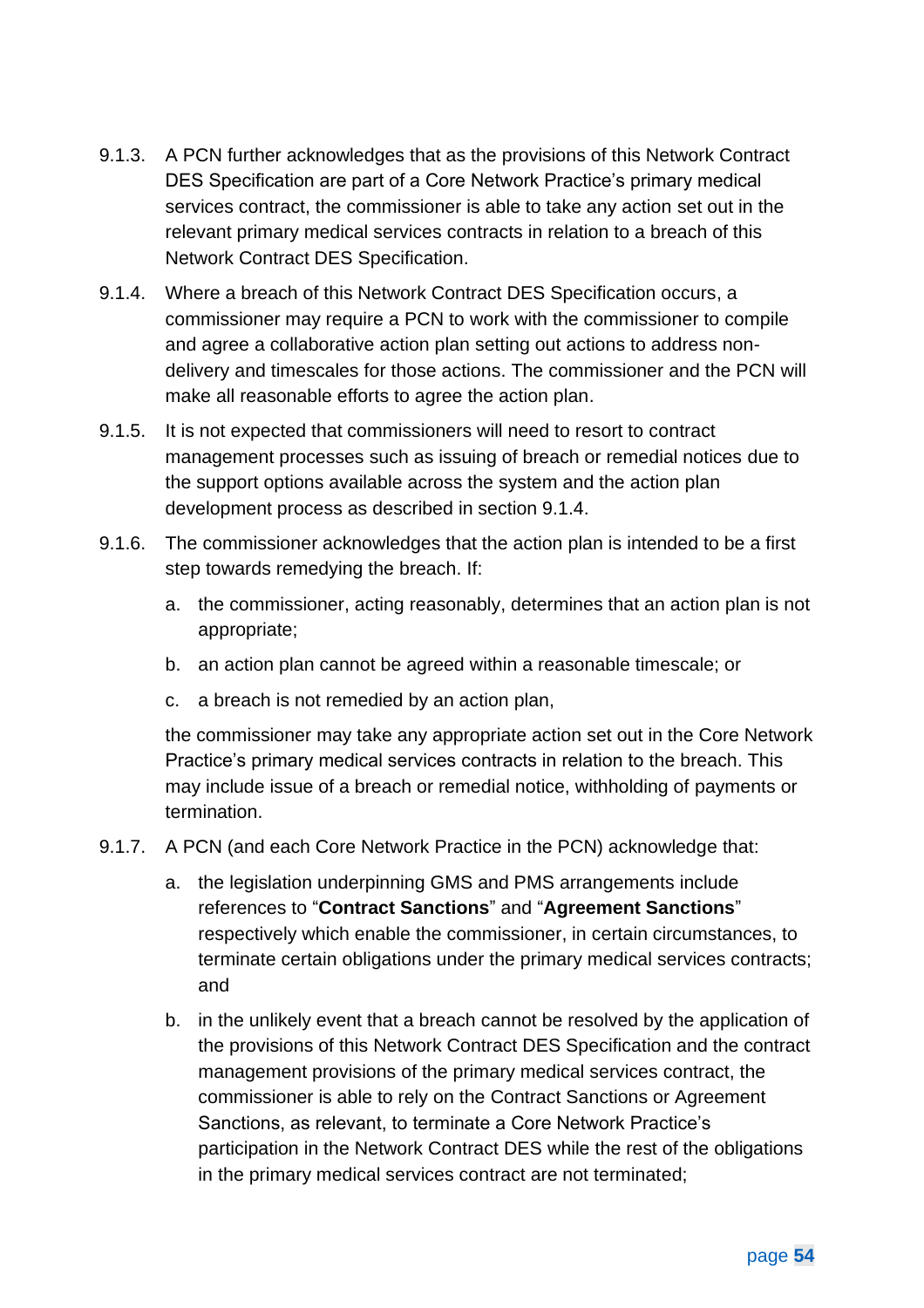- c. if the commissioner is minded to terminate Core Network Practices' participation in the Network Contract DES, it must act in accordance with section [6.6](#page-28-0) as if references to the Core Network Practice's primary medical services contract terminating are references to the Core Network Practice's participation in the Network Contract DES terminating; and
- d. where a PCN's members include a Core Network Practice which holds an APMS contract, the commissioner must consider if there are corresponding rights in the APMS contract for the commissioner to partially terminate the APMS contract to terminate only the provisions relating to the Network Contract DES. The commissioner acknowledges that if such rights are not included, the need to deal with all PCN Core Network Practices in a similar way may mean that the commissioner is not be able to terminate the PCN's Core Network Practices' participation in the Network Contract DES.

# <span id="page-55-0"></span>**10. Network financial entitlements**

### 10.1. General

- 10.1.1. A practice participating in the Network Contract DES acknowledges that payments made under the Network Contract DES are dependent on the Core Network Practices of a PCN working together to deliver the requirements of this Network Contract DES.
- 10.1.2. A PCN acknowledges that where confirmation of participation in the Network Contract DES is required from the commissioner pursuant to section 4, such confirmation may not occur until after 30 April 2021 but that this Network Contract DES Specification sets out certain elements of the Network financial entitlements that will, provided any required criteria or conditions are satisfied, be backdated to April 2021. Any such backdating is set out in the relevant sections of this section [10.](#page-55-0)
- 10.1.3. Where information relating to a new proposed PCN is submitted to the commissioner between 1 April 2021 and 31 March 2022, the commissioner will, where a PCN is approved, indicate to the PCN the relevant service delivery commencement date and when payments of the financial entitlements will be made.
- <span id="page-55-1"></span>10.1.4. Where a new proposed PCN is approved after 1 April 2021, the Core Network Practices of that PCN acknowledge that payments due under the Network Contract DES will be calculated as set out in sections [10.3](#page-59-0) and [10.4,](#page-60-0) and split into 12 monthly instalments. For the purposes of the PCN Leadership and Management payment, the payment starts from 1 October 2021 and will be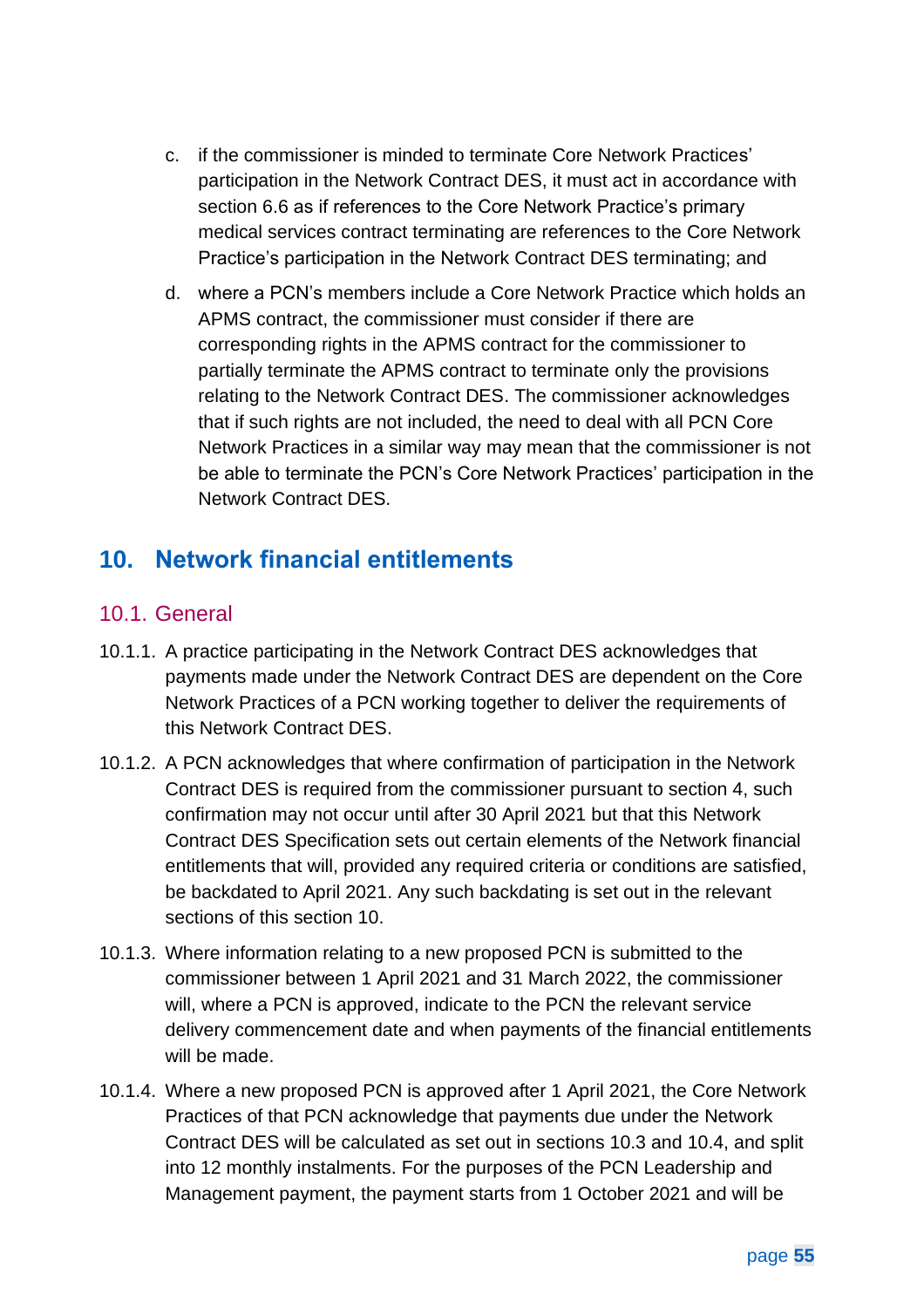split into 6 equal monthly instalments. For the purposes of the PCN Support Payment, the payment starts from 1 December 2021 and will be split into 4 equal monthly payments. The Core Network Practices will only be entitled to receive the monthly instalments for the months they deliver the service requirements of the Network Contract DES.

- 10.1.5. Where the financial entitlement refers to a payment being based on practice list size or PCN list size, the relevant figure in most cases will be taken from the registration system approved by NHS England as at 1 January 2021 or a later date if the commissioner, in its absolute discretion, considers that a PCN has satisfactorily evidenced that there has been a large fluctuation in its Core Network Practices' lists of patients such that the figure derived from the later date is more appropriate. For the purposes of the PCN Leadership and Management payment, the relevant figure will be taken from the registration system approved by NHS England as at 1 September 2021.
- 10.1.6. The commissioner must ensure that payments due to a PCN set out in this Network Contract DES are made into the bank account of the Nominated Payee. For the avoidance of doubt, the Network Participation Payment is not a payment due to a PCN as it is payable directly to a Core Network Practice. The PCN must inform the commissioner of the relevant payment details of its Nominated Payee. The PCN will include in the Network Agreement the details of arrangements with the Nominated Payee and may indicate the basis on which the Nominated Payee receives the payments on behalf of the other practices, e.g. as an agent or trustee.
- 10.1.7. If there is a change to the Nominated Payee that takes effect in accordance with section [6.3](#page-26-0) prior to a payment being made, the commissioner will make the payment to the new Nominated Payee. A PCN acknowledges that, where there is any change to the membership of the PCN after 31 March 2022 and before the receipt of a payment that relates to this Network Contract DES, the commissioner will make the payment to the Nominated Payee that relates to the PCN as at the date of the payment and it is for the PCN to manage any distribution of the payment. A PCN acknowledges that, if there is no applicable Nominated Payee, either because the PCN no longer exists or otherwise, the commissioner will make the payment to the bank account of the previously notified Nominated Payee and it is for the controller of that bank account to manage any distribution of the payment.
- 10.1.8. A PCN and its commissioner acknowledge that:
	- a. payments made in accordance with this Network Contract DES Specification are not payments for specific services and instead are made in consideration of the PCN delivering the requirements of this Network Contract DES Specification; and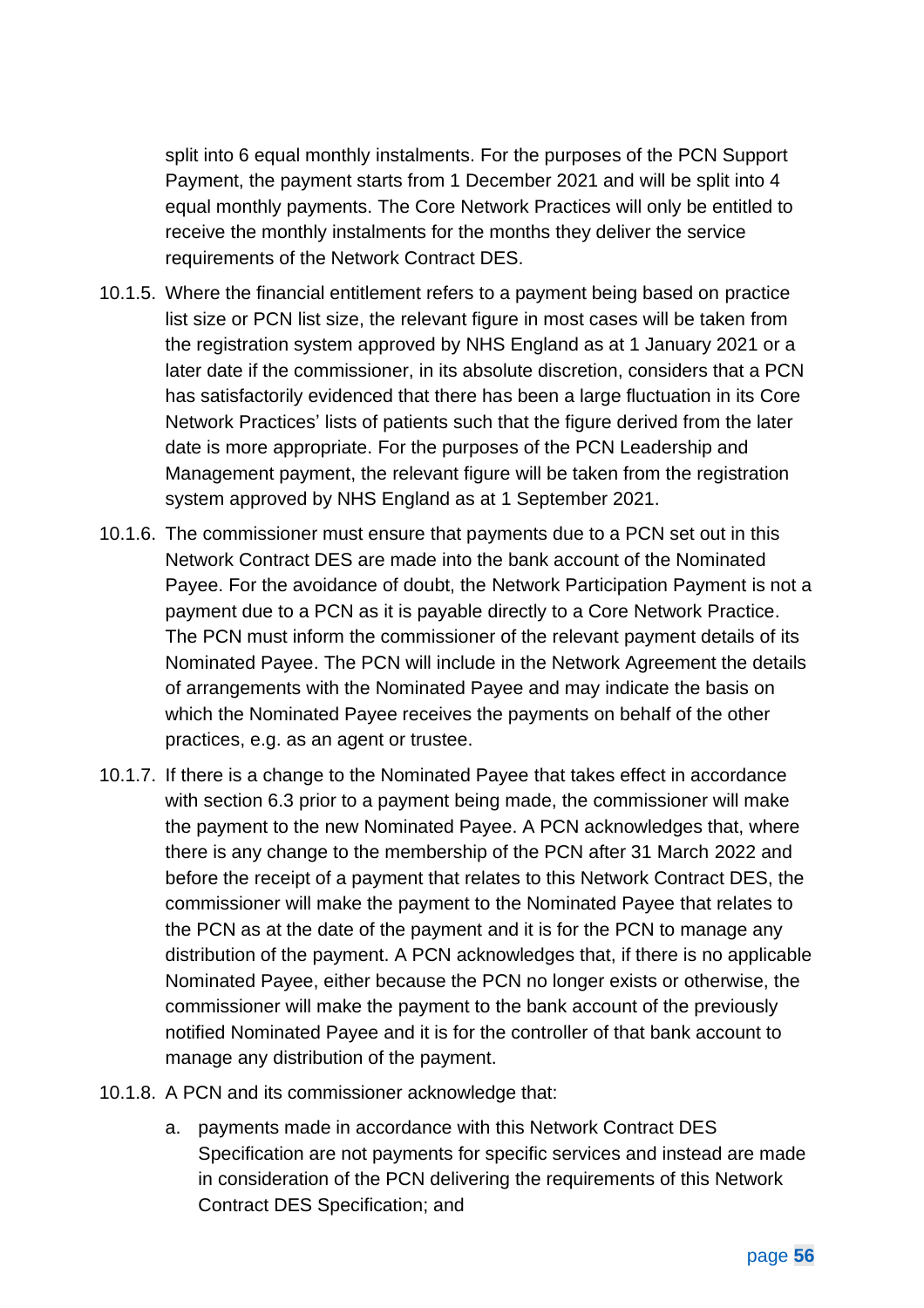- b. the calculation of the payments in accordance with this Network Contract DES Specification are split into separate elements which are listed in more detail in sections [10.3](#page-59-0) to [10.6.](#page-70-0)
- <span id="page-57-1"></span>10.1.9. Where an ODS Change Instruction Notice needs to be submitted prior to a payment being made, the payment will be made by the end of the month in which the notice was submitted provided the notice was submitted before the end of the last working day on or before the  $14<sup>th</sup>$  day of that month. If submitted after the end of the last working day on or before the  $14<sup>th</sup>$  day of the month, payment will be made at the end of the following month. The exact date of payment is subject to local payment arrangements.
- <span id="page-57-2"></span>10.1.10. If a practice is allocated to a PCN in accordance with section [4.6,](#page-12-0) an adjustment will be made to reflect that practice's patient list in the calculation of a payment due to the PCN. The adjustment will only apply to payments that are made once the ODS Change Instruction Notice has been submitted in accordance with the timescales in section [10.1.9,](#page-57-1) which, for the avoidance of doubt, will only occur after the commissioner has confirmed the practice's participation in the Network Contract DES in accordance with section [4.6.5.](#page-13-0)
- 10.1.11. The adjustment referred to in section [10.1.10](#page-57-2) which is to be made to reflect the practice's patient list in the calculation of a payment due to the PCN is as follows:
	- a. The relevant payment will be recalculated with the relevant measure of the practice's patient list included;
	- b. The amount recalculated will be divided into 12 equal monthly instalments; and
	- c. Each monthly payment to the PCN, made after the ODS Change Instruction Notice has been submitted in accordance with the timescales in section [10.1.9,](#page-57-1) will be an amount equal to the recalculated monthly instalment; and
	- d. For the avoidance of doubt, there will be no adjustment to the previous monthly payments that have already been paid to the PCN.

#### <span id="page-57-0"></span>10.2. Administrative provisions relating to payment

10.2.1. Payments under the Network Contract DES are to be treated for accounting and superannuation purposes as gross income of the PCN's Core Network Practices, in the financial year. Where payments are made to the Nominated Payee, how the income is apportioned for accounting and superannuation purposes will depend on the arrangements for the distribution of payments between the Core Network Practices, as set out in the Network Agreement.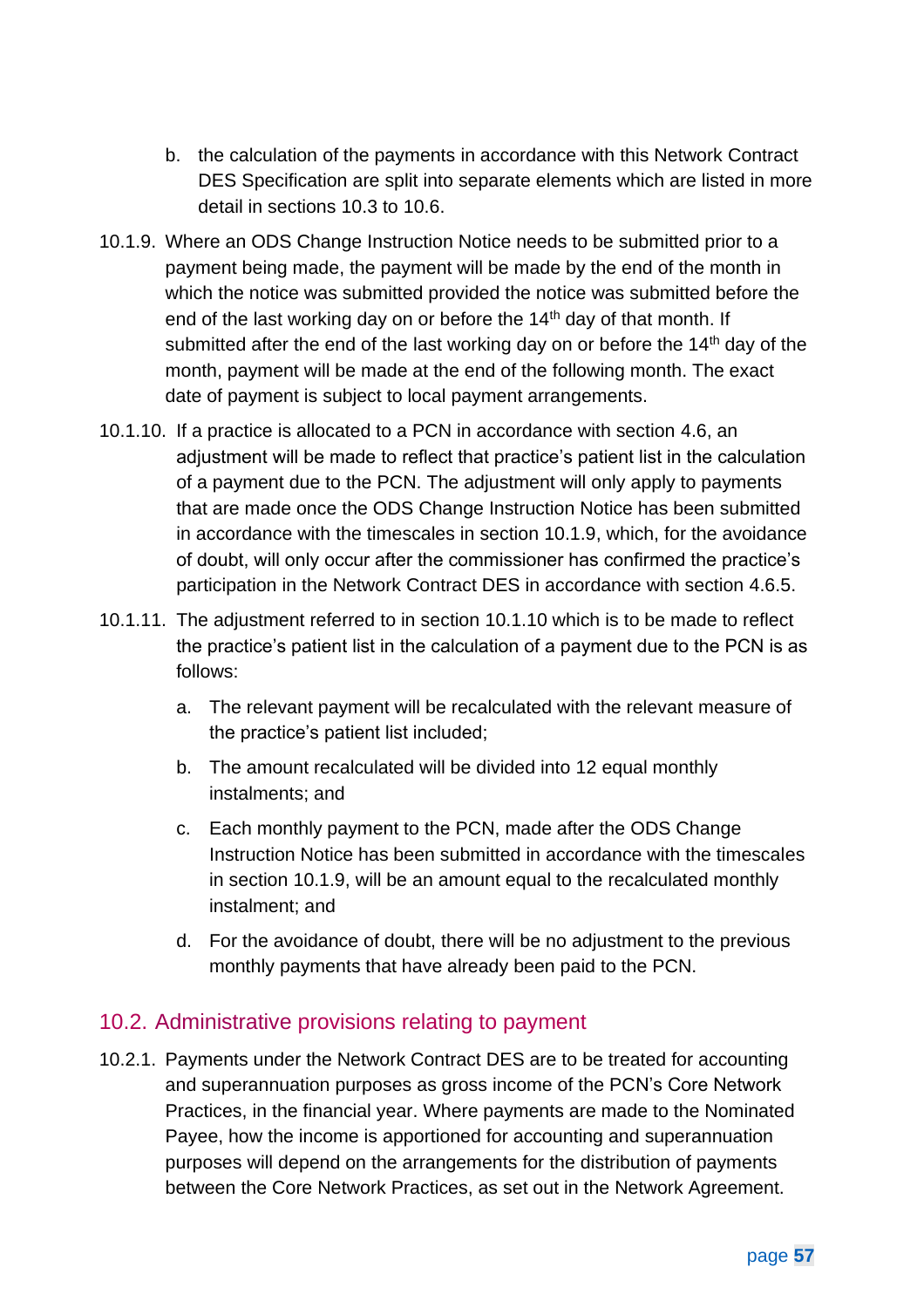Core Network Practices are responsible for ensuring that their arrangements are appropriate.

- 10.2.2. Payments made in accordance with this Network Contract DES Specification may be changed when there is any change to a PCN, including, but not limited to, where there is a change to the Core Network Practices members.
- 10.2.3. A PCN (and its Core Network Practices) is required to adhere to current financial probity standards that are in place across the NHS, ensuring that the deployment of resources would stand up to wider scrutiny as an efficient and effective use of NHS funding.
- 10.2.4. The commissioner will be responsible for post payment verification. This may include auditing claims of the PCN (and a Core Network Practice in relation to the Network Participation Payment) to ensure that they meet the requirements of the Network Contract DES. Where required, PCNs and/or a Core Network Practice as relevant will provide to the commissioner in a timely manner all relevant information and assistance to support assessment of compliance with the requirements of this service and expenditure against the Network Contract DES.
- 10.2.5. Payments pursuant to the Network Contract DES, or any part thereof, are only payable if a PCN or a Core Network Practice if relevant satisfies the following conditions:
	- a. the PCN or Core Network Practice as relevant makes available to the commissioner any information under the Network Contract DES, which the commissioner requests and the PCN or Core Network Practice as relevant either has or could be reasonably expected to obtain;
	- b. the PCN or Core Network Practice as relevant makes any returns required of it (whether computerised or otherwise) to the payment system or CQRS and does so promptly and fully; and
	- c. all information supplied pursuant to or in accordance with this section [10](#page-55-0) must be accurate.
- 10.2.6. If a commissioner makes a payment under the Network Contract DES and:
	- a. the recipient was not entitled to receive all or part thereof, whether because it did not meet the conditions for the payment or because the payment was calculated incorrectly (including where a payment on account overestimates the amount that is to fall due); or
	- b. the commissioner was entitled to withhold all or part of the payment because of a breach of a condition attached to the payment, but is unable to do so because the money has already been paid,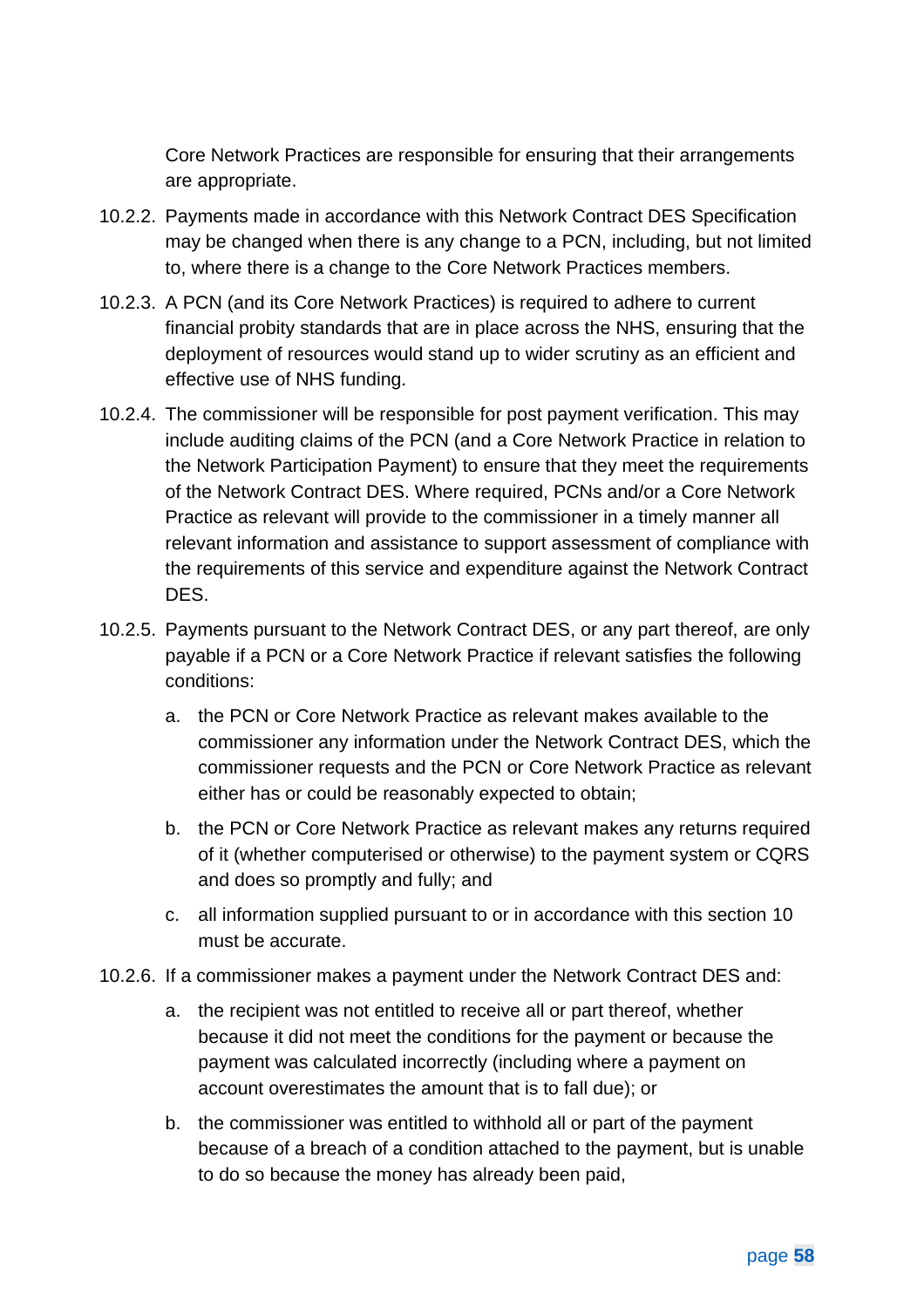then the commissioner is entitled to repayment of all or part of the money paid. The commissioner may, in this circumstance, recover the money paid by deducting an equivalent amount from any payment payable to the PCN (or if the payment relates to payments of the Network Participation, from any payment to the relevant Core Network Practice), and where no such deduction can be made, it is a condition of the payments made under the Network Contract DES that the PCN<sup>64</sup> or relevant Core Network Practice as relevant must pay to the commissioner that equivalent amount.

10.2.7. Where the commissioner is entitled under the Network Contract DES to withhold all or part of a payment because of a breach of a payment condition and the commissioner does so or recovers the money by deducting an equivalent amount from another payment in accordance with this section [10,](#page-55-0) it may, where it sees fit to do so, reimburse the PCN or relevant Core Network Practice as relevant the amount withheld or recovered, if the breach is cured.

#### <span id="page-59-0"></span>10.3. Network Participation Payment

- 10.3.1. Each practice that:
	- a. is eligible to participate in this Network Contract DES;
	- b. has submitted information for confirmation of participation in accordance with section [4;](#page-6-0)
	- c. has been confirmed as participating in the Network Contract DES as a Core Network Practice of a PCN; and
	- d. commits to being active members of their PCN as it evolves over the coming years,

will be eligible for a Network Participation Payment ("**NPP**") with effect from 1 April 2021 to support practice engagement.

- 10.3.2. For the avoidance of doubt:
	- a. the NPP payment is only made in respect of a PCN of which the practice is a Core Network Practice; and
	- b. the NPP payment is paid directly to a Core Network Practice and not the PCN's Nominated Payee.

<sup>&</sup>lt;sup>64</sup> The PCN must agree how it would deal with such a circumstance so as not to disadvantage the Nominated Payee. Where required, the commissioner may consider withholding the SFE payment in accordance with the provisions of the SFE.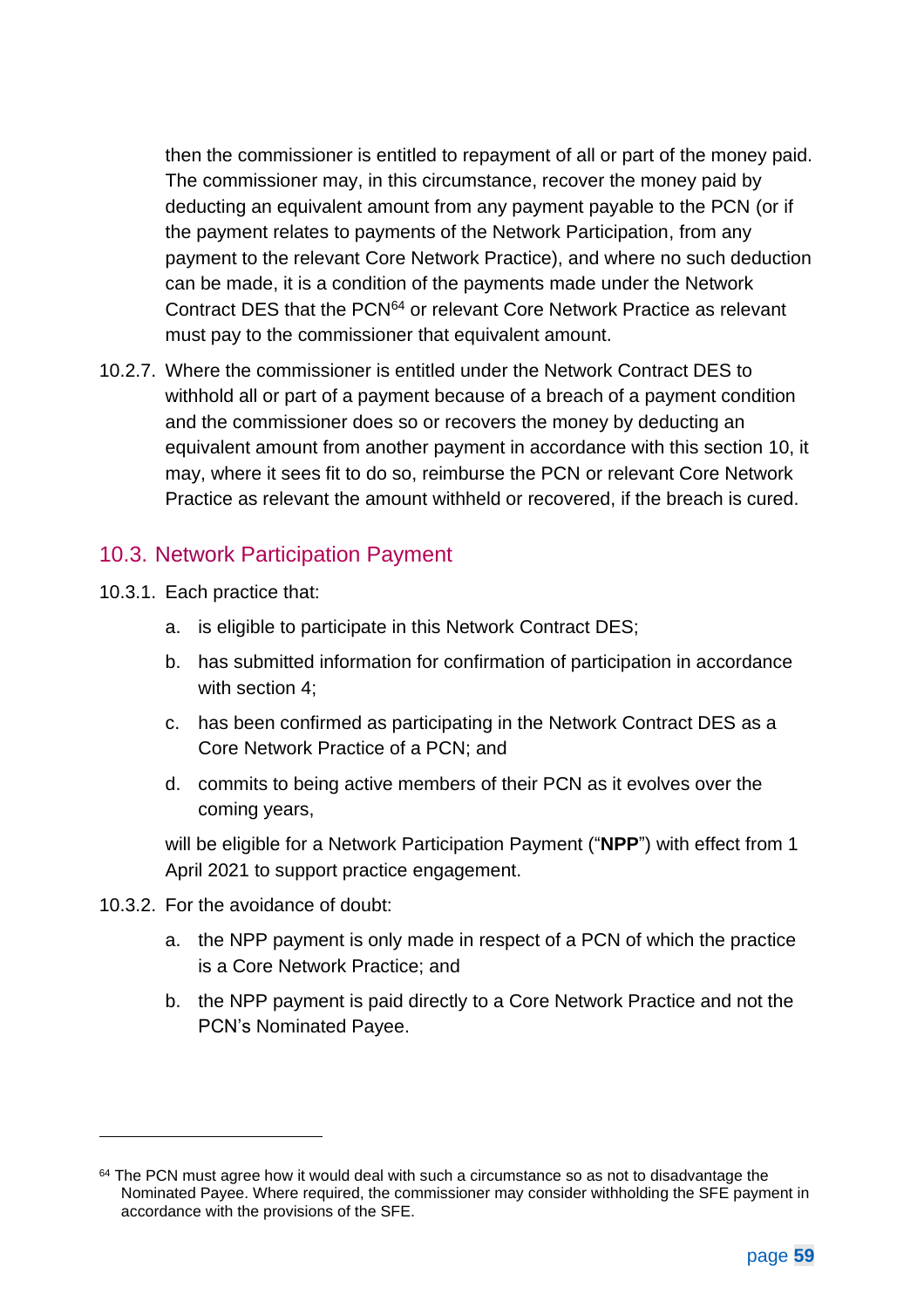- 10.3.3. For practices to whom the SFE applies, the NPP will be paid in accordance with the SFE and is not a financial entitlement pursuant to this Network Contract DES Specification.
- 10.3.4. For practices to whom the SFE does not apply, it is a requirement of this Network Contract DES that the commissioner ensures that a payment is made in respect of those practices that equates to the NPP that would have been made to the practice if the SFE applied to that practice.
- 10.3.5. The NPP for the period 1 April 2021 to 31 March 2022 is calculated as £1.761 multiplied by the practice's **"Contractor Weighted Population"** as at 1 January 2021.
- 10.3.6. Subject to sections [10.1.4](#page-55-1) and [10.3.7,](#page-60-1) the amount calculated as the NPP is payable in 12 equal monthly instalments and the commissioner must arrange for the relevant payment to be made to a Core Network Practice no later than the last day of the month following the month in which the payment applied and taking into account local payment arrangements.
- <span id="page-60-1"></span>10.3.7. Subject to section [10.1.9,](#page-57-1) section [10.3](#page-59-0) and local payment arrangements, for a Core Network Practice of a Previously Approved PCN with membership changes the NPP will be made no later than the end of the month following the month in which the participation of all Core Network Practices of that PCN has been confirmed. Where the first payment is paid after May 2021, the first payment will include payment of instalments backdated to 1 April 2021.
- 10.3.8. A Core Network Practice will no longer be eligible to receive the NPP if under exceptional circumstances it leaves the PCN after 30 April 2021. The change will take effect from the month following the month in which the Core Network Practice leaves the PCN.

## <span id="page-60-0"></span>10.4. Clinical Director Payment, Core PCN Funding, Extended Hours Access Payment, Care Home Premium, PCN Leadership and Management Payment, and PCN Support Payment

- 10.4.1. Subject to sections [10.1.4](#page-55-1) and [10.4.1B,](#page-61-0) the amount calculated for each of the following payments (Clinical Director, Core PCN Funding, Extended Hours Access and Care Home Premium) in this section [10.4](#page-60-0) are payable in 12 equal monthly instalments and the commissioner must arrange for the payments to be made no later than the last day of the month in which the payments apply and taking into account local payment arrangements.
- 10.4.1A Subject to sections [10.1.4](#page-55-1) and [10.4.2A,](#page-61-1) the amount calculated for the PCN Leadership and Management payment in this section [10.4](#page-60-0) is payable in 6 equal monthly instalments and the commissioner must arrange for the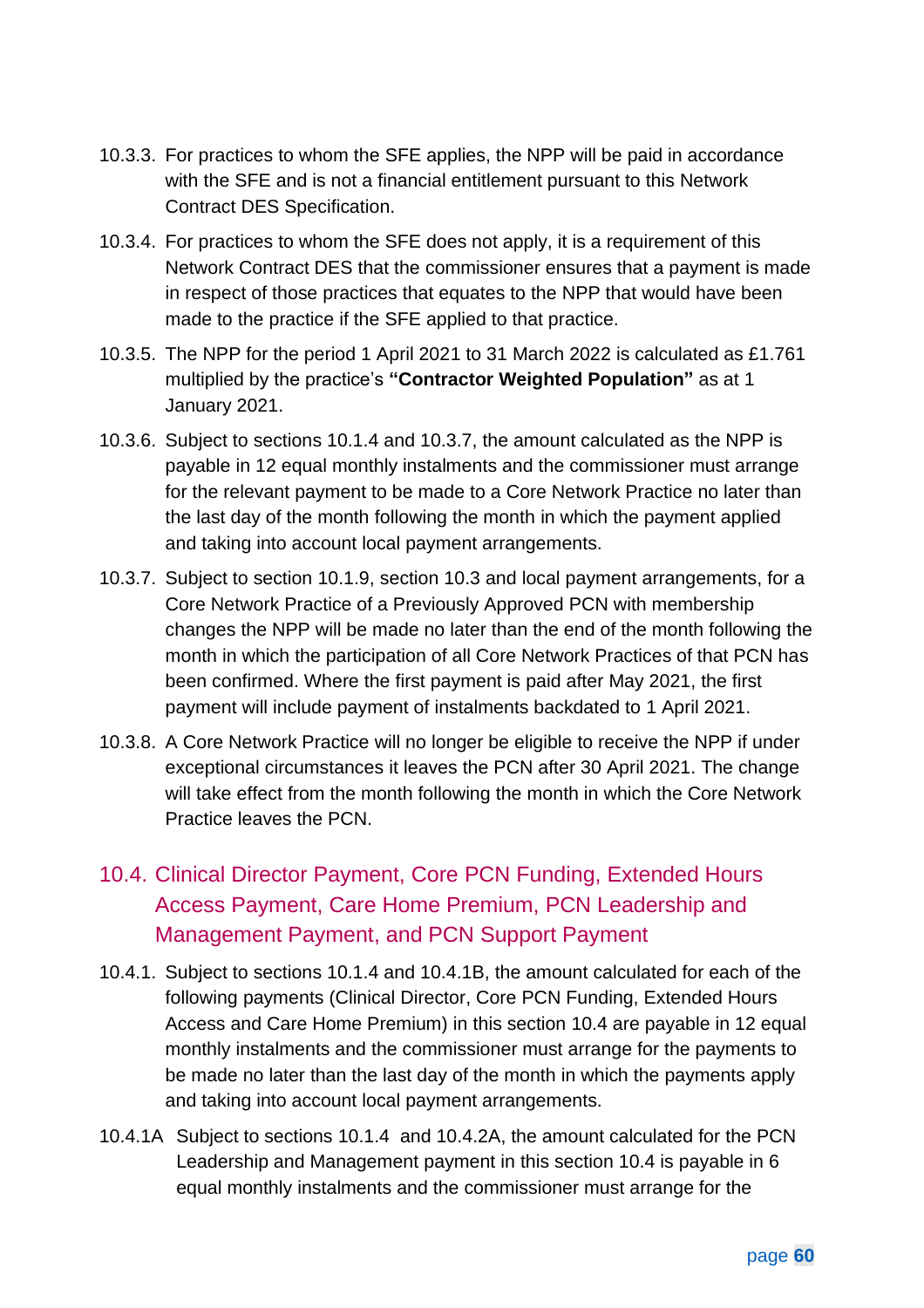payment to be made no later than the last day of the month in which the payment applies and taking into account local payment arrangements.

- <span id="page-61-0"></span>10.4.1B A PCN is entitled to the PCN Support Payment for the period 1 December 2021 to 31 March 2022. Subject to sections 10.1.4, 10.4.1C and 10.4.2B, the amount calculated for the PCN Support Payment in this section 10.4 is payable in 4 equal monthly instalments to be made no later than the last day of the month in which the payment applies and taking into account local payment arrangements, with the exception of the December payment which will be made as soon as practicable and no later than the end of January 2022.
- 10.4.1C A PCN must commit in writing to the commissioner to reinvest any PCN Support Payment into additional workforce, additional primary medical services, and/or other areas of investment in a Core Network Practice (e.g. equipment, premises).
- 10.4.2. Subject to section [10.1.9](#page-57-1) and local payment arrangements, for a Previously Approved PCN with membership changes each of the following payments (Clinical Director, Core PCN Funding, Extended Hours Access and Care Home Premium) in this section [10.4](#page-60-0) will be made no later than the end of the month in which the participation of all Core Network Practices of that PCN has been confirmed. Where the first payment is paid after April 2021, the first payment will include instalments backdated to 1 April 2021.
- <span id="page-61-1"></span>10.4.2A Subject to section [10.1.9](#page-57-1) and local payment arrangements, for a Previously Approved PCN with membership changes the Leadership and Management payment in this section [10.4](#page-60-0) will be made no later than the end of the month in which the participation of all Core Network Practices of that PCN has been confirmed. Where the first payment is paid after October 2021, the first payment will include instalments backdated to 1 October 2021.
- 10.4.2B Subject to section [10.1.9](#page-57-1) and local payment arrangements, for a Previously Approved PCN with membership changes the PCN Support Payment in this section [10.4](#page-60-0) will be made no later than the end of the month in which the participation of all Core Network Practices of that PCN has been confirmed with the exception of the December payment which will be made as soon as practicable and no later than the end of January 2022. Where the first payment is paid after December 2021, the first payment will include instalments backdated to 1 December 2021.
- 10.4.3. Table 1 sets out the relevant payment calculations for each of the payments which the PCN is entitled to as set out in this section [10.4.](#page-60-0)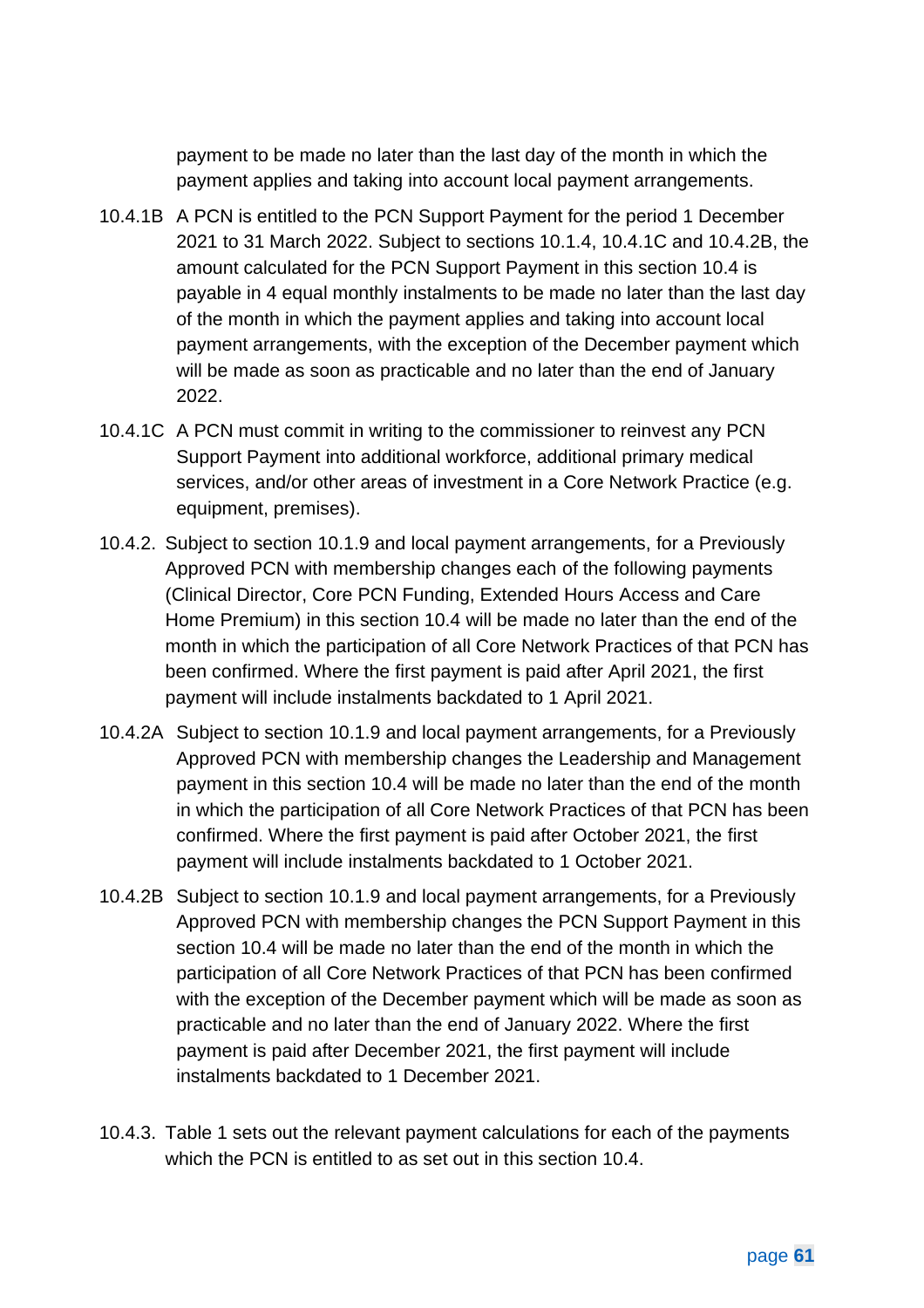Table 1: PCN Payments for 2021/22

| <b>Financial</b><br><b>Entitlement</b>                             | <b>Payment provisions and calculation</b>                                                                                                                                                                                                                                                                                                                                                                                                                                                                                                                                                                                                                                                                                                                                                                                                                                                                                                    |
|--------------------------------------------------------------------|----------------------------------------------------------------------------------------------------------------------------------------------------------------------------------------------------------------------------------------------------------------------------------------------------------------------------------------------------------------------------------------------------------------------------------------------------------------------------------------------------------------------------------------------------------------------------------------------------------------------------------------------------------------------------------------------------------------------------------------------------------------------------------------------------------------------------------------------------------------------------------------------------------------------------------------------|
| <b>Clinical</b><br><b>Director</b><br><b>Payment</b>               | The clinical director payment for the period 1 April 2021 to 31<br>March 2022 is £0.736 <sup>65</sup> per registered patient per annum (which<br>equates to £0.061 per patient per month). This is indicatively<br>calculated using a baseline equivalent of 0.25 WTE (1 WTE is<br>£142,422 in 2021/22) per average PCN (as at 1 January 2021) <sup>66</sup> .                                                                                                                                                                                                                                                                                                                                                                                                                                                                                                                                                                               |
| <b>Core PCN</b><br><b>Funding</b>                                  | The Core PCN Funding for the period 1 April 2021 to 31 March<br>2022 is calculated as £1.50 multiplied by the PCN registered list<br>size (equating to £0.125 per patient per month).<br>The Commissioner must provide the Core PCN Funding from its<br>CCG core allocations <sup>67</sup> as per the NHS Operational Planning and<br>Contracting Guidance 2020/2168.                                                                                                                                                                                                                                                                                                                                                                                                                                                                                                                                                                        |
| <b>Extended</b><br><b>Hours</b><br><b>Access</b><br><b>Payment</b> | The extended hours access payment for the period 1 April 2021 to<br>31 March 2022 is calculated as £1.44 multiplied by the PCN<br>registered list size (equating to £0.120 per patient per month).                                                                                                                                                                                                                                                                                                                                                                                                                                                                                                                                                                                                                                                                                                                                           |
| <b>Care Home</b><br><b>Premium</b>                                 | The payment is calculated on the basis of £120 per bed for the<br>period 1 April 2021 to 31 March 2022.<br>The number of beds will be based on Care Quality Commission<br>(CQC) data on beds within services that are registered as care<br>home services with nursing (CHN) and care home services without<br>nursing (CHS) in England <sup>69</sup> .<br>The commissioner must arrange for payment to be made to the<br>PCN on a monthly basis from 1 April 2021 at a rate of £10 per bed<br>per month for the period 1 April 2021 to 31 March 2022 based on<br>the number of relevant beds in the PCN's Aligned Care Homes.<br>The commissioner must ensure that the number of beds on which<br>payment is based is updated on a monthly basis in line with the<br>CQC Care Directory <sup>70</sup> .<br>Payment will only be made where the commissioner is satisfied<br>that the PCN or its Core Network Practices have comprehensively |

<sup>65</sup> The additional 6 per cent employer's superannuation will be met centrally.

<sup>66</sup> <https://digital.nhs.uk/services/organisation-data-service>

<sup>&</sup>lt;sup>67</sup> Rather than specific primary medical care allocations.

<sup>68</sup> <https://www.england.nhs.uk/publication/nhs-operational-planning-and-contracting-guidance-2020-21/>

<sup>69</sup> See<https://www.cqc.org.uk/guidance-providers/regulations-enforcement/service-types> for further information on the definition of care home services for this purpose.

<sup>70</sup> See [https://www.cqc.org.uk/guidance-providers/regulations-enforcement/service-types](https://protect-eu.mimecast.com/s/AhPCCy8yKumgLjytQEbKz?domain=cqc.org.uk) for further information on the definition of care home services for this purpose.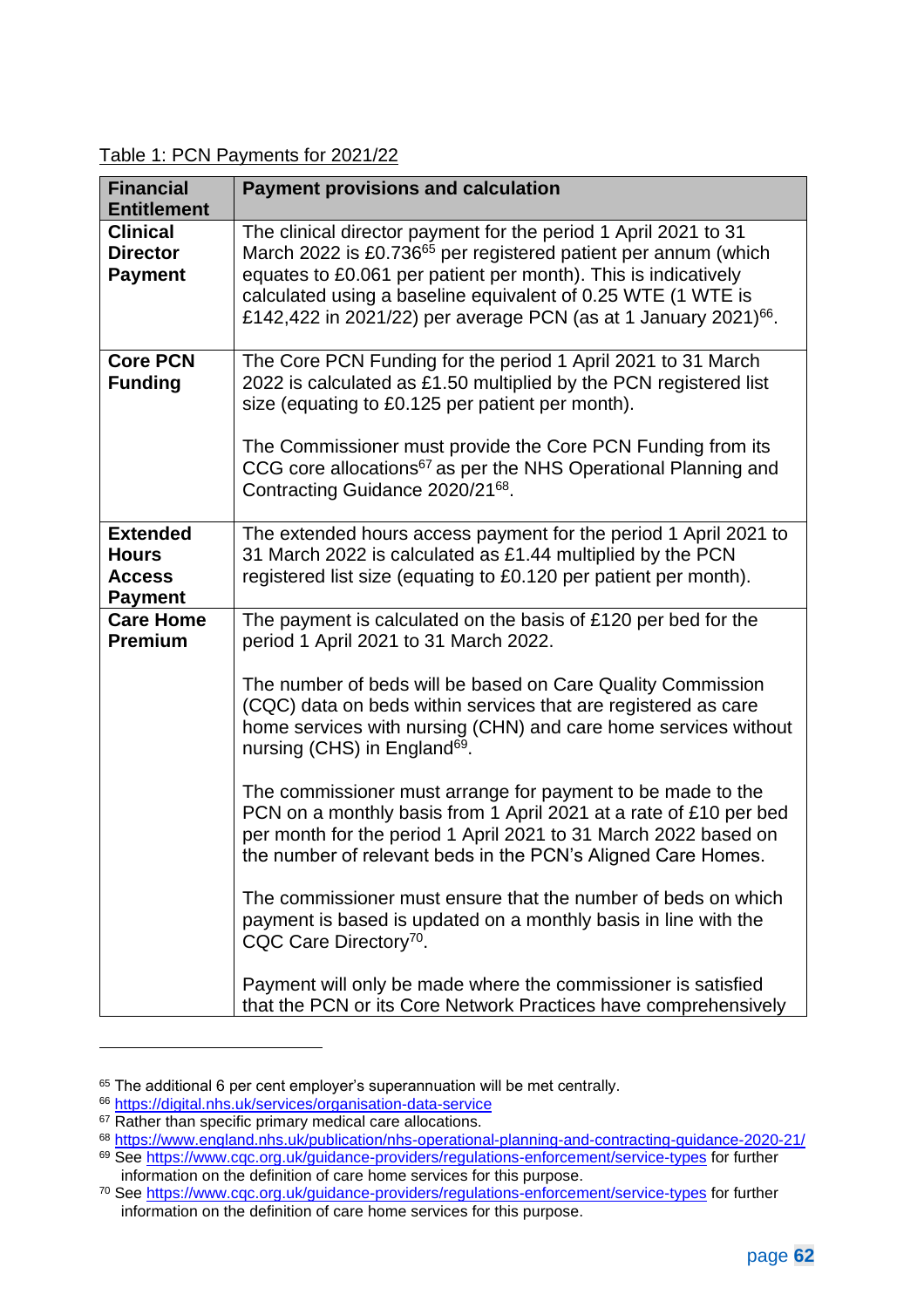<span id="page-63-0"></span>

|                    | coded care home residents using appropriate clinical codes as                                                                                                          |  |  |  |  |  |  |
|--------------------|------------------------------------------------------------------------------------------------------------------------------------------------------------------------|--|--|--|--|--|--|
|                    | follows:<br>160734000 $-$ Lives in a nursing home;<br>a.<br>394923006 - Lives in a residential home; and<br>b.<br>c. $248171000000108 -$ Lives in care home (finding). |  |  |  |  |  |  |
| <b>PCN</b>         | The PCN leadership and management payment for the period 1                                                                                                             |  |  |  |  |  |  |
| Leadership         | October 2021 to 31 March 2022 is calculated as £0.707 multiplied                                                                                                       |  |  |  |  |  |  |
| and                | by the PCN Adjusted Population (equating to £0.118 multiplied by                                                                                                       |  |  |  |  |  |  |
| <b>Management</b>  | the PCN Adjusted Population per month) as at 1 September 2021.                                                                                                         |  |  |  |  |  |  |
| <b>Payment</b>     |                                                                                                                                                                        |  |  |  |  |  |  |
| <b>PCN Support</b> | The PCN Support Payment for the period 1 December 2021 to 31                                                                                                           |  |  |  |  |  |  |
| <b>Payment</b>     | March 2022 is calculated as £1.029 multiplied by the PCN                                                                                                               |  |  |  |  |  |  |
|                    | Contractor Weighted Population (equating to £0.257 multiplied by                                                                                                       |  |  |  |  |  |  |
|                    | the PCN Contractor Weighted Population per month) as at 1                                                                                                              |  |  |  |  |  |  |
|                    | January 2021.                                                                                                                                                          |  |  |  |  |  |  |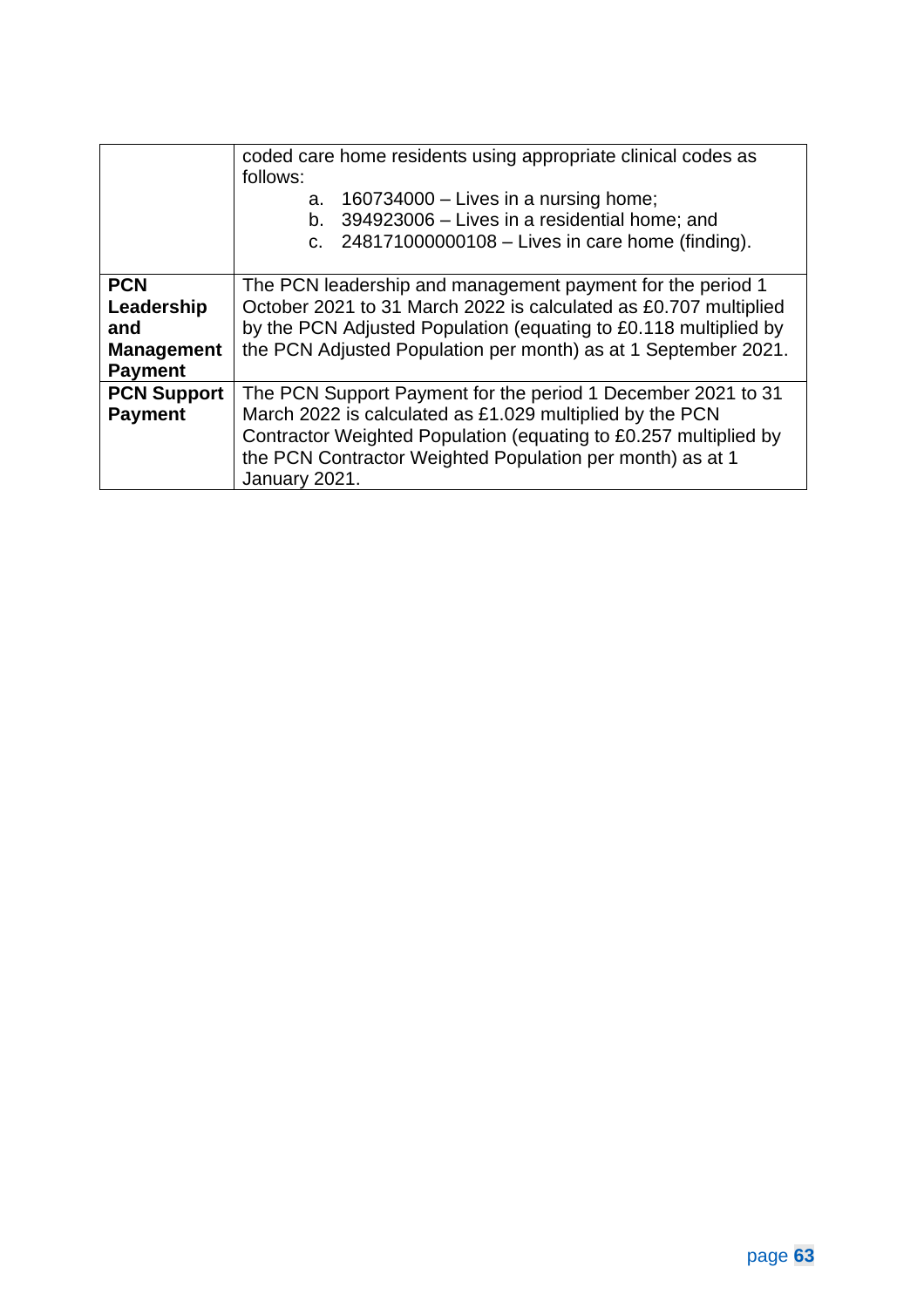### <span id="page-64-0"></span>10.5. Workforce

- <span id="page-64-1"></span>10.5.1. Subject to sections [10.5.6](#page-65-0) to [10.5.10,](#page-70-1) a PCN is entitled to claim 100 per cent reimbursement of the aggregate WTE actual<sup>71</sup> salary (including employer oncosts for NI and pension<sup>72</sup>) up to the maximum amount per role as outlined in Table 2 and within that PCN's overall Additional Roles Reimbursement Sum, for the delivery of health services.
- <span id="page-64-2"></span>10.5.2. Subject to sections [10.5.6](#page-65-0) to [10.5.10,](#page-70-1) a PCN is entitled to claim 50 per cent reimbursement of the aggregate WTE actual<sup>73</sup> salary (including employer oncosts for NI and pension<sup>74</sup>) for adult MHPs (or CYP MHPs if agreed locally), up to the maximum amount per role as outlined in Table 3 and within that PCN's overall Additional Roles Reimbursement Sum, for the delivery of health services.
- <span id="page-64-3"></span>10.5.3. Subject to sections [10.5.6](#page-65-0) to [10.5.10,](#page-70-1) a PCN within the London Region is entitled to claim the inner or outer London maximum reimbursement rate for its engaged Additional Roles:
	- a. up to the relevant maximum reimbursable amount per role as outlined in Tables 2 and 3 for actual salary plus employer (NI and pension) on costs;
	- b. within the PCN's overall Additional Roles Reimbursement Sum; and
	- c. eligibility for either an inner or outer London maximum reimbursement rate will be determined by the commissioner based on the geographical location of the PCN's Core Network Practices and the definition of the areas as outlined in [Annex 8 of Agenda for Change.](https://www.nhsemployers.org/tchandbook/annex-4-to-10/annex-8-high-cost-area-payment-zones) Where a PCN has Core Network Practices in both the inner and outer areas, or Core Network Practices in both the outer area and outwith the outer area, the commissioner will have discretion to determine which of the London maximum reimbursable rates (or, in the case of the latter, whether either of the London maximum reimbursable rates) applies. The commissioner must ensure this discretion is consistently applied across the PCNs within its area.
- 10.5.4. A PCN's Additional Roles Reimbursement Sum equates to £12.314 multiplied by the PCN Contractor Weighted Population as at 1 January 2021. Further details of the method for determining Additional Roles Reimbursement Sum are set out in the Network Contract DES Guidance.

<sup>&</sup>lt;sup>71</sup> If relevant the percentage will be appropriately apportioned to PCN related activity.

<sup>72</sup> This does not include the additional 6 per cent employer contributions.

<sup>&</sup>lt;sup>73</sup> If relevant the percentage will be appropriately apportioned to PCN related activity.

<sup>&</sup>lt;sup>74</sup> This does not include the additional 6 per cent employer contributions.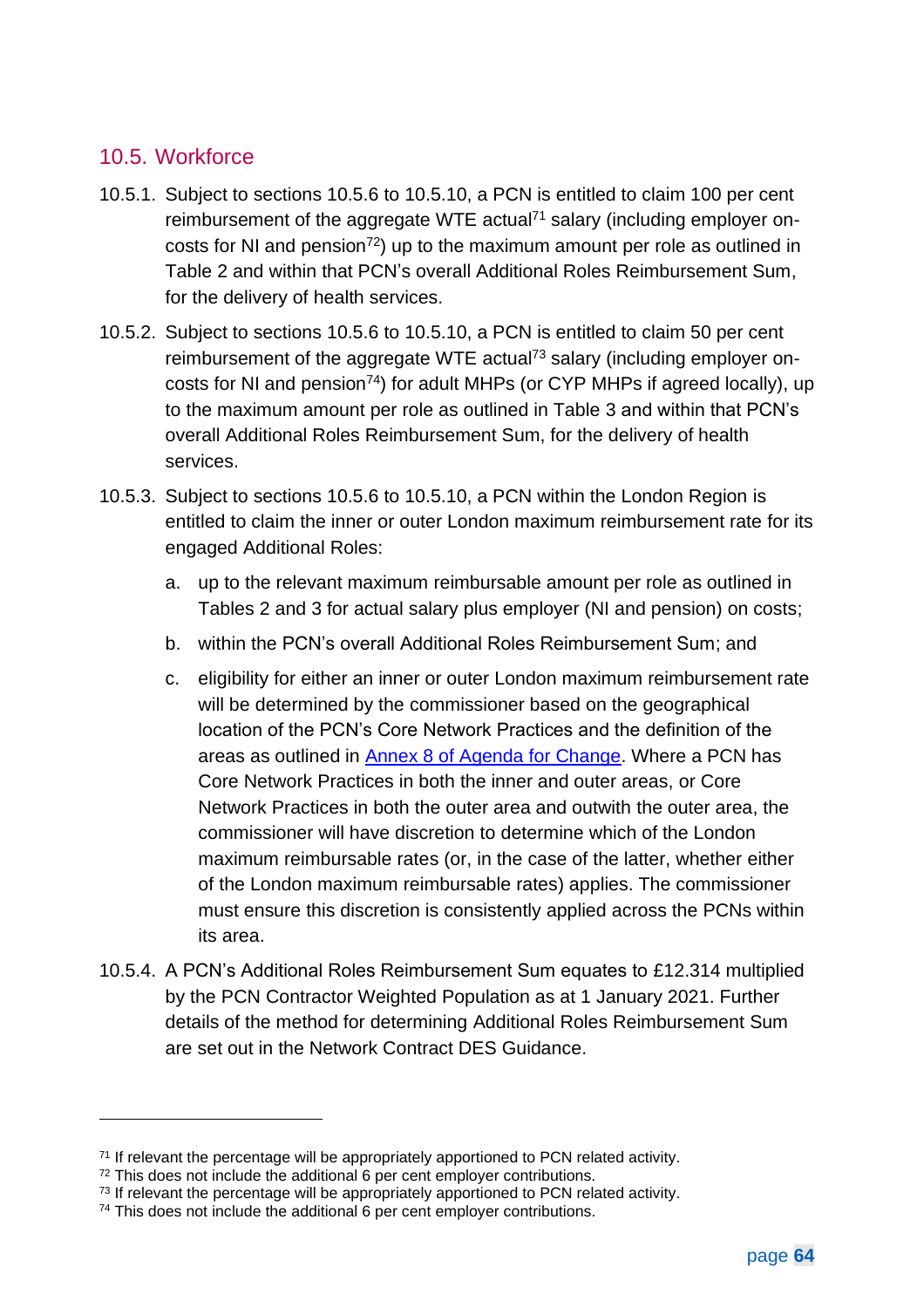- 10.5.5. A PCN must use the mandatory electronic [online portal](https://www.primarycareworkforce.nhs.uk/) to submit the monthly workforce claim. The PCN acknowledges that any relevant maximum amount per role figure used for the purpose of a claim pursuant to this section [10.5](#page-64-0) will be divided by twelve for the purpose of the monthly workforce claim.
- <span id="page-65-0"></span>10.5.6. The following conditions apply to any claim made pursuant to sections [10.5.1,](#page-64-1) [10.5.2](#page-64-2) an[d10.5.3:](#page-64-3)
	- a. The commissioner will arrange for payment to be made on a monthly basis in arrears following the start of employment of the relevant Additional Role or the commencement of service provision where a PCN engages a third party organisation to provide a service related to the relevant Additional Role. The commissioner will only make payments following the start of the employment or commencement of service provision.
	- b. The Nominated Payee must, in accordance with local payment arrangements, submit a claim for the reimbursement of the cost relating to the previous month.
	- c. The commissioner must make payments no later than the last day of the month following the month to which the payment relates and taking into account local payment arrangements (for example, a payment relating to April 2021 is to be made on or by the end May 2021).
	- d. The claim must relate to reimbursement of costs referred to in sections [10.5.1,](#page-64-1) [10.5.2](#page-64-2) and [10.5.3](#page-64-3) from the roles covered by the Additional Roles Reimbursement Scheme in accordance with section [7.](#page-34-0)
	- e. A PCN must demonstrate that claims being made are for additional staff roles beyond the baseline (including in future years, replacement as a result of staff turnover) as set out in this Network Contract DES Specification. The commissioner will be required to ensure the claims meet the 'additionality rules' set out in section [7.](#page-34-0)
	- f. A PCN (and Core Network Practices) not adhering to the additionality rules and principles will not be eligible for workforce reimbursement under this Network Contract DES Specification and could be subject to the recovery of funds and referral for investigation of fraud.
	- g. The commissioner will carry out audit appropriately and a PCN must cooperate fully in providing the relevant information. Failure by a PCN to provide the requested information will enable the commissioner to withhold or reclaim reimbursements.
	- h. A PCN must ensure that clinical pharmacists, reimbursed under the national *Clinical Pharmacists in General Practice Scheme,* and any pharmacists reimbursed under the *MOCH Scheme*, that have been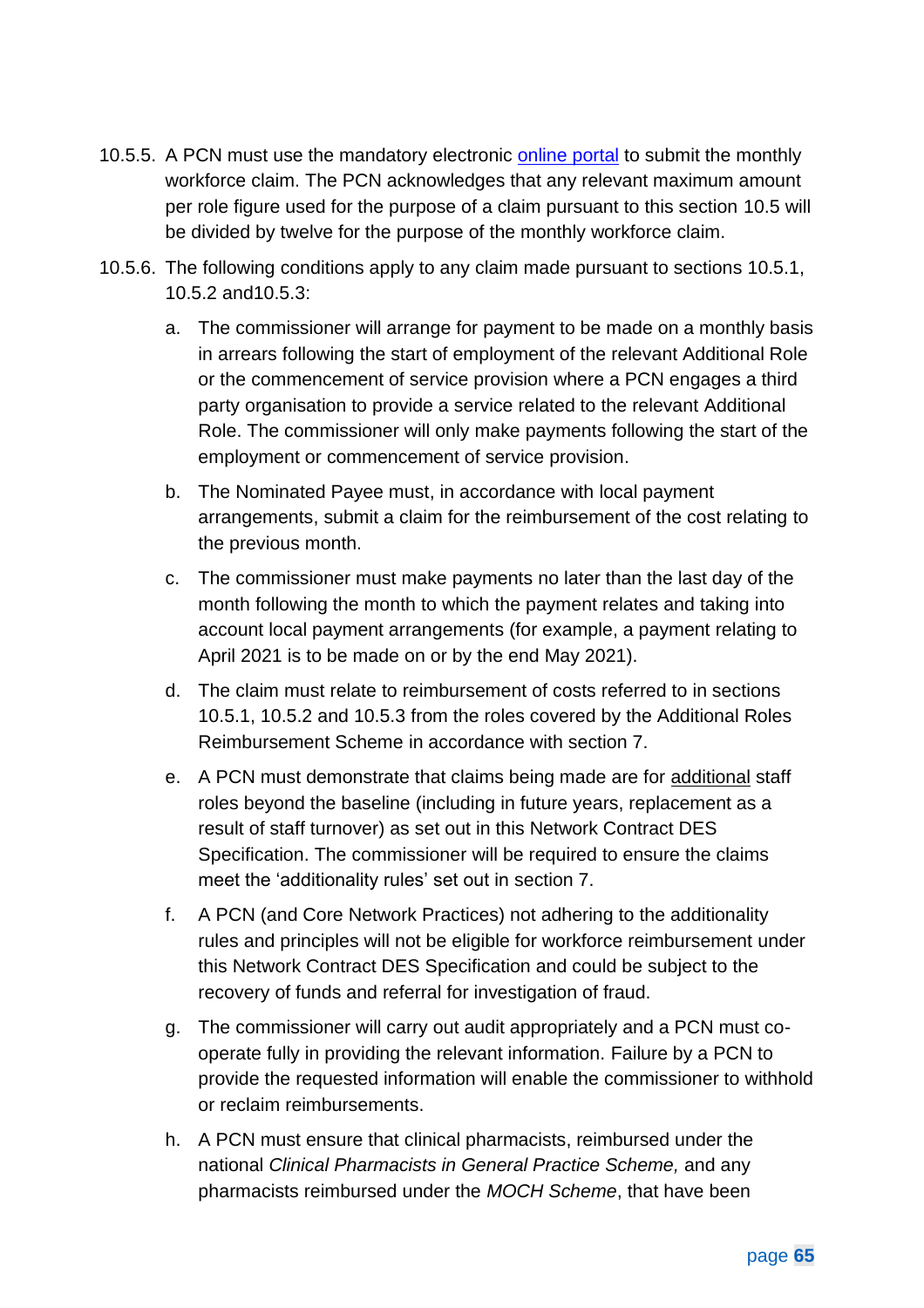transferred<sup>75</sup> between 1 April 2021 and 30 September 2021 to receive funding under the Network Contract DES, meet the terms set out in this Network Contract DES Specification. The PCN must ensure that the clinical pharmacists and pharmacists work across the PCN and carry out the relevant duties pursuant to section [7](#page-34-0) in the delivery of health services.

- i. The commissioner will make any payments due under this section [0](#page-63-0) to the Nominated Payee.
- j. Tables 2 and 3 set out two figures for the maximum annual reimbursement rate for each role – the original figure and the updated figure. The original figure applies to all workforce claims made pursuant to this section [10.5](#page-64-0) that relate to any month within the period April 2021 to 30 September 2021. The original figure will also apply to claims made pursuant to this section [10.5t](#page-64-0)hat relate to any month within the period 1 October 2021 to 31 March 2022 except that where the PCN has awarded a pay uplift to an Additional Role that takes effect within the period 1 October 2021 to 31 March 2022, then, for the purpose of any monthly workforce claim that covers a period for which the Additional Role is being paid the uplifted amount, the relevant maximum reimbursement rate for that role will be the updated figure set out in Tables 2 and 3. For the avoidance of doubt, the existence of the updated maximum reimbursement rates does not affect the overall value of a PCN's overall Additional Roles Reimbursement Sum.
- 10.5.7. For the purposes of this section [0,](#page-63-0) "**WTE**" is defined as 37.5 hours in line with AfC terms, but this may vary for non-AfC posts. Where AfC does not apply, a PCN should calculate the relevant WTE according to the normal full-time hours for that role in the employing organisation with reimbursement being made on a pro-rata basis accordingly.
- 10.5.8. If the person delivering the health services is employed by a non-PCN body, the contribution will be the aggregate WTE equivalent actual salary and employer on-costs (NI and pension only) up to the maximum reimbursable amount for the role as outlined in Table 2 and 3, that have been appropriately apportioned to PCN-related activity.
- 10.5.9. In addition to the reimbursement of 100 per cent of actual WTE equivalent salary and employer on costs (pension and national insurance contributions), where a PCN does not employ a Social Prescriber Link Worker and subcontracts the delivery of the social prescribing service, a PCN may claim a contribution towards additional costs charged by the sub-contracted provider for the provision of the social prescribing service. A PCN may claim a

<sup>&</sup>lt;sup>75</sup> Information regarding the transition arrangements is available in the **Network Contract DES** guidance.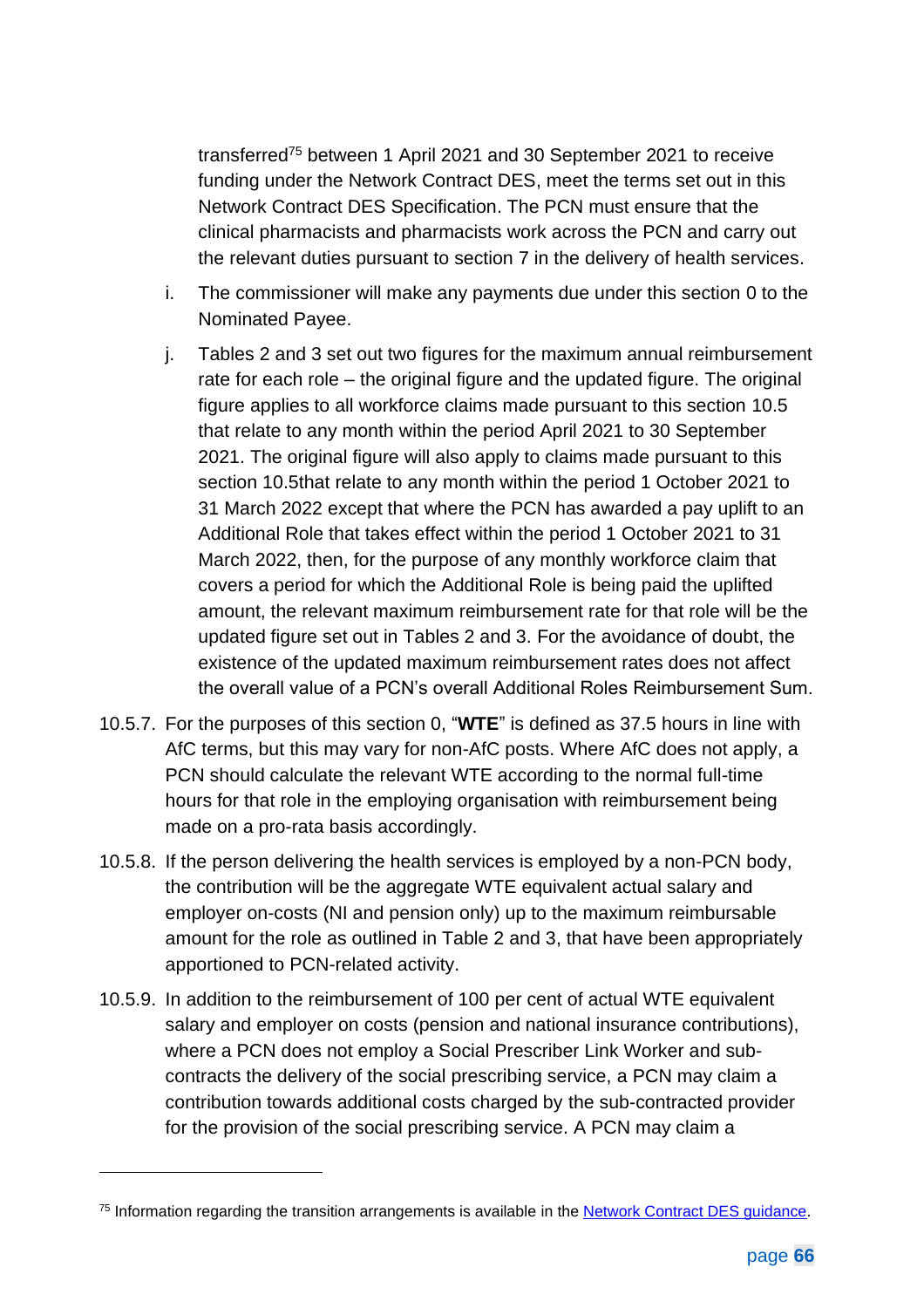contribution of up to £200 per month (£2,400 per year) for each whole WTE that the sub-contracted provider has appropriately apportioned to PCN-related activity provided that:

- a. a claim for the contribution towards additional costs charged by the subcontracted provider must not exceed £200 in respect of any month; and
- b. the total annual amount claimed by the PCN in respect of the social prescribing element in respect of each WTE does not exceed the maximum reimbursable amount set out in Table 2 and 3. For the avoidance of doubt, the contribution towards additional costs charged by the sub-contracted provider is included when considering whether the total annual amount is within the maximum reimbursable amount.

| <b>Role</b>                                                                         | <b>AfC</b><br>band |          | <b>Annual</b><br>maximum<br>amount per<br>role $76$<br>£ | Annual<br>maximum<br>reimbursable reimbursable reimbursable<br>amount per<br>role for inner role for outer<br>London<br>£ | Annual<br>maximum<br>amount per<br>London<br>£ |
|-------------------------------------------------------------------------------------|--------------------|----------|----------------------------------------------------------|---------------------------------------------------------------------------------------------------------------------------|------------------------------------------------|
|                                                                                     | $7-8a$             | Original | 56,829                                                   | 65,660                                                                                                                    | 63,010                                         |
| Clinical pharmacist                                                                 |                    | Updated  | 57,318                                                   | 66,414                                                                                                                    | 63,684                                         |
| Advanced<br>practitioner (Clinical<br>pharmacist,                                   | 8a                 | Original | 62,705                                                   | 71,536                                                                                                                    | 68,886                                         |
| Physiotherapist,<br>Dietitian, Podiatrist,<br>Occupational<br>therapist, Paramedic) |                    | Updated  | 63,243                                                   | 72,340                                                                                                                    | 69,610                                         |
|                                                                                     | 5                  | Original | 36,114                                                   | 43,581                                                                                                                    | 41,714                                         |
| Pharmacy technician                                                                 |                    | Updated  | 36,428                                                   | 43,958                                                                                                                    | 42,076                                         |
| Social prescribing<br>link worker                                                   | Up to<br>5         | Original | 36,114                                                   | 43,581                                                                                                                    | 41,714                                         |

#### Table 2: Maximum reimbursement amounts per role for 2021/22

 $76$  The maximum reimbursable amount is the sum of (a) the weighted average salary for the specified AfC band plus (b) associated employer on-costs. These amounts do not include any recruitment and reimbursement premiums that PCNs may choose to offer. If applicable, the on-costs will be revised to take account of any pending change in employer pension contributions. The maximum reimbursement amount in subsequent years will be confirmed in line with applicable AfC rates.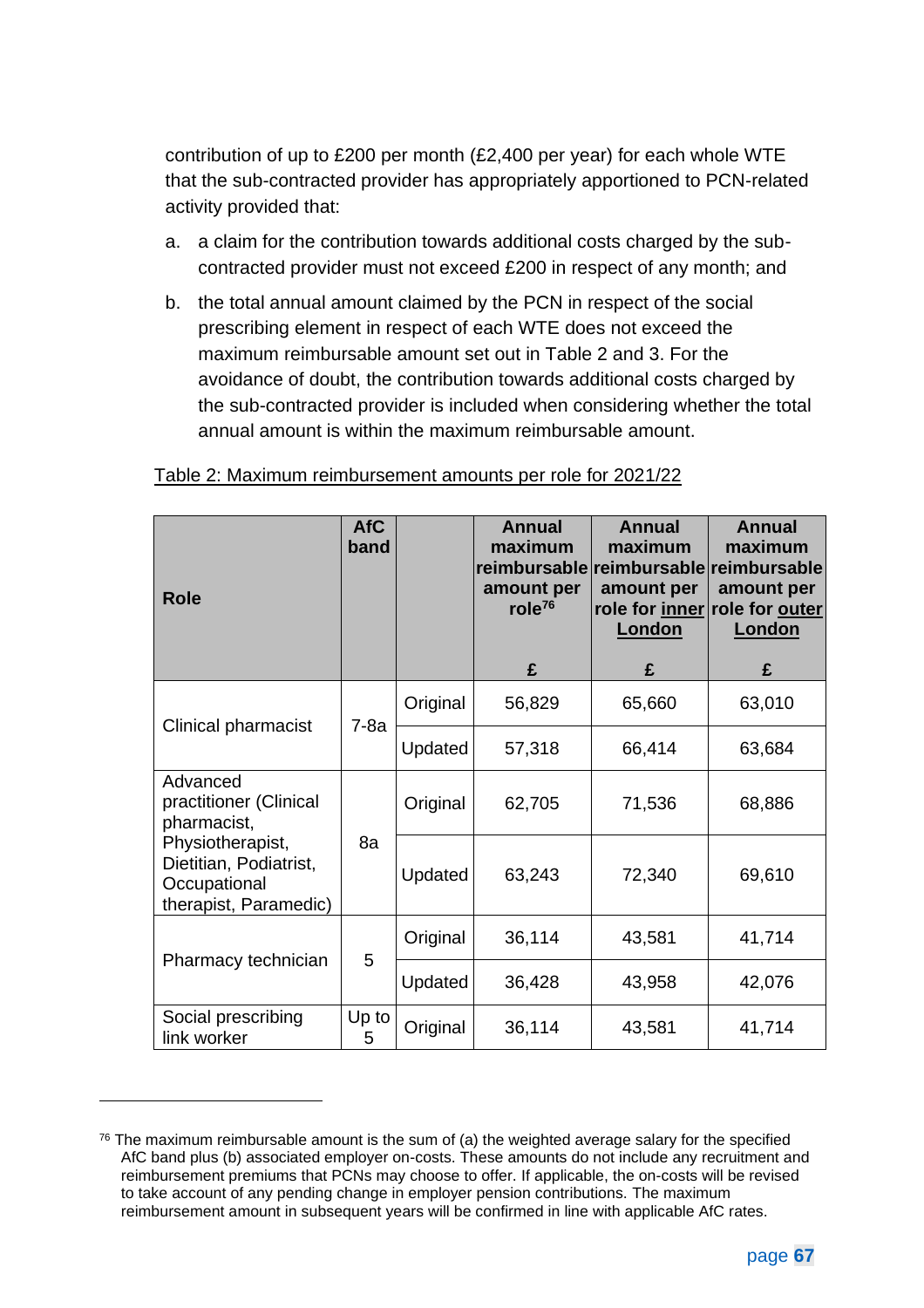| <b>Role</b>                             | <b>AfC</b><br>band |          | <b>Annual</b><br>maximum<br>amount per<br>role $76$ | <b>Annual</b><br>maximum<br>amount per<br>role for inner<br>London | <b>Annual</b><br>maximum<br>amount per<br>role for outer<br>London                                                                                                                           |
|-----------------------------------------|--------------------|----------|-----------------------------------------------------|--------------------------------------------------------------------|----------------------------------------------------------------------------------------------------------------------------------------------------------------------------------------------|
|                                         |                    |          | £                                                   | £                                                                  | £                                                                                                                                                                                            |
|                                         |                    | Updated  | 36,428                                              | 43,958                                                             | 42,076                                                                                                                                                                                       |
| Health and wellbeing                    | Up to              | Original | 36,114                                              | 43,581                                                             | 41,714                                                                                                                                                                                       |
| coach                                   | 5                  | Updated  | 36,428                                              | 43,958                                                             | reimbursable reimbursable reimbursable<br>42,076<br>34,577<br>34,983<br>61,022<br>61,680<br>63,010<br>63,684<br>61,022<br>61,680<br>61,022<br>61,680<br>61,022<br>61,680<br>31,038<br>31,415 |
| Care coordinator                        | 4                  | Original | 29,726                                              | 35,916                                                             |                                                                                                                                                                                              |
|                                         |                    | Updated  | 29,987                                              | 36,228                                                             |                                                                                                                                                                                              |
|                                         |                    | Original | 54,841                                              | 63,673                                                             |                                                                                                                                                                                              |
| Physician associate                     | 7                  | Updated  | 55,313                                              | 64,410                                                             |                                                                                                                                                                                              |
| <b>First contact</b><br>physiotherapist |                    | Original | 56,829                                              | 65,660                                                             |                                                                                                                                                                                              |
|                                         | $7-8a$             | Updated  | 57,318                                              | 66,414                                                             | 34,577<br>34,983<br>61,022                                                                                                                                                                   |
|                                         | 7                  | Original | 54,841                                              | 63,673                                                             |                                                                                                                                                                                              |
| <b>Dietitian</b>                        |                    | Updated  | 55,313                                              | 64,410                                                             |                                                                                                                                                                                              |
| Podiatrist                              |                    | Original | 54,841                                              | 63,673                                                             |                                                                                                                                                                                              |
|                                         | 7                  | Updated  | 55,313                                              | 64,410                                                             |                                                                                                                                                                                              |
| Occupational                            | 7                  | Original | 54,841                                              | 63,673                                                             |                                                                                                                                                                                              |
| therapist                               |                    | Updated  | 55,313                                              | 64,410                                                             |                                                                                                                                                                                              |
| <b>Trainee Nursing</b><br>Associate     |                    | Original | 26,188                                              | 31,921                                                             |                                                                                                                                                                                              |
|                                         | 3                  | Updated  | 26,418                                              | 32,325                                                             |                                                                                                                                                                                              |
|                                         | 4                  | Original | 29,726                                              | 35,916                                                             |                                                                                                                                                                                              |
| <b>Nursing Associate</b>                |                    | Updated  | 29,987                                              | 36,228                                                             |                                                                                                                                                                                              |
| Paramedic                               | $\overline{7}$     | Original | 54,841                                              | 63,673                                                             |                                                                                                                                                                                              |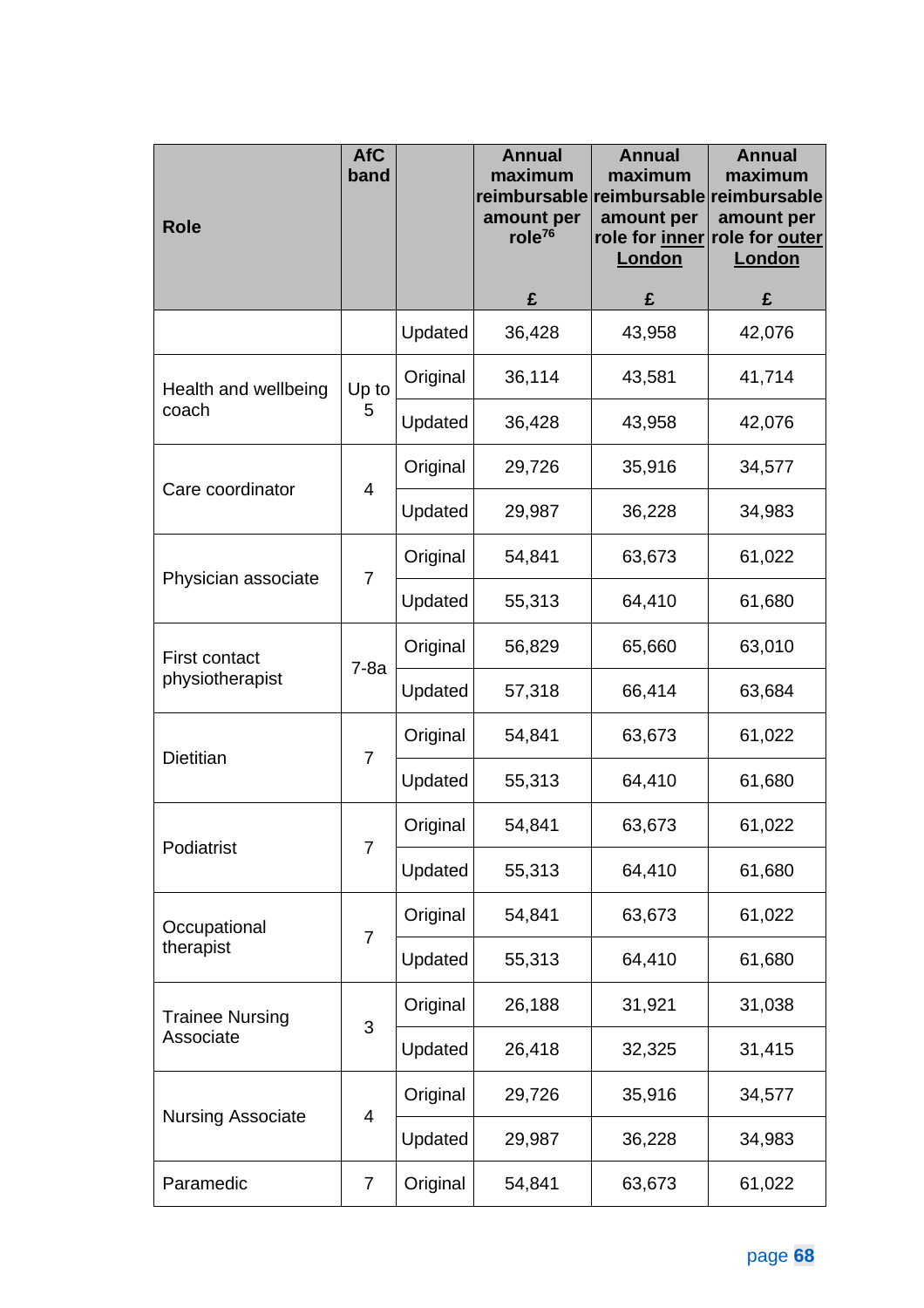| <b>Role</b> | <b>AfC</b><br>band |         | <b>Annual</b><br>maximum<br>amount per<br>role $76$ | <b>Annual</b><br>maximum<br>amount per<br>role for inner role for outer<br>London | <b>Annual</b><br>maximum<br> reimbursable reimbursable reimbursable <br>amount per<br>London |
|-------------|--------------------|---------|-----------------------------------------------------|-----------------------------------------------------------------------------------|----------------------------------------------------------------------------------------------|
|             |                    |         | £                                                   | £                                                                                 | £                                                                                            |
|             |                    | Updated | 55,313                                              | 64,410                                                                            | 61,680                                                                                       |

#### Table 3: Maximum reimbursement amount for MHPs for 2021/22

| <b>Role</b>                                                                                 | <b>AfC</b><br>band |          | <b>Annual</b><br>maximum<br>reimbursable<br>amount per<br>band $^{77}$<br>£ | <b>Annual</b><br>maximum<br>reimbursable<br>amount per<br>band for inner<br>London<br>£ | <b>Annual</b><br>maximum<br>reimbursable<br>amount per<br>band for<br>outer London<br>£ |
|---------------------------------------------------------------------------------------------|--------------------|----------|-----------------------------------------------------------------------------|-----------------------------------------------------------------------------------------|-----------------------------------------------------------------------------------------|
| Adult<br>Mental<br>Health<br>Practitioner<br><b>CYP</b><br>Mental<br>Health<br>Practitioner | 5                  | Original | 18,057                                                                      | 21,790                                                                                  | 20,857                                                                                  |
|                                                                                             |                    | Updated  | 18,214                                                                      | 21,979                                                                                  | 21,038                                                                                  |
|                                                                                             | 6                  | Original | 22,443                                                                      | 26,859                                                                                  | 25,533                                                                                  |
|                                                                                             |                    | Updated  | 22,637                                                                      | 27,186                                                                                  | 25,820                                                                                  |
|                                                                                             | 7                  | Original | 27,421                                                                      | 31,836                                                                                  | 30,511                                                                                  |
|                                                                                             |                    | Updated  | 27,657                                                                      | 32,205                                                                                  | 30,840                                                                                  |
|                                                                                             | 8a                 | Original | 31,352                                                                      | 35,768                                                                                  | 34,443                                                                                  |

 $77$  The maximum reimbursable amount is 50 per cent of the sum of (a) the weighted average salary for the specified AfC band plus (b) associated employer on-costs. These amounts do not include any recruitment and reimbursement premiums that PCNs may choose to offer. If applicable, the on-costs will be revised to take account of any pending change in employer pension contributions. The maximum reimbursement amount in subsequent years will be confirmed in line with applicable AfC rates.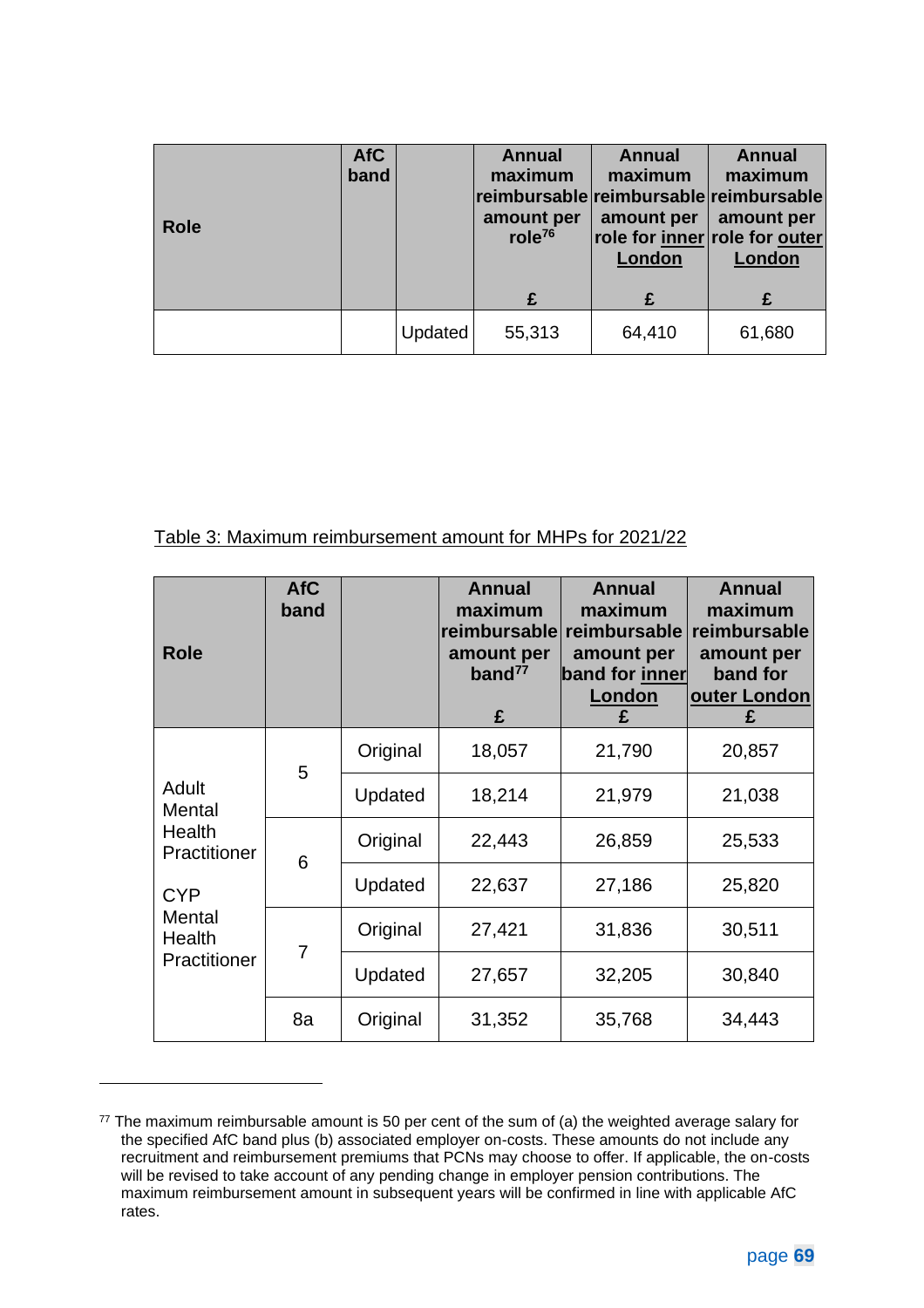| <b>Role</b> | <b>AfC</b><br>band |         | <b>Annual</b><br>maximum<br>amount per<br>band <sup>77</sup> | <b>Annual</b><br>maximum<br>reimbursable reimbursable reimbursable<br>amount per<br>band for inner<br>London | <b>Annual</b><br>maximum<br>amount per<br>band for<br>outer London |
|-------------|--------------------|---------|--------------------------------------------------------------|--------------------------------------------------------------------------------------------------------------|--------------------------------------------------------------------|
|             |                    | Updated | 31,622                                                       | 36,170                                                                                                       | 34,805                                                             |

- <span id="page-70-1"></span>10.5.10. A PCN will only be eligible for payment where all of the following requirements have been met:
	- a. For workforce related claims, the PCN has met the requirements as set out in section [7](#page-34-0) for the relevant roles against which payment is being claimed.
	- b. The employing organisation (whether this is a PCN member or a thirdparty organisation) continues to employ the individual(s) for whom payments are being claimed and the PCN continues to have access to those individual(s);
	- c. The PCN makes available to commissioners any information under the Network Contract DES, which the commissioner needs and the PCN either has or can be reasonably expected to obtain in order to establish that the PCN has fulfilled the requirements of the Network Contract DES Specification;
	- d. The PCN complies with the relevant local payment arrangements including submitting a workforce related claim prior to the expiration of any deadline set by the local commissioner as part of the local payment arrangements;
	- e. The PCN makes any returns required of it and does so promptly and fully; and
- 10.5.11. All information supplied pursuant to or in accordance with this Network Contract DES Specification is complete and accurate.

#### <span id="page-70-0"></span>10.6. Investment and Impact Fund

- 10.6.1. A PCN is entitled to additional funding by virtue of the Investment and Impact Fund ("IIF").
- 10.6.2. Subject to adherence to the provisions of this section [10.6,](#page-70-0) a PCN is entitled to the following payments in relation to the IIF: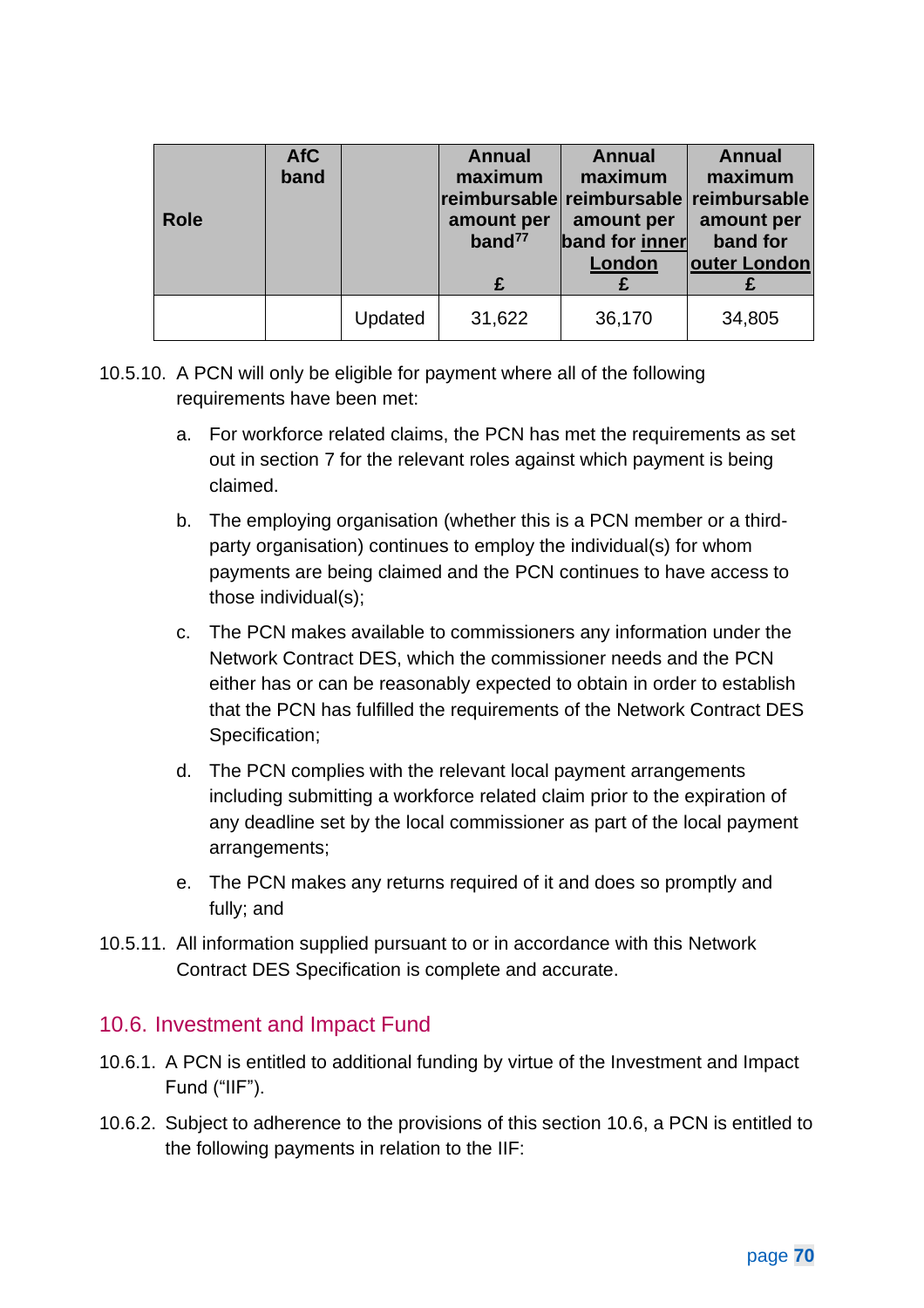- a. Achievement payments in respect of any indicators that are listed in Annex D and are identified as being eligible for in year payment, as set out in Annex C, section C7 ("In Year Achievement Payments").
- b. Achievement payments in respect of any indicators that are listed in Annex D and are not identified as being eligible for in year payment in Annex C section C7 (the "Year End Achievement Payment").
- 10.6.3. A PCN acknowledges that:
	- a. it will earn points based on its performance in relation to the IIF indicators (the "Indicators") $78$ ;
	- b. every Indicator has been allocated a certain number of points;
	- c. it will earn a number of points for each Indicator between zero and the maximum number of points allocated to that Indicator;
	- d. there are a total of 389 points across all Indicators; and
	- e. each point is worth £200.00.
- 10.6.4. In relation to the Indicators, a PCN acknowledges that each indicator will be classed as 'Qualitative' or 'Quantitative'.
- 10.6.5. In relation to Qualitative indicators, a PCN acknowledges that:
	- a. Each indicator consists of:
		- i. a criterion or set of criteria that must be met.
		- ii. the number of points that can be earned (A).
	- b. If the criterion or set of criteria is met a PCN will earn all of the points available for that indicator. If the criterion or set of criteria are not met, a PCN will earn zero points for that indicator. For avoidance of doubt, this means that, if a Qualitative indicator establishes a set of criteria and only a subset of these criteria are met, a PCN will earn zero points for that indicator.
- 10.6.6. In relation to the Quantitative Indicators, a PCN acknowledges that these will be further classed as 'Binary', 'Standard' or 'Improvement' in relation to how performance is assessed.
- 10.6.7. In relation to each Binary Quantitative indicator, a PCN acknowledges that:
	- a. Performance and earnings depend on:
		- i.  $a$  numerator  $(N)$ ;

<sup>78</sup> IIF Indicators are set out in Annex D.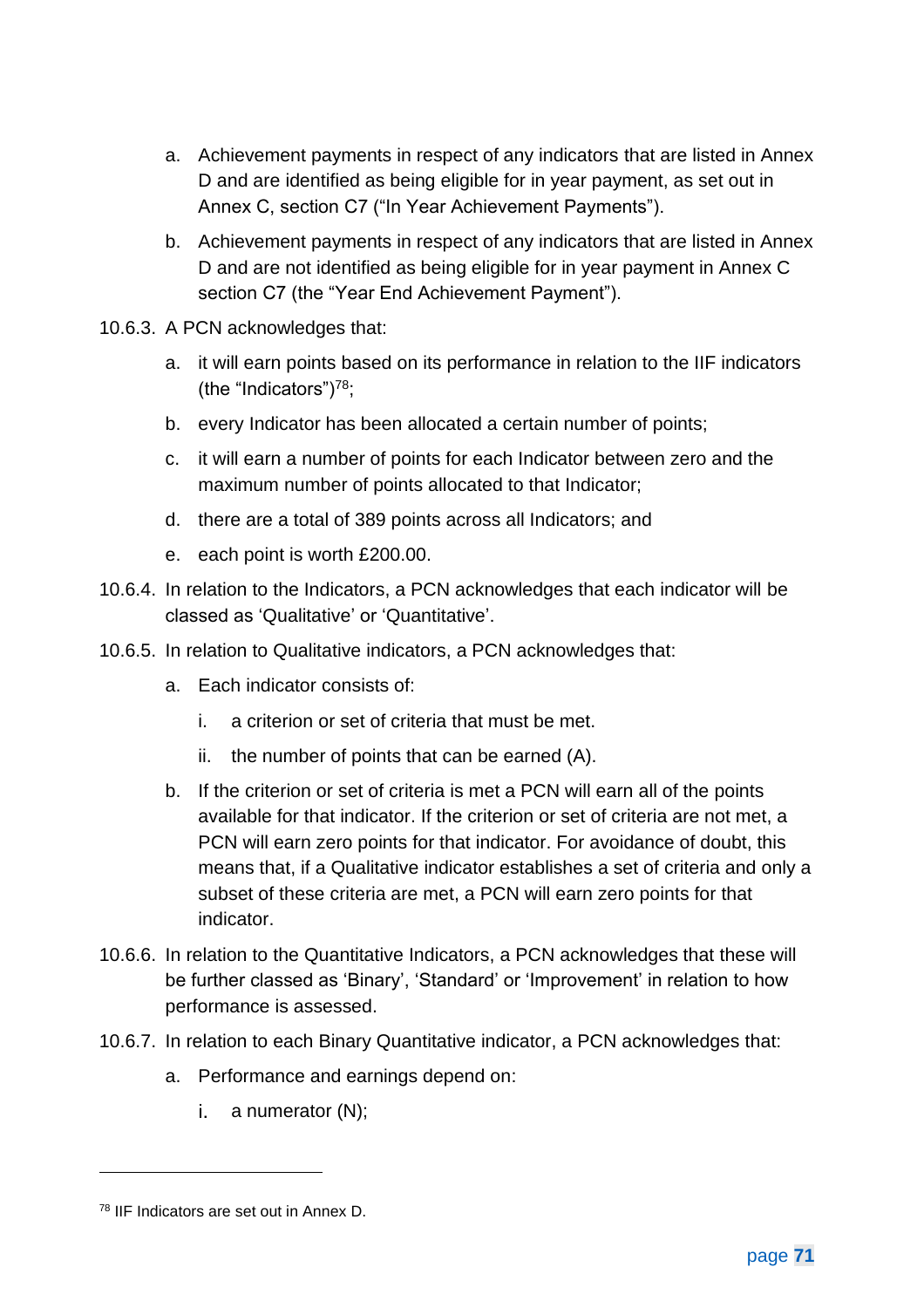- ii. a denominator  $(D)$ ;
- iii. a prevalence numerator  $(E)$ ;
- a performance threshold (T); and
- a maximum number of points that can be earned (A).
- b. The Indicator value, also referred to as performance (X), equals the numerator divided by the denominator (X=N/D).
- c. The maximum number of points that can be earned (A) will have an integer value.
- d. The desired direction of performance for an individual Indicator may be upwards or downwards. The desired direction of performance for each Indicator is set out in the descriptions of the Indicators in [Annex D.](#page-113-0)
- e. If the desired direction of performance is upwards, a higher value of performance means better performance, while a lower value of performance means worse performance.
- f. If the desired direction of performance is downwards, a lower value of performance means better performance, while a higher value of performance means worse performance.
- g. If a PCN's performance (X) is equal to or better than the performance threshold (T), it will earn all the points available for that Indicator.
- h. If a PCN's performance (X) is worse than the performance threshold (T), it will earn no points for that Indicator.
- i. The performance threshold will be the same for all PCNs.
- 10.6.8. In relation to each Standard Quantitative indicator, a PCN acknowledges that:
	- a. Performance and earnings depend on:
		- i. a numerator (N);
		- ii. a denominator (D);
		- iii. a prevalence numerator (E);
		- iv. a lower performance threshold (L);
		- v. an upper performance threshold (U); and
		- vi. a maximum number of points that can be earned (A).
	- b. The Indicator value, also referred to as performance (X), equals the numerator divided by the denominator (X=N/D).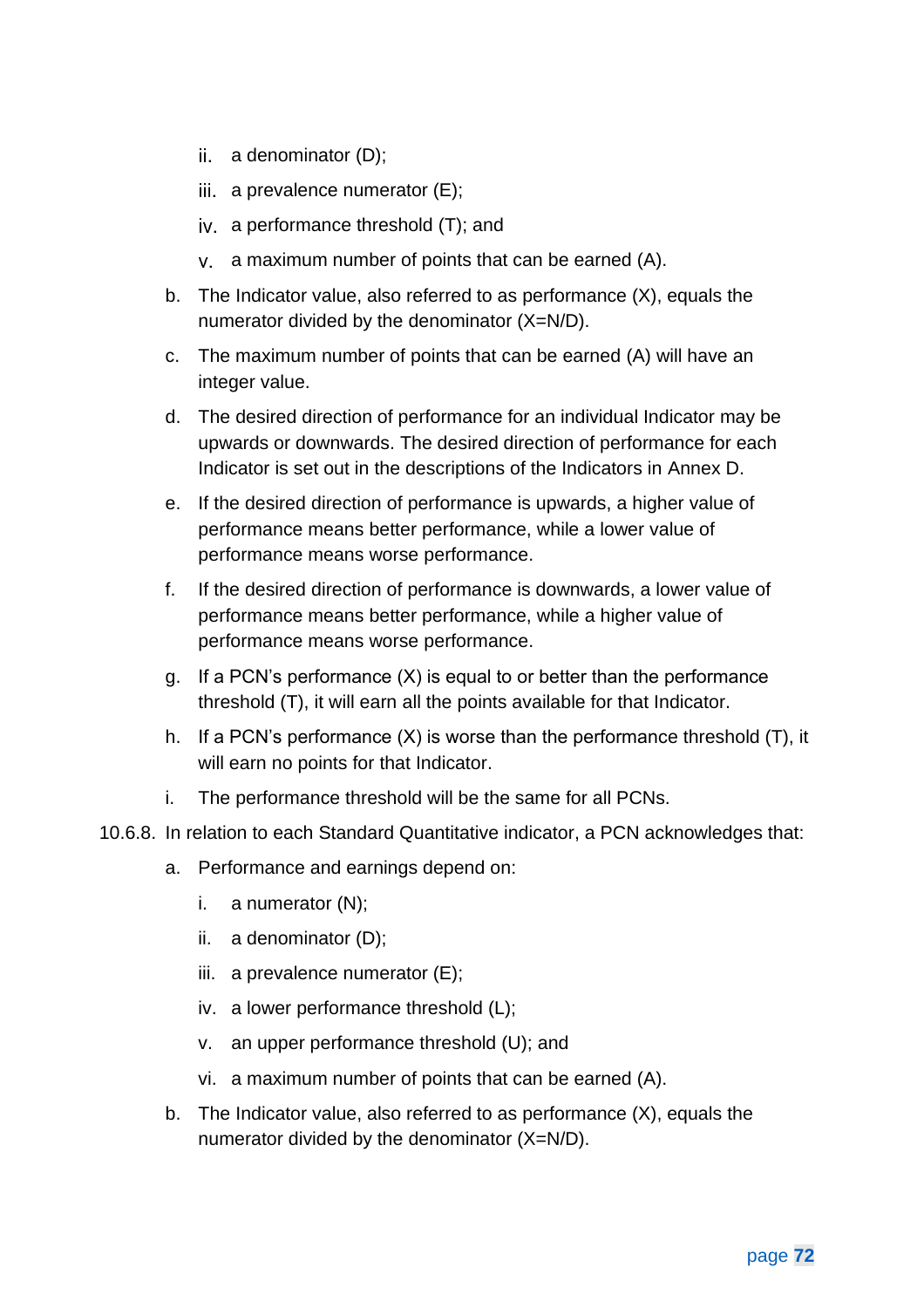- c. The maximum number of points that can be earned (A) will have an integer value. The points earned by each PCN in relation to each indicator will be calculated exactly, based on their performance.
- d. The desired direction of performance for an individual Indicator may be upwards or downwards. The desired direction of performance for each Indicator is set out in the descriptions of the Indicators in [Annex D.](#page-113-0)
- e. If the desired direction of performance is upwards, a higher value of performance means better performance, while a lower value of performance means worse performance.
- f. If the desired direction of performance is downwards, a lower value of performance means better performance, while a higher value of performance means worse performance.
- 10.6.9. In relation to Improvement Quantitative indicators, a PCN acknowledges that:
	- a. Performance and earnings depend on:
		- i. a baseline numerator (N0);
		- ii. a baseline denominator (D0);
		- iii. a numerator (N);
		- iv. a denominator (D);
		- v. a prevalence numerator (E);
		- vi. a lower performance threshold (L);
		- vii. an upper performance threshold (U); and

viii. a maximum number of points that can be earned (A).

- b. The Indicator value, also referred to as performance (X), equals the numerator divided by the denominator minus the baseline numerator divided by the baseline denominator  $(X = N/D - N0/D0)$ .
- c. The maximum number of points that can be earned (A) will have an integer value. The points earned by each PCN in relation to each indicator will be calculated exactly, based on their performance.
- d. The desired direction of performance for an individual Indicator may be upwards or downwards. The desired direction of performance for each Indicator is set out in the descriptions of the Indicators in [Annex D.](#page-113-0)
- e. If the desired direction of performance is upwards, a higher value of performance means better performance, while a lower value of performance means worse performance.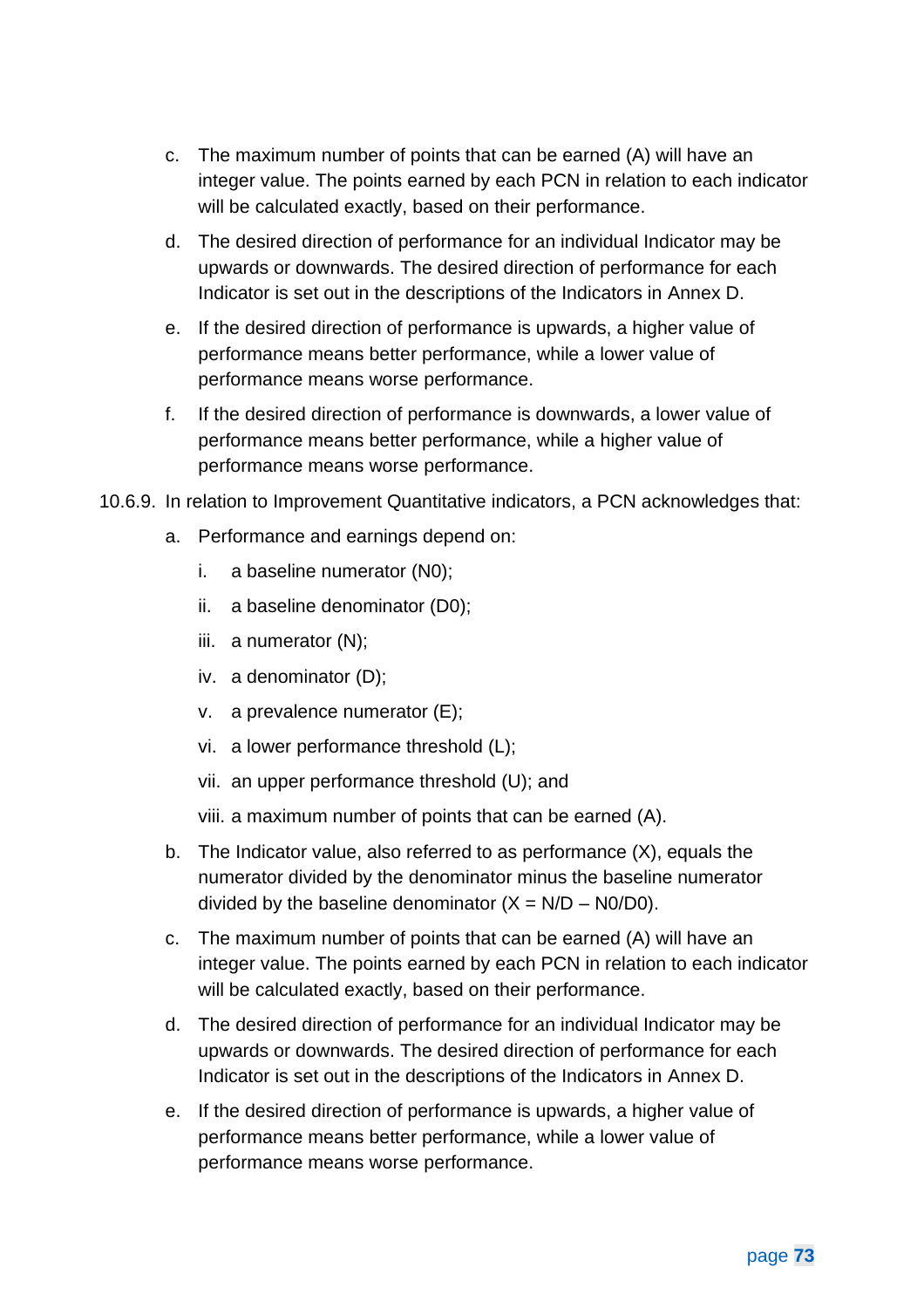- f. If the desired direction of performance is downwards, a lower value of performance means better performance, while a higher value of performance means worse performance.
- 10.6.10. In relation to Standard and Improvement Quantitative Indicators, a PCN acknowledges that:
	- a. It will earn points depending on how its performance relates to the lower and upper performance thresholds.
	- b. If a PCN's performance is worse than or equal to the lower performance threshold, it will not earn any points for that indicator.
	- c. If a PCN's performance is equal to or better than the upper performance threshold, it will earn the maximum points available for that Indicator.
	- d. A PCN will incrementally earn additional points for each improvement in performance from the lower performance threshold to the upper performance threshold.
	- e. If the desired direction of performance is upwards, the upper performance threshold will be greater than the lower performance threshold. If the desired direction of performance is downwards, the upper performance threshold will be smaller than the lower performance threshold.
	- f. The lower performance threshold will be the same for all PCNs, and the upper performance threshold will be the same for all PCNs.
- 10.6.11. The commissioner will calculate a PCN's Year End Achievement Payment in accordance with the five steps listed below, each of which is set out in more detail in [Annex C:](#page-105-0)
	- a. Step 1: For each Quantitative Indicator, a numerator and denominator will be calculated for the PCN by adding up the corresponding practice-level numerators and denominators for the Core Network Practices of the PCN. In addition, for each Improvement Quantitative Indicator, a baseline numerator and baseline denominator will be calculated for the PCN by adding up the corresponding practice-level baseline numerators and baseline denominators for the Core Network Practices of the PCN.
	- b. Step 2: For each Indicator, the performance of the PCN will be calculated.
	- c. Step 3: For each Indicator, the number of points ("Achievement Points") earned by the PCN will be calculated.
	- d. Step 4: For each Indicator, the level of payment ("Achievement Payment") will be calculated.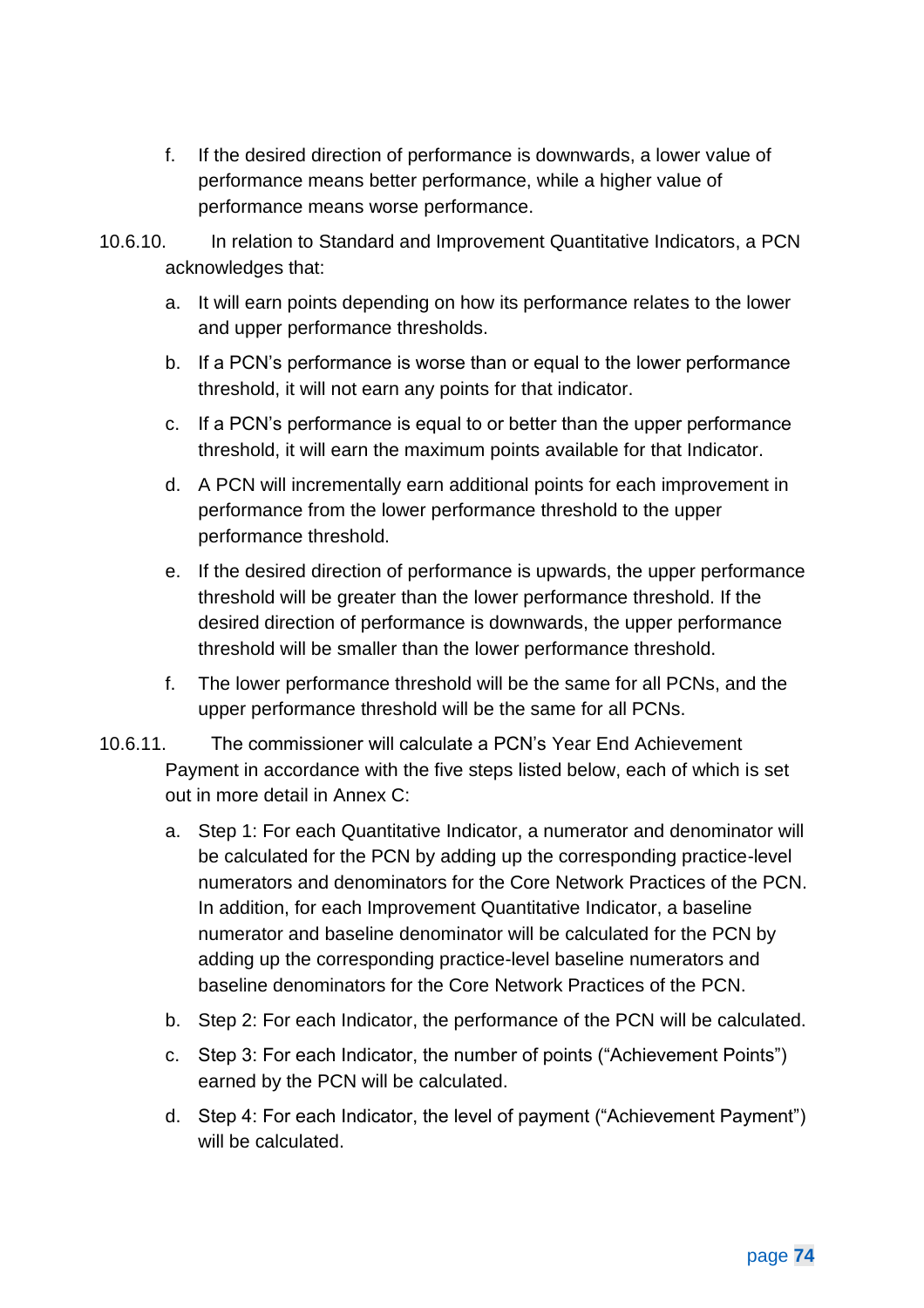- e. Step 5: The Year End Achievement Payment for the PCN (the sum of Achievement Payments across all Indicators not eligible for in year payment) will be calculated.
- 10.6.12. For indicators not eligible for in year payment, the commissioner will calculate the Year End Achievement Payment in respect of a PCN after 31 March 2022.
- <span id="page-75-0"></span>10.6.13. The commissioner will, in a timely manner after 31 March 2022, make available to a PCN a summary of the data and calculations (including Achievement Points and Achievement Payments) in relation to it for Indicators not eligible for in year payment from GP systems.
- <span id="page-75-1"></span>10.6.14. To be eligible to receive the Year End Achievement Payment, a PCN must review and declare the data and calculations provided under section [10.6.13](#page-75-0) and extracted from GP systems or manually submitted, during the 'declaration window'.
	- a. The 'declaration window' will last from whenever declaration is made available until:
		- i. 30 April 2022, if declaration is made available before 16 April 2022.
		- ii. 14 calendar days after declaration is made available, if declaration is made available on or after 16 April 2022.
	- b. Declaration means that the PCN confirms that:
		- i. The data extracted from GP systems or manually submitted is an accurate summary of its performance in relation to the Indicators.
		- Any calculations performed in relation to data extracted from GP systems or manually submitted are also accurate.
	- c. If a PCN believes that the data and calculations provided under section [10.6.13](#page-75-0) and extracted from GP systems or manually submitted are inaccurate for any reason, the PCN may decline to declare its achievement when given the opportunity to do so, and may enter into correspondence with the commissioner. If, after reviewing any evidence submitted, the commissioner agrees that there is an inaccuracy, the commissioner may at its sole discretion resubmit accurate data on behalf of the PCN, before final performance and achievement is calculated. For avoidance of doubt, irrespective of the circumstances or any other facts, failure to declare achievement within the declaration window means that any deadlines pertaining to end of year Achievement Payments do not apply.
- 10.6.15. A PCN must nominate two persons to act as the Nominated Persons on behalf of the PCN's Core Network Practices prior to the release of the data.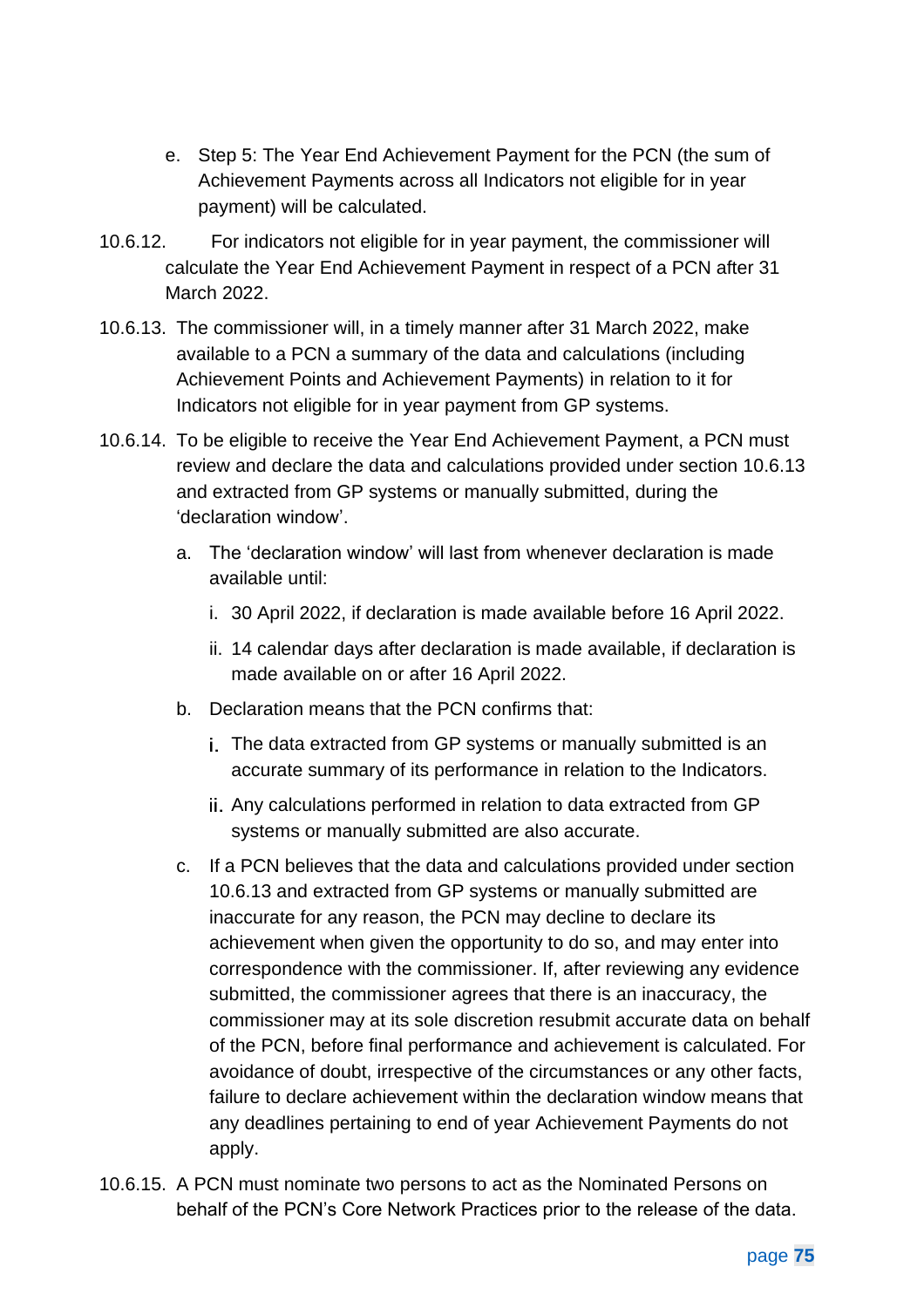The commissioner must approve these nominations and make the necessary arrangements for the Nominated Persons to have access to CQRS. The data extracted from GP systems or manually submitted and provided under section [10.6.13](#page-75-0) must be declared on a PCN's behalf by either of the Nominated Persons. Where the commissioner receives the declaration from either of the Nominated Persons, it will consider that the PCN has declared the data in accordance with this section 10.6. If the PCN needs to change the identity of one or both Nominated Persons at any time after nomination, the PCN must provide the identity and contact details of the new Nominated Person(s) prior to the date the commissioner makes available the summary of data as set out in section [10.6.13.](#page-75-0) Where a PCN nominates the Nominated Persons to the commissioner, each Core Network Practice of the PCN warrants that:

- a. it has agreed the nomination of the Nominated Persons;
- b. in respect of the data about which this section [10.6](#page-70-0) requires declaration, it consents to that data being disclosed to the Nominated Persons; and
- c. it has ensured that the Nominated Persons have the necessary authority and authorisation to review and declare the relevant data to the commissioner on its behalf.
- 10.6.16. The declaration process described in section [10.6.14](#page-75-1) does not apply to data sources other than GP systems or manually submitted. In relation to data from sources other than GP systems, PCNs will not have the opportunity to resubmit data that they believe to be incorrect, but will instead be referred to existing routes for querying and correcting errors in such data.
- 10.6.17. Where a Year End Achievement Payment in respect of IIF is due to a PCN, the commissioner will make that payment by 31 August 2022. Where an In Year Achievement Payment in respect of IIF is due to a PCN, the commissioner will make that payment by the date specified in Annex C, section C7. The commissioner will make any payment due to the Nominated Payee of the PCN. If there is a change to the Nominated Payee or PCN prior to the payment being made, the commissioner will comply with section [10.1.7.](#page-56-0)
- 10.6.18. A list of indicators eligible for in year payment is set out in Annex C, section [C7.](#page-110-0) Declaration is not required in relation to indicators eligible for in year payment, as all such indicators will involve manual submission to the commissioner by the PCN to confirm that it has met the relevant criterion or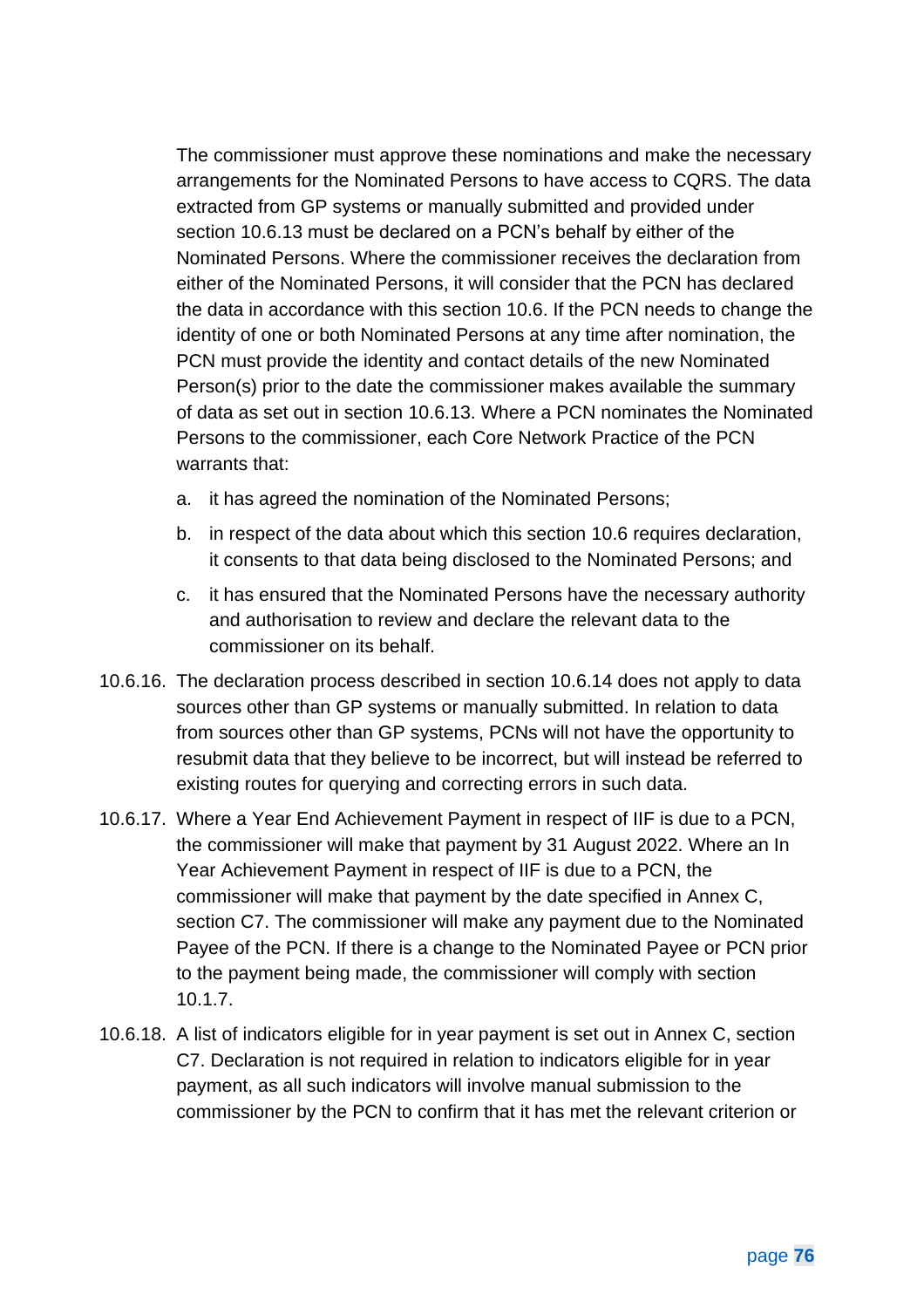criteria<sup>79</sup>. Annex C, section [C7,](#page-110-0) provides further details concerning the timing of calculation and payment for indicators eligible for in year payment.

- <span id="page-77-0"></span>10.6.19. To be eligible to receive any In Year Achievement Payment or Year End Achievement Payment, a PCN must:
	- a. commit in writing to the commissioner to reinvest any IIF Achievement Payment into additional workforce, additional primary medical services, and/or other areas of investment in a Core Network Practice (e.g. equipment, premises);
	- b. undertake the clinical coding required of it to calculate performance and achievement in relation to Indicators, including the recording of any Personalised Care Adjustments ("PCAs", defined in [Annex C\)](#page-105-0). Further details of the codes used to calculate performance and achievement, and to record PCAs, are provided in the Network Contract DES Guidance and Network Contract DES Service Business Rules<sup>80.</sup> In the event of any discrepancy, the Network Contract DES Service Business Rules are the definitive statement of the codes that will be used to calculate performance and achievement in relation to the IIF;
	- c. consent to extraction of data required to calculate performance and achievement and to the use of extracted data for the purpose of calculating performance and achievement;
	- d. make any manual return required of it to enable calculation of performance and achievement and consent to the use of the returned data for this purpose;
	- e. ensure that all the information made available (whether by an automated extract or otherwise) for the purpose of calculating performance and achievement is accurate and reliable;
	- f. declare any data extracted from GP systems or manually submitted requiring declaration that is made available to it concerning its performance in relation to the Indicators;
	- g. ensure that it is able to provide to the commissioner any information that may reasonably be requested to demonstrate that it is entitled to each Achievement Point to which it says it is entitled, and make that information available to the commissioner on request. In verifying that

<sup>79</sup> Details of the steps required for manual submission were detailed to PCNs in guidance in advance of 30 June 2021

<sup>80</sup> Network Contract DES Service Business rules are available in the relevant business rules published by NHS Digital under the relevant years 'Enhanced Services, Vaccinations and Immunisations and [Core Contract components'](https://digital.nhs.uk/data-and-information/data-collections-and-data-sets/data-collections/quality-and-outcomes-framework-qof) page.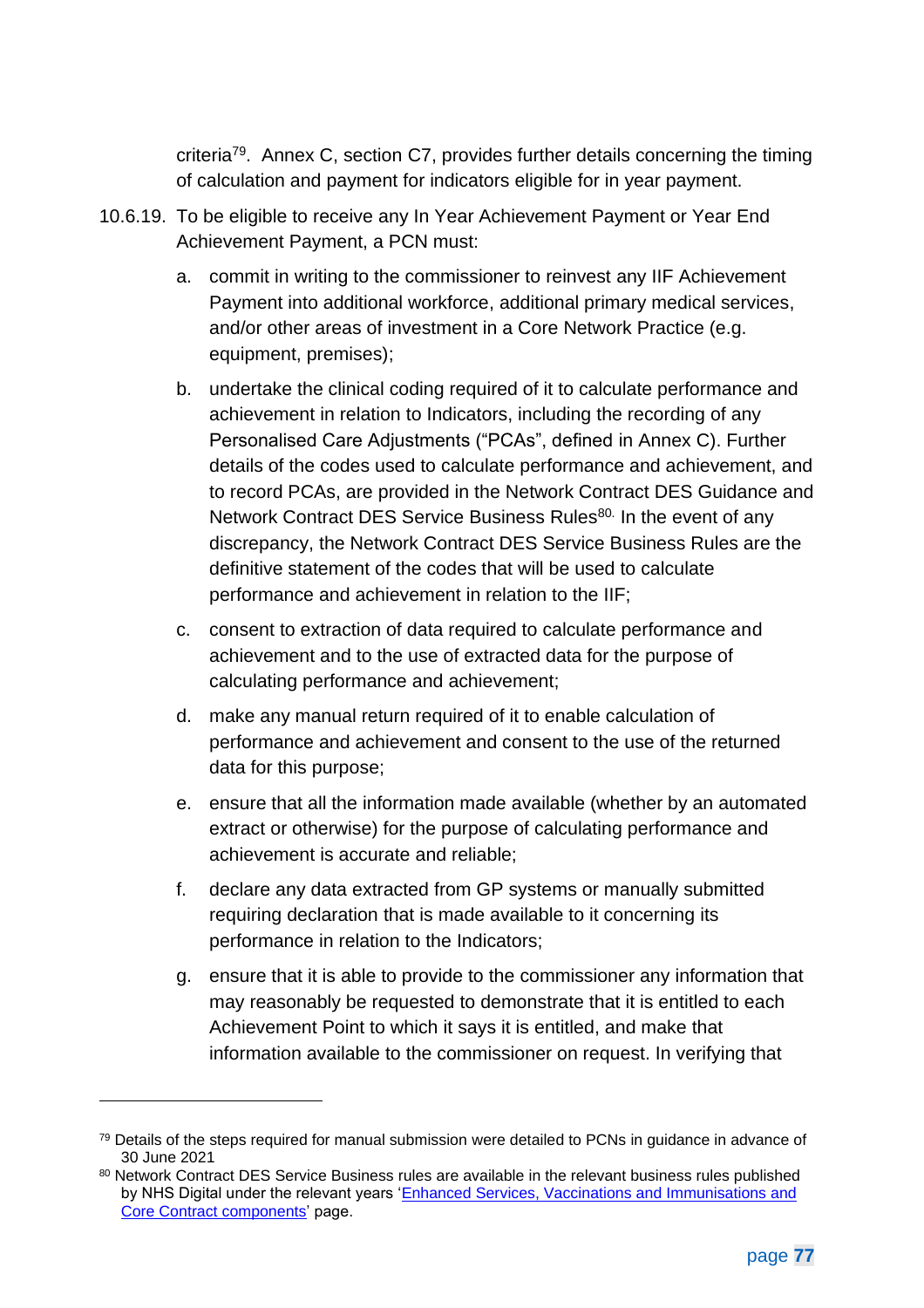information has been correctly recorded, the commissioner may choose to inspect the output from a computer search that has been used to provide information on the indicator, or a sample of patient records relevant to the indicator;

- h. co-operate fully with any reasonable inspection or review that the commissioner or another relevant statutory authority wishes to undertake in respect of the Achievement Points to which it says it is entitled; and
- i. ensure that all information supplied pursuant to or in accordance with this paragraph is accurate.
- 10.6.20. If the conditions set out in section [10.6.19](#page-77-0) are not met, the commissioner may withhold payment of all or part of the In Year or Year End Achievement Payment that is otherwise payable.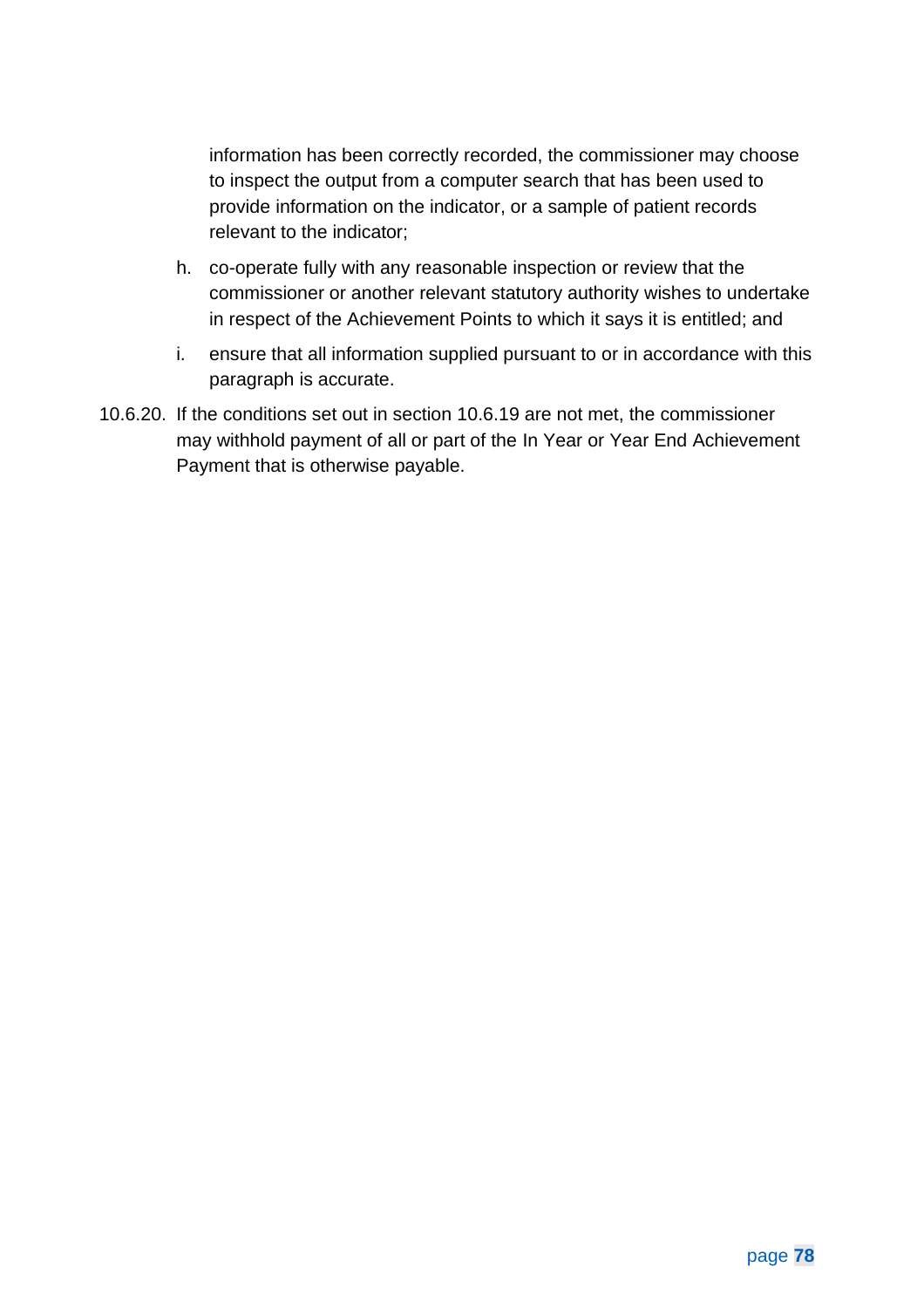# **Annex A - Network Contract DES Participation and Notification of Change Form**

The Network Contract DES Participation and Notification of Change Form is available at [https://www.england.nhs.uk/publication/network-contract-des-participation-and](https://www.england.nhs.uk/publication/network-contract-des-participation-and-notification-form-2021-22/)[notification-form-2021-22/.](https://www.england.nhs.uk/publication/network-contract-des-participation-and-notification-form-2021-22/)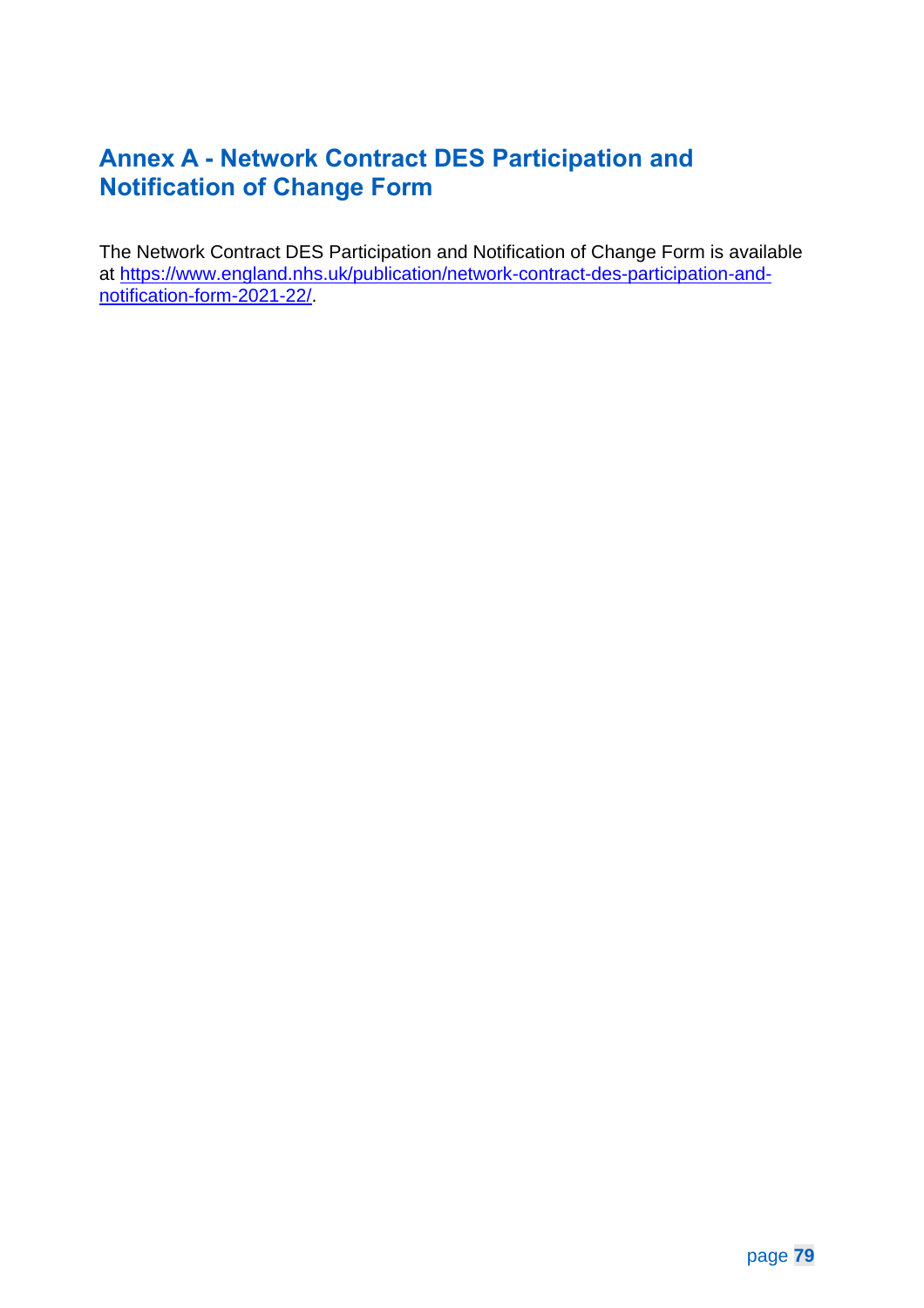## **Annex B - Additional Roles Reimbursement Scheme - Minimum Role Requirements**

### **B.1. Clinical Pharmacist**

- B1.1. Where a PCN employs or engages a Clinical Pharmacist under the Additional Roles Reimbursement Scheme, the PCN must ensure that the Clinical Pharmacist is enrolled in, or has qualified from, an approved 18-month training pathway or equivalent that equips the Clinical Pharmacist to:
	- a. be able to practice and prescribe safely and effectively in a primary care setting (for example, the CPPE Clinical Pharmacist training pathways<sup>81,82</sup>); and
	- b. deliver the key responsibilities outlined in section [B1.2.](#page-80-0)
- <span id="page-80-0"></span>B1.2. Where a PCN employs or engages a Clinical Pharmacist under the Additional Roles Reimbursement Scheme, the PCN must ensure this is a minimum 0.5 WTE.
- B1.3. Where a PCN employs or engages one or more Clinical Pharmacists under the Additional Roles Reimbursement Scheme, the PCN must ensure that each Clinical Pharmacist has the following key responsibilities in relation to delivering health services:
	- a. work as part of a multi-disciplinary team in a patient facing role to clinically assess and treat patients using their expert knowledge of medicines for specific disease areas;
	- b. be a prescriber, or completing training to become prescribers, and work with and alongside the general practice team;
	- c. be responsible for the care management of patients with chronic diseases and undertake clinical medication reviews to proactively manage people with complex polypharmacy, especially the elderly, people in care homes, those with multiple co-morbidities (in particular frailty, COPD and asthma) and people with learning disabilities or autism (through STOMP – Stop Over Medication Programme);
	- d. provide specialist expertise in the use of medicines whilst helping to address both the public health and social care needs of patients at the PCN's practice(s) and to help in tackling inequalities;

<sup>81</sup> <https://www.cppe.ac.uk/career/clinical-pharmacists-in-general-practice-education#navTop> <sup>82</sup> [https://www.cppe.ac.uk/wizard/files/general-practice/clinical-pharmacists-in-general-practice](https://www.cppe.ac.uk/wizard/files/general-practice/clinical-pharmacists-in-general-practice-education-brochure.pdf)[education-brochure.pdf](https://www.cppe.ac.uk/wizard/files/general-practice/clinical-pharmacists-in-general-practice-education-brochure.pdf)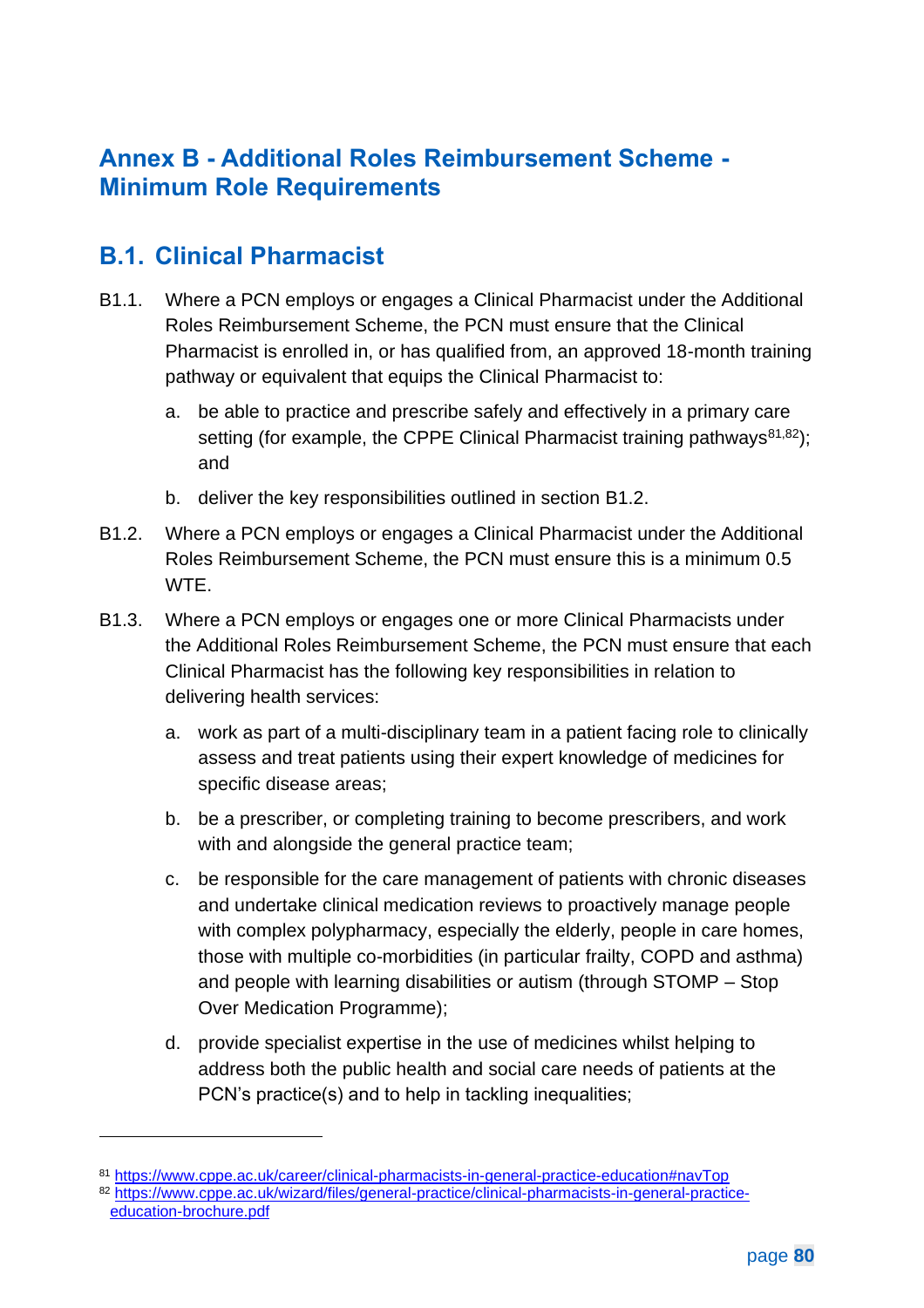- e. provide leadership on person-centred medicines optimisation (including ensuring prescribers in the practice conserve antibiotics in line with local antimicrobial stewardship guidance) and quality improvement, whilst contributing to the quality and outcomes framework and enhanced services;
- f. through structured medication reviews, support patients to take their medications to get the best from them, reduce waste and promote selfcare;
- g. have a leadership role in supporting further integration of general practice with the wider healthcare teams (including community and hospital pharmacy) to help improve patient outcomes, ensure better access to healthcare and help manage general practice workload;
- h. develop relationships and work closely with other pharmacy professionals across PCNs and the wider health and social care system;
- i. take a central role in the clinical aspects of shared care protocols, clinical research with medicines, liaison with specialist pharmacists (including mental health and reduction of inappropriate antipsychotic use in people with learning difficulties), liaison with community pharmacists and anticoagulation; and
- j. be part of a professional clinical network and have access to appropriate clinical supervision. Appropriate clinical supervision means:
	- i. each clinical pharmacist must receive a minimum of one supervision session per month by a senior clinical pharmacist $83$ ;
	- iii. the senior clinical pharmacist must receive a minimum of one supervision session every three months by a GP clinical supervisor;
	- iv. each clinical pharmacist will have access to an assigned GP clinical supervisor for support and development; and
	- v. a ratio of one senior clinical pharmacist to no more than five junior clinical pharmacists, with appropriate peer support and supervision in place.

# **B.2. Pharmacy Technicians**

<sup>83</sup> This does not need to be a senior clinical pharmacist within the PCN but could be part of a wider local network, including from secondary care or another PCN.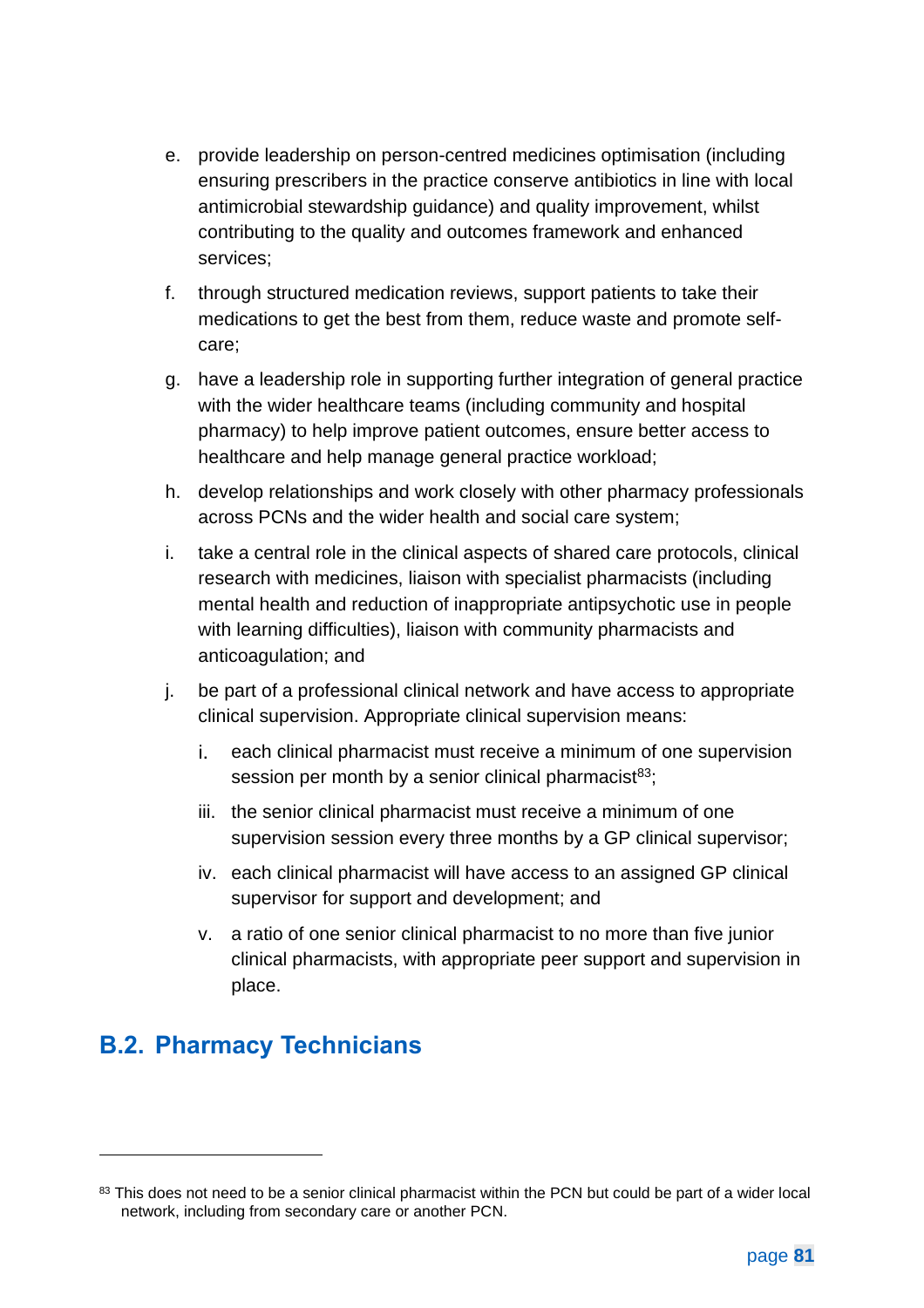- B2.1. Where a PCN employs or engages a Pharmacy Technician under the Additional Roles Reimbursement Scheme, the PCN must ensure that the Pharmacy Technician:
	- a. is registered with the General Pharmaceutical Council (GPhC);
	- b. meets the specific qualification and training requirements as specified by the GPhC criteria<sup>84</sup> to register as a Pharmacy Technician;
	- c. enrolled in, undertaking or qualified from, an approved training pathway. For example, the Primary Care Pharmacy Educational Pathway (PCPEP) or Medicines Optimisation in Care Homes (MOCH); and
	- d. is working under appropriate clinical supervision to ensure safe, effective and efficient use of medicines

in order to deliver the key responsibilities outlined in section [B2.2.](#page-82-0)

- <span id="page-82-0"></span>B2.2. Where a PCN employs or engages one or more Pharmacy Technicians under the Additional Roles Reimbursement Scheme, the PCN must ensure that each Pharmacy Technician has the following key clinical, and technical and administrative responsibilities, in delivering health services:
- B2.2.1. Clinical responsibilities of the Pharmacy Technician:
	- a. undertake patient facing and patient supporting roles to ensure effective medicines use, through shared decision-making conversations with patients;
	- b. carry out medicines optimisation tasks including effective medicine administration (e.g. checking inhaler technique), supporting medication reviews, and medicines reconciliation. Where required, utilise consultation skills to work in partnership with patients to ensure they use their medicines effectively;
	- c. support, as determined by the PCN, medication reviews and medicines reconciliation for new care home patients and synchronising medicines for patient transfers between care settings and linking with local community pharmacists.
	- d. provide specialist expertise, where competent, to address both the public health and social care needs of patients, including lifestyle advice, service information, and help in tackling local health inequalities;

<sup>84</sup> The training requirements for Pharmacy Technicians are currently in transition and further information is available on the General Pharmaceutical Council (GPhC) website. This information will provide the specific criteria to register as a pharmacy technician – see [https://www.pharmacyregulation.org/i-am](https://www.pharmacyregulation.org/i-am-pharmacy-technician)[pharmacy-technician](https://www.pharmacyregulation.org/i-am-pharmacy-technician)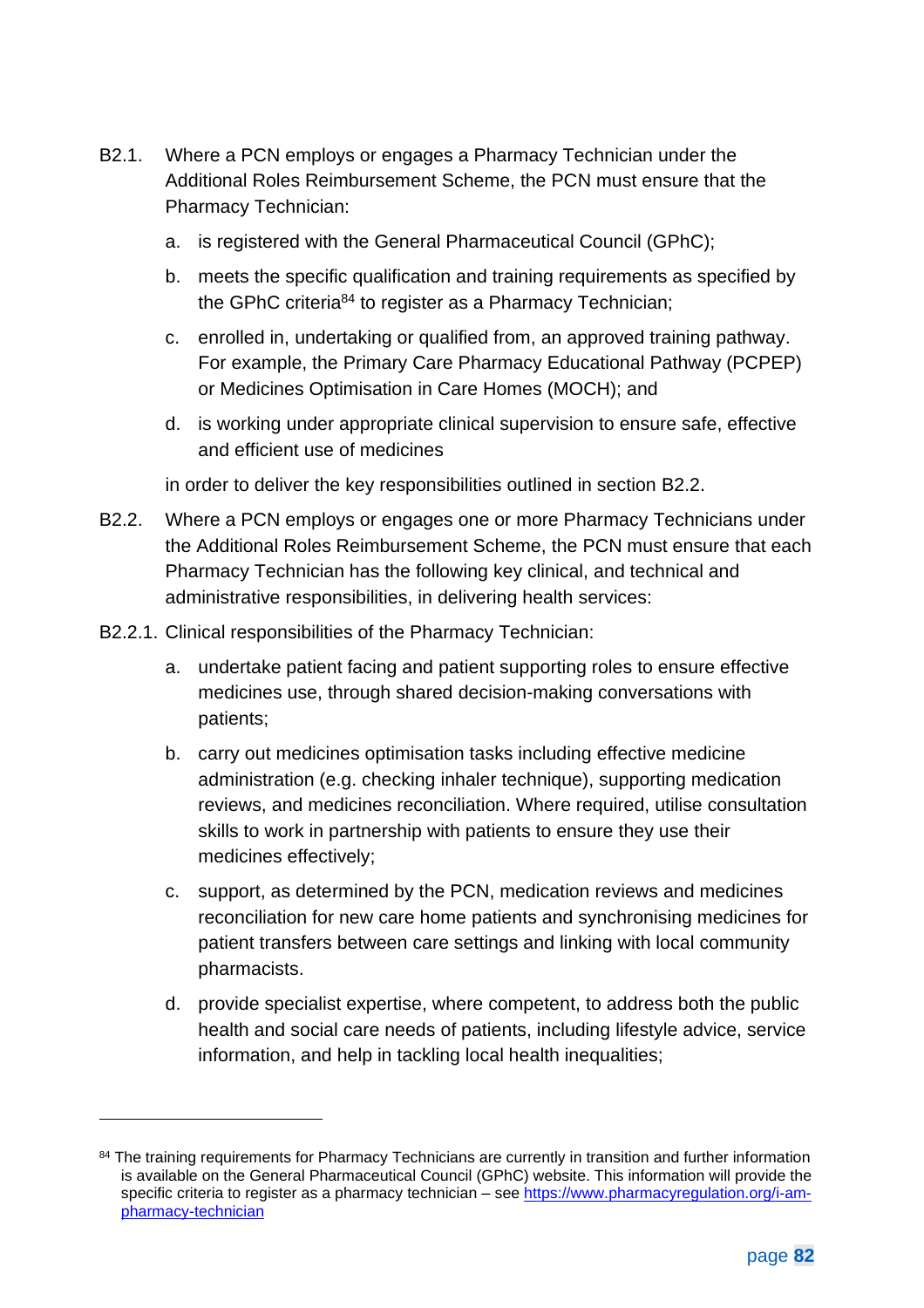- e. take a central role in the clinical aspects of shared care protocols and liaising with specialist pharmacists for more complex patients;
- f. support initiatives for antimicrobial stewardship to reduce inappropriate antibiotic prescribing;
- g. assist in the delivery of medicines optimisation and management incentive schemes and patient safety audits;
- h. support the implementation of national prescribing policies and guidance within GP practices, care homes and other primary care settings. This will be achieved through undertaking clinical audits (e.g. use of antibiotics), supporting quality improvement measures and contributing to the Quality and Outcomes Framework and enhanced services;
- B2.2.2. Technical and Administrative responsibilities of the Pharmacy Technician:
	- a. work with the PCN multi-disciplinary team to ensure efficient medicines optimisation, including implementing efficient ordering and return processes, and reducing wastage;
	- b. supervise practice reception teams in sorting and streaming general prescription requests, so as to allow GPs and clinical pharmacists to review the more clinically complex requests;
	- c. provide leadership for medicines optimisation systems across PCNs, supporting practices with a range of services to get the best value from medicines by encouraging and implementing Electronic Prescriptions, safe repeat prescribing systems, and timely monitoring and management of high-risk medicines;
	- d. provide training and support on the legal, safe and secure handling of medicines, including the implementation of the Electronic Prescription Service (EPS); and
	- e. develop relationships with other pharmacy technicians, pharmacists and members of the multi-disciplinary team to support integration of the pharmacy team across health and social care including primary care, community pharmacy, secondary care, and mental health.

## **B.3. Social Prescribing Link Workers**

- B3.1. A PCN must provide to the PCN's patients access to a social prescribing service. To comply with this, a PCN may:
	- a. directly employ Social Prescribing Link Worker(s); or
	- b. sub-contract provision of the service to another provider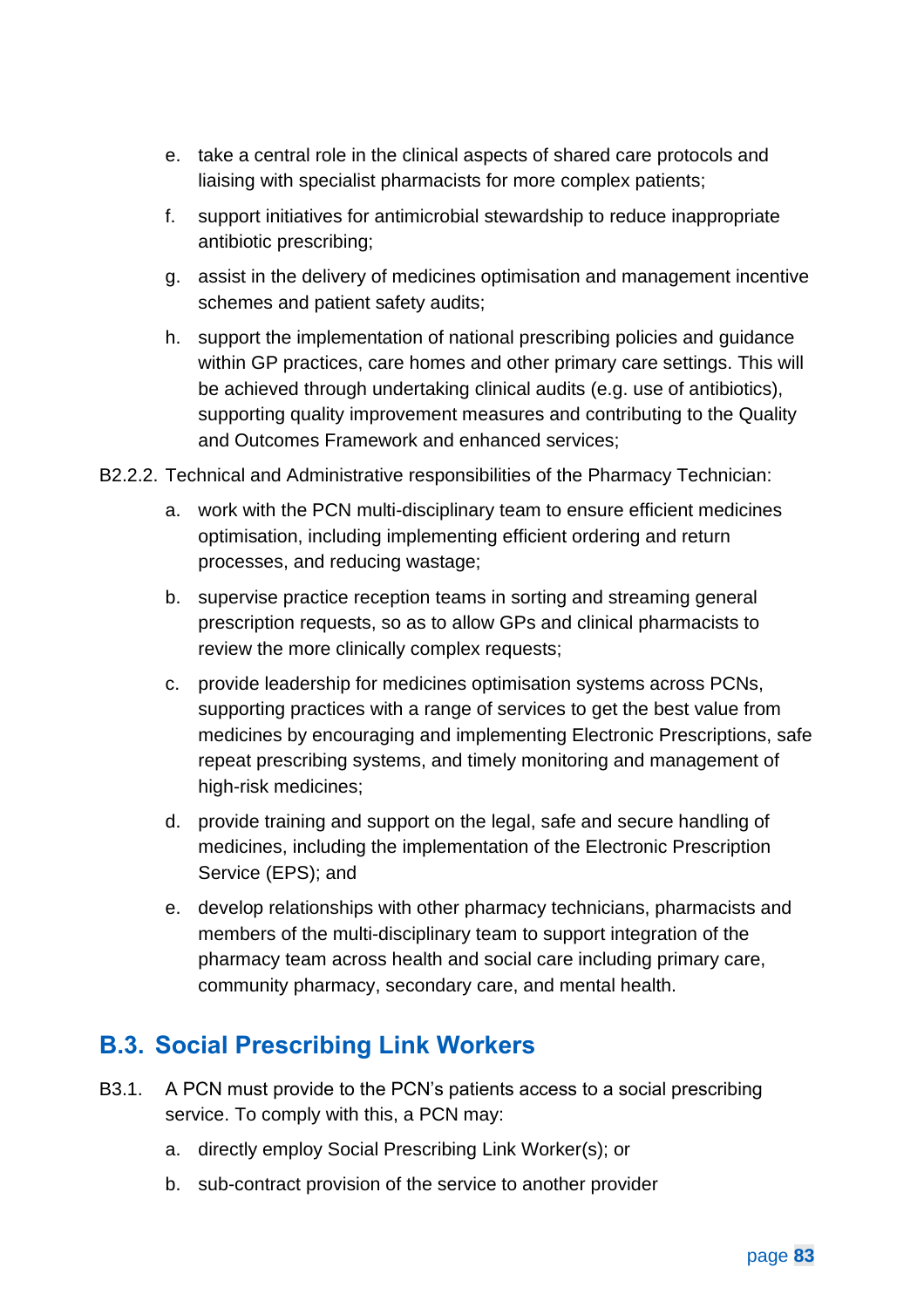in accordance with this Network Contract DES Specification.

- B3.2. Where a PCN employs or engages a Social Prescribing Link Worker under the Additional Roles Reimbursement Scheme, the PCN must ensure that the Social Prescribing Link Worker:
	- a. has completed the NHS England and NHS Improvement online learning programme<sup>85</sup>
	- b. is enrolled in, undertaking or qualified from appropriate training as set out by the Personalised Care Institute<sup>86</sup>; and
	- c. attends the peer support networks run by NHS England and NHS Improvement at ICS level;

in order to deliver the key responsibilities outlined in section [B3.3.](#page-84-0)

- <span id="page-84-0"></span>B3.3. Where a PCN employs or engages one or more Social Prescribing Link Workers under the Additional Roles Reimbursement Scheme or sub-contracts provision of the social prescribing service to another provider, the PCN must ensure that each Social Prescribing Link Worker providing the service has the following key responsibilities in delivering the service to patients:
	- a. as members of the PCN's team of health professionals, take referrals from the PCN's Core Network Practices and from a wide range of agencies<sup>87</sup> to support the health and wellbeing of patients;
	- b. assess how far a patient's health and wellbeing needs can be met by services and other opportunities available in the community;
	- c. co-produce a simple personalised care and support plan to address the patient's health and wellbeing needs by introducing or reconnecting people to community groups and statutory services, including weight management support and signposting where appropriate and it matters to the person;
	- d. evaluate how far the actions in the care and support plan are meeting the patient's health and wellbeing needs<sup>88</sup>;

<sup>85</sup> <https://www.e-lfh.org.uk/programmes/social-prescribing/>

<sup>86</sup> [https://www.england.nhs.uk/personalisedcare/supporting-health-and-care-staff-to-deliver](https://www.england.nhs.uk/personalisedcare/supporting-health-and-care-staff-to-deliver-personalised-care/personalised-care-institute/)[personalised-care/personalised-care-institute/](https://www.england.nhs.uk/personalisedcare/supporting-health-and-care-staff-to-deliver-personalised-care/personalised-care-institute/)

<sup>87</sup> These agencies include but are not limited to: the PCN's members, pharmacies, multi-disciplinary teams, hospital discharge teams, allied health professionals, fire service, police, job centres, social care services, housing associations and voluntary, community and social enterprise (VCSE) organisations.

<sup>88</sup> Including considering if the persons needs are met (for example, reasonable adjustments, interpreter etc).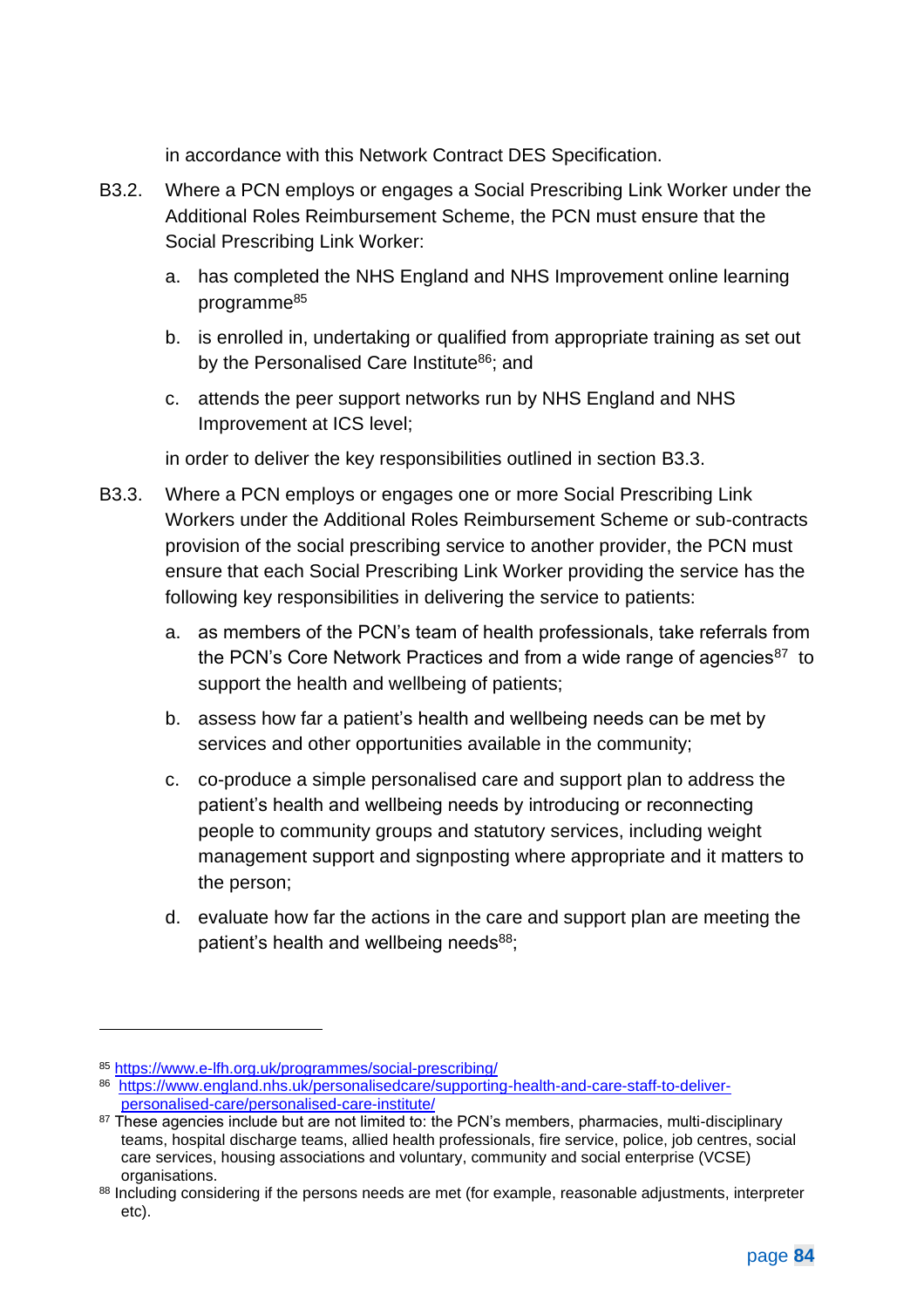- e. provide personalised support to patients, their families and carers to take control of their health and wellbeing, live independently, improve their health outcomes and maintain a healthy lifestyle;
- f. develop trusting relationships by giving people time and focus on 'what matters to them';
- g. take a holistic approach, based on the patient's priorities and the wider determinants of health, including supporting people to take up employment, training and welfare support;
- h. explore and support access to a personal health budget where appropriate;
- i. manage and prioritise their own caseload, in accordance with the health and wellbeing needs of their population; and
- j. where required and as appropriate, refer patients back to other health professionals within the PCN.
- B3.4. A PCN's Core Network Practices must identify a first point of contact for general advice and support and (if different) a GP to provide supervision for the Social Prescribing Link Worker(s). This could be provided by one or more named individuals within the PCN. A PCN's Core Network Practices must provide monthly access to clinical supervision with a relevant health professional.
- B3.5. A PCN will ensure the Social Prescribing Link Worker(s) can discuss patient related concerns and be supported to follow appropriate safeguarding procedures (e.g. abuse, domestic violence and support with mental health) with a relevant GP.
- B3.6. A PCN must ensure referrals to the Social Prescribing Link Worker(s) are recorded within GP clinical systems using the new national SNOMED codes (see section [7.4.1](#page-39-0) and [5.4.7\)](#page-23-0).
- B3.7. Where a PCN employs or engages one or more Social Prescribing Link Workers under the Additional Roles Reimbursement Scheme or sub-contracts provision of the social prescribing service to another provider, the PCN must ensure that each Social Prescribing Link Worker has the following key wider responsibilities:
	- a. draw on and increase the strength and capacity of local communities, enabling local Voluntary, Community and Social Enterprise (VCSE) organisations and community groups to receive social prescribing referrals from the Social Prescribing Link Worker;
	- b. work collaboratively with all local partners to contribute towards supporting the local VCSE organisations and community groups to become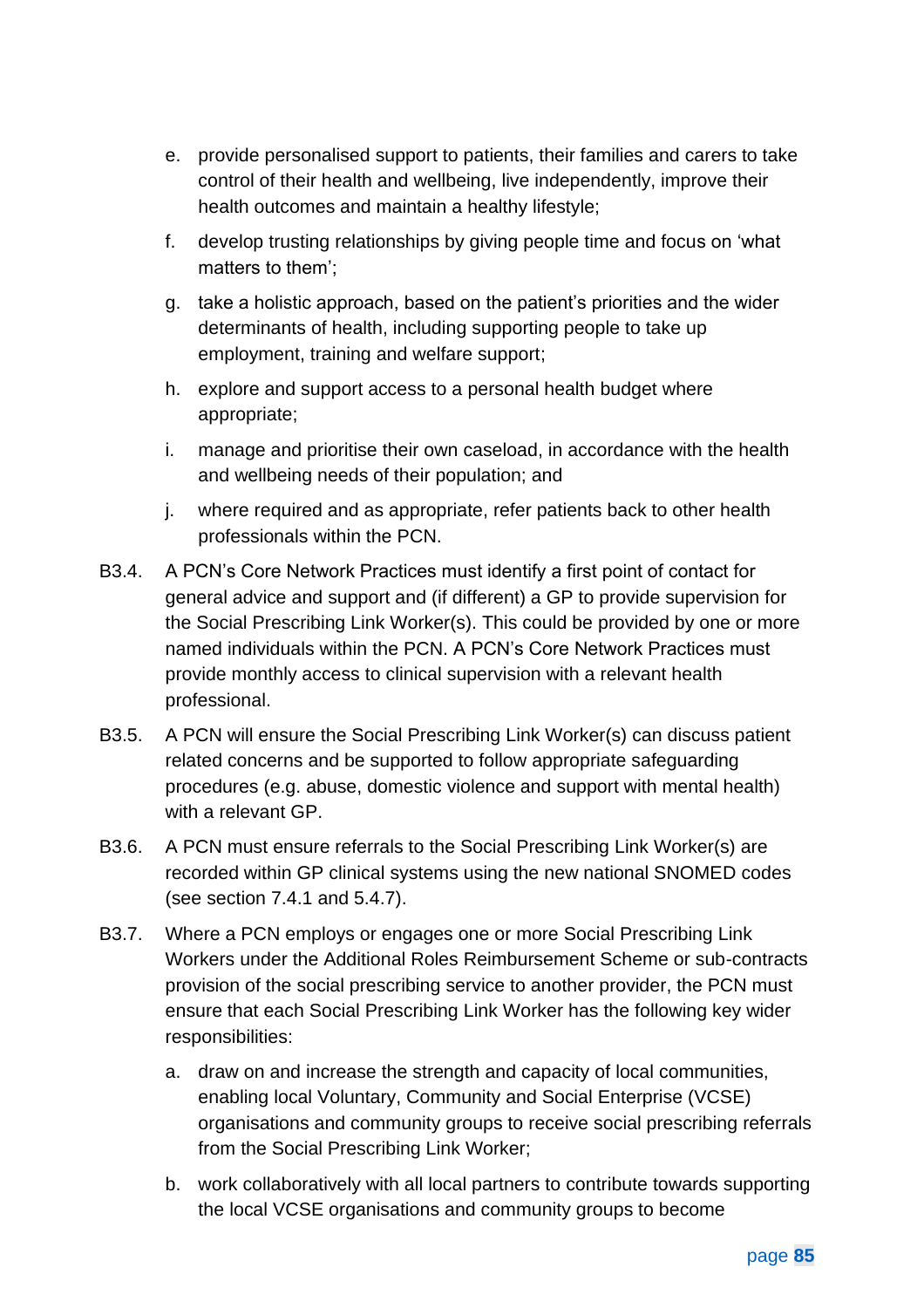sustainable and that community assets are nurtured, through sharing intelligence regarding any gaps or problems identified in local provision with commissioners and local authorities;

- c. have a role in educating non-clinical and clinical staff within the PCN through verbal or written advice or guidance on what other services are available within the community and how and when patients can access them;
- B3.8. A PCN must be satisfied that organisations and groups to whom the Social Prescribing Link Workers(s) directs patients:
	- a. have basic safeguarding processes in place for vulnerable individuals; and
	- b. provide opportunities for the patient to develop friendships and a sense of belonging, as well as to build knowledge, skills and confidence.
- B3.9. A PCN must ensure that all staff working in practices that are members of the PCN are aware of the identity of the Social Prescribing Link Worker(s) and the process for referrals.
- B3.10. A PCN must work in partnership with commissioners, social prescribing schemes, Local Authorities and voluntary sector leaders to create a shared plan for social prescribing which must include how the organisations will build on existing schemes and work collaboratively to recruit additional social prescribing link workers to embed one in every PCN and direct referrals to the voluntary sector.

# **B.4. Health and Wellbeing Coach**

- B4.1. Where a PCN employs or engages a Health and Wellbeing Coach under the Additional Roles Reimbursement Scheme, the PCN must ensure that the Health and Wellbeing Coach:
	- a. is enrolled in, undertaking or qualified from appropriate health coaching training covering topics outlined in the NHS England and NHS Improvement Implementation and Quality Summary Guide<sup>89</sup>, with the training delivered by a training organisation listed by the Personalised Care Institute<sup>90</sup>:

<sup>89</sup> <https://www.england.nhs.uk/publication/health-coaching-summary-guide-and-technical-annexes/> <sup>90</sup> [https://www.england.nhs.uk/personalisedcare/supporting-health-and-care-staff-to-deliver](https://www.england.nhs.uk/personalisedcare/supporting-health-and-care-staff-to-deliver-personalised-care/personalised-care-institute/)[personalised-care/personalised-care-institute/](https://www.england.nhs.uk/personalisedcare/supporting-health-and-care-staff-to-deliver-personalised-care/personalised-care-institute/)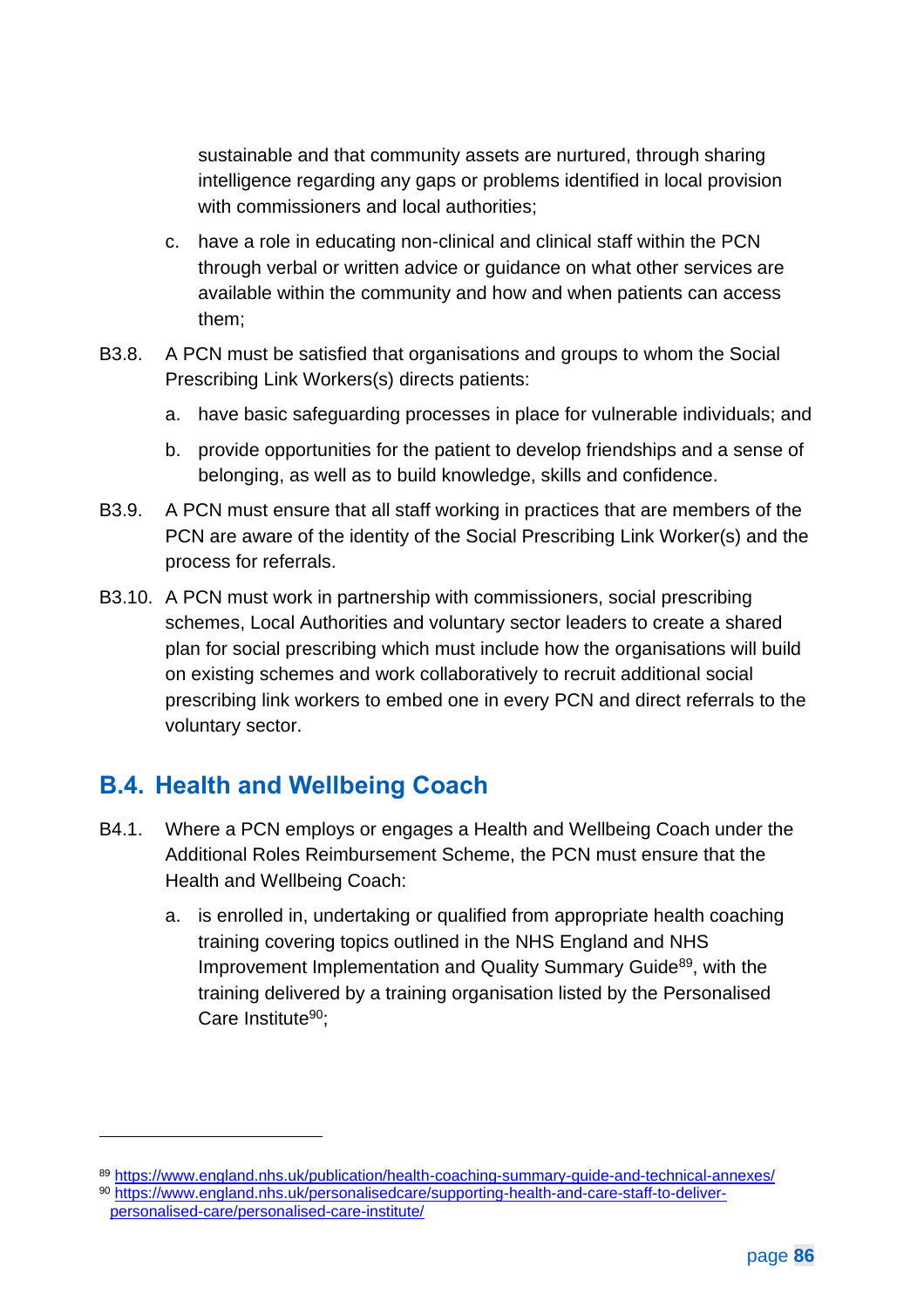- b. adheres to a code of ethics and conduct in line with the NHS England and NHS Improvement Health coaching Implementation and Quality Summary Guide;
- c. has formal individual and group coaching supervision which must come from a suitably qualified or experienced individual; and
- d. working closely in partnership with the Social Prescribing Link Worker(s) or social prescribing service provider to identify and work alongside people who may need additional support, but are not yet ready to benefit fully from social prescribing

in order to deliver the key responsibilities outlined in section [B4.2.](#page-87-0)

- <span id="page-87-0"></span>B4.2. Where a PCN employs or engages one or more Health and Wellbeing Coaches under the Additional Roles Reimbursement Scheme, the PCN must ensure that each Health and Wellbeing Coach has the following key responsibilities, in delivering health services:
	- a. manage and prioritise a caseload, in accordance with the health and wellbeing needs of their population through taking an approach that is non-judgemental, based on strong communication and negotiation skills, while considering the whole person when addressing existing issues. Where required and as appropriate, the Health and Wellbeing Coach will refer people back to other health professionals within the PCN;
	- b. utilise existing IT and MDT channels to screen patients, with an aim to identify those that would benefit most from health coaching;
	- c. provide personalised support to individuals, their families, and carers to support them to be active participants in their own healthcare; empowering them to manage their own health and wellbeing and live independently through:
		- coaching and motivating patients through multiple sessions to identify their needs, set goals, and supporting patients to achieve their personalised health and care plan objectives;
		- providing interventions such as self-management education and peer support;
		- iii. supporting patients to establish and attain goals that are important to the patient;
		- iv. supporting personal choice and positive risk taking while ensuring that patients understand the accountability of their own actions and decisions, thus encouraging the proactive prevention of further illnesses;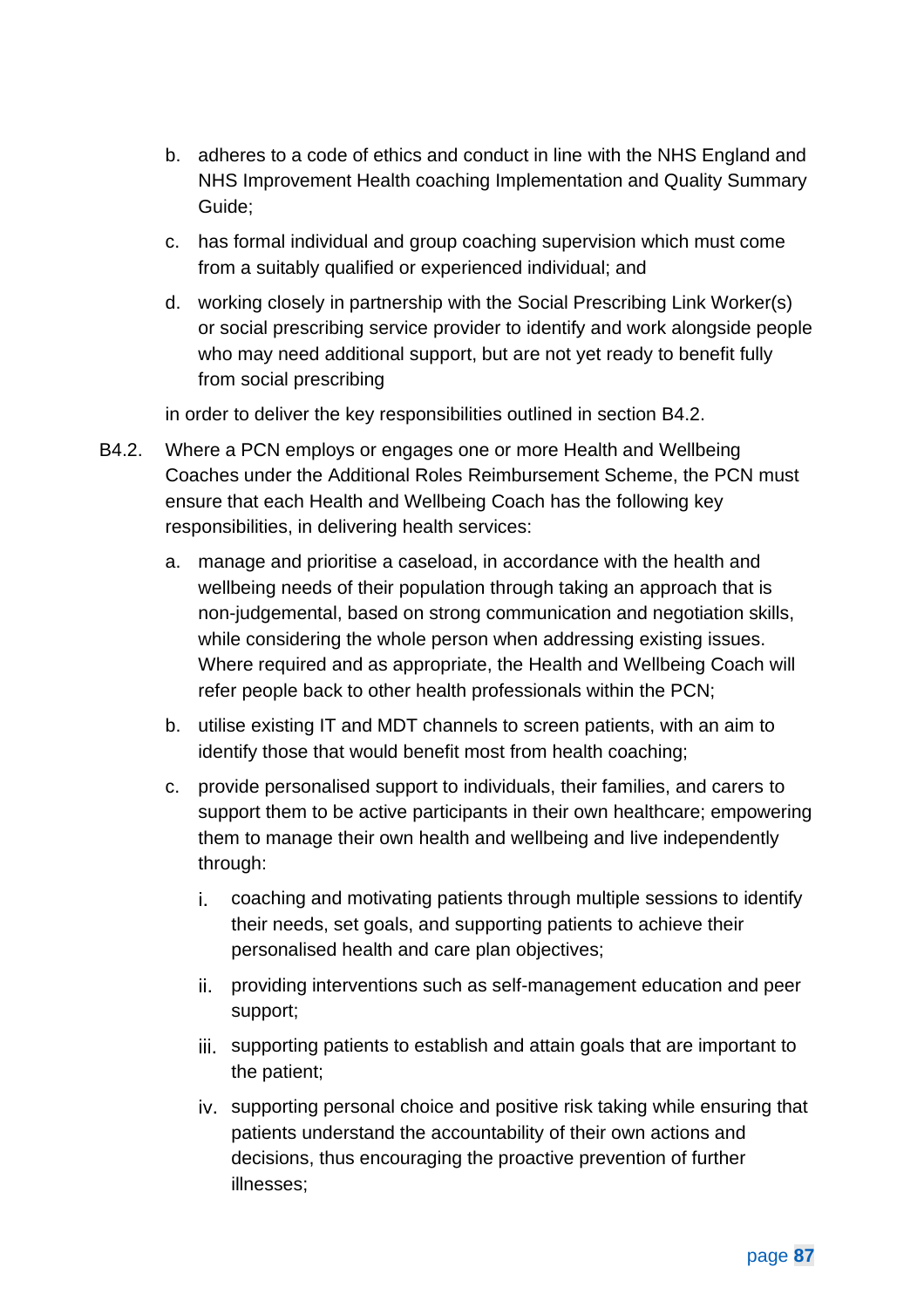- working in partnership with the social prescribing service to connect patients to community-based activities which support them to take increased control of their health and wellbeing; and
- vi. increasing patient motivation to self-manage and adopt healthy behaviours;
- d. work in partnership with patients to support them to develop their level of knowledge, skills and confidence enabling them to engage with their health and well-being and subsequently supporting them in shared decision-making conversations;
- e. utilise health coaching skills to support to develop the knowledge, skills, and confidence to manage their health and wellbeing, whilst increasing their ability to access and utilise community support offers; and
- f. explore and support patient access to a personal health budget, where appropriate, for their care and support.
- B4.3. The following sets out the key wider responsibilities of Health and Wellbeing Coaches:
	- a. develop collaborative relationships and work in partnership with health, social care, and community and voluntary sector providers and multidisciplinary teams to holistically support patients' wider health and wellbeing, public health, and contributing to the reduction of health inequalities;
	- b. provide education and specialist expertise to PCN staff, supporting them to improve their skills and understanding of personalised care, behavioural approaches and ensuring consistency in the follow up of people's goals with MDT input; and
	- c. raise awareness within the PCN of shared decision-making and decision support tools.
- B4.4. A PCN must be satisfied that organisations and groups to whom its Health and Wellbeing Coach(es) directs patients:
	- a. have basic safeguarding processes in place for vulnerable individuals; and
	- b. provide opportunities for the patient to develop friendships and a sense of belonging, as well as to build knowledge, skills and confidence.
- B4.5. A PCN's Core Network Practices must identify a first point of contact for general advice and support and (if different) a GP to provide supervision for the PCN's Health and Wellbeing Coach(es). This could be provided by one or more named individuals within the PCN. The Health and Wellbeing Coach must have access to regular supervision from a health coaching mentor. In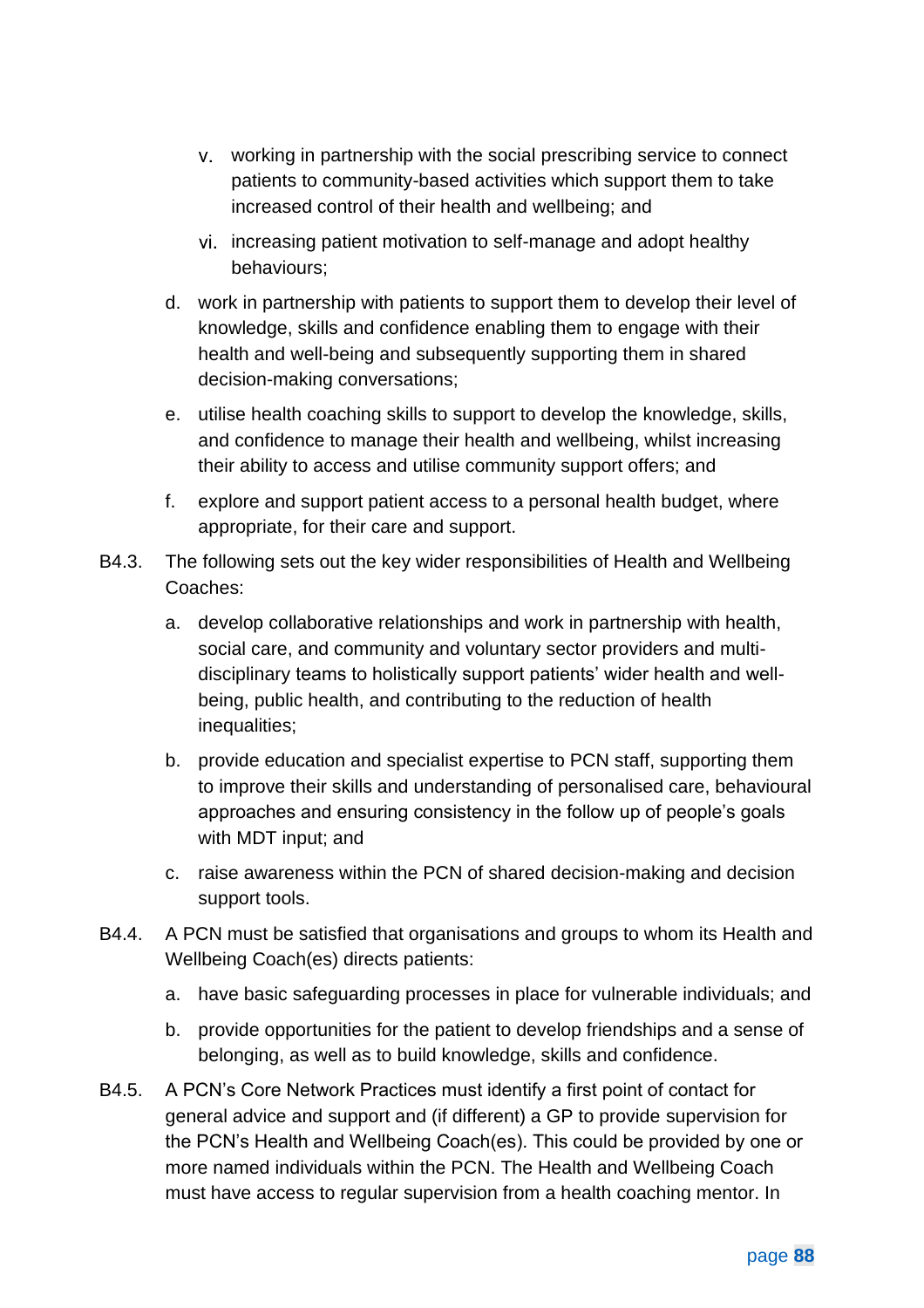addition to this, formal and individual group coaching supervision must come from a suitably qualified or experienced health coaching supervisor.

- B4.6. A PCN will ensure the PCN's Health and Wellbeing Coach(es) can discuss patient related concerns and be supported to follow appropriate safeguarding procedures (e.g. abuse, domestic violence and support with mental health) with a relevant GP.
- B4.7. A PCN must ensure that all staff working in practices that are members of the PCN are aware of the identity of the PCN's Health and Wellbeing Coach(es).

### **B.5. Care Coordinator**

- B5.1. Where a PCN employs or engages a Care Coordinator under the Additional Roles Reimbursement Scheme, the PCN must ensure that the Care Coordinator:
	- a. is enrolled in, undertaking or qualified from appropriate training as set out by the Personalised Care Institute<sup>91</sup>; and
	- b. works closely and in partnership with the Social Prescribing Link Worker(s) or social prescribing service provider and Health and Wellbeing Coach(es),

in order to deliver the key responsibilities outlined in section [B5.2.](#page-89-0)

- <span id="page-89-0"></span>B5.2. Where a PCN employs or engages one or more Care Coordinators under the Additional Roles Reimbursement Scheme, the PCN must ensure that each Care Coordinator has the following key responsibilities, in delivering health services:
	- a. utilise population health intelligence to proactively identify and work with a cohort of patients to deliver personalised care;
	- b. support patients to utilise decision aids in preparation for a shared decision-making conversation;
	- c. holistically bring together all of a person's identified care and support needs, and explore options to meet these within a single personalised care and support plan (PCSP), in line with PCSP best practice, based on what matters to the person;
	- d. help people to manage their needs through answering queries, making and managing appointments, and ensuring that people have good quality written or verbal information to help them make choices about their care,

<sup>91</sup> [https://www.england.nhs.uk/personalisedcare/supporting-health-and-care-staff-to-deliver](https://www.england.nhs.uk/personalisedcare/supporting-health-and-care-staff-to-deliver-personalised-care/personalised-care-institute/)[personalised-care/personalised-care-institute/](https://www.england.nhs.uk/personalisedcare/supporting-health-and-care-staff-to-deliver-personalised-care/personalised-care-institute/)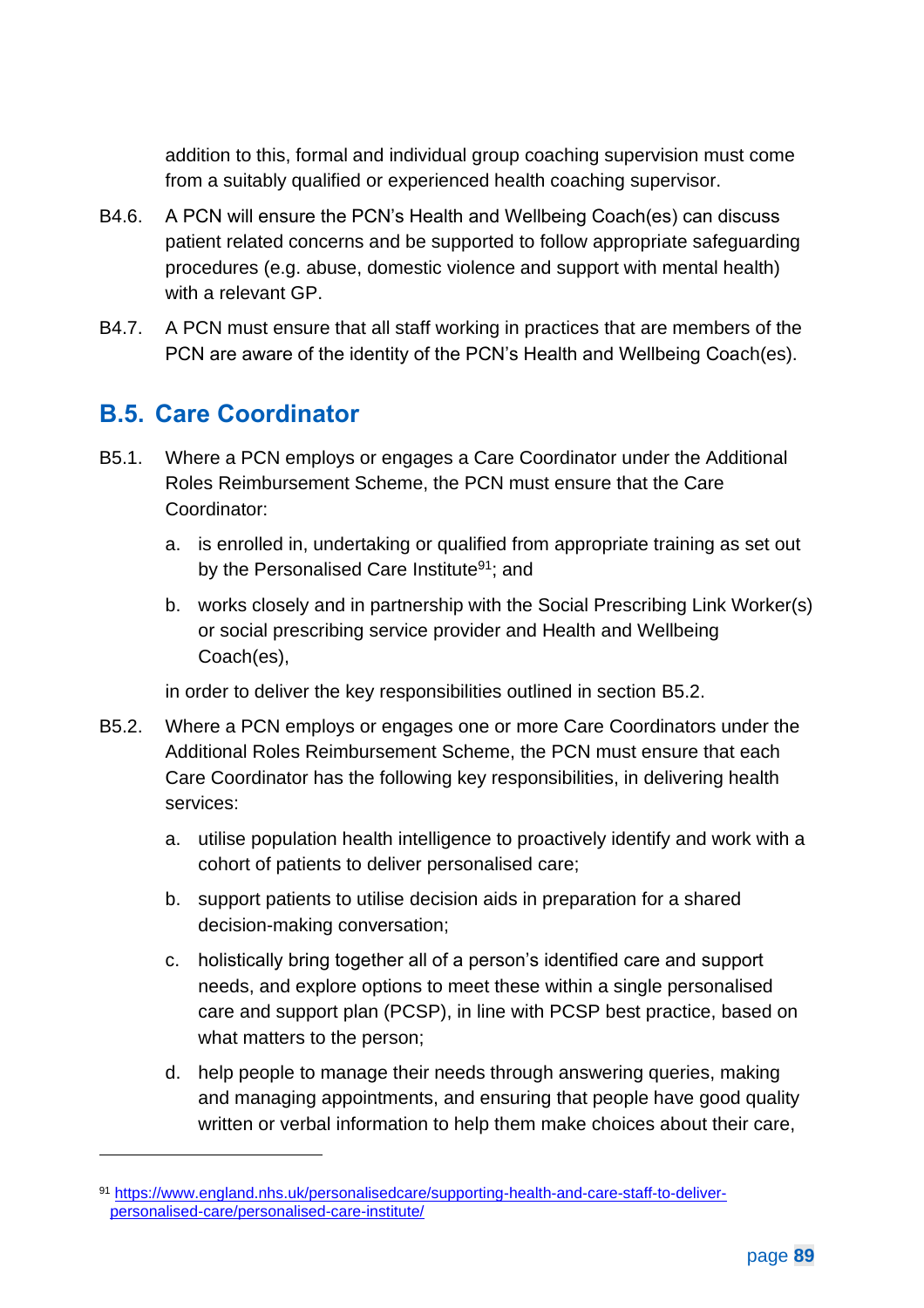using tools to understand peoples level of knowledge, confidence in skills in managing their own health;

- e. support people to take up training and employment, and to access appropriate benefits where eligible for example, through referral to social prescribing link workers;
- f. assist people to access self-management education courses, peer support or interventions that support them to take more control of their health and wellbeing;
- g. explore and assist people to access personal health budgets where appropriate;
- h. provide coordination and navigation for people and their carers across health and care services, working closely with social prescribing link workers, health and wellbeing coaches, and other primary care professionals; and
- i. support the coordination and delivery of MDTs within the PCN.
- B5.3. The following sets out the key wider responsibilities of Care Coordinators:
	- a. work with the GPs and other primary care professionals within the PCN to identify and manage a caseload of patients, and where required and as appropriate, refer people back to other health professionals within the PCN;
	- b. raise awareness within the PCN of shared decision-making and decision support tools; and
	- c. raise awareness of how to identify patients who may benefit from shared decision making and support PCN staff and patients to be more prepared to have shared decision-making conversations.
- B5.4. A PCN must be satisfied that organisations and groups to whom its Care Coordinator directs patients:
	- a. have basic safeguarding processes in place for vulnerable individuals; and
	- b. provide opportunities for the patient to develop friendships and a sense of belonging, as well as to build knowledge, skills and confidence.
- B5.5. A PCN's Core Network Practices must identify a first point of contact for general advice and support and (if different) a GP to provide supervision for the PCN's Care Coordinator(s). This could be provided by one or more named individuals within the PCN.
- B5.6. A PCN will ensure the PCN's Care Coordinator(s) can discuss patient related concerns and be supported to follow appropriate safeguarding procedures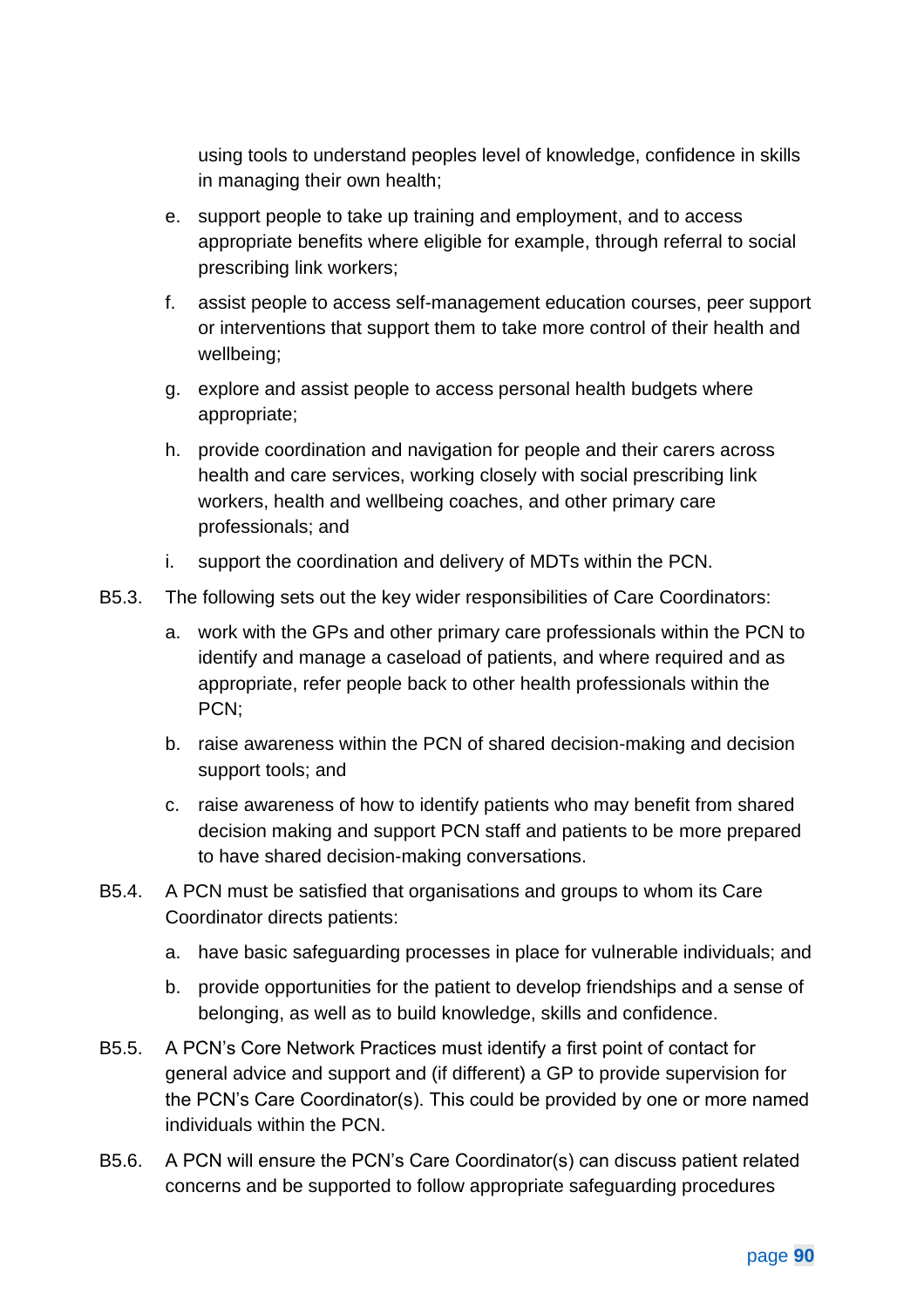(e.g. abuse, domestic violence and support with mental health) with a relevant GP.

B5.7. A PCN must ensure that all staff working in practices that are members of the PCN are aware of the identity of the PCN's Care Coordinator(s).

# **B.6. Physician Associates**

- B6.1. Where a PCN employs or engages a Physician Associate under the Additional Roles Reimbursement Scheme, the PCN must ensure that the Physician Associate:
	- a. has completed a post-graduate physician associate course (either PG Diploma or MSc);
	- b. has maintained professional registration with the Faculty of Physician Associates and/or the General Medical council following implementation of statutory regulation, working within the latest code of professional conduct (CIPD);
	- c. has passed the UK Physician Associate (PA) National Re-Certification Exam, which needs to be retaken every six years;
	- d. participates in continuing professional development opportunities by keeping up to date with evidence-based knowledge and competence in all aspects of their role, meeting clinical governance guidelines for continuing professional development (CPD), and
	- e. is working under supervision of a doctor as part of the medical team,

in order to deliver the key responsibilities outlined in section [B6.2.](#page-91-0)

- <span id="page-91-0"></span>B6.2. Where a PCN employs or engages one or more Physician Associates under the Additional Roles Reimbursement Scheme, the PCN must ensure that each Physician Associate has the following key responsibilities, in delivering health services:
	- a. provide first point of contact care for patients presenting with undifferentiated, undiagnosed problems by utilising history-taking, physical examinations and clinical decision-making skills to establish a working diagnosis and management plan in partnership with the patient (and their carers where applicable);
	- b. support the management of patient's conditions through offering specialised clinics following appropriate training including (but not limited to) family planning, baby checks, COPD, asthma, diabetes, and anticoagulation;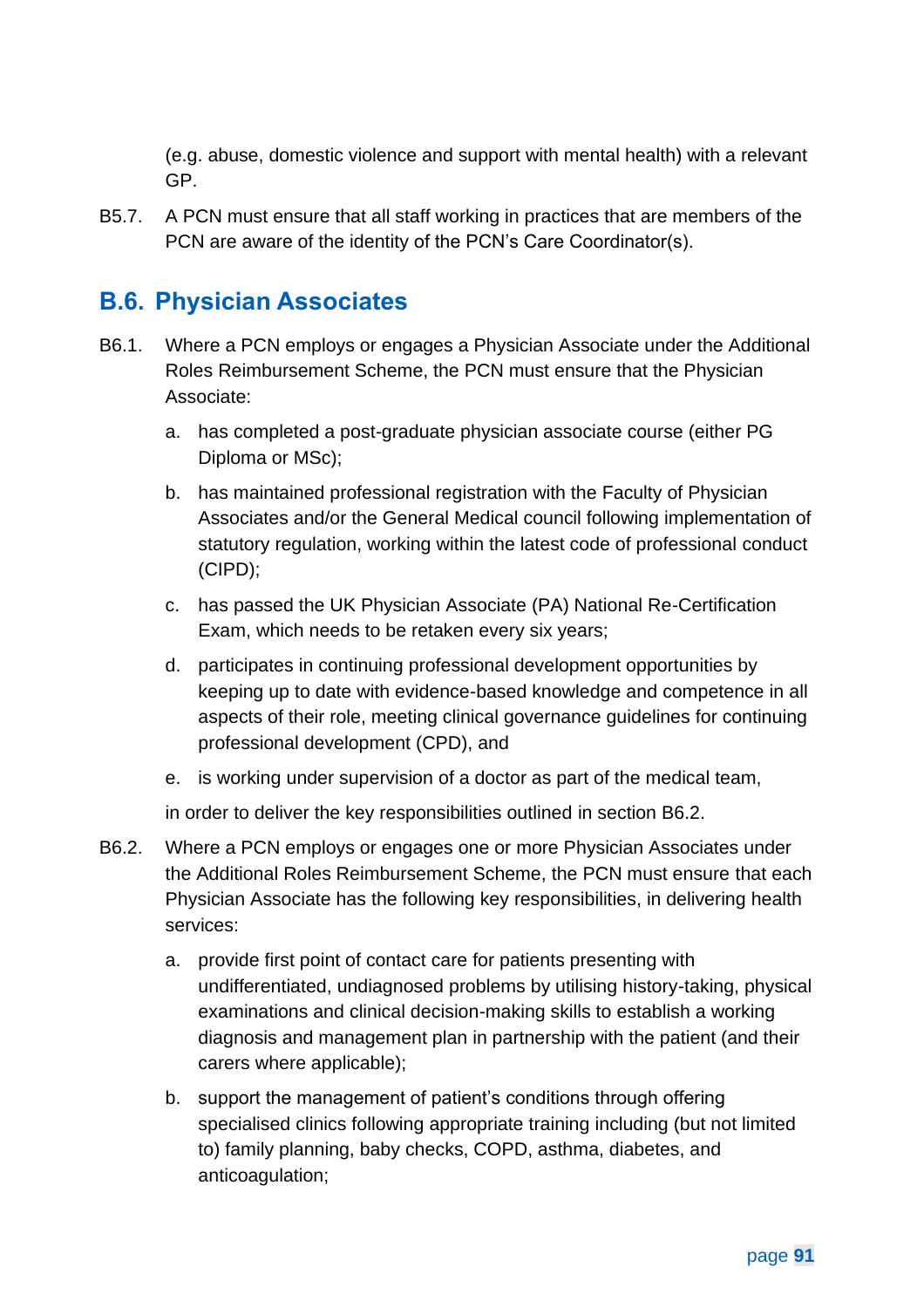- c. provide health/disease promotion and prevention advice, alongside analysing and actioning diagnostic test results;
- d. develop integrated patient-centred care through appropriate wording with the wider primary care multi-disciplinary team and social care networks;
- e. utilise clinical guidelines and promote evidence-based practice and partake in clinical audits, significant event reviews and other research and analysis tasks;
- f. participate in duty rotas; undertaking face-to-face, telephone, and online consultations for emergency or routine problems as determined by the PCN, including management of patients with long-term conditions;
- g. undertake home visits when required; and
- h. develop and agree a personal development plan (PDP) utilising a reflective approach to practice, operating under appropriate clinical supervision.
- B6.3. A PCN's Core Network practices must identify a suitable named GP supervisor for each physician associate, to enable them to work under appropriate clinical supervision.

## **B.7. First Contact Physiotherapists**

- B7.1. Where a PCN employs or engages a First Contact Physiotherapist under the Additional Roles Reimbursement Scheme, the PCN must ensure that the First Contact Physiotherapist:
	- a. has completed an undergraduate degree in physiotherapy;
	- b. is registered with the Health and Care Professional Council;
	- c. holds the relevant public liability insurance;
	- d. has a Masters Level qualification or the equivalent specialist knowledge, skills and experience;
	- e. can demonstrate working at Level 7 capability in MSK related areas of practice or equivalent (such as advanced assessment diagnosis and treatment);
	- f. can demonstrate ability to operate at an advanced level of practice,

in order to deliver the key responsibilities outlined in section [B7.2.](#page-92-0)

<span id="page-92-0"></span>B7.2. Where a PCN employs or engages one or more First Contact Physiotherapists under the Additional Roles Reimbursement Scheme, the PCN must ensure that each First Contact Physiotherapist has the following key responsibilities, in delivering health services: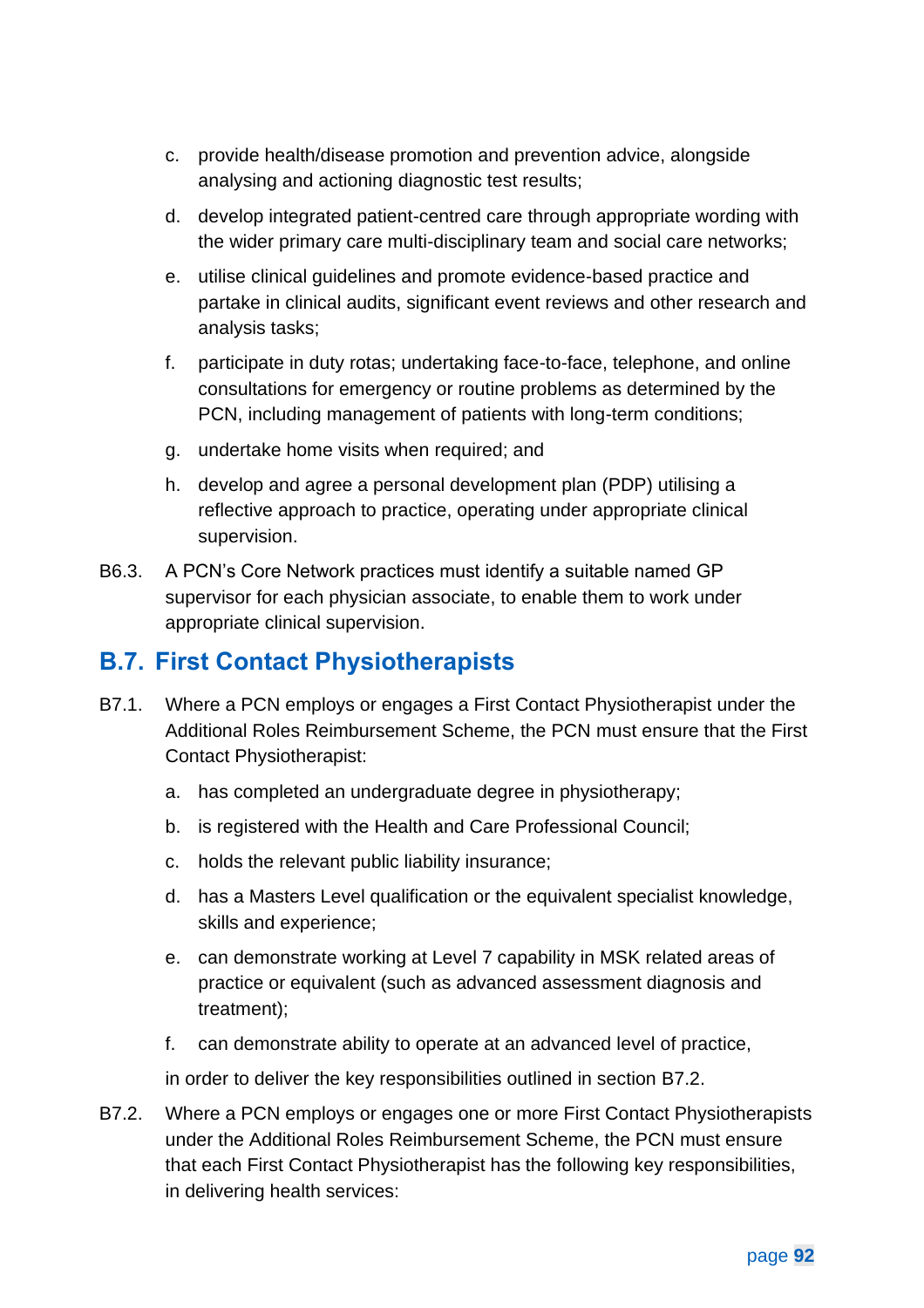- a. work independently, without day to day supervision, to assess, diagnose, triage, and manage patients, taking responsibility for prioritising and managing a caseload of the PCN's Registered Patients;
- b. receive patients who self-refer (where systems permit) or from a clinical professional within the PCN, and where required refer to other health professionals within the PCN;
- c. work as part of a multi-disciplinary team in a patient facing role, using their expert knowledge of movement and function issues, to create stronger links for wider services through clinical leadership, teaching and evaluation;
- d. develop integrated and tailored care programmes in partnership with patients, providing a range of first line treatment options including selfmanagement, referral to rehabilitation focussed services and social prescribing;
- e. make use of their full scope of practice, developing skills relating to independent prescribing, injection therapy and investigation to make professional judgements and decisions in unpredictable situations, including when provided with incomplete or contradictory information. They will take responsibility for making and justifying these decisions;
- f. manage complex interactions, including working with patients with psychosocial and mental health needs, referring onwards as required and including social prescribing when appropriate;
- g. communicate effectively with patients, and their carers where applicable, complex and sensitive information regarding diagnoses, pathology, prognosis and treatment choices supporting personalised care;
- h. implement all aspects of effective clinical governance for own practice, including undertaking regular audit and evaluation, supervision and training;
- i. develop integrated and tailored care programmes in partnership with patients through:
	- i. effective shared decision-making with a range of first line management options (appropriate for a patient's level of activation);
	- ii. assessing levels of patient activation to support a patient's own level of knowledge, skills and confidence to self-manage their conditions, ensuring they are able to evaluate and improve the effectiveness of self-management interventions, particularly for those at low levels of activation;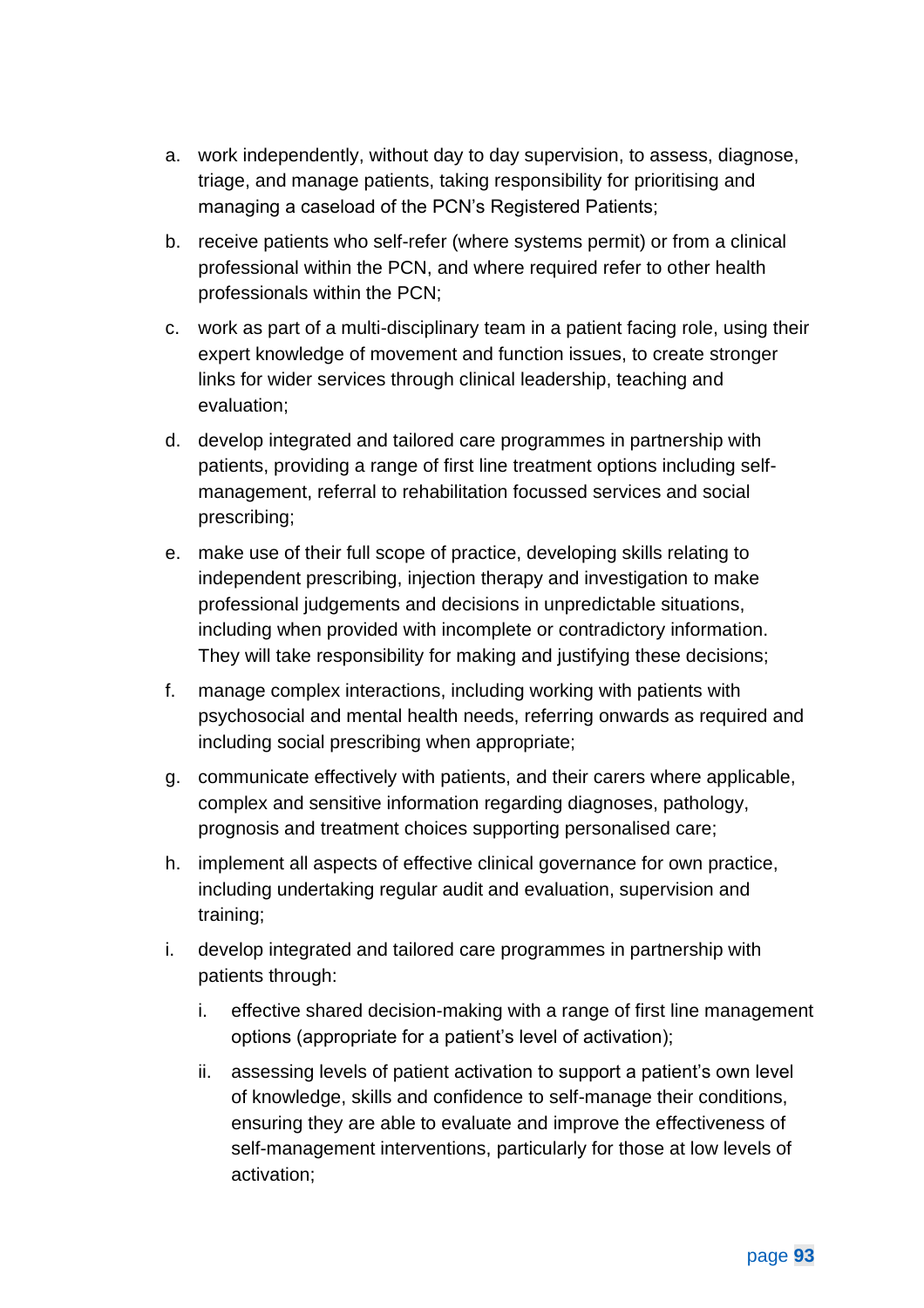- iii. agreeing with patient's appropriate support for self-management through referral to rehabilitation focussed services and wider social prescribing as appropriate; and
- iv. designing and implementing plans that facilitate behavioural change, optimise patient's physical activity and mobility, support fulfilment of personal goals and independence, and reduce the need for pharmacological interventions;
- j. request and progress investigations (such as x-rays and blood tests) and referrals to facilitate the diagnosis and choice of treatment regime including, considering the limitations of these investigations, interpret and act on results and feedback to aid patients' diagnoses and management plans; and
- k. be accountable for decisions and actions via Health and Care Professions Council (HCPC) registration, supported by a professional culture of peer networking/review and engagement in evidence-based practice.
- B7.3. The following sets out the key wider responsibilities of First Contact Physiotherapists:
	- a. work across the multi-disciplinary team to create and evaluate effective and streamlined clinical pathways and services;
	- b. provide leadership and support on MSK clinical and service development across the PCN, alongside learning opportunities for the whole multidisciplinary team within primary care;
	- c. develop relationships and a collaborative working approach across the PCN, supporting the integration of pathways in primary care;
	- d. encourage collaborative working across the wider health economy and be a key contributor to supporting the development of physiotherapy clinical services across the PCN;
	- e. liaising with secondary and community care services, and secondary and community MSK services where required, using local social and community interventions as required to support the management of patients within the PCN; and
	- f. support regional and national research and audit programmes to evaluate and improve the effectiveness of the First Contact Practitioner (FCP) programme. This will include communicating outcomes and integrating findings into own and wider service practice and pathway development.

## **B.8. Dietitians**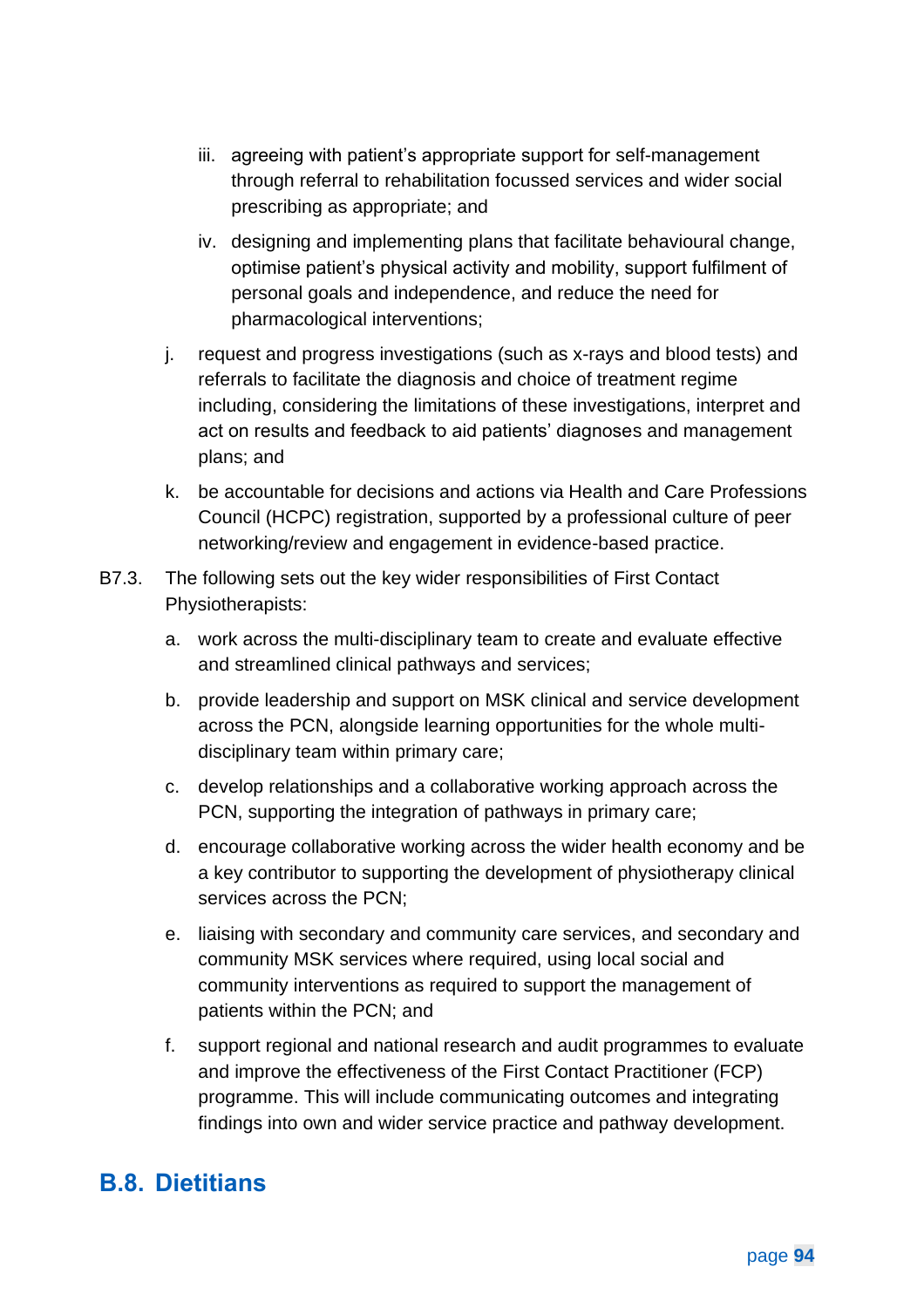- B8.1. Where a PCN employs or engages a Dietitian under the Additional Roles Reimbursement Scheme, the PCN must ensure that the Dietitian:
	- a. has a BSc or pre-reg MSc in Dietetics under a training programme approved by the British Dietetic Association (BDA);
	- b. is a registered member of the Health and Care Professionals Council (HCPC);
	- c. is able to operate at an advanced level of practice; and
	- d. has access to appropriate clinical supervision and an appropriate named individual in the PCN to provide general advice and support on a day to day basis,

in order to deliver the key responsibilities outlined in section [B8.2.](#page-95-0)

- <span id="page-95-0"></span>B8.2. Where a PCN employs or engages one or more Dietitians under the Additional Roles Reimbursement Scheme, the PCN must ensure that each Dietitian has the following key responsibilities, in delivering health services:
	- a. provide specialist nutrition and diet advice to patients, their carers, and healthcare professionals through treatment, education plans, and prescriptions;
	- b. educate patients with diet-related disorders on how they can improve their health and prevent disease by adopting healthier eating and drinking habits;
	- c. provide dietary support to patients of all ages (from early-life to end-of-life care) in a variety of settings including nurseries, patient homes and care homes;
	- d. work as part of a multi-disciplinary team to gain patient's cooperation and understanding in following recommended dietary treatments;
	- e. develop, implement and evaluate a seamless nutrition support service across the PCN, working with community and secondary care where appropriate, and aimed at continuously improving standards of patient care and wider multi-disciplinary team working;
	- f. work with clinicians, multi-disciplinary team colleagues and external agencies to ensure the smooth transition of patients discharged from hospital back into primary care, so that they can continue their diet plan;
	- g. make recommendations to PCN staff regarding changes to medications for the nutritional management of patients, based on interpretation of biochemical, physiological, and dietary requirements; and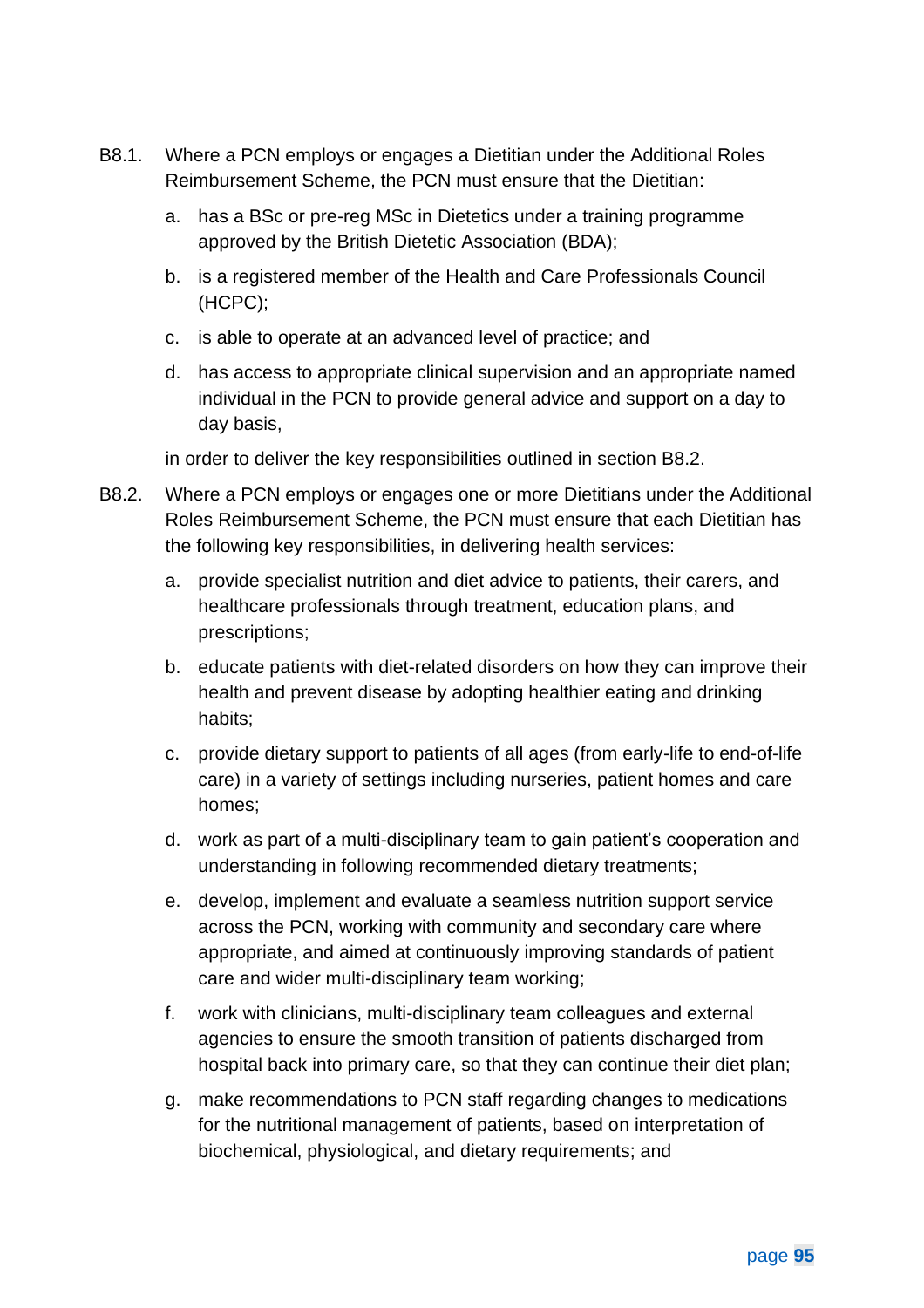- h. implement all aspects of effective clinical governance for own practice, including undertaking regular audit and evaluation, supervision and training.
- B8.3. The following sets out the key wider responsibilities of Dietitians:
	- a. undertake a range of administrative tasks such as ensuring stock levels are maintained and securely stored, and equipment is kept in good working order; and
	- b. ensure delivery of best practice in clinical practice, caseload management, education, research, and audit, to achieve corporate PCN and local population objectives.

### **B.9. Podiatrists**

- B9.1. Where a PCN employs or engages a Podiatrist under the Additional Roles Reimbursement Scheme, the PCN must ensure that the Podiatrist:
	- a. has a BSc or pre-reg MSc in Podiatry under a training programme approved by the College of Podiatry;
	- b. is a registered member of the Health and Care Professionals Council (HCPC);
	- c. is able to operate at an advanced level of practice; and
	- d. has access to appropriate clinical supervision and an appropriate named individual in the PCN to provide general advice and support on a day to day basis,

in order to deliver the key responsibilities outlined in section [B9.2.](#page-96-0)

- <span id="page-96-0"></span>B9.2. Where a PCN employs or engages one or more Podiatrists under the Additional Roles Reimbursement Scheme, the PCN must ensure that each Podiatrist has the following key responsibilities, in delivering health services:
	- a. work as part of a PCN's multi-disciplinary team to clinically assess, treat, and manage a caseload of patients of all ages with lower limb conditions and foot pathologies, using their expert knowledge of podiatry for specific conditions and topics;
	- b. utilise and provide guidance to patients on equipment such as surgical instruments, dressings, treatment tables and orthotics;
	- c. prescribe, produce, and fit orthotics and other aids and appliances;
	- d. provide specialist treatment and support for high-risk patient groups such as the elderly and those with increased risk of amputation;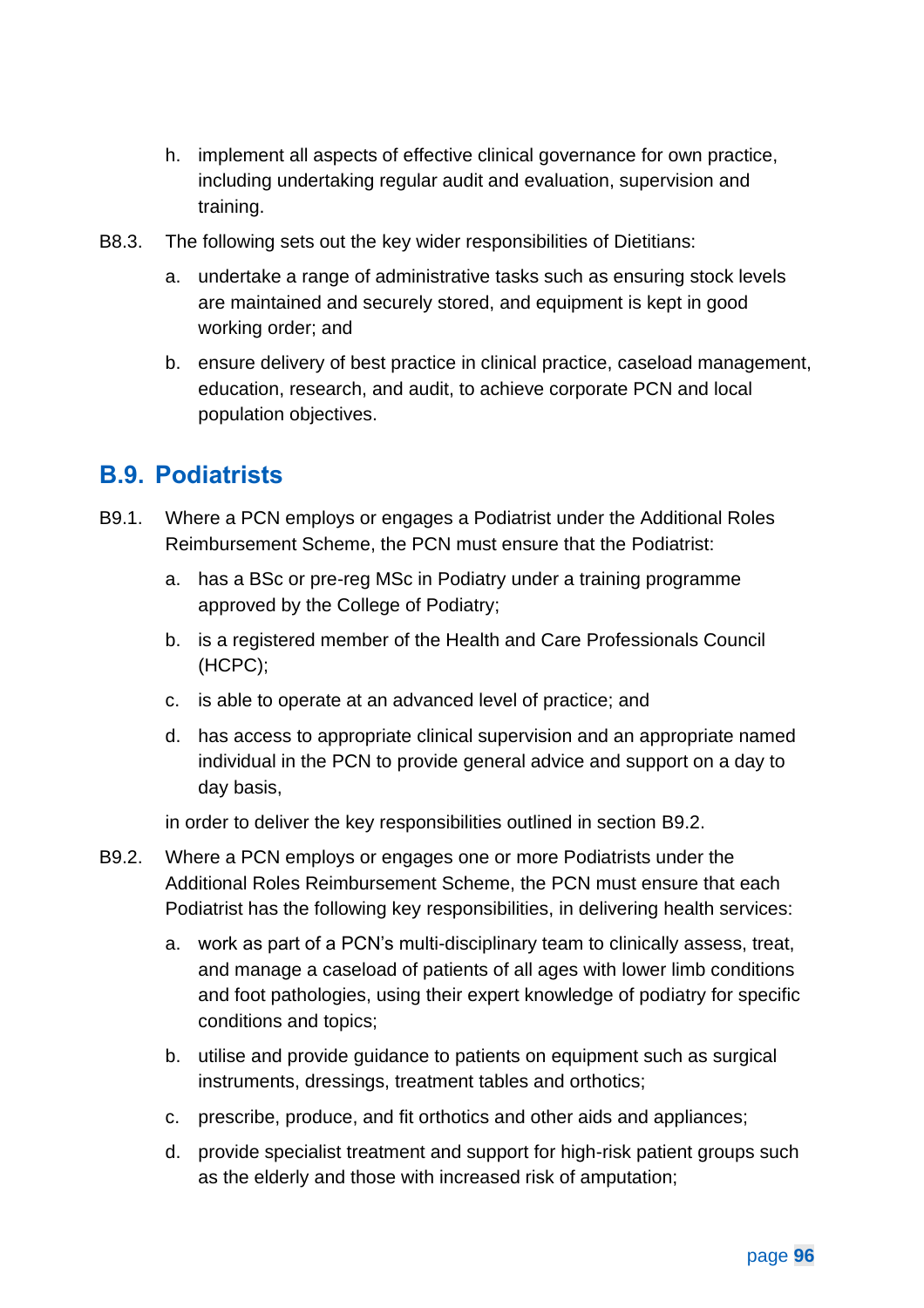- e. support patients through the use of therapeutic and surgical techniques to treat foot and lower leg issues (e.g. carrying out nail and soft tissue surgery using local anaesthetic);
- f. deliver foot health education to patients;
- g. implement all aspects of effective clinical governance for their own practice, including undertaking regular audit and evaluation, supervision, and training;
- h. liaise with PCN multi-disciplinary team, community and secondary care staff, and named clinicians to arrange further investigations and onward referrals;
- i. communicate outcomes and integrate findings into their own and wider service practice and pathway development; and
- j. develop, implement and evaluate a seamless podiatry support service across the PCN, working with community and secondary care where appropriate, and aimed at continuously improving standards of patient care and wider multi-disciplinary team working.
- B9.3. The following sets out the key wider responsibilities of Podiatrists:
	- a. undertake continued professional development to understand the mechanics of the body in order to preserve, restore, and develop movement for patients;
	- b. provide leadership and support on podiatry clinical service development across the PCN, alongside learning opportunities for the whole multidisciplinary team within primary care;
	- c. provide education and specialist expertise to PCN staff, raising awareness of good practice in good foot health;
	- d. ensure delivery of best practice in clinical practice, caseload management, education, research, and audit, to achieve corporate PCN and local population objectives; and
	- e. undertake a range of administrative tasks such as ensuring stock levels are maintained and securely stored, and equipment is kept in good working order.

### **B.10. Occupational Therapists**

B10.1. Where a PCN employs or engages an Occupational Therapist under the Additional Roles Reimbursement Scheme, the PCN must ensure that the Occupational Therapist: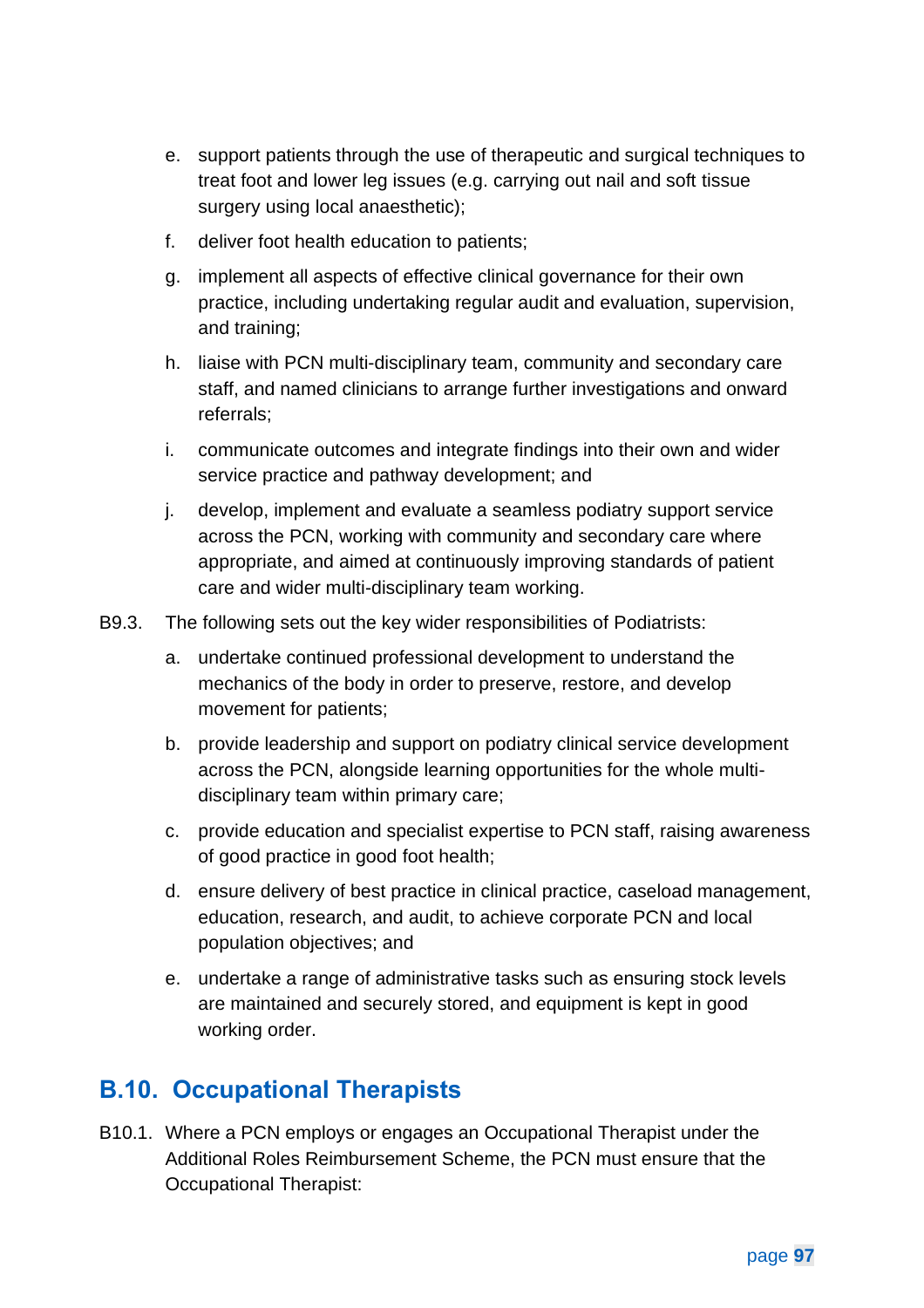- a. has a BSc in or pre-reg MSc in Occupational Therapy under a training programme approved by the Royal College of Occupational Therapists;
- b. is a registered member of the Health and Care Professionals Council (HCPC);
- c. is able to operate at an advanced level of practice; and
- d. has access to appropriate clinical supervision and an appropriate named individual in the PCN to provide general advice and support on a day to day basis,

in order to deliver the key responsibilities outlined in section [B10.2.](#page-98-0)

- <span id="page-98-0"></span>B10.2. Where a PCN employs or engages one or more Occupational Therapists under the Additional Roles Reimbursement Scheme, the PCN must ensure that each Occupational Therapist has the following key responsibilities, in delivering health services:
	- a. assess, plan, implement, and evaluate treatment plans, with an aim to increase patients' productivity and self-care;
	- b. work with patients through a shared-decision making approach to plan realistic, outcomes-focused goals;
	- c. undertake both verbal and non-verbal communication methods to address the needs of patients that have communication difficulties;
	- d. work in partnership with multi-disciplinary team colleagues, physiotherapists and social workers, alongside the patients' families, teachers, carers, and employers in treatment planning to aid rehabilitation;
	- e. where appropriate, support the development of discharge and contingency plans with relevant professionals to arrange on-going care in residential, care home, hospital, and community settings;
	- f. periodically review, evaluate and change rehabilitation programmes to rebuild lost skills and restore confidence;
	- g. as required, advise on home, school, and workplace environmental alterations, such as adjustments for wheelchair access, technological needs, and ergonomic support;
	- h. advise patients, and their families or carers, on specialist equipment and organisations that can help with daily activities;
	- i. help patients to adapt to and manage their physical and mental health long-term conditions, through the teaching of coping strategies; and
	- j. develop, implement and evaluate a seamless occupational therapy support service across the PCN, working with community and secondary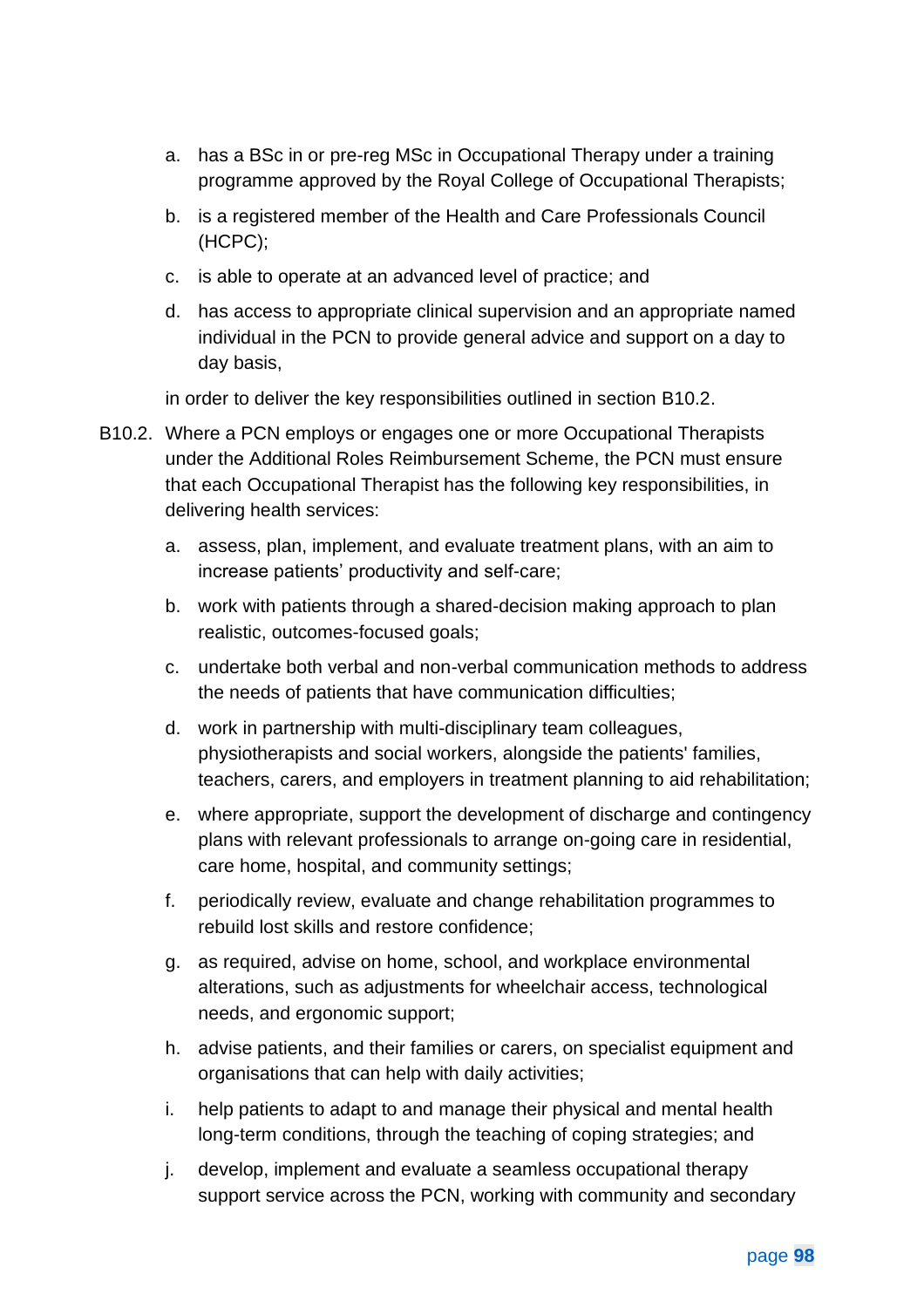care where appropriate, and aimed at continuously improving standards of patient care and wider multi-disciplinary team working.

- B10.3. The following sets out the key wider responsibilities of Occupational Therapists:
	- a. provide education and specialist expertise to PCN staff, raising awareness of good practice occupational therapy techniques; and
	- b. ensure delivery of best practice in clinical practice, caseload management, education, research, and audit, to achieve corporate PCN and local population objectives.

### **B.11. Nursing Associate**

- B11.1. Where a PCN employs or engages a Nursing Associate under the Additional Roles Reimbursement Scheme, the PCN must ensure that the Nursing Associate:
	- a. meets the specific qualification and training requirements as specified in the Nursing Midwifery Standards of proficiency by having undertaken and completed the two-year Foundation Degree delivered by a [Nursing and](https://www.nmc.org.uk/education/approved-programmes/)  [Midwifery Council](https://www.nmc.org.uk/education/approved-programmes/) (NMC) - approved provider; and
	- b. is registered with the NMC and revalidation is undertaken in line with NMC requirements.
- B11.2. Where a PCN employs or engages one or more Nursing Associates under the Additional Roles Reimbursement Scheme, the PCN must ensure that each nursing associate has the following key responsibilities in relation to delivering health services:
	- a. work as part of the PCN's MDT to provide and monitor care, under direct or indirect supervision<sup>92</sup>;
	- b. improve safety and quality of care at every opportunity;
	- c. contribute to the delivery of integrated care;
	- d. work with the PCN MDT to ensure delivery of nursing associate duties complement existing workforce;
	- e. provide support and supervision to training nursing associates, healthcare assistants, apprentices, and those on learning assignments/placements as required;

<sup>92</sup> For example, as set out in the **NMC Standards for Nursing Associates**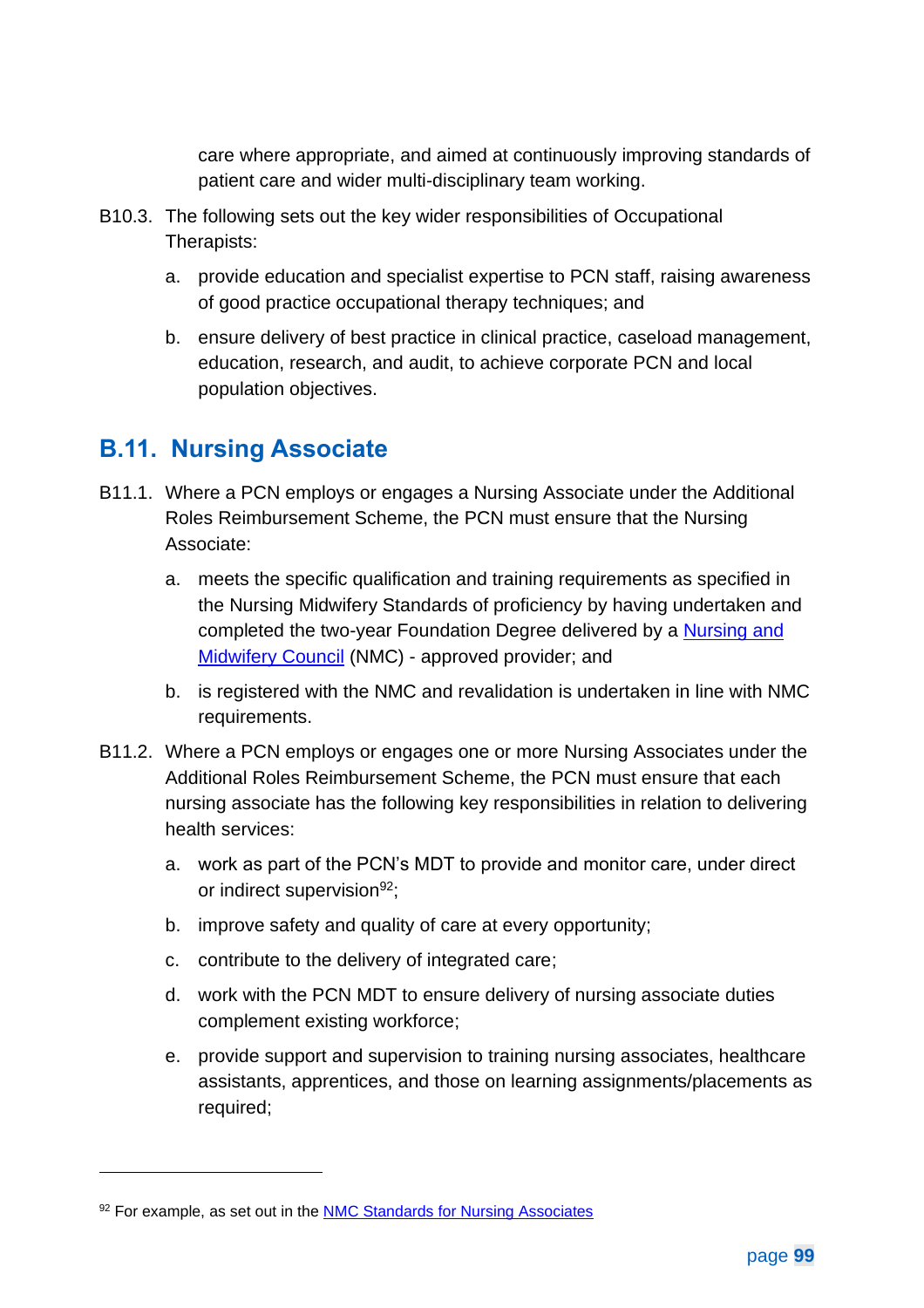- f. support registered nurses to enable them to be able to focus on the more complex clinical care;
- g. develop relationships across the MDT to support integration of the role across health and social care including primary care, secondary care, and mental health;
- h. perform and record clinical observations such as blood pressure, temperature, respirations, and pulse;
- i. after undertaking additional training, provide flu vaccinations, ECGs, and venepuncture, and other relevant clinical tasks as required by the PCN, in line with the competencies of the role;
- j. promote health and well-being to all patients, for example undertaking the NHS health check;
- k. care for individuals with dementia, mental health conditions, and learning disabilities;
- l. advise patients on general healthcare and promote self-management where appropriate, including signposting patients to personalised care colleagues and local community and voluntary sector services;
- m. communicate proactively and effectively with all MDT colleagues across the PCN, attending and contributing to meetings as required;
- n. maintain accurate and contemporaneous patient health records; and
- o. enhance own performance through continuous professional development, imparting own knowledge and behaviours to meet the needs of the service.
- B11.3. A PCN must ensure that the postholder has access to appropriate clinical supervision and an appropriate named individual in the PCN to provide general advice and support on a day to day basis.

### **B.12. Trainee Nursing Associate (TNA)**

- B12.1. Where a PCN employs or engages a training nursing associate (TNA) under the Additional Roles Reimbursement Scheme, the PCN must ensure that the TNA:
	- a. has a minimum of GCSE Maths and English at grade 9 to 4 (A to C) or Functional Skills Level 2 in Maths and English;
	- b. is working towards completion of the **Nursing Associate Apprenticeship** [programme;](https://www.nmc.org.uk/globalassets/sitedocuments/education-standards/nursing-associates-programme-standards.pdf) and
	- c. is enrolled on a foundation degree awarded by a Nursing and Midwifery [Council](https://www.nmc.org.uk/education/approved-programmes/) (NMC) - approved provider over a 2-year period.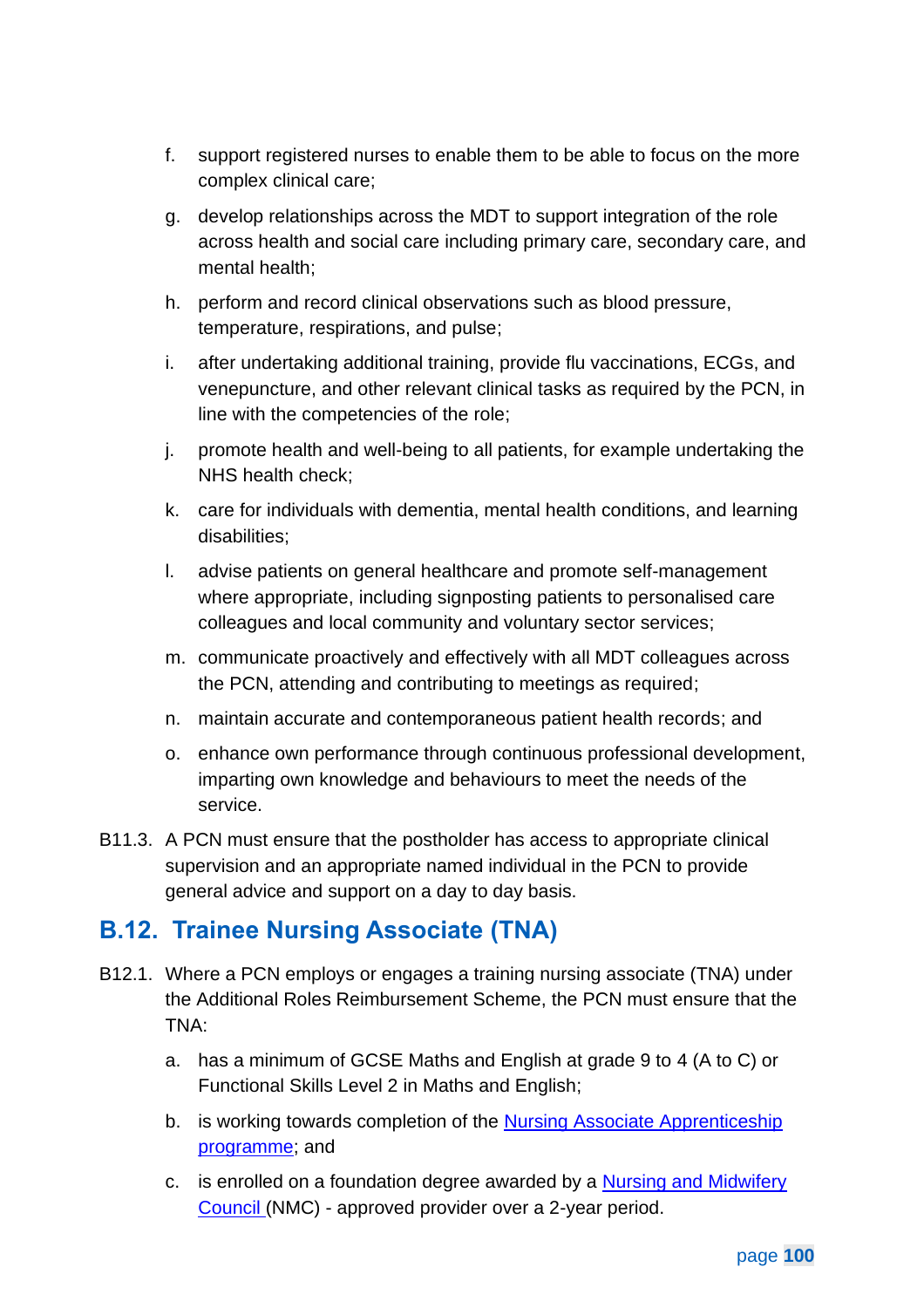- B12.2. Where a PCN employs or engages one or more TNAs under the Additional Roles Reimbursement Scheme, the PCN must ensure that each TNA has the following key responsibilities in relation to delivering health services:
	- a. delivery of high quality, compassionate care whilst undertaking specific clinical and care tasks under the direction of a registered nurse (or other registered care professional dependent on PCN), with a focus on promoting good health and independence;
	- b. work as part of a PCN's multidisciplinary team (MDT), delivering a high standard of care that focuses on the direct needs of the patient;
	- c. work with a [supervisor](https://www.nmc.org.uk/globalassets/sitedocuments/education-standards/student-supervision-assessment.pdf) to take responsibility for developing own clinical competence, leadership, and reflective practice skills within the workplace, while on placements and through attending the Nursing Associate Training Programme; and
	- d. develop by the end of the Nursing Associate Training Programme the ability to work without direct supervision, at times delivering care independently in line with the individual's defined plan of care, within the parameters of the nursing associate role, accessing clinical and care advice when needed.
- B12.3. Over the course of the 2-year TNA programme, develop the skills and knowledge to provide direct care to patients and families which may include:
	- a. after undertaking additional training, provide flu vaccinations, ECGs, venepuncture, and other relevant clinical tasks as required by the PCN, in line with the competencies of the role;
	- b. supporting individuals and their families and carers when faced with unwelcome news and life-changing diagnoses, for example by providing relevant information on the diagnosis, signposting patients to further information, or referral to social prescribing link workers etc;
	- c. performing and recording clinical observations such as blood pressure, temperature, respirations, and pulse;
	- d. discussing and sharing information with registered nurses on patients' health conditions, activities, and responses; and
	- e. developing an understanding of caring and supporting people with dementia, mental health conditions, and learning disabilities.
- B12.4. A PCN must ensure that the postholder has access to appropriate clinical supervision and an appropriate named individual in the PCN to provide general advice and support on a day to day basis.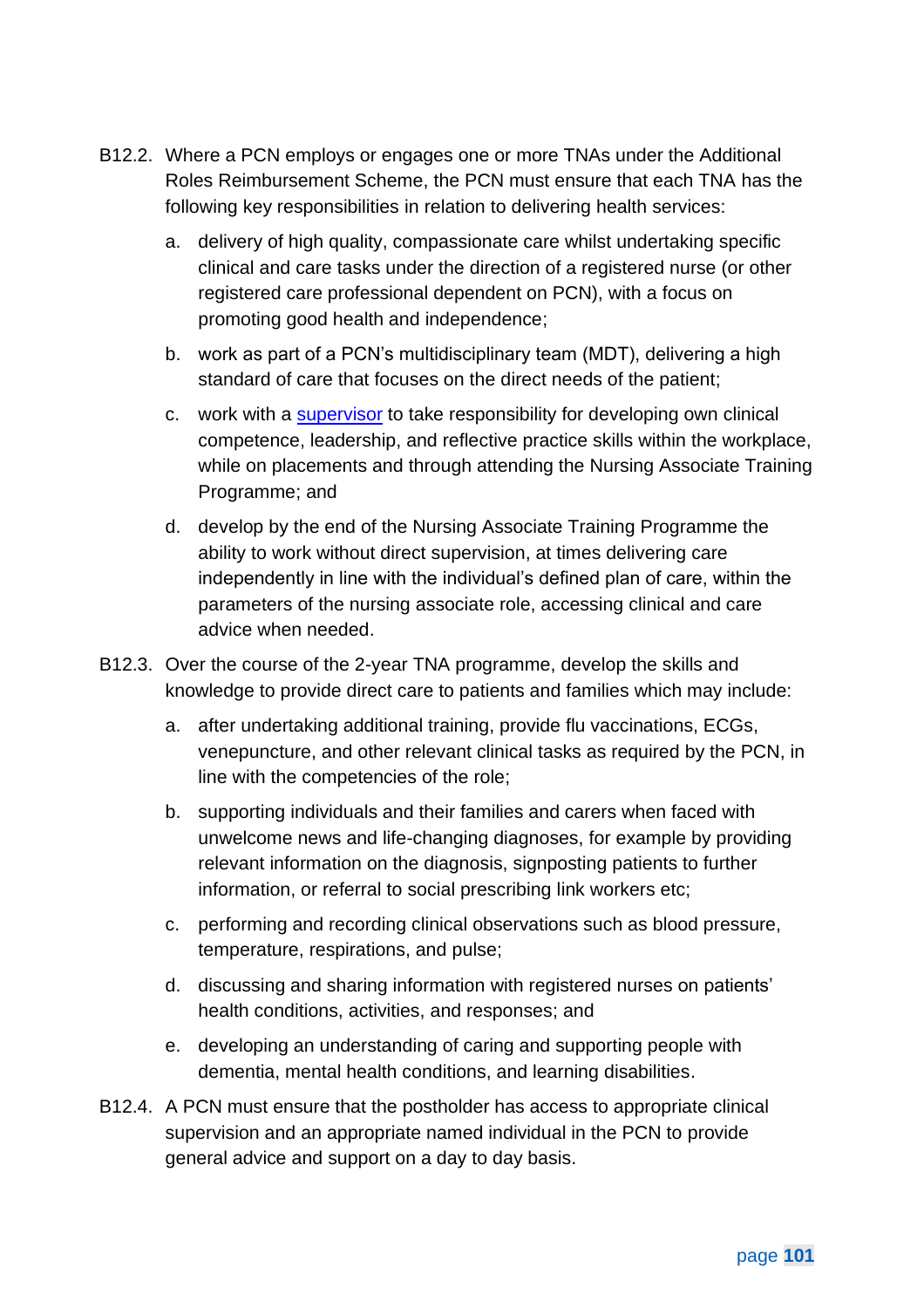# **B.13. Paramedics**

- B13.1. Where a PCN employs or engages a Paramedic under the Additional Roles Reimbursement Scheme, the PCN must ensure that the paramedic:
	- a. is educated to degree/diploma level in Paramedicine or equivalent experience;
	- b. is registered with the Health and Care Professions Council (HCPC);
	- c. has completed their two-year 'Consolidation of Learning' period as a "newly qualified paramedic";
	- d. has a further three years' experience as a band 6 (or equivalent) paramedic; and
	- e. is working towards developing Level 7 capability in paramedic areas of practice and, within six months of the commencement of reimbursement for that individual (or a longer time period as agreed with the commissioner), has completed and been signed off formally within the clinical pillar competencies of the Advanced Clinical Practice Framework.
- B13.2. Where a PCN employs or engages a Paramedic to work in primary care under the Additional Roles Reimbursement Scheme, if the Paramedic cannot demonstrate working at Level 7 capability in paramedic areas of practice or equivalent (such as advanced assessment diagnosis and treatment) the PCN must ensure that each Paramedic is working as part of a rotational model, in which they have access to regular supervision and support from clinicians signed off at clinical practice level 7.
- B13.3. Where a PCN employs or engages one or more Paramedics under the Additional Roles Reimbursement Scheme, the PCN must ensure that each Paramedic has the following key responsibilities, in delivering health services:
	- a. work as part of a MDT within the PCN;
	- b. assess and triage patients, including same day triage, and as appropriate provide definitive treatment (including prescribing medications following policy, patient group directives, NICE (national) and local clinical guidelines and local care pathways) or make necessary referrals to other members of the primary care team;
	- c. advise patients on general healthcare and promote self-management where appropriate, including signposting patients to the PCN's social prescribing service, and where appropriate, other community or voluntary services;
	- d. be able to: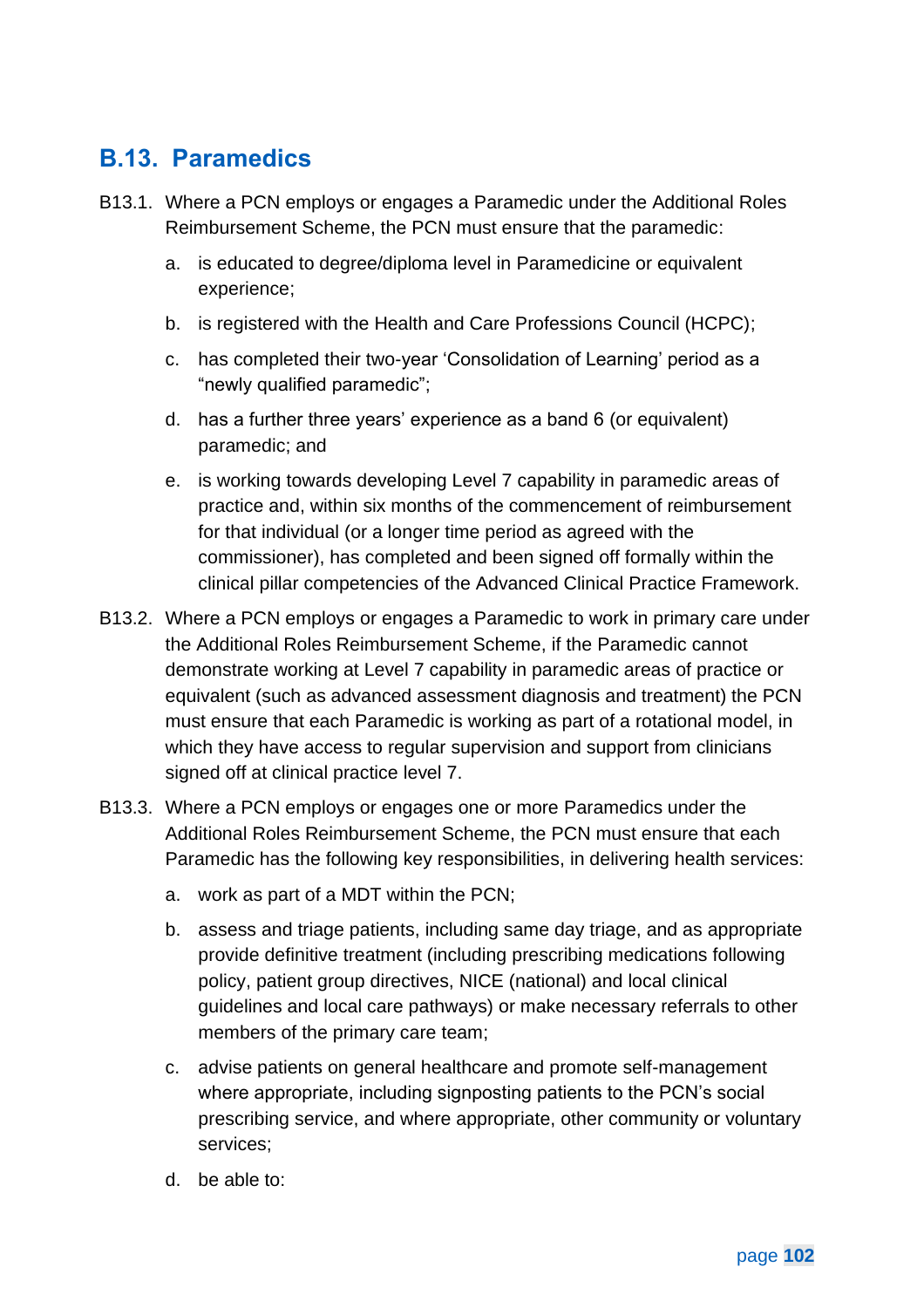- i. perform specialist health checks and reviews within their scope of practice and in line with local and national guidance;
- ii. perform and interpret ECGs;
- iii. perform investigatory procedures as required; and
- iv. undertake the collection of pathological specimens including intravenous blood samples, swabs, and other samples within their scope of practice, and within line of local and national guidance;
- e. support the delivery of 'anticipatory care plans' and lead certain community services (e.g. monitoring blood pressure and diabetes risk of elderly patients living in sheltered housing);
- f. provide an alternative model to urgent and same day GP home visit for the network and clinical audits;
- g. communicate at all levels across organisations ensuring that an effective, person-centred service is delivered;
- h. communicate proactively and effectively with all colleagues across the multi-disciplinary team, attending and contributing to meetings as required;
- i. maintain accurate and contemporaneous health records appropriate to the consultation, ensuring accurate completion of all necessary documentation associated with patient health care and registration with the practice; and
- j. communicate effectively with patients, and where appropriate family members and their carers, where applicable, complex and sensitive information regarding their physical health needs, results, findings, and treatment choices.

### **B.14. Mental Health Practitioners**

- B14.1. The mental health practitioner role may be undertaken by any registered clinical role operating at Agenda for Change Band 5 or above including, but not limited to, a Community Psychiatric Nurse, Clinical Psychologist, Mental Health Occupational Therapist or other clinical registered role, as agreed between the PCN and community mental health service provider.
- B14.2. Where a PCN engages one or more Mental Health Practitioners under the Additional Roles Reimbursement Scheme, the PCN must ensure that each Mental Health Practitioner has the following key responsibilities, in delivering health services:
	- a. provide a combined consultation, advice, triage and liaison function, supported by the local community mental health provider;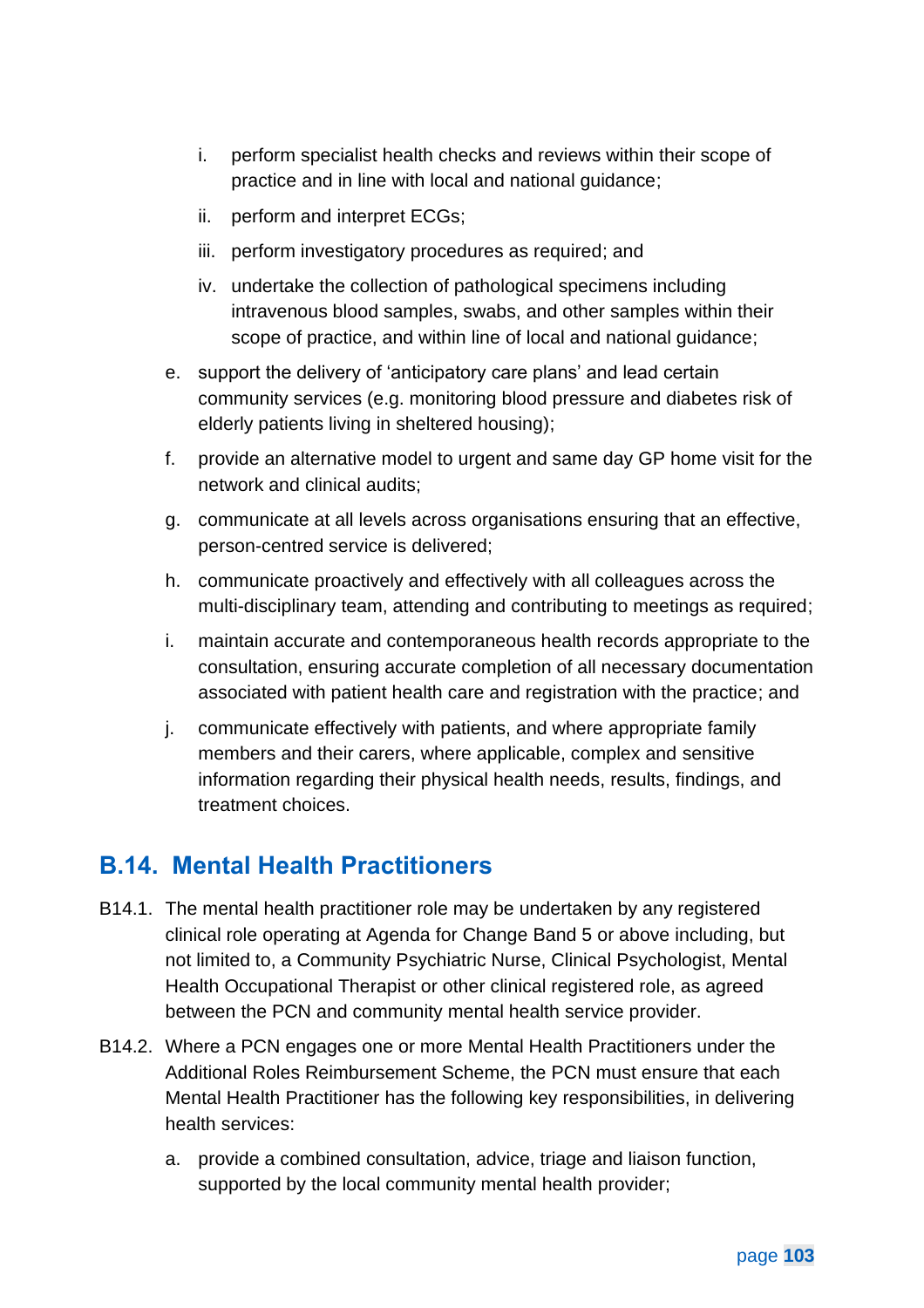- b. work with patients to:
	- i. support shared decision-making about self-management;
	- ii. facilitate onward access to treatment services; and
	- iii. provide brief psychological interventions, where qualified to do so and where appropriate;
- c. work closely with other PCN-based roles to help address the potential range of biopsychosocial needs of patients with mental health problems. This will include the PCN's MDT, including, for example, PCN clinical pharmacists for medication reviews, and social prescribing link workers for access to community-based support; and
- d. may operate without the need for formal referral from GPs, including accepting some direct bookings where appropriate, subject to agreement on volumes and the mechanism of booking between the PCN and the provider.
- B14.3. A PCN must ensure that the postholder is supported through the local community mental health services provider by robust clinical governance structures to maintain quality and safety, including supervision where appropriate.

### **B.15. Advanced Practitioners**

- <span id="page-104-0"></span>B15.1 Advanced Practitioners are designated to the Network Contract DES roles for Clinical Pharmacists, First Contact Physiotherapists, Dietitians, Podiatrists, Occupational Therapists and Paramedics.
- B15.2 Where a PCN employs or engages an Advanced Practitioner as outlined in [B15.1](#page-104-0) under the Additional Roles Reimbursement Scheme, the PCN must ensure that the Advanced Practitioner:
	- a. has a master's degree level in the relevant area of expertise;
	- b. is working at a master's level aware or equivalent that encompasses the four pillars of clinical practice, leadership and management, education and research, with demonstration of core capabilities and area specific clinical competencies<sup>93</sup>,
	- in order to deliver the key responsibilities outlined in section B15.
- B15.3 Where a PCN employs or engages an Advanced Practitioner under the Additional Roles Reimbursement Scheme, the PCN must ensure that each

<sup>93</sup> [Multi-professional framework for advanced clinical practice in England](https://www.hee.nhs.uk/sites/default/files/documents/Multi-professional%20framework%20for%20advanced%20clinical%20practice%20in%20England.pdf)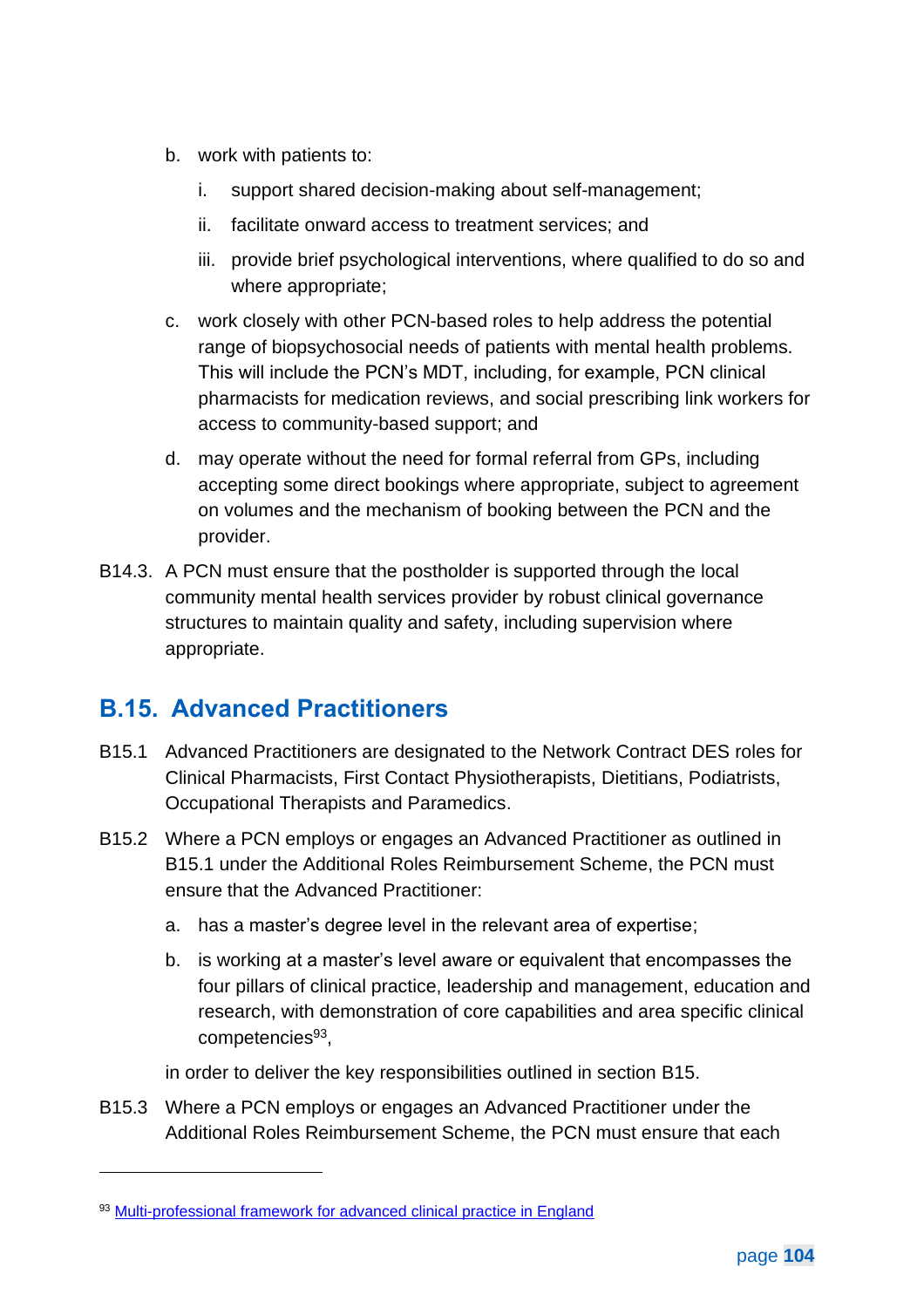Advanced Practitioner has the following additional key responsibilities to those outlined in the relevant section of this Annex B, in delivering health services:

- a. assess and triage patients, including same day triage, and as appropriate provide definitive treatment (including prescribing medications following policy, patient group directives, NICE (national) and local clinical guidelines and local care pathways) or make necessary referrals to other members of the primary care team;
- b. manage undifferentiated undiagnosed condition and identify red flags and underlying serious pathology and take appropriate action;
- c. use complex decision making to inform the diagnosis, investigation, complete management of episodes of care within a broad scope of practice;
- d. actively take a personalised care approach and population centred care approach to enable shared decision making with the presenting person; and
- <span id="page-105-0"></span>e. complete the relevant training in order to provide multi-professional clinical practice and CPD supervision to other roles within primary care, for example first contact practitioners and the personalised care roles.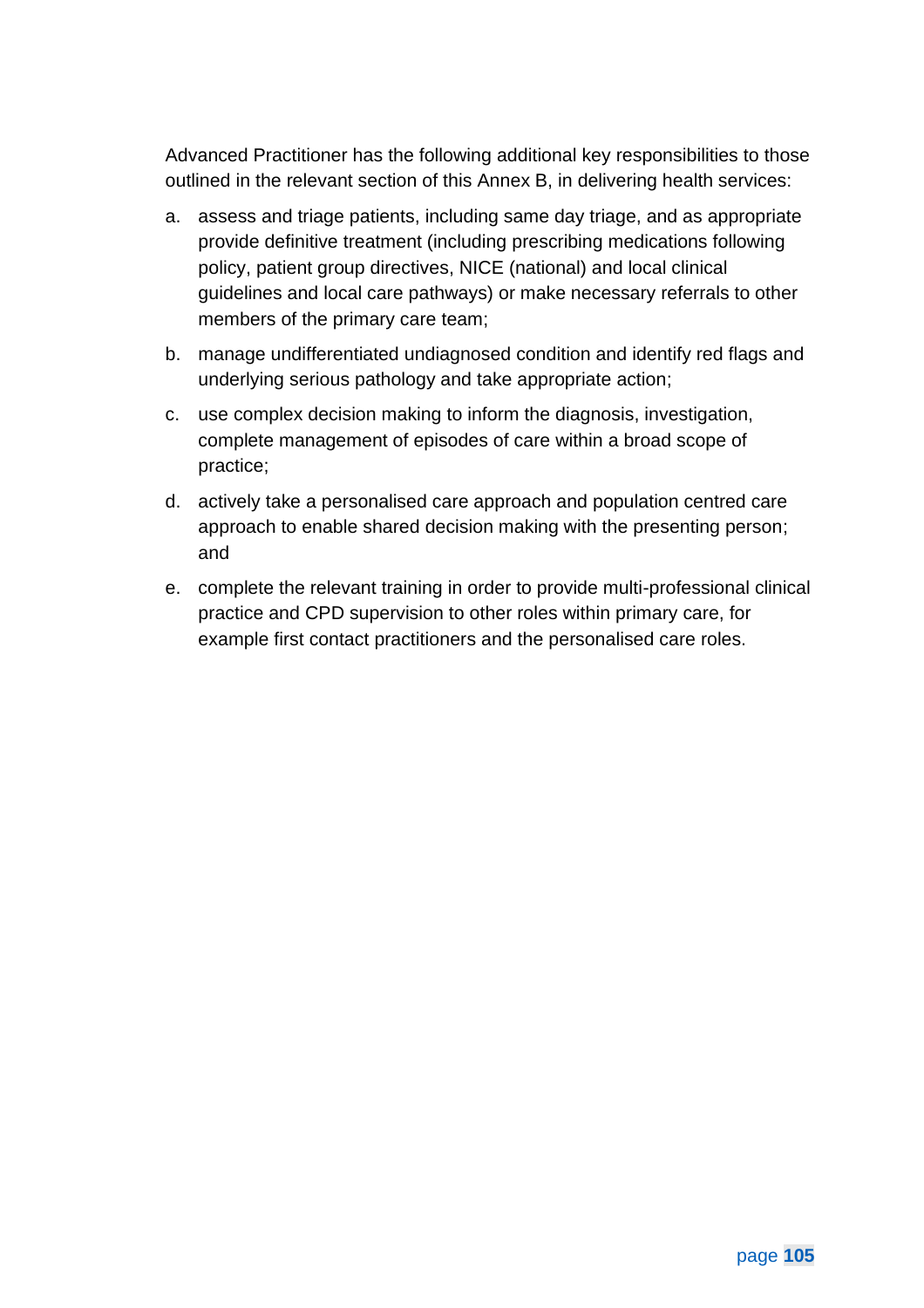### **Annex C - Investment and Impact Fund Calculation of Achievement<sup>94</sup>**

#### **C1. Step 1: For each Quantitative Indicator, aggregate practicelevel numerators and denominators to PCN level**

- C1.1 For each Quantitative Indicator set out in [Annex D,](#page-113-0) a denominator will be collected for each Core Network Practice in the PCN which is equal to the size of the target cohort for that Core Network Practice and Indicator.
	- a. For all Quantitative Indicators, the 'size of the target cohort' will be a count of eligible patients or interventions (e.g. medications) delivered to a set of eligible patients.
	- b. For Quantitative Indicators eligible for Personalised Care Adjustments (defined in Annex C, section [C6](#page-110-1) below), the size of the target cohort for each Core Network Practice will be calculated by omitting any patient eligible for a Personalised Care Adjustment unless the intervention in question has been delivered, in which case the patient shall remain included.
- C1.2 For each Quantitative Indicator, a PCN-level denominator (D) will be calculated by adding up all the denominators for the Core Network Practices of the PCN.
- C1.3 For each Quantitative Indicator, a numerator will be collected for each Core Network Practice in the PCN.
	- a. For Quantitative Indicators with a desired direction of upwards, the numerator will capture the extent to which a desired intervention or event has occurred.
	- b. For Quantitative Indicators with a desired direction of downwards, the numerator will capture the extent to which an undesired intervention or event has occurred.
- C1.4 For each Quantitative Indicator, a PCN-level numerator (N) will be calculated by adding up all the numerators for the Core Network Practices of the PCN.
- C1.5 For all Improvement Quantitative indicators set out in Annex D, a PCN-level baseline numerator (N0) and denominator (D0) will be calculated by adding,

<sup>94</sup> Throughout Annex C, for the purpose of any calculation, all percentages (including, where relevant, performance, the lower performance threshold, and the upper performance threshold) will take the form of the fraction corresponding to the percentage. For instance, performance of 77 per cent would be entered into any calculation as 0.77, not as 77.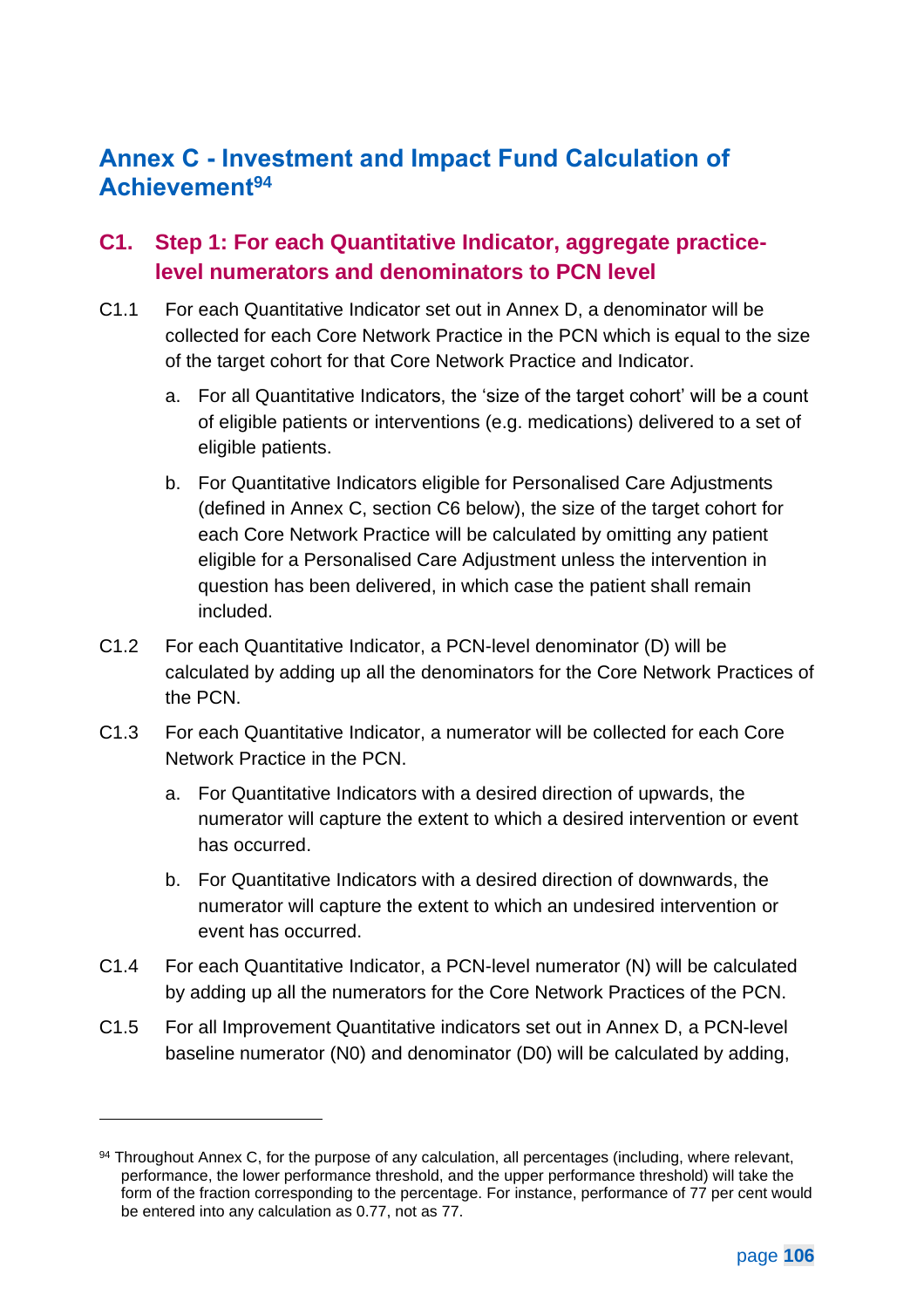respectively, up all the baseline numerators and baseline denominators for the Core Network Practices of the PCN.

#### **C2. Step 2: For each Quantitative Indicator, calculate performance for the PCN**

- C2.1 For each Binary or Standard Quantitative Indicator, the performance of the PCN (X) will be calculated by dividing the PCN-level numerator (N) by the PCN-level denominator (D): X=N/D.
- C2.2 For each Improvement Quantitative Indicator, the performance of the PCN (X) will be calculated by dividing both the PCN-level numerator (N) by the PCNlevel denominator (D) and the PCN-level baseline numerator (N0) by the PCNlevel baseline denominator (D0), and then subtracting the latter from the former:  $X = N/D - N0/D0$ .

#### **C3. Step 3: For each Indicator, calculate Achievement Points for the PCN**

- C3.1 For each Qualitative Indicator, if the criterion or set of criteria is met, a PCN will earn all the points available for that indicator. If the criterion or set of criteria are not met, a PCN will earn zero points for that indicator. For avoidance of doubt, this means that, if a Qualitative indicator establishes a set of criteria and only a subset of these criteria are met, a PCN will earn zero points for that indicator.
- C3.2 For Binary Quantitative Indicators, where the desired direction is upwards:
	- a. If the PCN's performance is worse than the performance threshold (X<T), the PCN will earn zero points for the indicator: Q=0.
	- b. If the PCN's performance is better than or equal to the performance threshold  $(X>T$  or  $X=T$ ), the PCN will earn the points available for the indicator: Q=A.
- C3.3 For Binary Quantitative Indicators, where the desired direction is downwards:
	- a. If the PCN's performance is worse than the performance threshold (X>T), the PCN will earn zero points for the indicator: Q=0.
	- b. If the PCN's performance is better than or equal to the performance threshold  $(X < T$  or  $X = T$ ), the PCN will earn all the points available for the indicator: Q=A.
- C3.4 For Standard or Improvement Quantitative Indicators, points achieved by the PCN (Q) will be calculated on a linear sliding scale between the lower performance threshold (L) and upper performance threshold (U).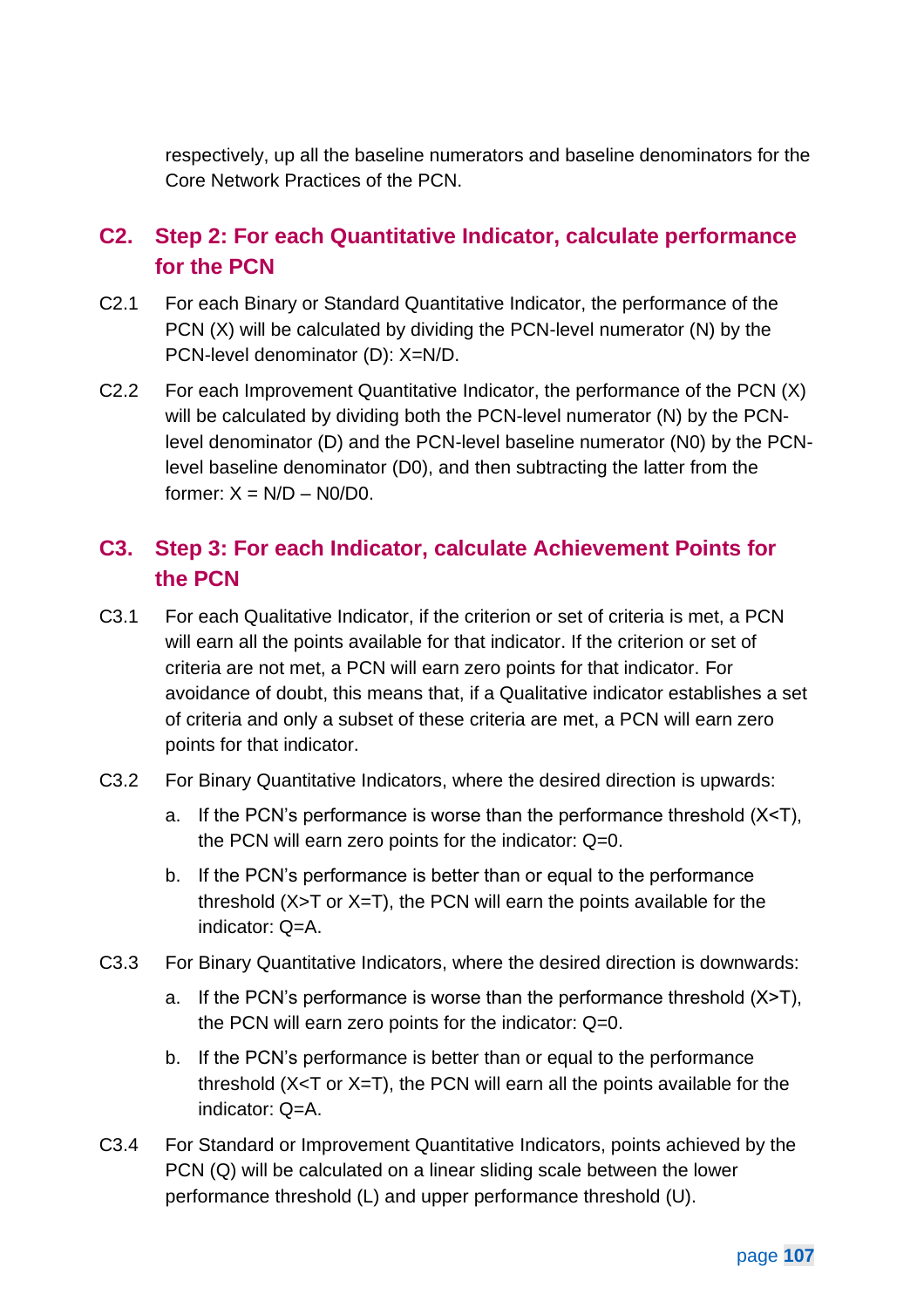- C3.5 For Standard or Improvement Quantitative Indicators where the desired direction is upwards (L<U):
	- a. If the PCN's performance is worse than or equal to the lower performance threshold (X<L or X=L), the PCN will earn zero points for the indicator:  $Q=0$ .
	- b. If the PCN's performance is strictly between the lower and upper performance thresholds (L<X<U), points earned by the PCN will be calculated as follows:
		- i. Subtract the lower performance threshold from performance, and call this number V: V=X-L.
		- ii. Subtract the lower performance threshold from the upper performance threshold, and call this number W: W=U-L.
		- iii. The points earned by the PCN will then be equal to the number of points available (A), multiplied by V, divided by W: Q=A\*V/W.
	- c. If the PCN's performance is better than or equal to the upper performance threshold (X>U or X=U), the PCN will earn the maximum points available for the indicator: Q=A.
- C3.6 For Standard or Improvement Quantitative Indicators where the desired direction is downwards (L>U):
	- a. If the PCN's performance is worse than or equal to the lower performance threshold (X>L or X=L), the PCN will earn zero points for the indicator:  $Q=0$ .
	- b. If the PCN's performance is strictly between the lower and upper performance thresholds (L>X>U), points earned by the PCN will be calculated as follows:
		- i. Subtract performance from the lower performance threshold, and call this number V: V=L-X.
		- ii. Subtract the upper performance threshold from the lower performance threshold, and call this number W: W=L-U.
		- iii. The points earned by the PCN will then be equal to the number of points available (A), multiplied by V, divided by W: Q=A\*V/W.
	- c. If the PCN's performance is better than or equal to the upper performance threshold (X<U or X=U), the PCN will earn the maximum points available for the indicator: Q=A.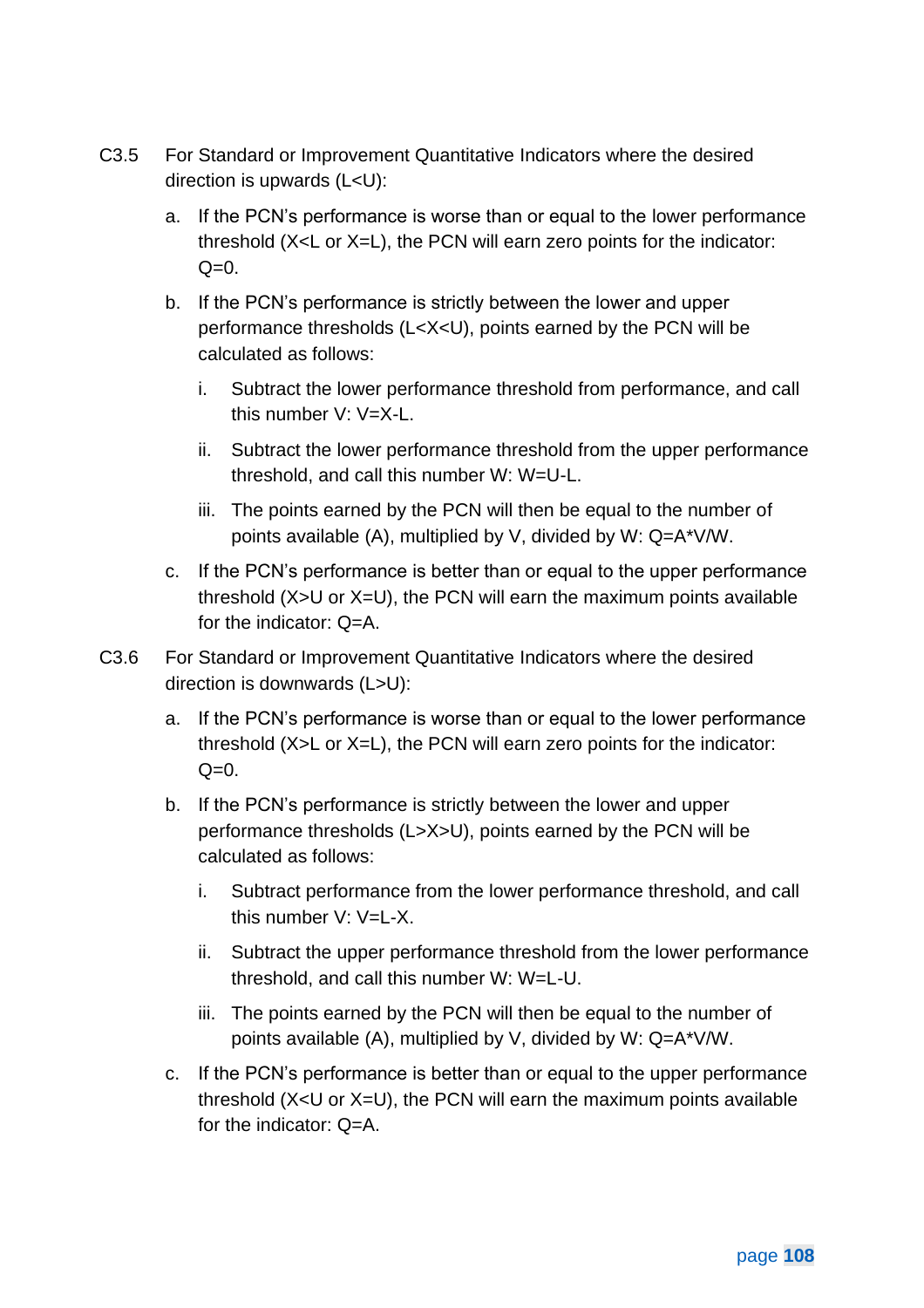## **C4. Step 4: For each Indicator, calculate Achievement Payments for the PCN**

- C4.1 For each Indicator, payments earned by the PCN will incorporate a List Size Adjustment. For each Quantitative Indicator, payments earned by the PCN will also incorporate a Prevalence Adjustment, which may in some cases be equal to 1 for all PCNs i.e. there is no prevalence adjustment. All references to practice list size, PCN list size and List Size Adjustment in relation to the IIF refer to registered unweighted list size. The IIF calculations do not make any use of weighted list size.
- C4.2 For each PCN, 'prevalence' (C) for a Quantitative indicator is defined as being equal to a 'prevalence numerator' (E) divided by registered unweighted PCN list size (S): C=E/S. This prevalence numerator (E) will often, though not always, be defined as being equal to the Indicator denominator (D): E=D. The prevalence numerator for each Quantitative Indicator is defined in Annex D.
- C4.3 For each Quantitative Indicator, national prevalence (K) is defined as the sum of prevalence numerators (E) divided by the sum of all registered unweighted PCN list sizes (S).
- C4.4 For each Quantitative Indicator, the Prevalence Adjustment for a PCN will be equal to PCN-level prevalence (C) divided by national prevalence (K).
- C4.5 National average registered unweighted PCN list size (T) is equal to the sum of all registered unweighted PCN list sizes (S) divided by the number of PCNs.
- C4.6 The List Size Adjustment for a PCN will be the same for all Indicators and will be equal to registered unweighted PCN list size (S) divided by national average registered unweighted PCN list size (T).
- C4.7 For each Quantitative Indicator, payments earned by the PCN (M) will be calculated by multiplying points earnt  $(Q)$ , by the value of an IIF point  $(P)$ , by the Prevalence Adjustment (C/K), by the List Size Adjustment (S/T):  $M=Q^*P^*(C/K)^*(S/T)$ .
- C4.8 For each Qualitative Indicator, payments earned by the PCN (M) will be calculated by multiplying points earnt  $(Q)$ , by the value of an IIF point  $(P)$ , by the List Size Adjustment (S/T): M=Q\*P\*(S/T).

#### **C5. Step 5: For the PCN, calculate Year End Achievement Payment**

C5.1 For the PCN the Year End Achievement Payment is equal to the sum of Achievement Payments for each Indicator, excluding those eligible for in year payment.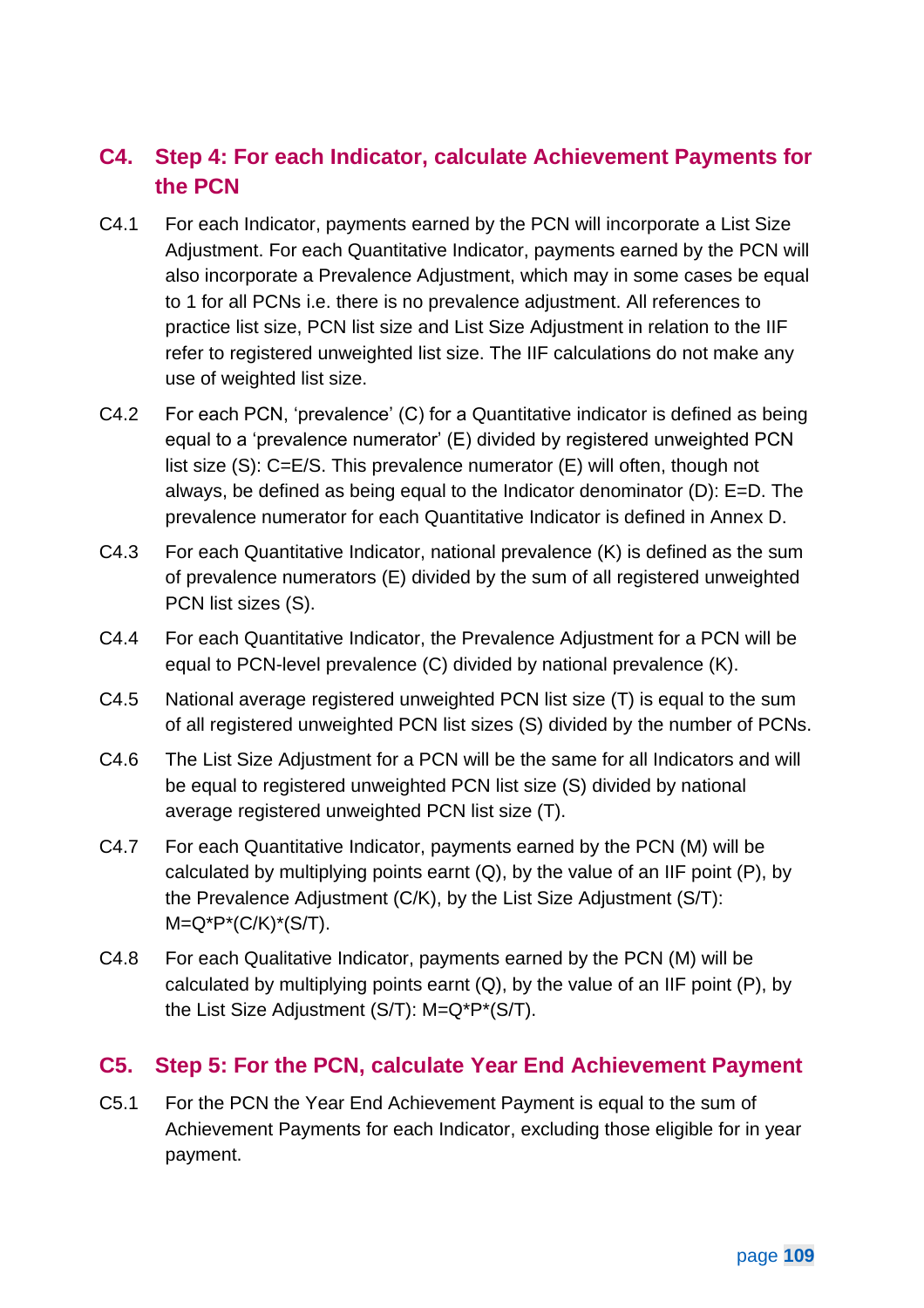### **C6. Personalised Care Adjustments**

- C6.1 A **PCA** may be applied for the Indicators and reasons set out in this paragraph. The effect of applying a PCA to a patient for a given Indicator will be to remove that patient, and any services or interventions they receive, from the denominator for that Indicator – *unless* the patient (or any services or interventions they receive) meet the success criteria outlined in the numerator for that indicator, in which case they shall be retained in the denominator and counted as success in the numerator. The Indicators and reasons to which a PCA may be applied are (see Annex D for details of each indicator, further details will be available in Investment and Impact Fund Implementation Guidance 2021/22):
	- a. VI-01, VI-02, VI-03: Clinically unsuitable, Patient chose not to receive the intervention, Patient did not reply to two invitations for the intervention in their preferred method of communication.

#### <span id="page-110-0"></span>**C7. Indicators eligible for in year payment**

- C7.1 The following Indicator shall be eligible for in year payment: ACC-01. For Indicators specified as being eligible for in year payment:
	- a. The period of operation of the Indictors will be from 1 April 2021 to 31 July 2021.
	- b. The commissioner will calculate the Achievement Payment set out in Step 4 of section [10.6.11](#page-74-0) as soon as practicable after 31 July 2021.
	- c. Where an In Year Achievement Payment in respect of IIF is due to a PCN, the commissioner will make that payment as soon as practicable after 31 July 2021, and by 31 October 2021 at the latest.

#### <span id="page-110-1"></span>**C8. Timing conventions and payment calculation period**

- C8.1 Unless otherwise stated or unless any of the provisions of section [C9](#page-112-0) apply, the following timing conventions will be employed for the purpose of calculating performance, Achievement Points and Achievement Payments for Indicators not eligible for in year payment. Timing conventions for Indicators eligible for in year payment are set out in section [C7.](#page-110-0) If any of the provisions of section [C9](#page-112-0) apply, the following timing conventions will apply to the extent they are compatible with the provisions of section [C9.](#page-112-0)
	- a. Calculations in respect of the Indicators will be made in relation to one of three periods: 1 April 2021 to 31 March 2022, or 1 October 2021 to 31 March 2022, or 1 January 2022 to 31 March 2022 (Annex D provides details for each indicator). The time periods to which calculations are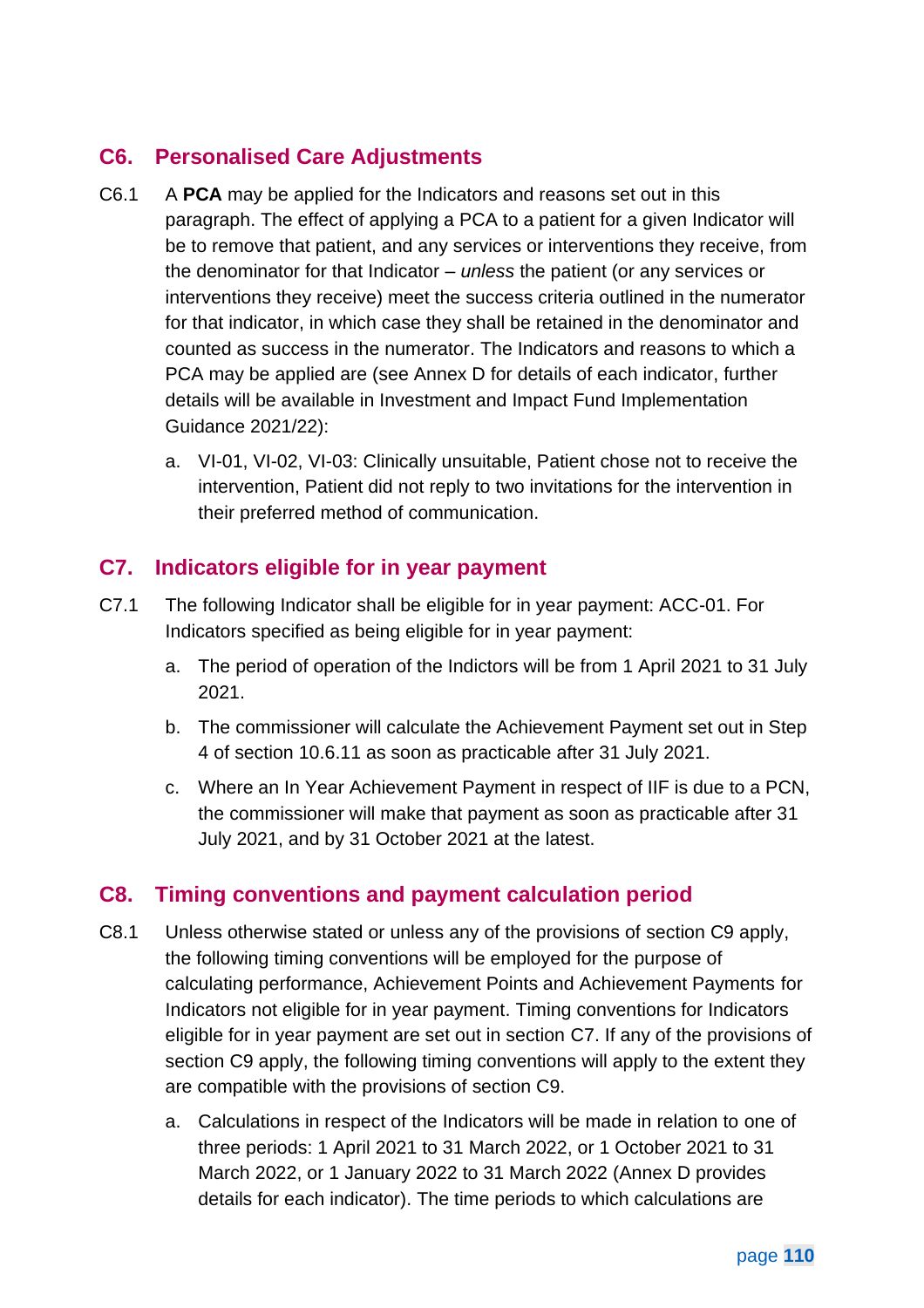applied shall be employed regardless of when the participation of a PCN's Core Network Practices was confirmed.

- b. PCN membership will be defined using ODS PCN membership as at 31 March 2022.
	- i. This definition also applies to the calculation of baseline PCN-level numerators and denominators (N0 and D0) for Improvement Quantitative indicators, i.e. N0 and D0 shall be constructed from the underlying practice-level data based on PCN membership as at 31 March 2022. A PCN may propose to vary this principle if there is a compelling case for doing so, but agreement to any such proposal shall be at the sole discretion of the commissioner. Where the commissioner agrees to such a variation, if the indicator is subject to declaration the PCN may decline to declare its achievement and the commissioner may manually vary the baseline numerators and denominators in accordance with whatever is agreed between the PCN and commissioner. If the indicator is not subject to declaration, any such variation must be implemented via a manual adjustment outside of the main process of calculating IIF achievement.
- c. The following uses of practice list size or PCN list size in the calculations set out here will be based on the registered unweighted practice list size or registered unweighted PCN list size as at 1 January 2022:
	- i. The Prevalence Adjustment for each Quantitative indicator.
	- ii. The List Size Adjustment.
- d. For all Qualitative indicators (defined in [Annex D\)](#page-113-0) not eligible for in year payment, data on achievement will be manually submitted via the Calculating Quality Reporting System (CQRS).
- e. Except where explicitly noted below for all Quantitative indicators (defined in [Annex D\)](#page-113-0):
	- i. The denominators will be measured by an extract using the General Practice Extraction Service ("GPES") on 31 March 2022.
	- ii. The numerators will also be measured by an extract using GPES. The numerator will be defined with respect to the denominator defined on 31 March 2022 and, except where explicitly noted in the indicator definition, will count all activity undertaken between 1 April 2021 and 31 March 2022.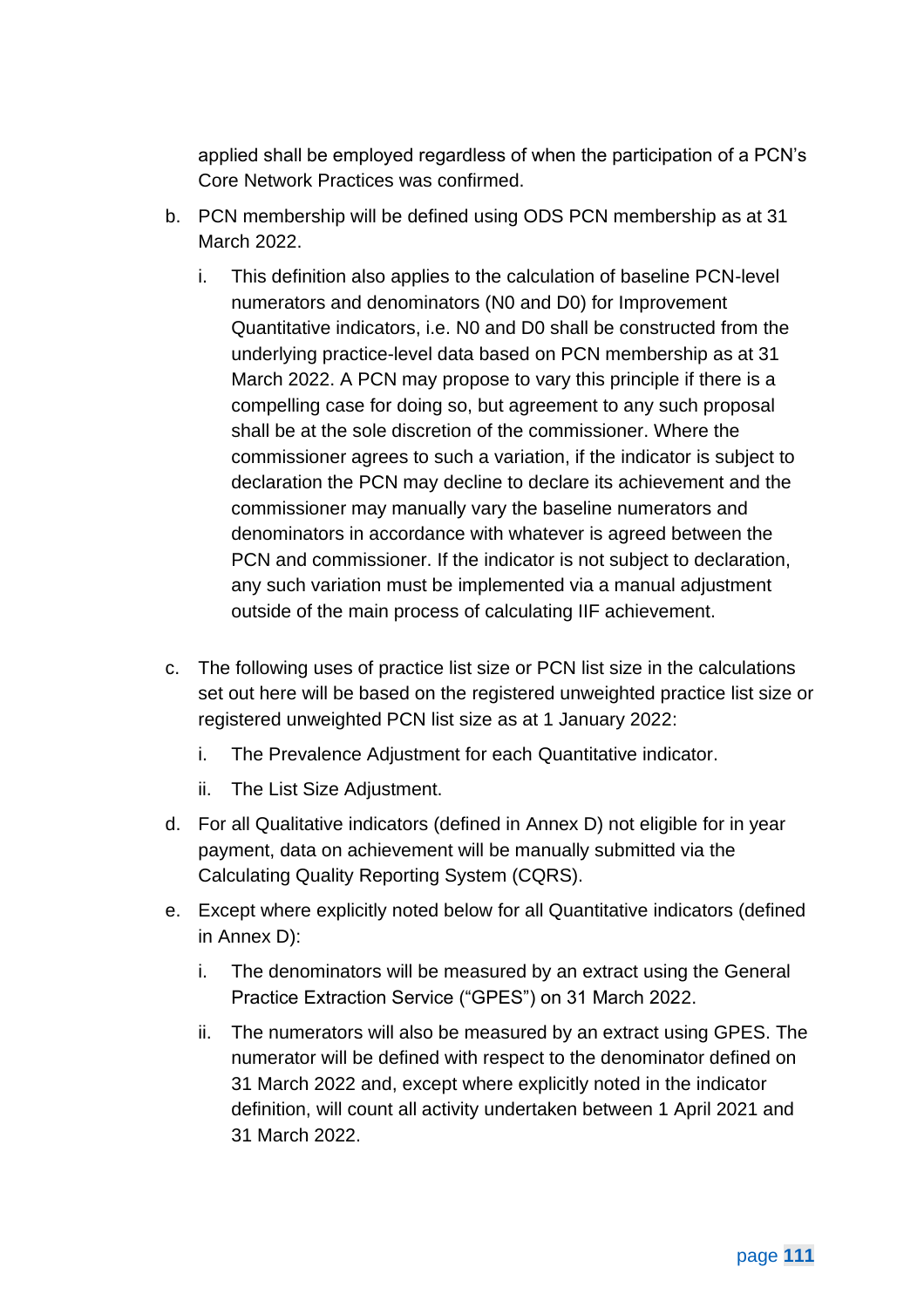- C8.2 Unless otherwise stated, the following timing conventions will be employed for the purpose of calculating performance, Achievement Points and Achievement Payments for indicators eligible for in year payment:
	- a. Except where explicitly noted below, calculations in respect of the Indicators will be made in relation to the period 1 April 2021 to 31 July 2021. The time periods to which calculations are applied shall be employed regardless of when the participation of a PCN's Core Network Practices was confirmed.
	- b. PCN membership will be defined using the ODS mapping of practices to PCNs as at 31 July 2021.
	- c. Unless otherwise noted in this text or Network Contract DES Guidance, all uses of practice list size or PCN list size in the calculations set out here will be based on the registered unweighted practice list size or registered unweighted PCN list size as at 1 January 2021. This includes the following uses of practice list size:
		- i. The List Size Adjustment.
	- d. Where a Core Network Practice of a PCN ceases (for whatever reason) to be a Core Network Practice of that PCN before 31 July 2021:
		- That Core Network Practice's performance in relation to IIF Indicators i. will not enter in any way into the calculation of that PCN's performance.
		- That Core Network Practice's practice list size will not enter into the calculation of PCN list size.

## <span id="page-112-0"></span>**C9. Impact of PCN changes on calculation of Year End Achievement Payment**

- C9.1 Where a Core Network Practice of a PCN ceases (for whatever reason) to be a Core Network Practice of that PCN before 31 March 2022:
	- a. That Core Network Practice's performance in relation to IIF Indicators will not enter in any way into the calculation of that PCN's performance.
	- b. That Core Network Practice's practice list size will not enter into the calculation of PCN list size.
	- c. That Core Network Practice's denominator and practice list size will not enter into the calculation of PCN prevalence.
- C9.2 Where a practice (for whatever reason but provided it is not a New Practice) becomes a Core Network Practice of a PCN at any time after 1 April 2021, and remains a Core Network Practice of that PCN on 31 March 2022, then that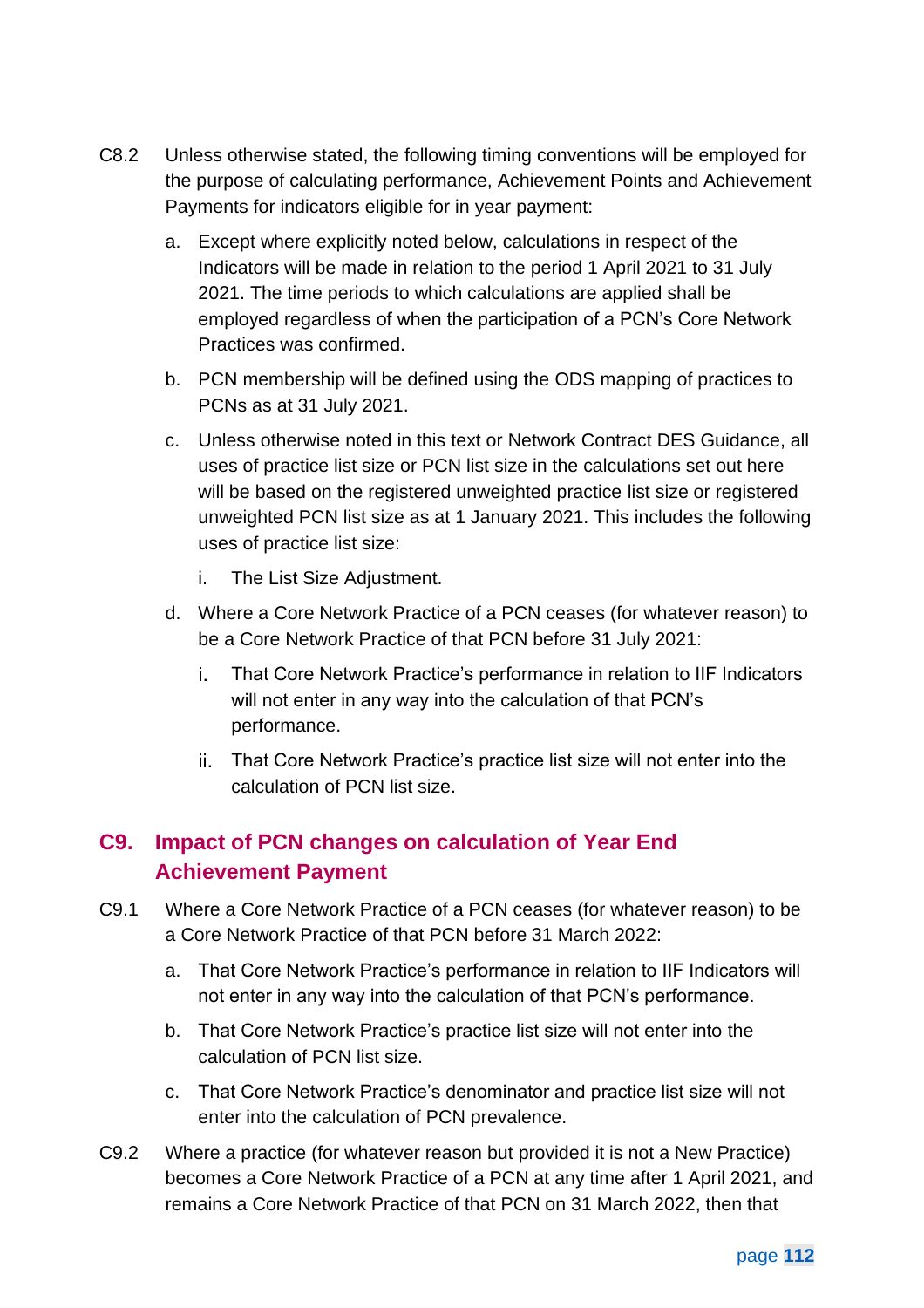Core Network Practice's performance in relation to the Indicators for the entire period from 1 April 2021 to 31 March 2022, where specified in Section [C8\)](#page-110-1) will enter into the calculation of that PCN's Achievement Points and Achievement Payments, including that portion of the period from 1 April 2021 to 31 March 2022 during which the practice was not a Core Network Practice of the PCN.

- C9.3 Where a New Practice becomes a Core Network Practice of a PCN at any time after 30 April 2021, and remains a Core Network Practice of that PCN on 31 March 2022 then that practice's performance in relation to the Indicators from the period it became a New Practice to 31 March 2022 will enter into the calculation of that PCN's Achievement Points and Achievement Payments with no adjustment in that practice's performance to account for any portion of the period from 1 April 2021 to it becoming a New Practice.
- <span id="page-113-0"></span>C9.4 If a new PCN is approved (for whatever reason) in the period 1 April 2021 to 31 March 2022, and at least one Core Network Practice of the new PCN was previously a Core Network Practice of a different PCN, then the performance of the Core Network Practices in relation to the Indicators for the period from 1 April 2021 to 31 March 2022 will enter into the calculation of that PCN's Achievement Points and Achievement Payments, including that portion of the period from 1 April 2021 to 31 March 2022 during which the PCN did not exist.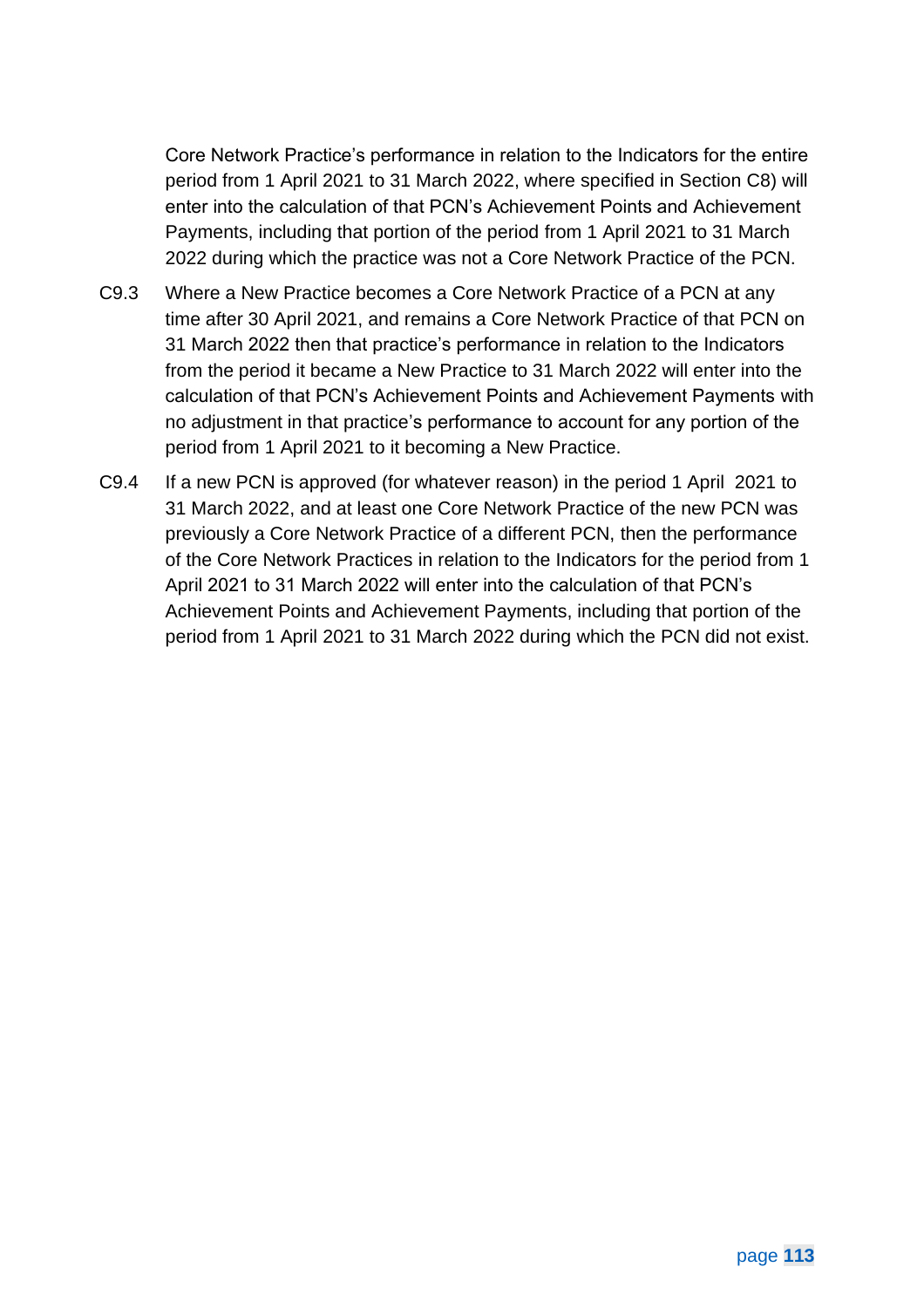# **Annex D - Investment and Impact Fund Indicators**

#### D1. Prevention and Tackling Health Inequalities domain

D1.1 A PCN is able to earn up to 362 points in the Prevention and Tackling Health Inequalities domain. The following indicator definitions apply for this domain.

| ID                                   | <b>Description</b>                                                                                                                                                                                                     | <b>Numerator (N)</b>                                                                                                                     | <b>Denominator</b><br>(D)                                                          | <b>Prevalence</b><br>numerator (E) | <b>Indicator</b><br>Type;<br>Points;<br><b>Desired</b><br>Direction;<br><b>Thresholds</b> |  |  |  |  |  |
|--------------------------------------|------------------------------------------------------------------------------------------------------------------------------------------------------------------------------------------------------------------------|------------------------------------------------------------------------------------------------------------------------------------------|------------------------------------------------------------------------------------|------------------------------------|-------------------------------------------------------------------------------------------|--|--|--|--|--|
| Vaccination & immunisation (VI) area |                                                                                                                                                                                                                        |                                                                                                                                          |                                                                                    |                                    |                                                                                           |  |  |  |  |  |
| $VI-01$                              | Percentage of<br>patients aged 65<br>or over who<br>received a<br>seasonal influenza<br>vaccination<br>between 1<br>September and 31<br>March                                                                          | Of the<br>denominator, the<br>number who<br>received a<br>seasonal<br>influenza<br>vaccination<br>between 1<br>September and<br>31 March | Number of<br>patients aged<br>65 and over                                          | Indicator<br>denominator           | Standard<br>Quantitative;<br>40;<br>Upwards;<br>80% (LT) /<br>86% (UT)                    |  |  |  |  |  |
| $VI-02$                              | Percentage of<br>patients aged 18 to denominator, the<br>64 years and in a<br>clinical at-risk<br>group <sup>95</sup> who<br>received a<br>seasonal influenza<br>vaccination<br>between 1<br>September and 31<br>March | Of the<br>number who<br>received a<br>seasonal<br>influenza<br>vaccination<br>between 1<br>September and<br>31 March                     | Number of<br>patients aged<br>18 to 64 years<br>and in a clinical<br>at-risk group | Indicator<br>denominator           | Standard<br>Quantitative;<br>88;<br>Upwards;<br>57% (LT) /<br>90% (UT)                    |  |  |  |  |  |
| $VI-03$                              | Percentage of<br>children aged 2 to<br>3 who received a<br>seasonal influenza<br>vaccination<br>between 1<br>September and 31<br>March                                                                                 | Of the<br>denominator, the<br>number who<br>received a<br>seasonal<br>influenza<br>vaccination<br>between 1<br>September and<br>31 March | Number of<br>children aged 2<br>to 3 on 31<br>August                               | Indicator<br>denominator           | Standard<br>Quantitative;<br>14;<br>Upwards;<br>45% (LT) /<br>82% (UT)                    |  |  |  |  |  |

<sup>95</sup> ["At-risk" refers to patients in the following cohorts \(those subject to national call and recall system\):](https://www.england.nhs.uk/wp-content/uploads/2020/05/Letter_AnnualFlu_2020-21_20200805.pdf) [Chronic respiratory disease, Chronic heart disease, Chronic kidney disease, Chronic liver disease,](https://www.england.nhs.uk/wp-content/uploads/2020/05/Letter_AnnualFlu_2020-21_20200805.pdf)  [Chronic neurological disease, Learning disabilities \(as captured by being on the QOF Learning Disability](https://www.england.nhs.uk/wp-content/uploads/2020/05/Letter_AnnualFlu_2020-21_20200805.pdf)  [register\), Diabetes, Immunosuppression, Asplenia or dysfunction of the spleen, Morbid obesity, People](https://www.england.nhs.uk/wp-content/uploads/2020/05/Letter_AnnualFlu_2020-21_20200805.pdf)  [in long stay residential or homes. For further information, see: https://www.england.nhs.uk/wp](https://www.england.nhs.uk/wp-content/uploads/2020/05/Letter_AnnualFlu_2020-21_20200805.pdf)[content/uploads/2020/05/Letter\\_AnnualFlu\\_2020-21\\_20200805.pdf.](https://www.england.nhs.uk/wp-content/uploads/2020/05/Letter_AnnualFlu_2020-21_20200805.pdf)